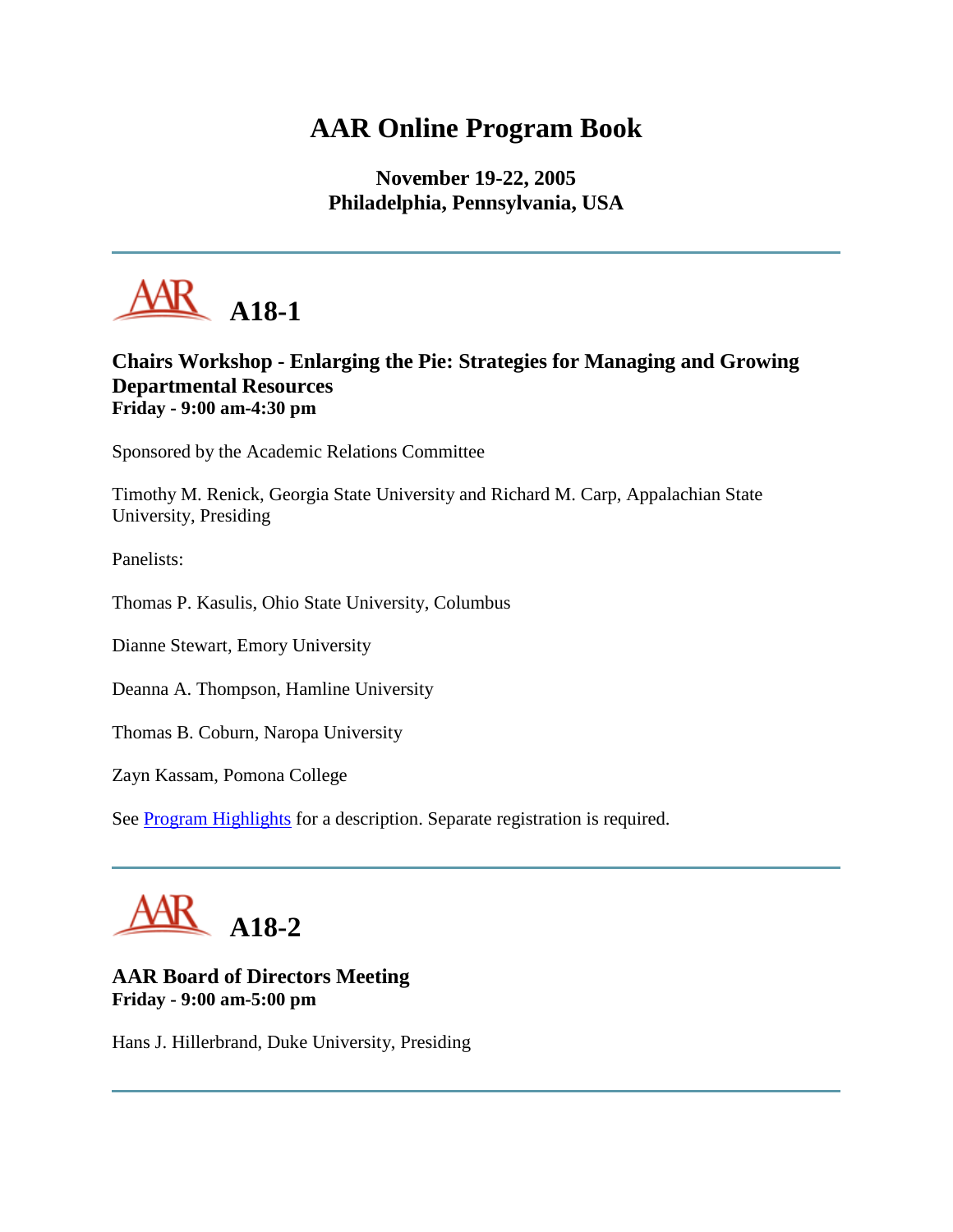AR **A18-5**

*JAAR* **International Project Subcommittee Friday - 9:00 am-3:00 pm**



**Friday - 9:00 am-10:45 am**



**Religion and Media Workshop - "Spinning" God: Teaching, Researching, and Reporting on Politics and Religion Friday - 10:00 am-6:00 pm**

S. Brent Plate, Texas Christian University, Presiding

Panelists:

Diane Winston, University of Southern California

Amy Sullivan, Washington Monthly

Jeffrey Sharlet, New York University

David Domke, University of Washington

See [Program Highlights](http://www.aarweb.org/Meetings/Annual_Meeting/Past_and_Future_Meetings/2005/highlights.asp) for a description. Separate registration is required. **This workshop is full. Please contact Brent Plate at b.plate@tcu.edu to be placed on the waiting list.**



**Women's Caucus Workshop - Using Feminist Pedagogies in the Classroom Friday - 11:30 am-3:30 pm**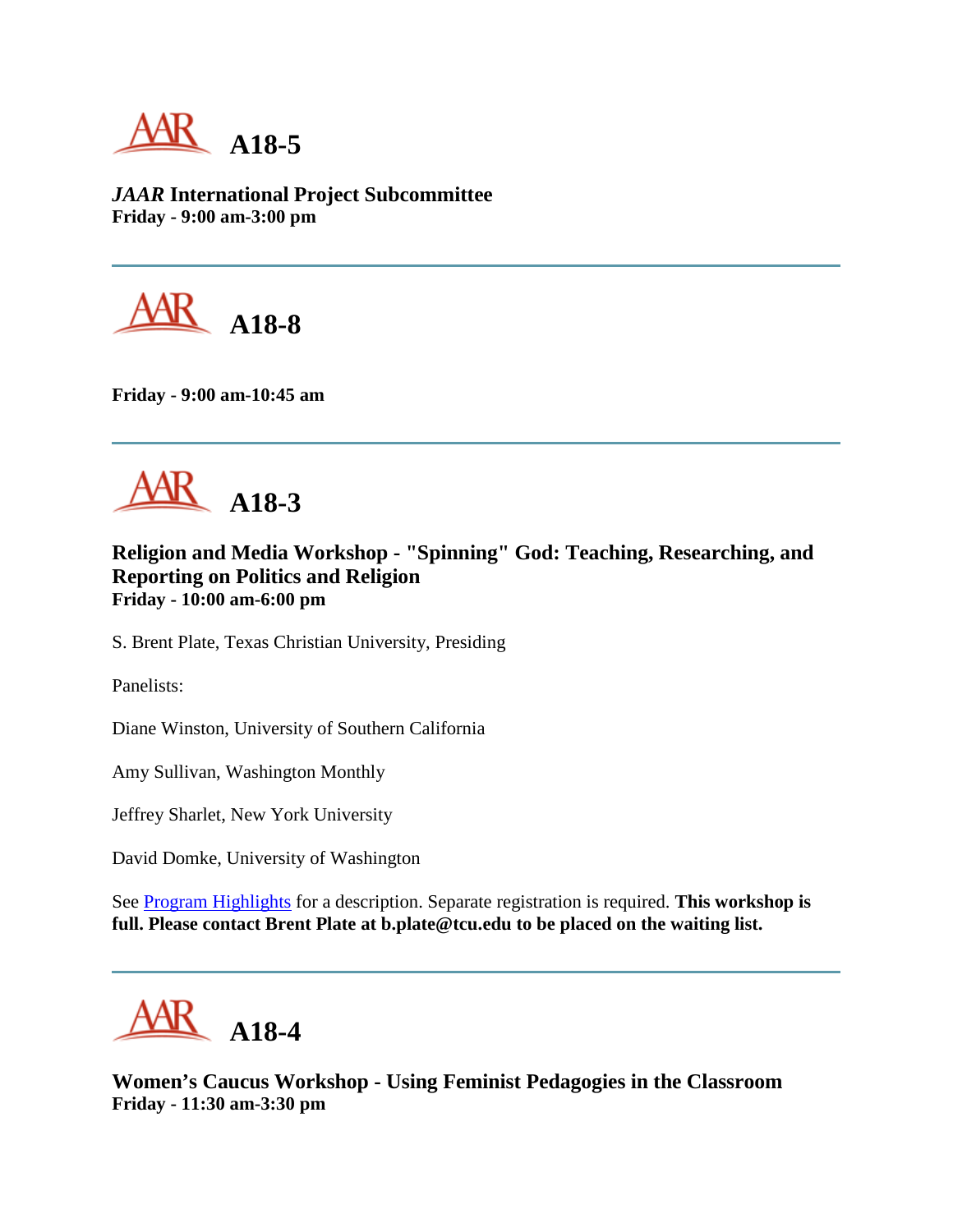Harriet Luckman, College of Mount St. Joseph and Laurie Wright Garry, California Lutheran University, Presiding

Vasudha Narayanan, University of Florida *Teaching Women in the Hindu Tradition*

Melissa Stewart, Adrian College *The Trials and Tribulations of Teaching the Enraptured and the Napping*

Karma Lekshe Tsomo, University of San Diego *Teaching Buddhism from a Feminist Perspective*

Julie J. Kilmer, Olivet College *A Feminist Response to Student Resistance: Gender, Race, and Sexuality in the Classroom*

Gwendolyn Zoharah Simmons, University of Florida *Teaching Women and Islam*

Paula Trimble-Familetti, Chapman University *Creative Feminist Pedagogical Methodologies*

Business Meeting:

Laurie Wright Garry, California Lutheran University, Presiding

See **Program Highlights** for a description.



**Theological Programs Intiative Consultation Friday - 12:30 pm-4:00 pm**

Carey J. Gifford, American Academy of Religion, Presiding

**A18-50**

**Friday - 1:00 pm-3:30 pm**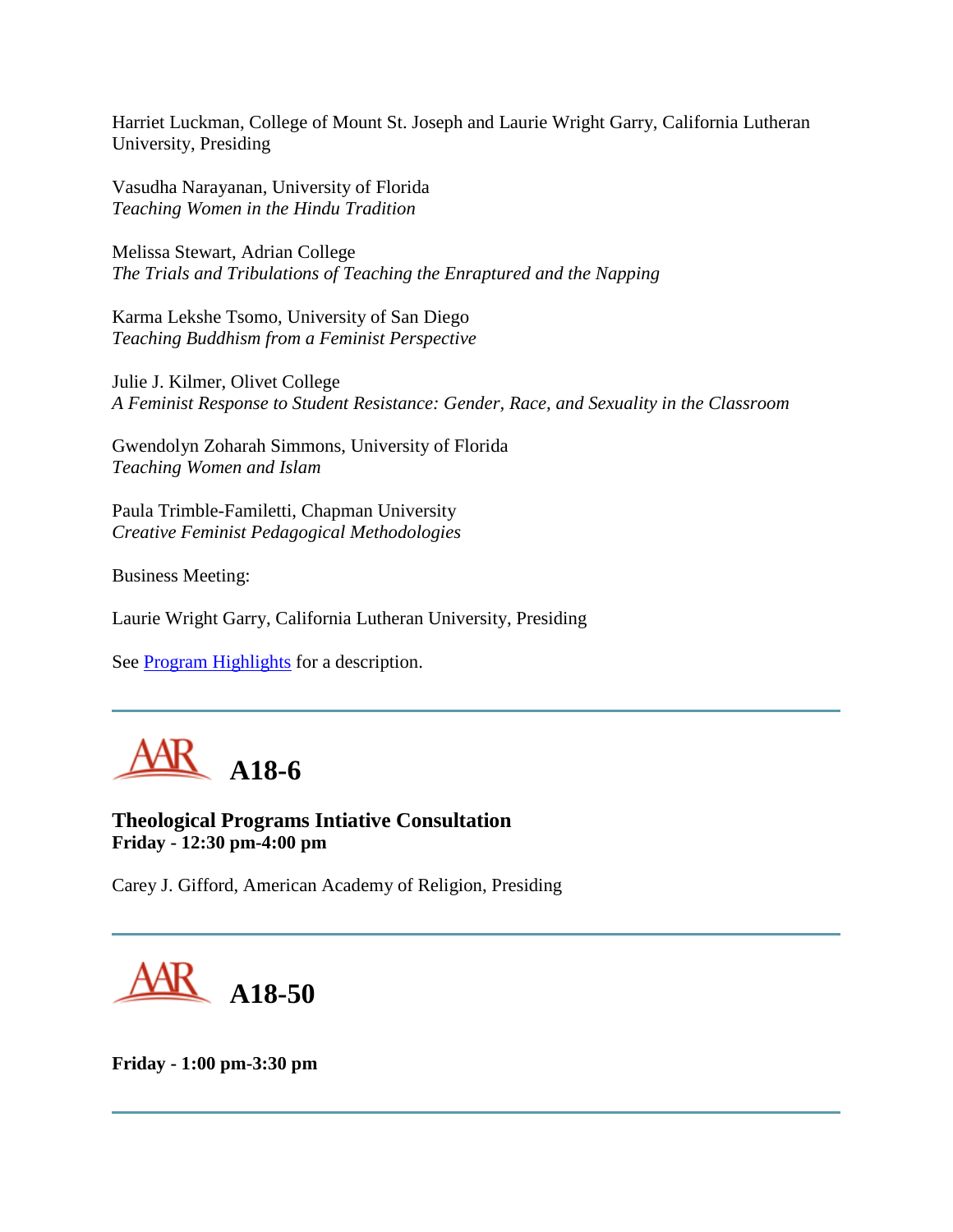

**Friday - 1:00 pm-3:30 pm**



**Friday - 1:00 pm-3:30 pm**



# **Teaching and Learning Committee Meeting Friday - 6:00 pm-9:00 pm**

Eugene V. Gallagher, Connecticut College, Presiding

Please meet in the lobby of the Marriott Philadelphia Hotel at 5:45 pm to depart to the restaurant.



**Arts Series/Films:** *Peaceable Kingdom* **Friday - 7:00 pm-7:30 pm**

Sponsored by the Animals and Religion Consultation

Jay McDaniel, Hendrix College, Presiding

See [Program Highlights](http://www.aarweb.org/Meetings/Annual_Meeting/Past_and_Future_Meetings/2005/highlights.asp) for a description.

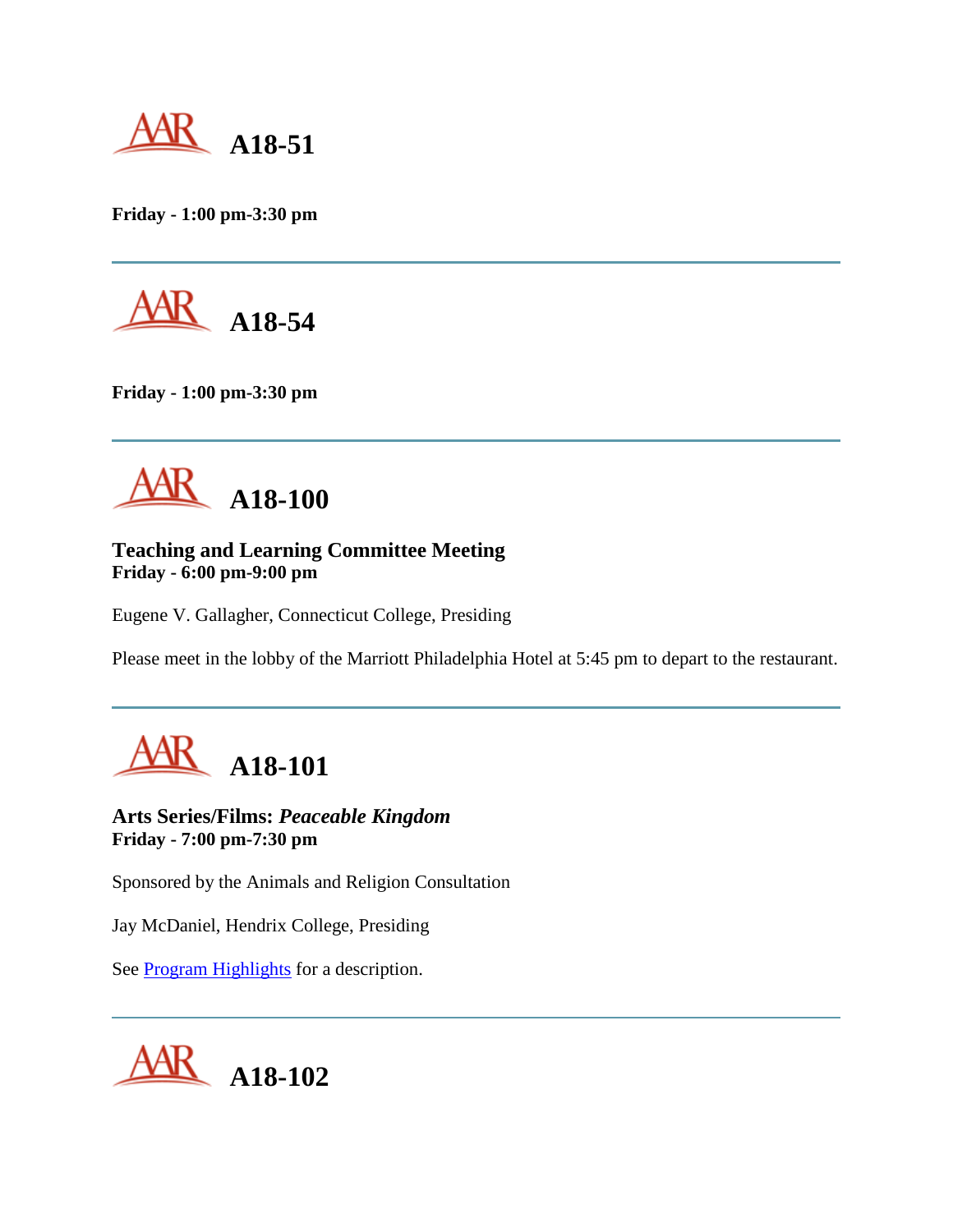# **EIS Center Orientation Friday - 7:00 pm-9:00 pm**

Shelly C. Roberts, American Academy of Religion, Presiding

See [Program Highlights](http://www.aarweb.org/Meetings/Annual_Meeting/Past_and_Future_Meetings/2005/highlights.asp) for a description.



**Arts Series/Films:** *Mana: Beyond Belief* **Friday - 7:30 pm-9:00 pm**

Sponsored by the Arts, Literature, and Religion Section

Norman J. Girardot, Lehigh University, Presiding

See **Program Highlights** for a description.



**Religion in the Schools Task Force Reception for Scholars - Rights, Responsibilities and Respect: A First Amendment Model for Teaching about Religion Friday - 8:00 pm-9:30 pm**

Marcia Beauchamp, California Institute of Integral Studies, Presiding



# **Status of Racial and Ethnic Minorities in the Profession Committee Meeting Saturday - 7:30 am-8:45 am**

Kwok Pui Lan, Episcopal Divinity School, Presiding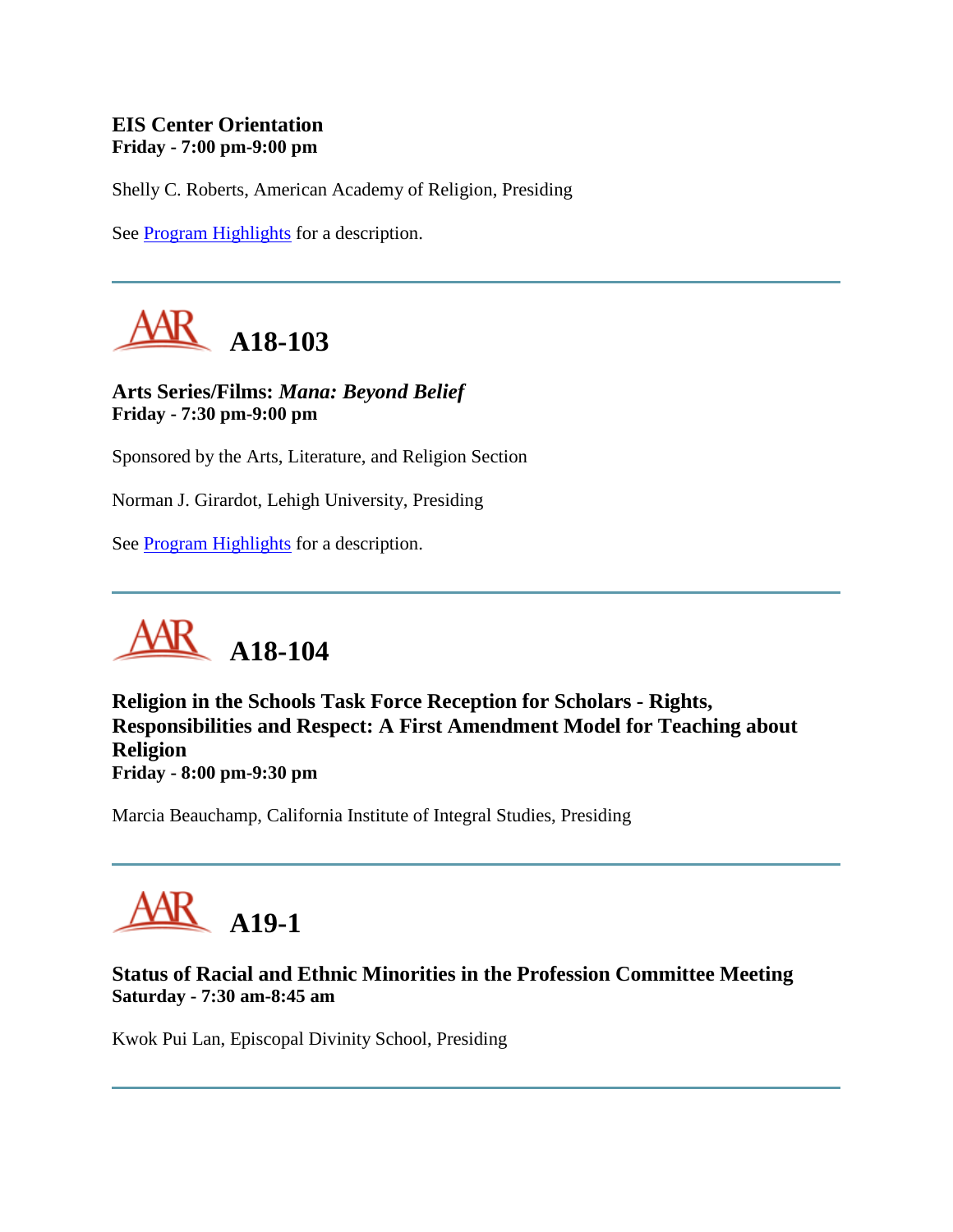

**Regional Officers Breakfast Meeting Saturday - 7:30 am-9:00 am**

Stacy L. Patty, Lubbock Christian University, Presiding



# **Status of Women in the Profession Committee: Conversation about Gender Issues with Program Unit Chairs Saturday - 7:30 am-9:00 am**

Rebecca T. Alpert, Temple University, Presiding



# **Student Liaison Group Annual Business Meeting Saturday - 7:45 am-9:00 am**

Kimberly Bresler, Princeton Theological Seminary, Presiding

**A19-5**

**Academic Relations Committee Saturday - 8:00 am-9:30 am**

Fred Glennon, Le Moyne College, Presiding

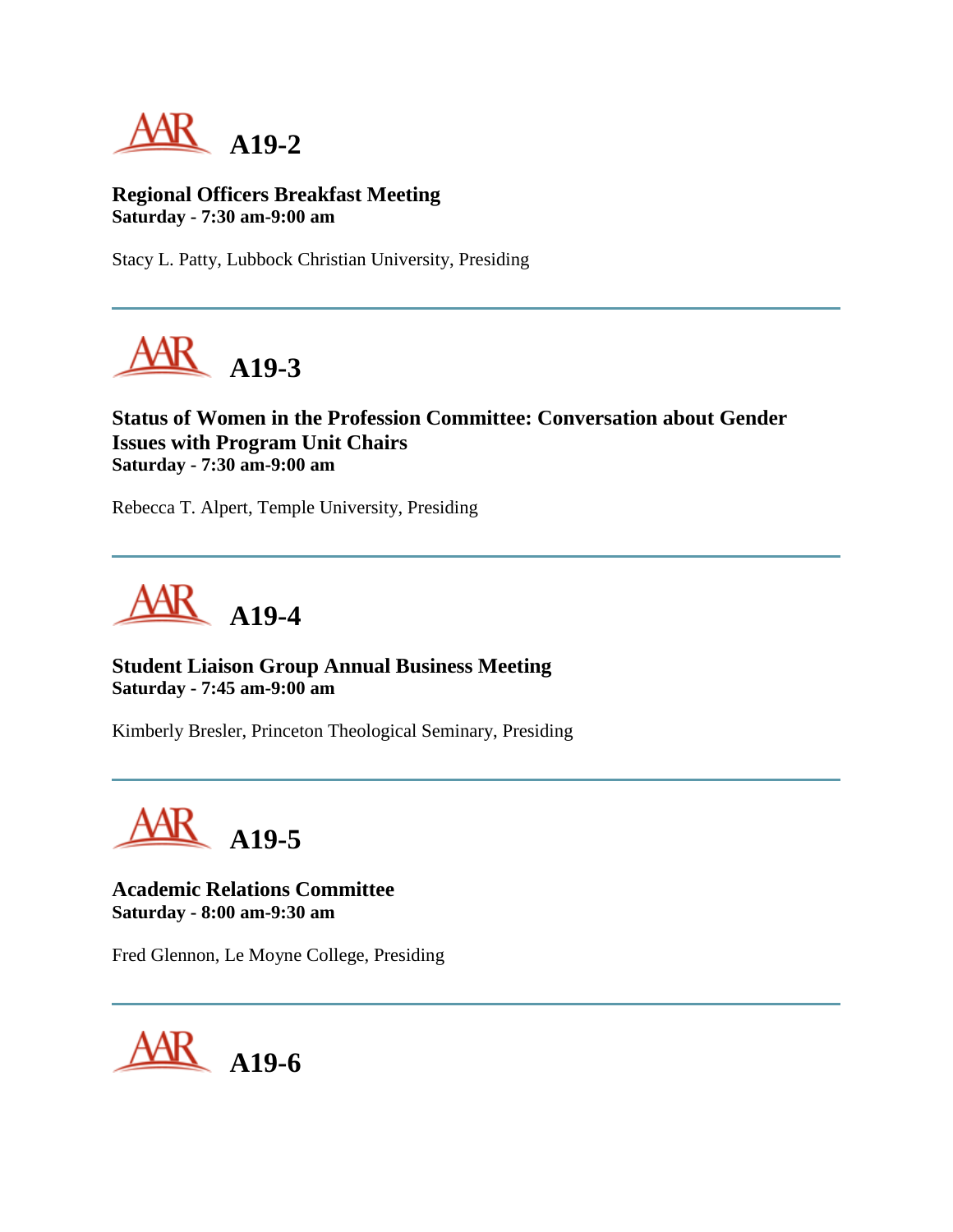# **Publications Committee Meeting Saturday - 9:00 am-11:30 am**

Francis X. Clooney, Harvard University, Presiding



**Barnes Museum Bus Tour Saturday - 9:00 am-11:30 am**

Ruth Zoe Ost, Temple University, Presiding

Please meet at the signposted area outside the Marriott Philadelphia Hotel at 8:45 am. Tours are scheduled by the museum, please do not be late! Bus tour is by reservation only; please have your ticket ready. Tour tickets will be mailed with the name badge materials in September.

See **Program Highlights** for a description. Separate registration is required.



**Special Topics Forum Saturday - 9:00 am-11:30 am**

Sponsored by AAR and Jossey-Bass Publishing

Julianna Gustafson, Jossey-Bass Publishers, Presiding

Theme: *Popularizing Our Scholarship: Its Pleasures and Pitfalls*

Panelists:

Vanessa Ochs, University of Virginia

Robert Thurman, Columbia University

Lauren F. Winner, Duke

Donna Freitas, Saint Michael's College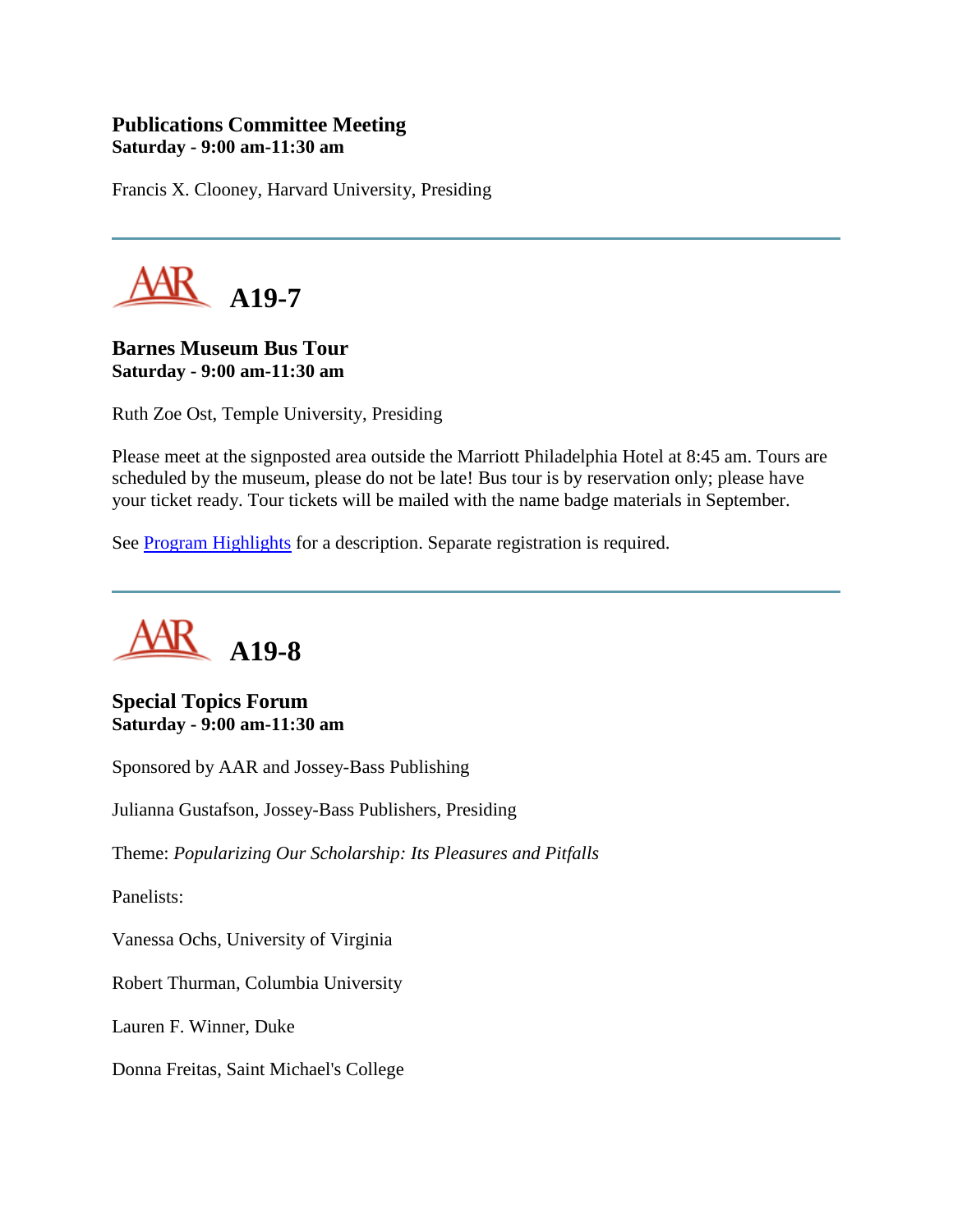See [Program Highlights](http://www.aarweb.org/Meetings/Annual_Meeting/Past_and_Future_Meetings/2005/highlights.asp) for a description.



#### **Special Topics Forum Saturday - 9:00 am-11:30 am**

Sponsored by AAR and Christians Associated for Relationships with Eastern Europe

Paul Mojzes, Rosemont College, Presiding

Theme: *Quo Vadis Eastern Europe?*

Ines A. Murzaku, Seton Hall University *The Basilian Monks of Grottaferrata and the Pursuit of Christian Unity*

Walter Sawatsky, Associated Mennonite Biblical Seminary *Teaching about the Other: Inter-Church Dialogue for Russian/Ukrainian Christianity*

N. Gerald Shenk, Eastern Mennonite Seminary *Cordoba and Sarajevo: Contrasts in Religious Separation and Tolerance*

James R. Payton, Redeemer University College *Turkish Millet, Religious Nationalism, and Civil Society*

Leslie A. Muray, Curry College *The Legacy of Vilmos Apor and Jozsef Cardinal Mindszenty*

See **Program Highlights** for a description.

# **A19-10**

# **Academic Teaching and the Study of Religion Section and Hinduism Group Saturday - 9:00 am-11:30 am**

John Cort, Denison University, Presiding

Theme: *Teaching Hinduism in a Survey Course*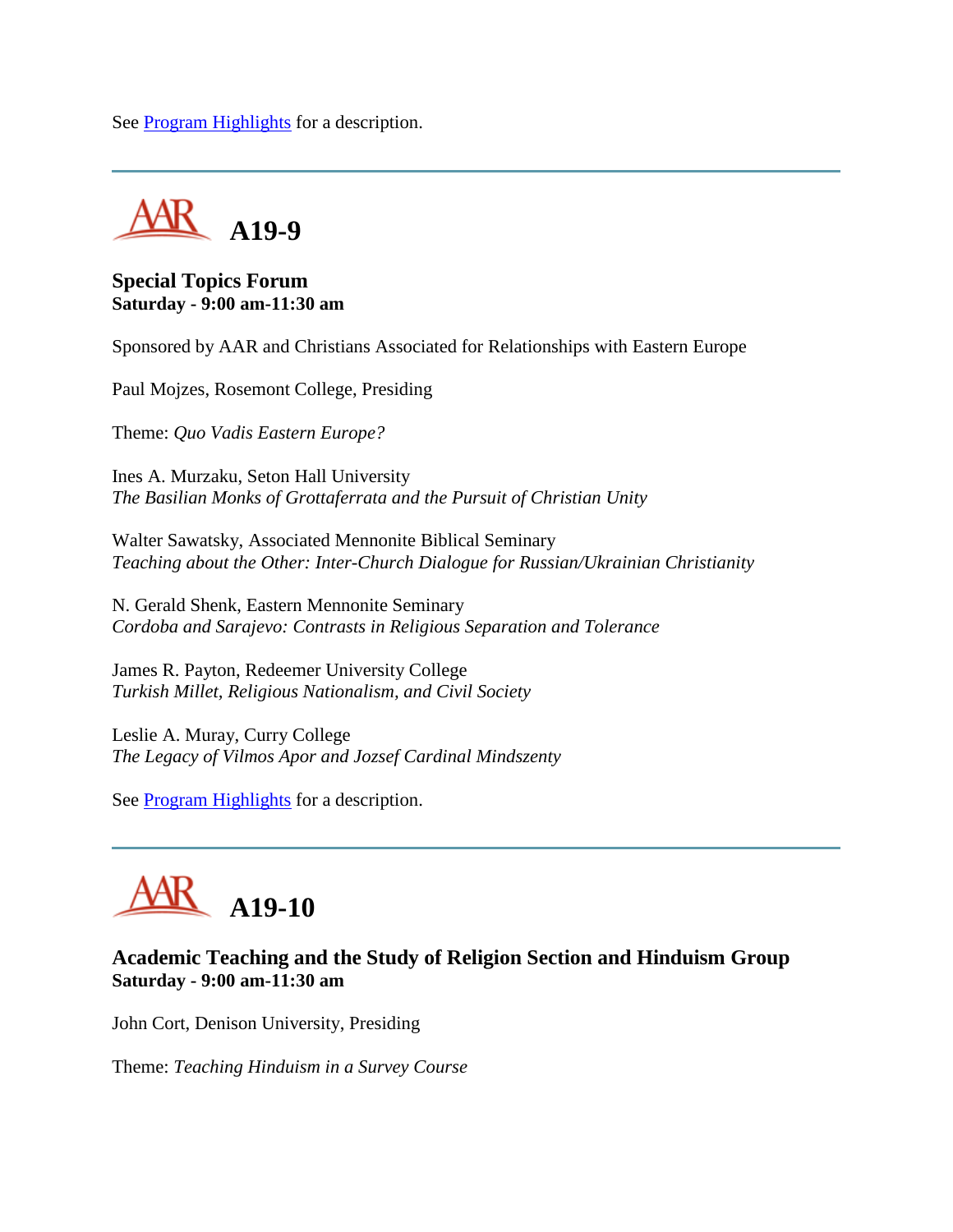Panelists:

Joseph Schaller, Nazareth College Carl Olson, Allegheny College Laurie Louise Patton, Emory University Amir Hussain, Loyola Marymount University Andrew O. Fort, Texas Christian University



# **Christian Systematic Theology Section Saturday - 9:00 am-11:30 am**

Kristen E. Kvam, Saint Paul School of Theology, Presiding

Theme: *Music and the Holy Spirit*

Nicholas Adams, University of Edinburgh *Messiaen, Meaning, and the Transmission of Tradition*

J. David Franks, Boston College *Music as the Apocalyptic Transfiguration of History, with Special Reference to Adorno and the Fate of Spirit in the Viennese Tradition*

Loye Ashton, Millsaps College *Rhythmicity and the Eternal Creative Act of the Holy Spirit*

Responding:

Don E. Saliers, Emory University

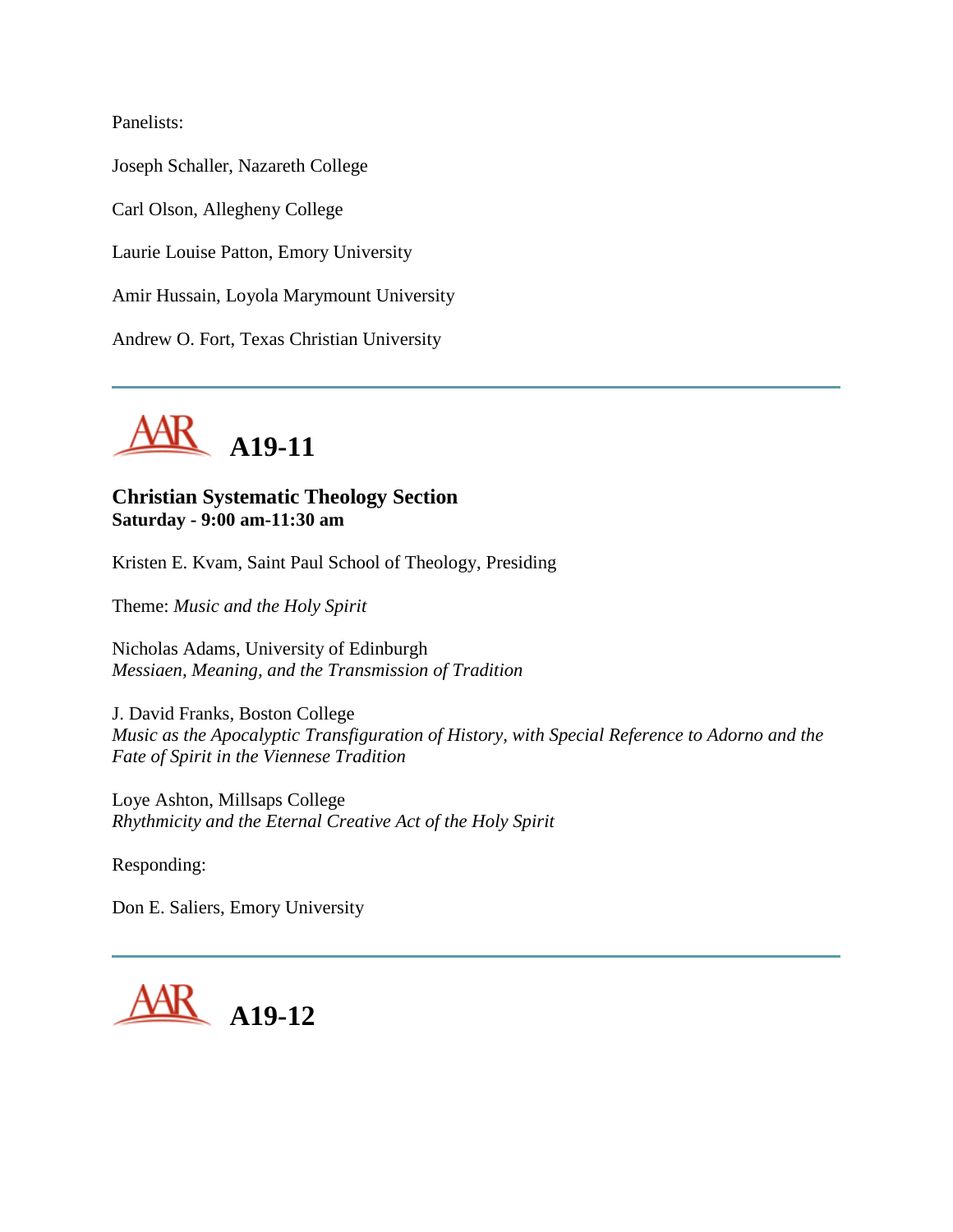# **Comparative Studies in Religion Section and Religion and the Social Sciences Section Saturday - 9:00 am-11:30 am**

Diane Jonte-Pace, Santa Clara University, Presiding

Theme: *Beyond Freud and Jung: New Psychological Approaches to Comparative Religious Studies*

Panelists:

Shubha Pathak, University of Chicago

Jonathan Schofer, University of Wisconsin, Madison

Ann Taves, University of California, Santa Barbara

Stephen Kaplan, Manhattan College

Responding:

Kelly Bulkeley, Graduate Theological Union



# **History of Christianity Section Saturday - 9:00 am-11:30 am**

Teresa M. Shaw, Claremont Graduate University, Presiding

Theme: *Reviewing* History, Theory, Text: Historians and the Linguistic Turn*, by Elizabeth A. Clark (Harvard University Press)*

Panelists:

David Brakke, Indiana University

Patricia Cox Miller, Syracuse University

Gabrielle Spiegel, Johns Hopkins University

Responding: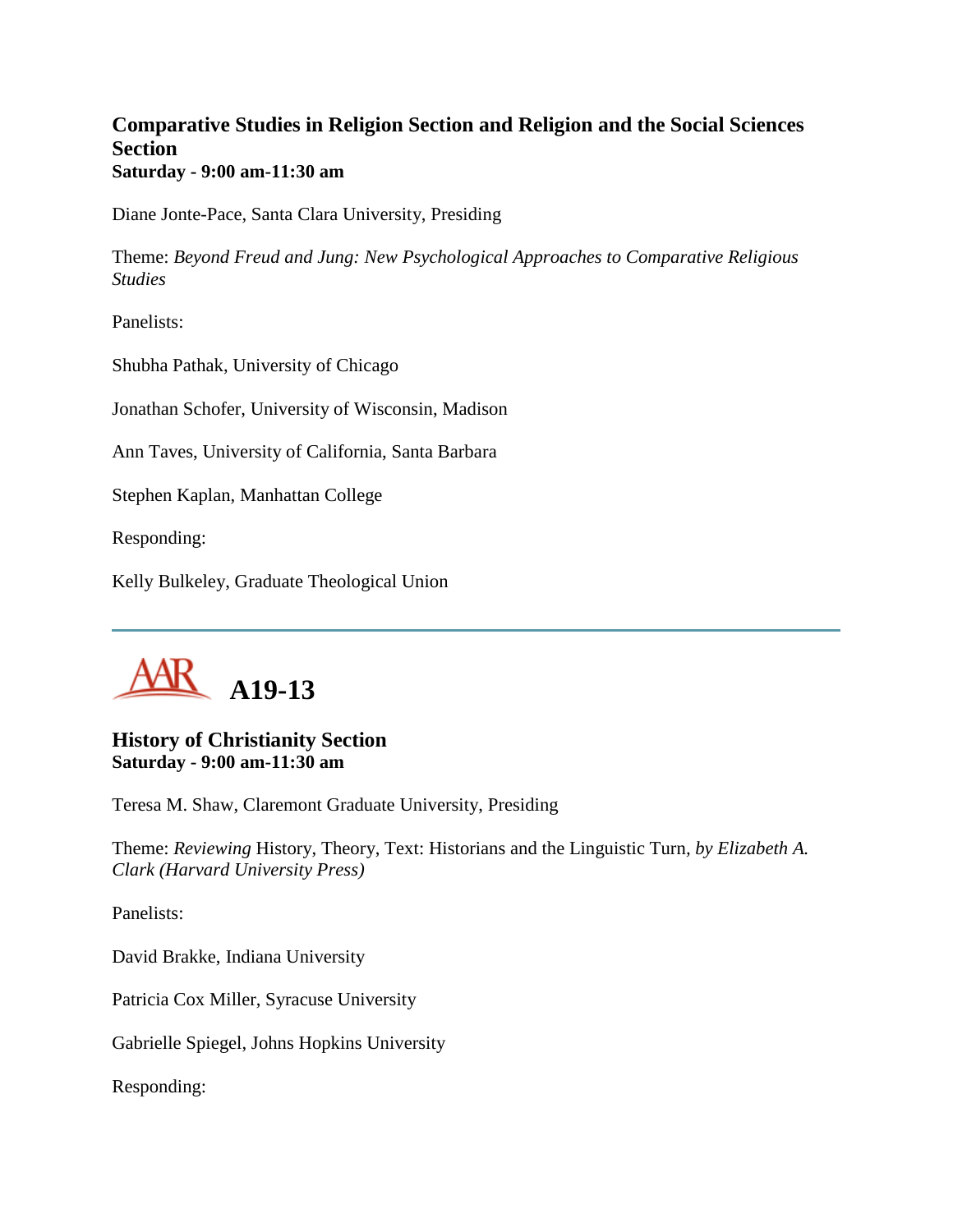Elizabeth A. Clark, Duke University



#### **Philosophy of Religion Section Saturday - 9:00 am-11:30 am**

Clayton Crockett, University of Central Arkansas, Presiding

Theme: *Technology, Religion, and the Human in Question*

Leslie Meltzer, University of Virginia *All "Dollied" Up: Why Bans on Human Cloning Are Dressed in the Garb of Human Dignity*

Mohammad Motahari Farimani, Regis College, University of Toronto *Islamic Philosophy and the Challenge of Cloning*

Anais Spitzer, Pacifica Graduate Institute *Exceeding the Eye: The Nodular Subject and the Dislocation of the Philosophy of Religion*

Michael DeLashmutt, University of Aberdeen *A Better Life through Information Technology? The Posthuman Person in Contemporary Speculative Science*

Business Meeting:

Thomas A. Carlson, University of California, Santa Barbara, Presiding Joseph Prabhu, California State University, Los Angeles/University of Chicago, Presiding



#### **Study of Islam Section Saturday - 9:00 am-11:30 am**

Gisela Webb, Seton Hall University, Presiding

Theme: *Women, Agency, and Islam*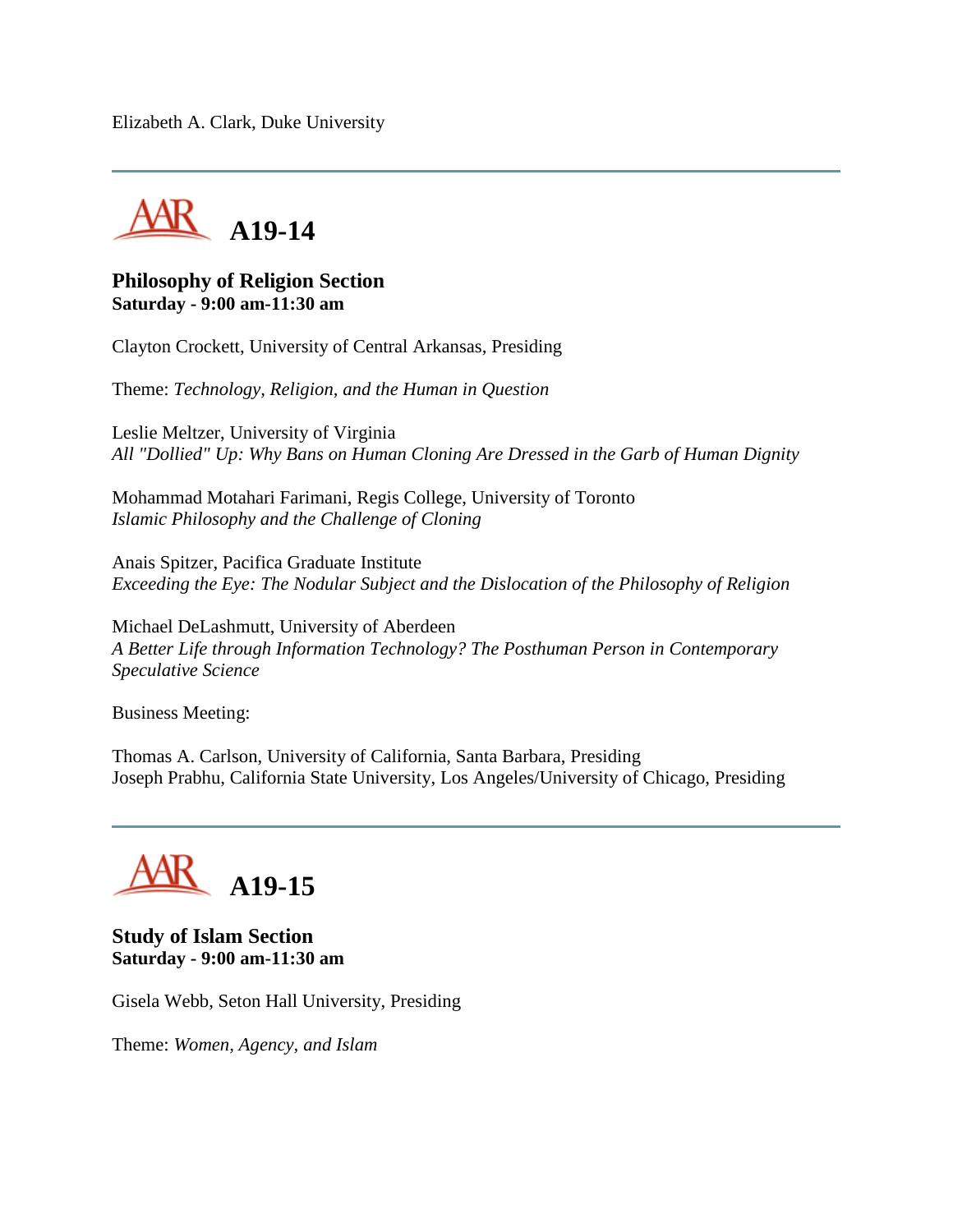Kathryn M. Kueny, Fordham University *Reproductive Discourse in Early Islamic Literature*

Aysha Hidayatullah, University of California, Santa Barbara *Sexual Prescriptions and the Legacy of Mariyah the Copt*

Debra Mubashshir Majeed, Beloit College *Polygyny in the Identity of African American Muslims*

Roxanne D. Marcotte, University of Queensland *An Islamist Gender Discourse*

Sadiyya Shaikh, University of Cape Town *In Search of Al-Insan: Sufism, Ethics, and Gender*

Responding:

Zayn Kassam, Pomona College



# **Theology and Religious Reflection Section Saturday - 9:00 am-11:30 am**

Darby Kathleen Ray, Millsaps College, Presiding

Theme: *Violence and God-Images, "After Girard"*

Hugh Reynolds Nicholson, Coe College *Liberating Religion from Social Conflict: A Critical Examination of Three Evasive Strategies*

Charlene Burns, University of Wisconsin, Eau Claire *Honesty about God: God's Violence/ Violence in God's Name in Wink, Jung, and Luther*

Thomas E. Reynolds, St. Norbert College *The Non-Necessity of God's Violence, or the Possibility of an Iconic Monotheism*

Matthias Beier, Drew University *Violence, Fear, and God: Eugen Drewermann's Interdisciplinary Analysis of Christian Violence*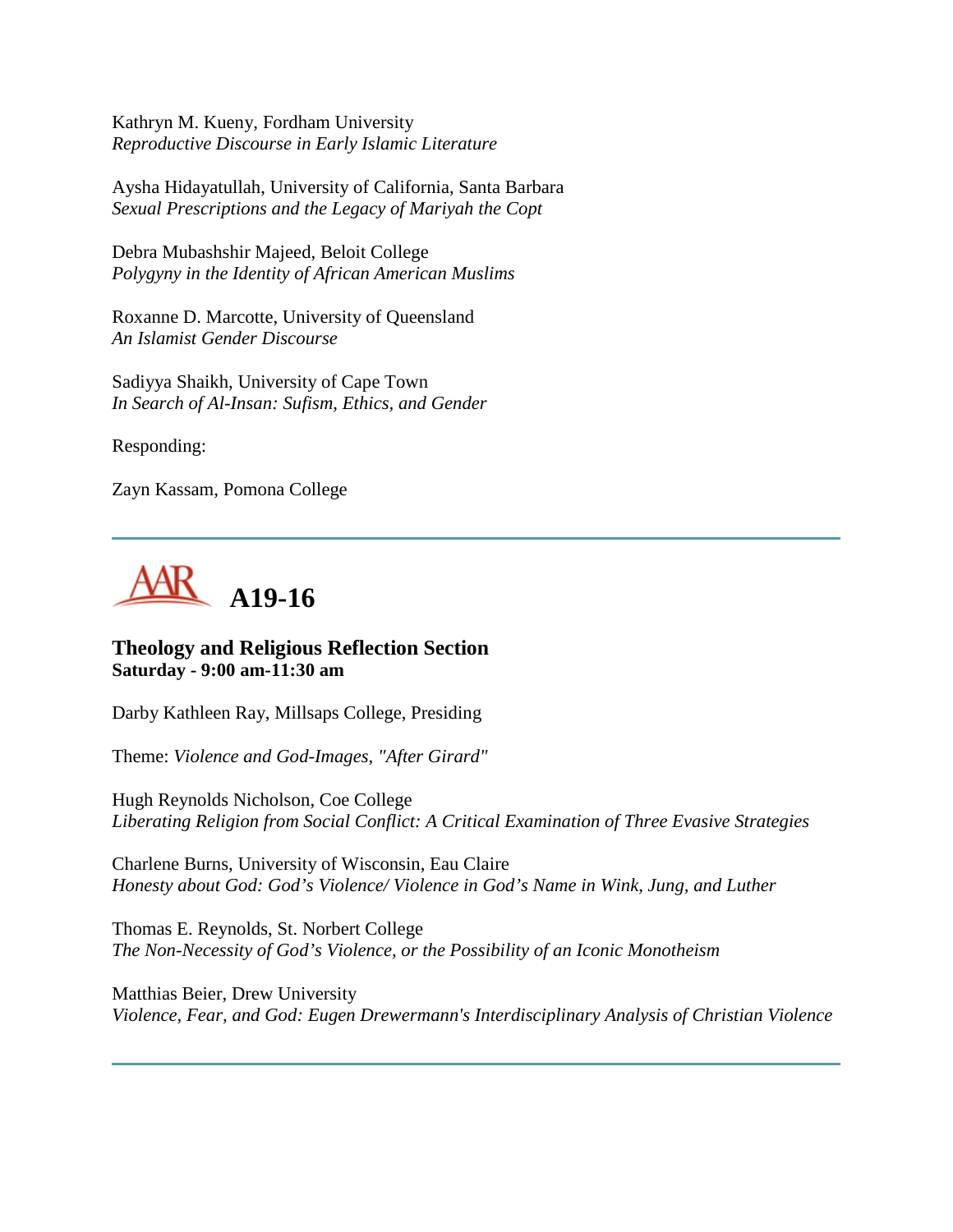

#### **Anthropology of Religion Group Saturday - 9:00 am-11:30 am**

Rebecca Sachs Norris, Merrimack College, Presiding

Theme: *Transplanting Religion: Rethinking Authenticity*

Stuart Charme, Rutgers University *Transplanted Authenticity: The Jewishness of Eastern Europe and the Revival of Klezmer*

Mariana Mastagar, Trinity College, University of Toronto *Macedonian-Bulgarian Diaspora in Toronto and the Orthodox Christian Church*

Hanna Kim, New York, NY *Becoming a New Religion the Old-Fashioned Way: Perspectives from a Transnational Hindu Movement*

Elijah Siegler, College of Charleston *Place, Space, and the "Healing Dao": Practicing Popular Daoism in the U.S., Thailand, and China*

Responding:

Charles Lindholm, Boston University



#### **Bioethics and Religion Group Saturday - 9:00 am-11:30 am**

Swasti Bhattacharyya, Buena Vista University, Presiding

Theme: *Religion, Ethics, and Access to Health Care*

Nancy Berlinger, The Hastings Center *Conscientious Objection and Access to Reproductive Health Care Services: Gender, Justice, and Shame*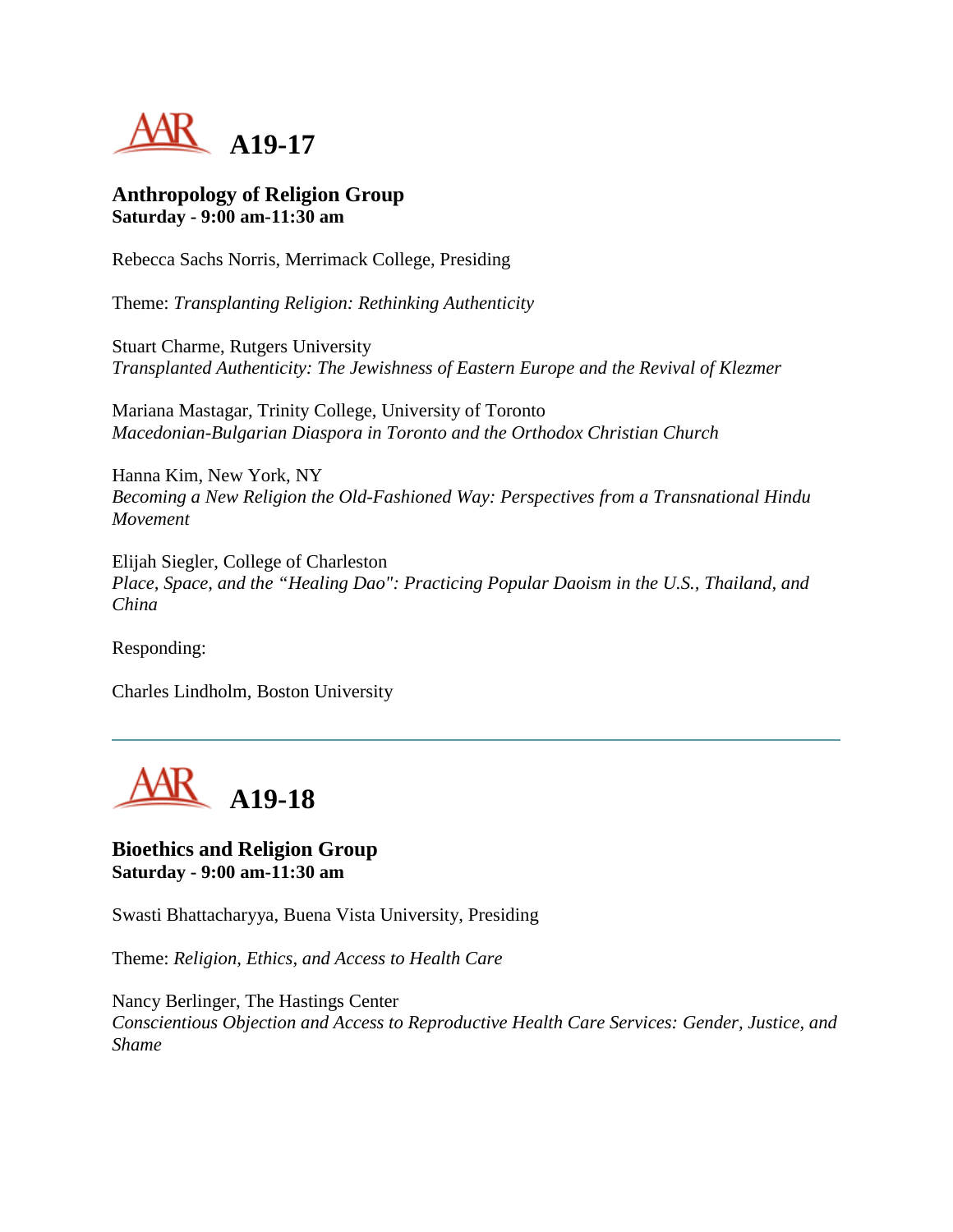Charlene A. Galarneau, Wellesley College *Christian Medical Sharing Plans: An Ethical Review*

Marie J. Giblin, Xavier University *A Theological Ethics of Solidarity: Toward Global Health Care Access*

Elias Kifon Bongmba, Rice University *Access to Drugs in a New Global Environment: A New Challenge for the African Church*

Business Meeting:

Paul R. Johnson, D'Youville College, Presiding Aline Kalbian, Florida State University, Presiding



#### **Eastern Orthodox Studies Group Saturday - 9:00 am-11:30 am**

Demetrios Katos, Hellenic College, Presiding

Theme: *Patristic and Byzantine Hymnography*

Bogdan G. Bucur, Marquette University *The Feet That Eve Heard in Paradise and Was Afraid: The Christology of Byzantine Festal Hymns*

Verna E. F. Harrison, Saint Paul School of Theology *The Vindication of Eve: Romanus' Second Kontakion on Christ's Nativity*

Elijah Mueller, Marquette University *Cleansed by the Fire of a Mystic Vision*

Constantine J. Terss, Heathrow, FL *Tradition and Change - Liturgical Chant and Music in the Greek Orthodox Christian Experience in America: Early European Origins*

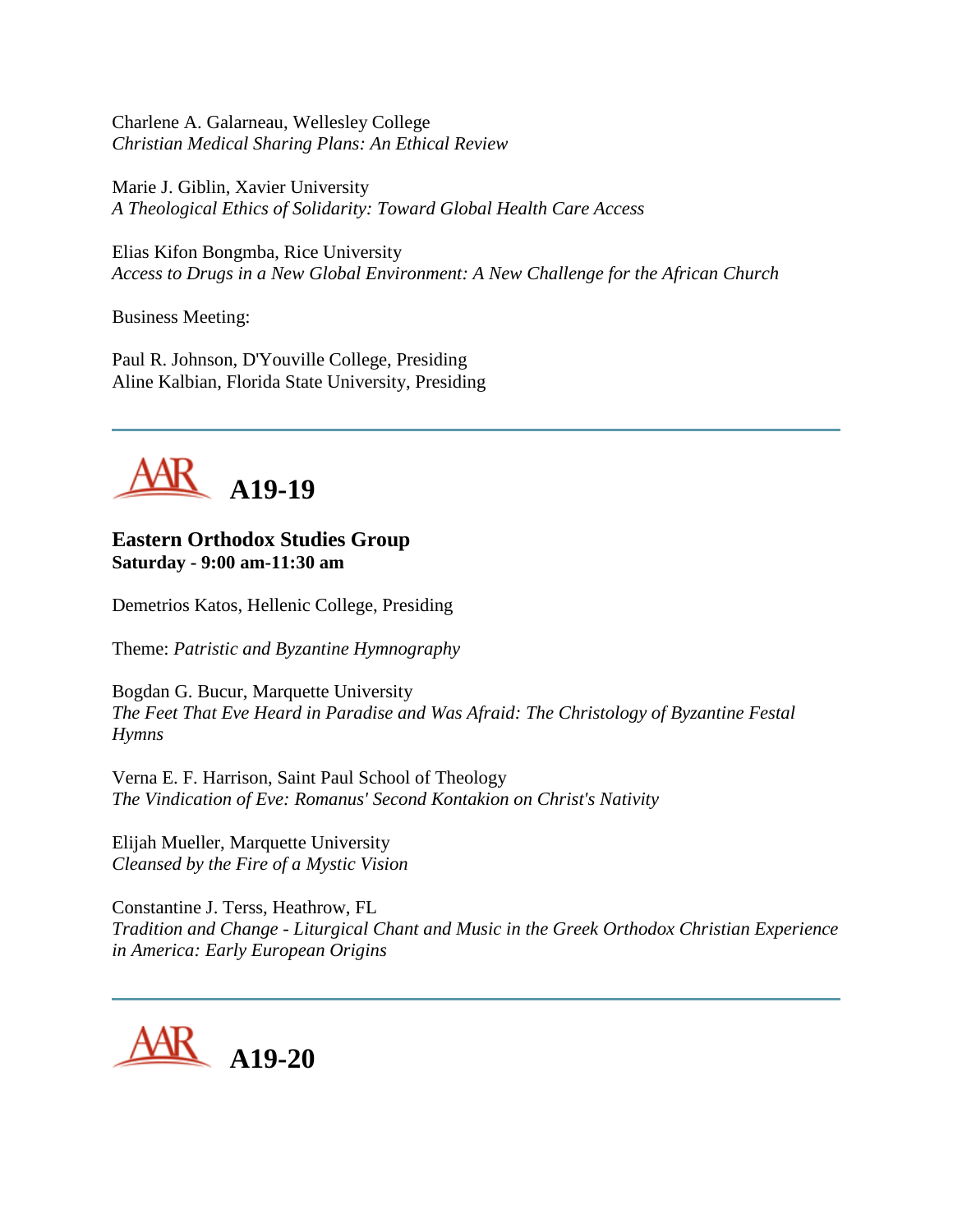# **Europe and the Mediterranean in Late Antiquity Group Saturday - 9:00 am-11:30 am**

Sarah L. Schwarz, Haverford College, Presiding

Theme: *Rituals of Reading*

Sarah Iles Johnston, Ohio State University, Columbus *Making One's Mark: Writing, Reading, and the Authorization of Marginal Religious Practices in Ancient Greece*

Michael D. Swartz, Ohio State University, Columbus *Ritualizing the Book in Ancient Judaism*

Catherine Burris, University of North Carolina, Chapel Hill *Readers in Syriac Texts: Who, What, When, and Where*

Kim Haines-Eitzen, Cornell University *Miniature Books and Rituals of Private Reading in Late Antiquity*



# **Theology and Continental Philosophy Group and Feminist Theory and Religious Reflection Group Saturday - 9:00 am-11:30 am**

Creston Davis, University of Virginia, Presiding

Theme: *Gender, Politics, and the Return to Religion*

Panelists:

Slavoj Žižek, University of Ljubljana

Amy M. Hollywood, University of Chicago

Graham Ward, University of Manchester

M. Gail Hamner, Syracuse University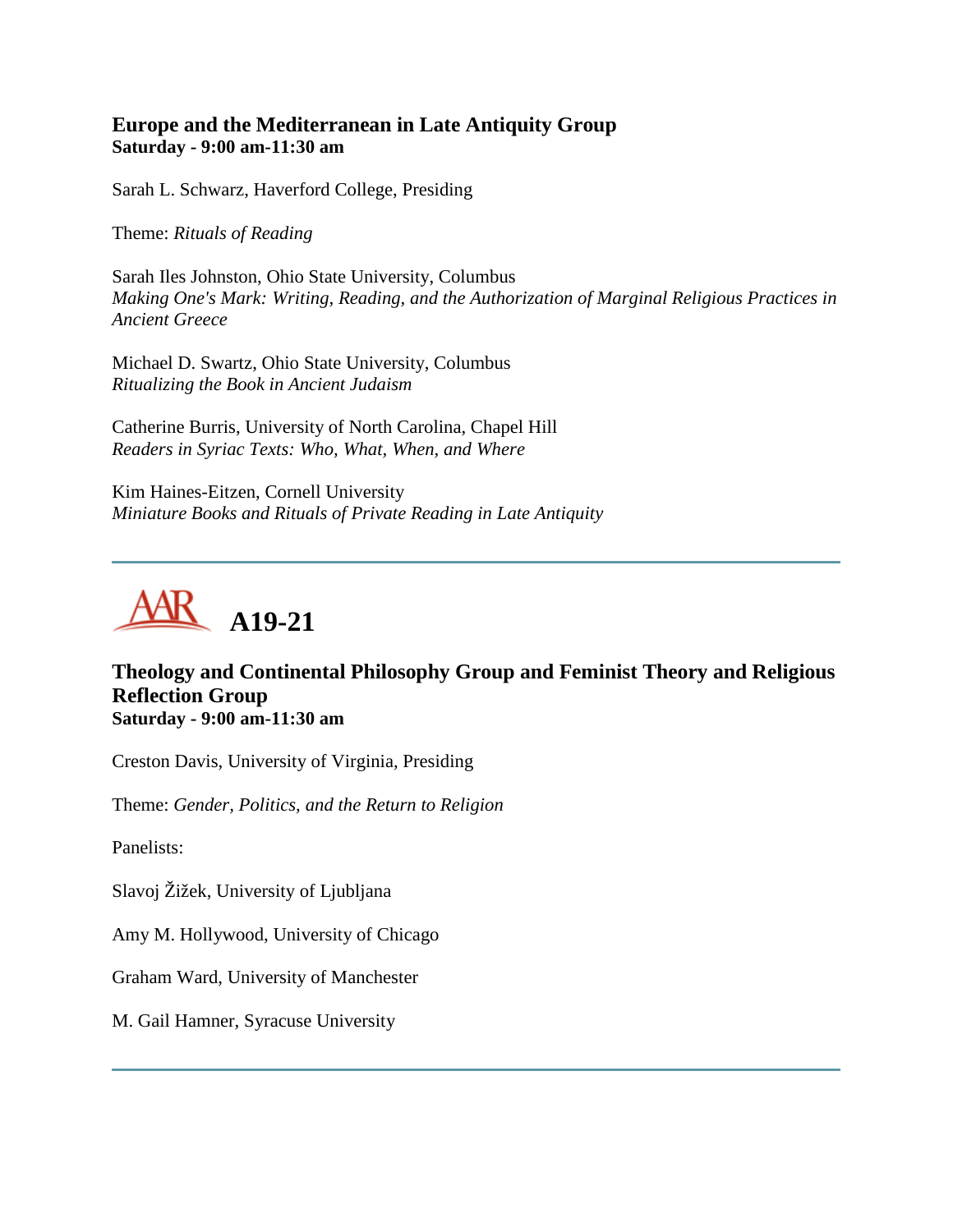

# **Indigenous Religious Traditions Group and Latina/o Religion, Culture, and Society Group Saturday - 9:00 am-11:30 am**

Lindsey Jones, Ohio State University, Columbia, Presiding

Theme: *The Works and Scholarship of David Carrasco*

Panelists:

Philip P. Arnold, Syracuse University

Luis Leon, University of California, Berkeley

Charles Long, Chapel Hill, NC

Ines Hernandez-Avila, University of California, Davis

Lara Medina, Claremont Graduate University

Jacob K. Olupona, University of California, Davis

Responding:

David Carrasco, Harvard University



#### **Religion and Science Group Saturday - 9:00 am-11:30 am**

Greg Peterson, South Dakota State University, Presiding

Theme: *The Future of Emergence: Should Theology Mind Emergence?*

Steven D. Crain, University of St. Francis *God Embodied in, God Bodying Forth the World: Emergence and Christian Theology*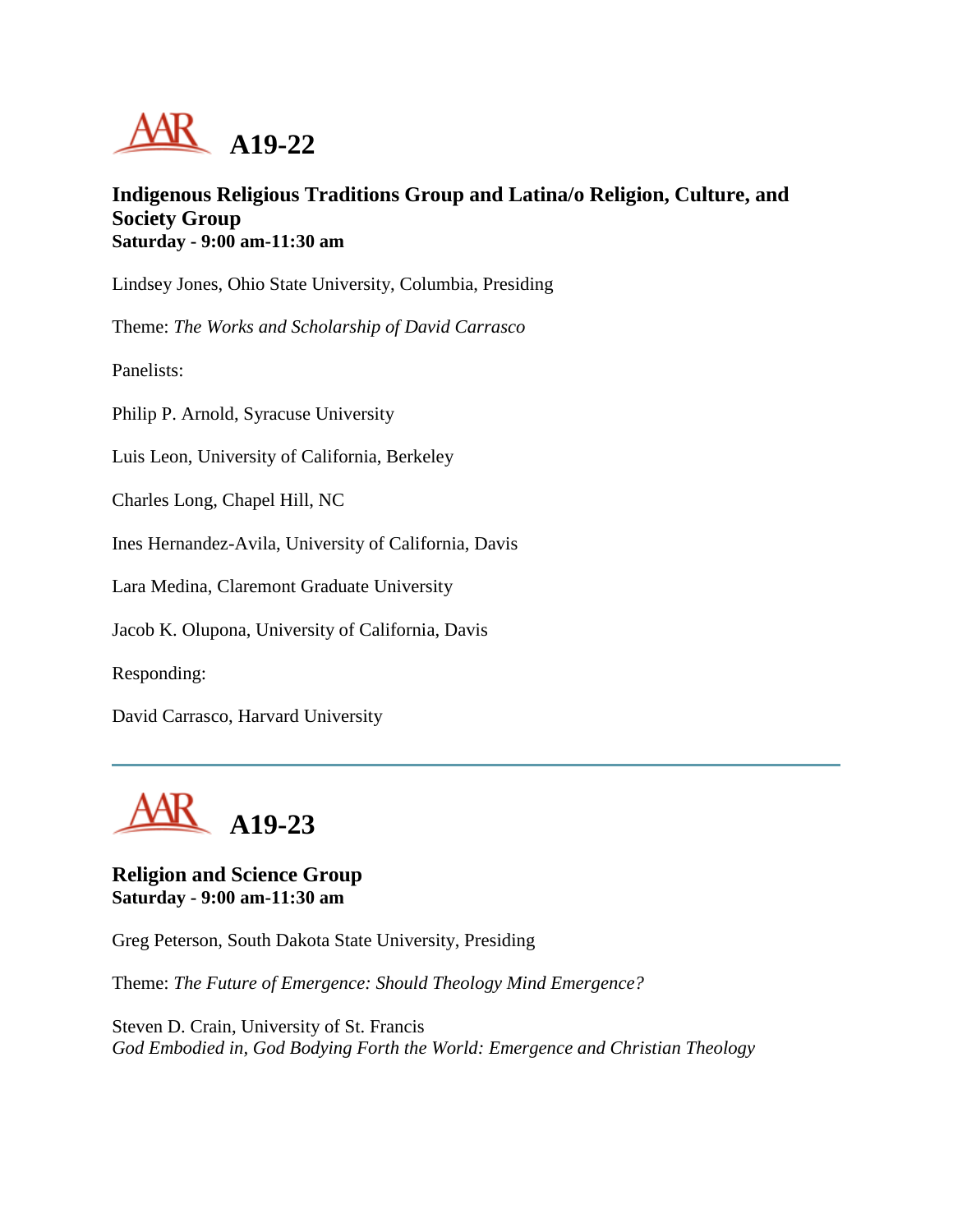James Haag, Graduate Theological Union *Finding Middle Ground: Clayton on Mind and Emergence*

Antje Jackelen, Lutheran School of Theology at Chicago *Emergence Everywhere?!*

J. Wentzel Van Huyssteen, Princeton Theological Seminary *Emergence and Human Distinctiveness: Limiting or Delimiting Evolutionary Explanation?*

Responding:

Philip Clayton, Claremont School of Theology



# **Womanist Approaches to Religion and Society Group Saturday - 9:00 am-11:30 am**

Carolyn Medine, University of Georgia, Presiding

Theme: *Loves Herself. Regardless: Womanist Discourse on the Black Woman's Body*

Kimberleigh Jordan, New York University *Black Bodies Moving in Sacred Space: African American Liturgical Dance*

Gayle R. Baldwin, University of North Dakota *Black Woman's Drag*

Melva L. Sampson, Spelman College *Give Me Body! Black Female Body as Icon in Hip-Hop and Religious Culture*

Pamela Y. Cook, University of Chicago *Are There Any Hip-Hop Womanists in the House? Womanist Theology, Political Activism, and the Hip-Hop Generation*

S'thembile West, Western Illinois University *Icons of Injustice: Gendered and Hyper-Sexualized Black Women's Bodies in U.S. Culture*

Sallie Cuffee, Medgar Evers College *Alice Walker,* The Color Purple*, and a Womanist Gospel of Resistance*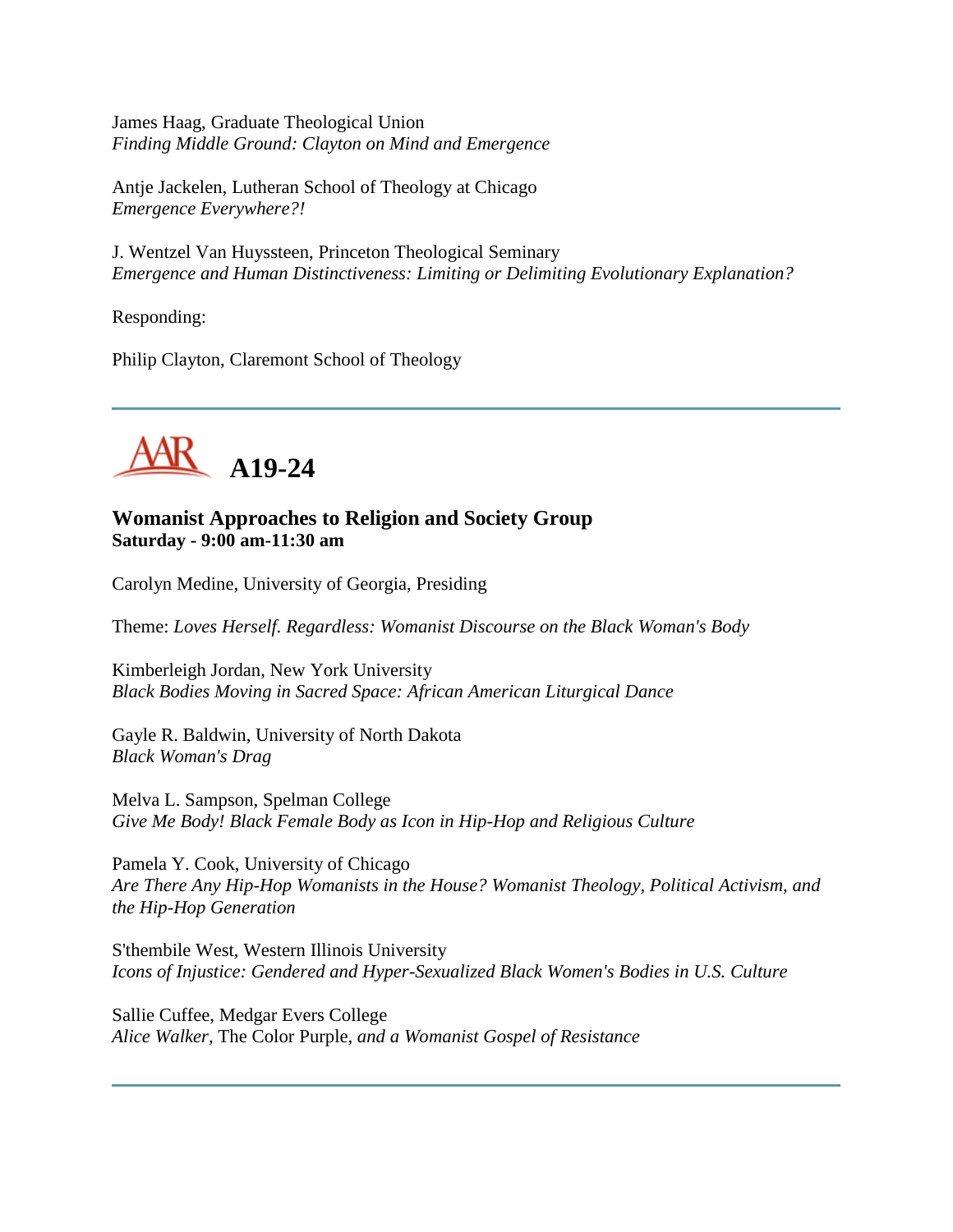

# **Childhood Studies and Religion Consultation Saturday - 9:00 am-11:30 am**

Marcia Bunge, Valparaiso University, Presiding

Theme: *Children and Poverty: Spiritual Resilience and Community Resources*

Panelists:

Peter Benson, The Search Institute

Bonnie Miller-McLemore, Vanderbilt University



#### **Religion and Sexuality Consultation Saturday - 9:00 am-11:30 am**

#### **New Program Unit**

Catherine Roach, University of Alabama, Tuscaloosa, Presiding

Theme: *Regulating Desire: Christian and Buddhist Sexuality Debates in America and Beyond*

Wil Brant, Chicago Theological Seminary *Being Christian and Having Sex, Too: The Historical Context and Contemporary Application of the Regulation of Sexual Desire as Part of the Practice of Christian Faith*

Paul C. Kemeny, Grove City College *Anthony Comstock, Free-Lovers, and the Censorship of Walt Whitman's* Leaves of Grass*: Defining the Terms of Protestant Toleration in Late Nineteenth-Century New England*

Stephanie Kaza, University of Vermont *Finding Safe Harbor: Buddhist Sexual Ethics in America*

Lynne Gerber, Graduate Theological Union *The Opposite of Gay: Ex-Gay Ministries, Identity, and Desire*

Business Meeting: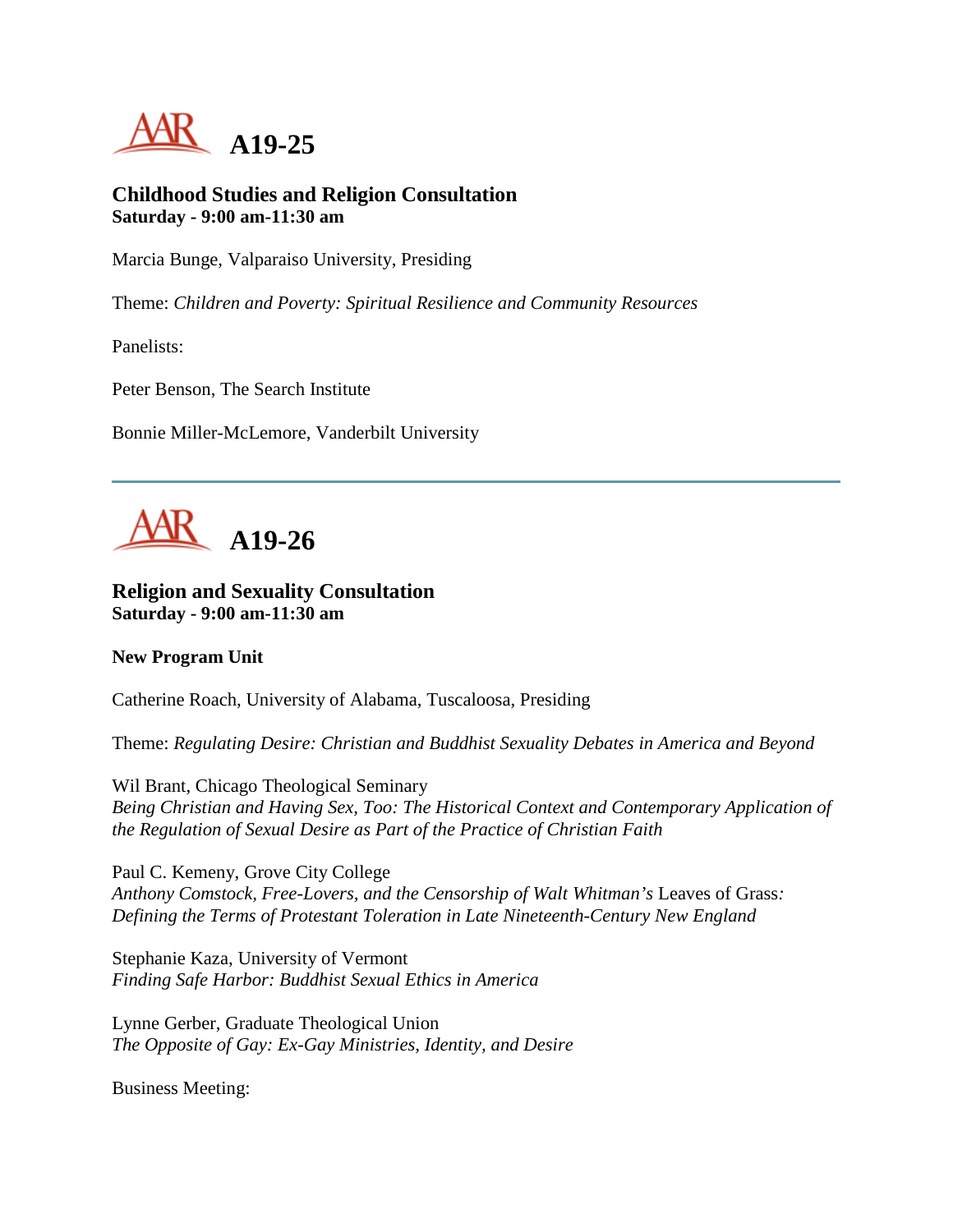R. Marie Griffith, Princeton University, Presiding



# **Religion and Ecology Tour: Eco-Justice and Chester, Pennsylvania Saturday - 9:00 am-12:00 pm**

Sponsored by the Religion and Ecology Group

Please meet at the signposted area outside the Marriott Philadelphia Hotel at 9:15 am. Bus tour is by reservation only; please have your ticket ready. Tour tickets will be mailed with the name badge materials in September.

Mark I. Wallace, Swarthmore College, Presiding

See **Program Highlights** for a description. Separate registration is required.



#### **Mother Bethel Church Bus Tour Saturday - 9:30 am-12:00 pm**

Sponsored by the African Religions Group and the Afro-American Religious History Group

Please meet at the signposted area outside the Marriott Philadelphia Hotel at 9:15 am. Bus tour is by reservation only; please have your ticket ready. Tour tickets will be mailed with the name badge materials in September.

Moses N. Moore, Arizona State University, Presiding

See **Program Highlights** for a description. Separate registration is required.

**A19-27**

**Plenary Address Saturday - 11:30 am-12:30 pm**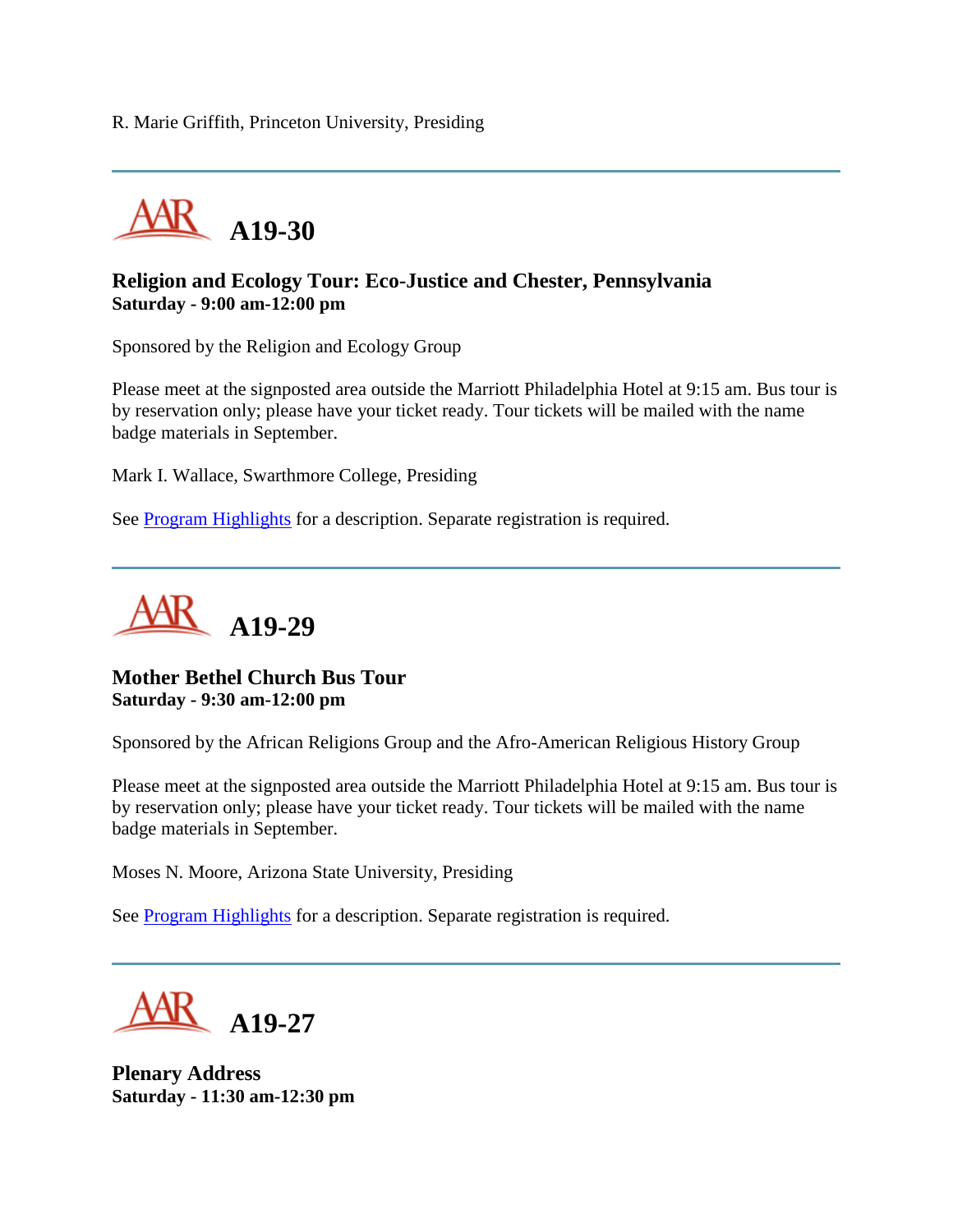Hans J. Hillerbrand, Duke University, Presiding

Theme: *A Life Biography of Wolfhart Pannenberg*

Panelists:

Wolfhart Pannenberg, Gräfelfing, Germany

See **Program Highlights** for a description.



# **Special Topics Forum Saturday - 11:45 am-1:00 pm**

Sponsored by AAR and American Theological Library Association

Kimberly Bresler, Princeton Theological Seminary, Presiding

Theme: *AAR Student Luncheon and Panel Discussion: Career Alternatives for Doctoral Students in Religion and Theology*

Panelists:

Dennis A. Norlin, American Theological Library Association

Thomas Breidenthal, Princeton University

Mary Sweetland Laver, Bala Cynwyd, PA

See [Program Highlights](http://www.aarweb.org/Meetings/Annual_Meeting/Past_and_Future_Meetings/2005/highlights.asp) for a description. Separate registration is required.



**Arts Series/Films:** *Alambrista* **Saturday - 1:00 pm-3:30 pm**

See **Program Highlights** for a description.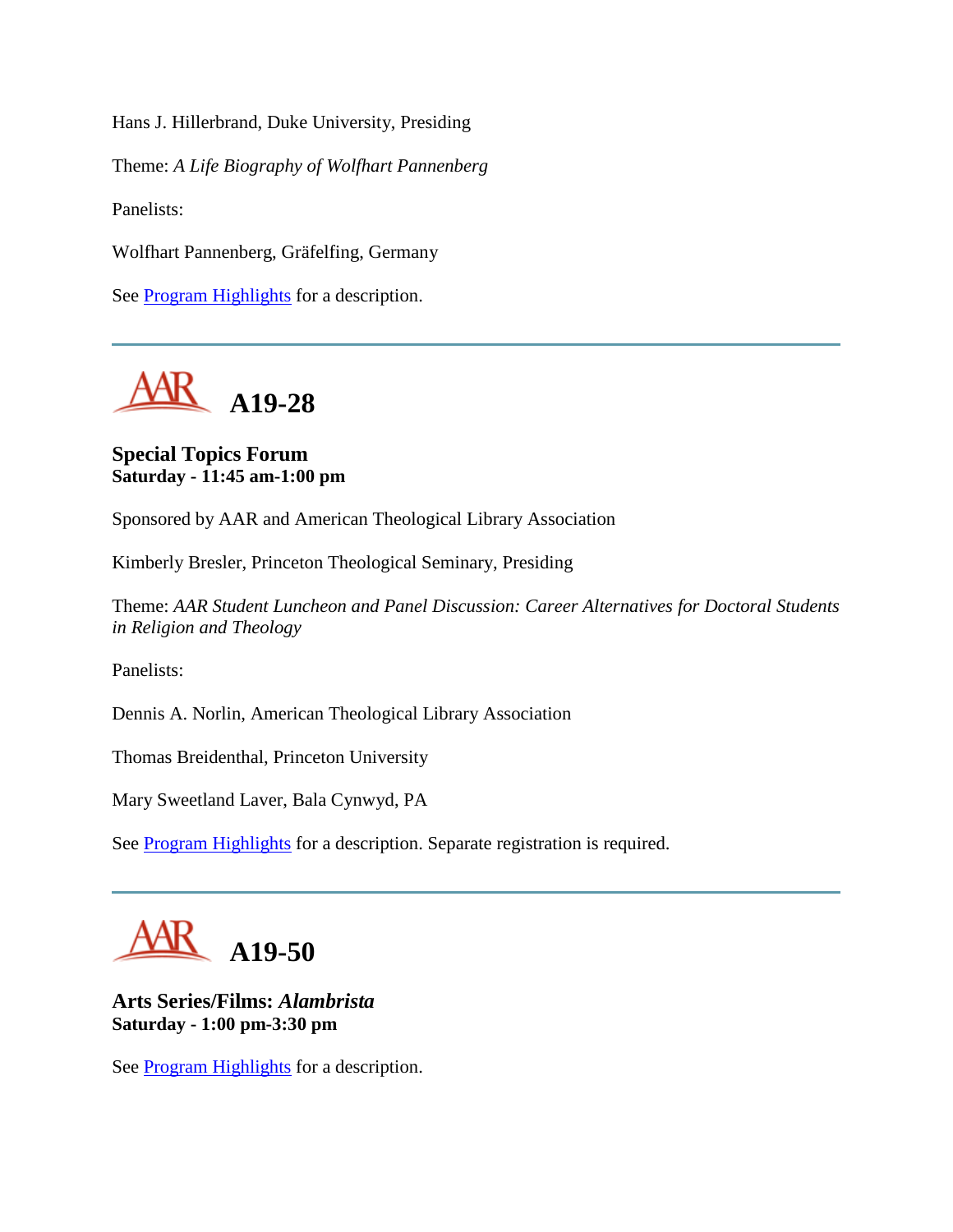

# **Special Topics Forum Saturday - 1:00 pm-3:30 pm**

Sponsored by *JAAR*

Glenn E. Yocum, Whittier College, Presiding Theme: *Imagining Religion in the Postcolony: Beyond Orientalism and Occidentalism* Panelists: Achille Membe, University of Witwatersrand Raja Bahlul, United Arab Emirates Jace Weaver, University of Georgia Veena Das, Johns Hopkins University Ebrahim E. I. Moosa, Duke University See [Program Highlights](http://www.aarweb.org/Meetings/Annual_Meeting/Past_and_Future_Meetings/2005/highlights.asp) for a description.



# **Special Topics Forum Saturday - 1:00 pm-3:30 pm**

Sponsored by the Public Understanding of Religion Committee

Melissa Rogers, Wake Forest University, Presiding

Theme: *The Supreme Court and Religion*

Panelists:

Kent R. Greenawalt, Columbia University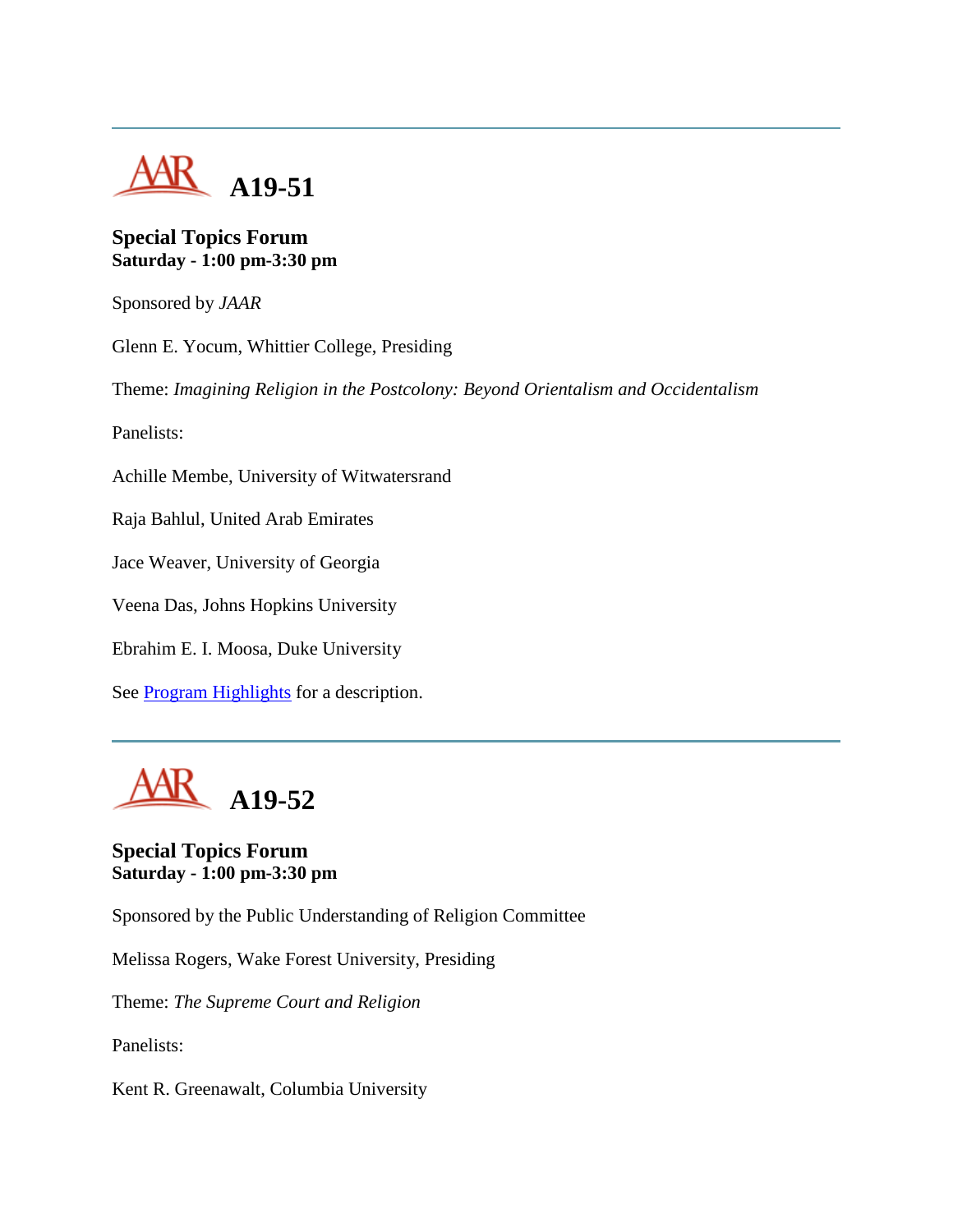Barbara A. McGraw, Saint Mary's College of California

Oliver Thomas, Niswonger Foundation

See [Program Highlights](http://www.aarweb.org/Meetings/Annual_Meeting/Past_and_Future_Meetings/2005/highlights.asp) for a description.



# **Special Topics Forum Saturday - 1:00 pm-3:30 pm**

Sponsored by the Teaching and Learning Committee

Eugene V. Gallagher, Connecticut College, Presiding

Theme: *AAR Excellence in Teaching Forum: A Conversation about Teaching with the 2005 Excellence in Teaching Award Winner*

Panelists:

Zayn Kassam, Pomona College

See **Program Highlights** for a description.



#### **Arts, Literature, and Religion Section Saturday - 1:00 pm-3:30 pm**

Jeffrey F. Keuss, Seattle Pacific University, Presiding

Theme: Angels in America*: Theatre, Film, Literature*

Kent Brintnall, Emory University *Shifting Contexts for Grief and Rage: Watching* Angels in America*, Then and Now*

Craig S. Strobel, ConSpiritu: A Center for Cultural Creativity *co-presenter with Victoria Rue*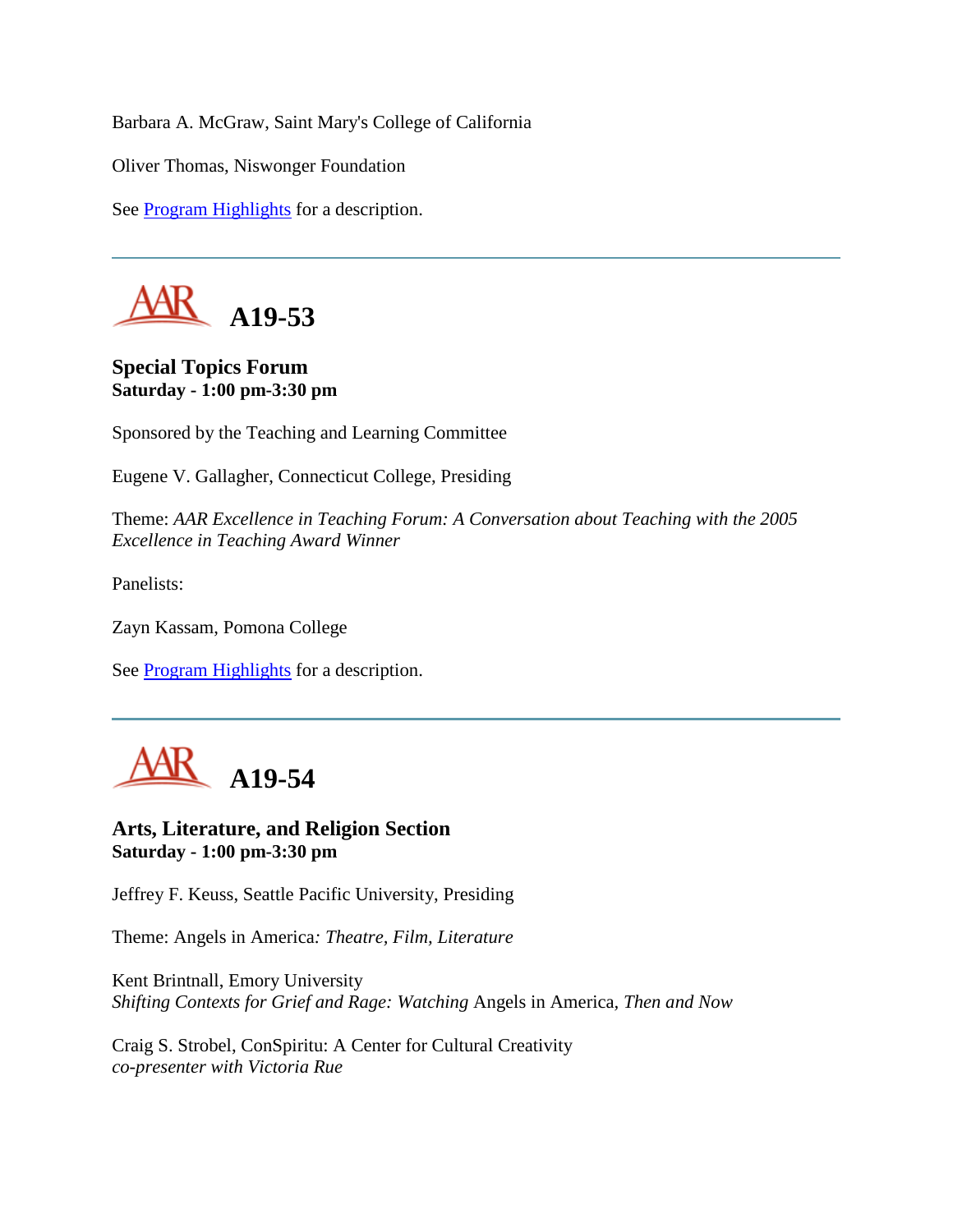Victoria Rue, San Jose State University Angels in America*: Performing Gender Construction*

Mary-Jane Rubenstein, Columbia University *Of Ghosts and Angels: Derrida and Kushner on the Impossibility of Forgiveness*

Dugan McGinley, Temple University *Angels, Witches, and Goats, Oh My! Otherworldly Creatures on Broadway*



# **Buddhism Section and Japanese Religions Group Saturday - 1:00 pm-3:30 pm**

Jacqueline I. Stone, Princeton University, Presiding

Theme: *Buddhism in the Southern Capital: Heian and Kamakura Developments of Nara Buddhism*

Sarah Horton, Macalester College *The Miraculous Jizos of Nara*

David Quinter, Stanford University *Creating Bodhisattvas: Eison, Manjusri, and Kamakura-Period Buddhism Revisited*

Kenryo Minowa, Aichi-gakuin University *Zen and the Precepts in Medieval Nara Buddhism: As Seen in Ensho Shonin Gyojo*

Susumu Uejima, Kyoto Prefectural University *Towards a New Understanding of the Formation of Medieval Japanese Buddhism*

Responding:

Robert Rhodes, Otani University



**Ethics Section Saturday - 1:00 pm-3:30 pm**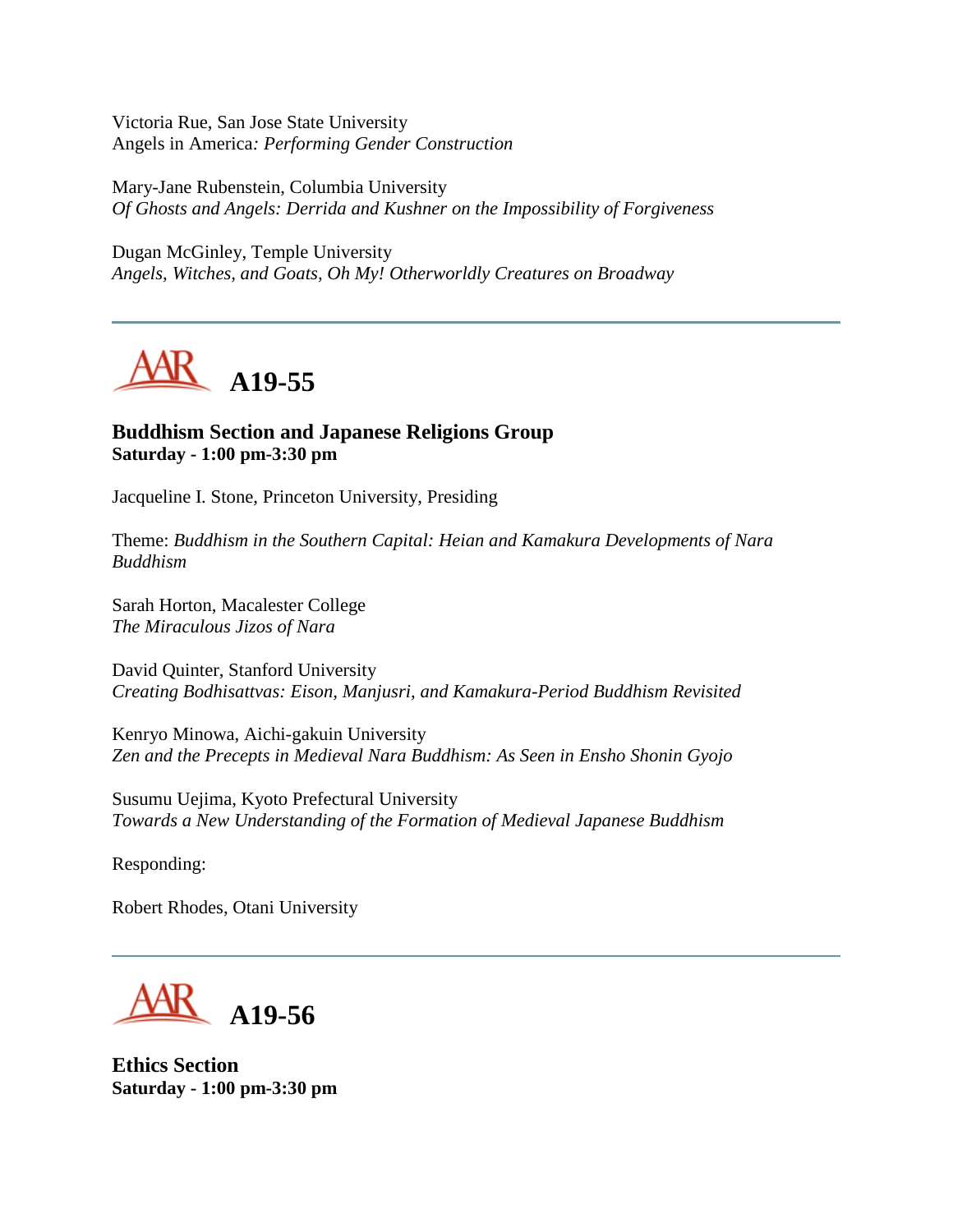Lucinda J. Peach, American University, Presiding

Theme: *Spheres of (In)Justice: Terrorism, Turmoil, and the Resort to Torture*

Elizabeth Barre, Florida State University *When Disaster Looms: Terrorism and Supreme Emergency in the Arguments of Michael Walzer and Osama bin Ladin*

Nancy Berlinger, The Hastings Center *When the Subject Is Torture(d): Torture, Terror, Religion, and Research Ethics*

Bradley L. Herling, Boston University *Walzer and Ignatieff on the Evils of the War on Terror*

Douglas McCready, Kutztown, PA *When Is Torture Right?*



# **History of Christianity Section Saturday - 1:00 pm-3:30 pm**

R. Marie Griffith, Princeton University, Presiding

Theme: *Silk Hoods, Deaconess Bonnets, and Nuns' Habits: Debating Women's Dress in American Christianity*

Martha L. Finch, Missouri State University *"Between Two Extreams": Female Self-Fashioning in Early New England*

Jenny Wiley Legath, Princeton University *Deaconess Garb: A Bad Habit or Good Fashion Sense?*

Stephanie Stillman, University of California, Santa Barbara *Hard Habit to Break: The Work of Mapping Postconciliar Catholicism on Nuns' Bodies*

Responding:

Colleen McDannell, University of Utah

Business Meeting: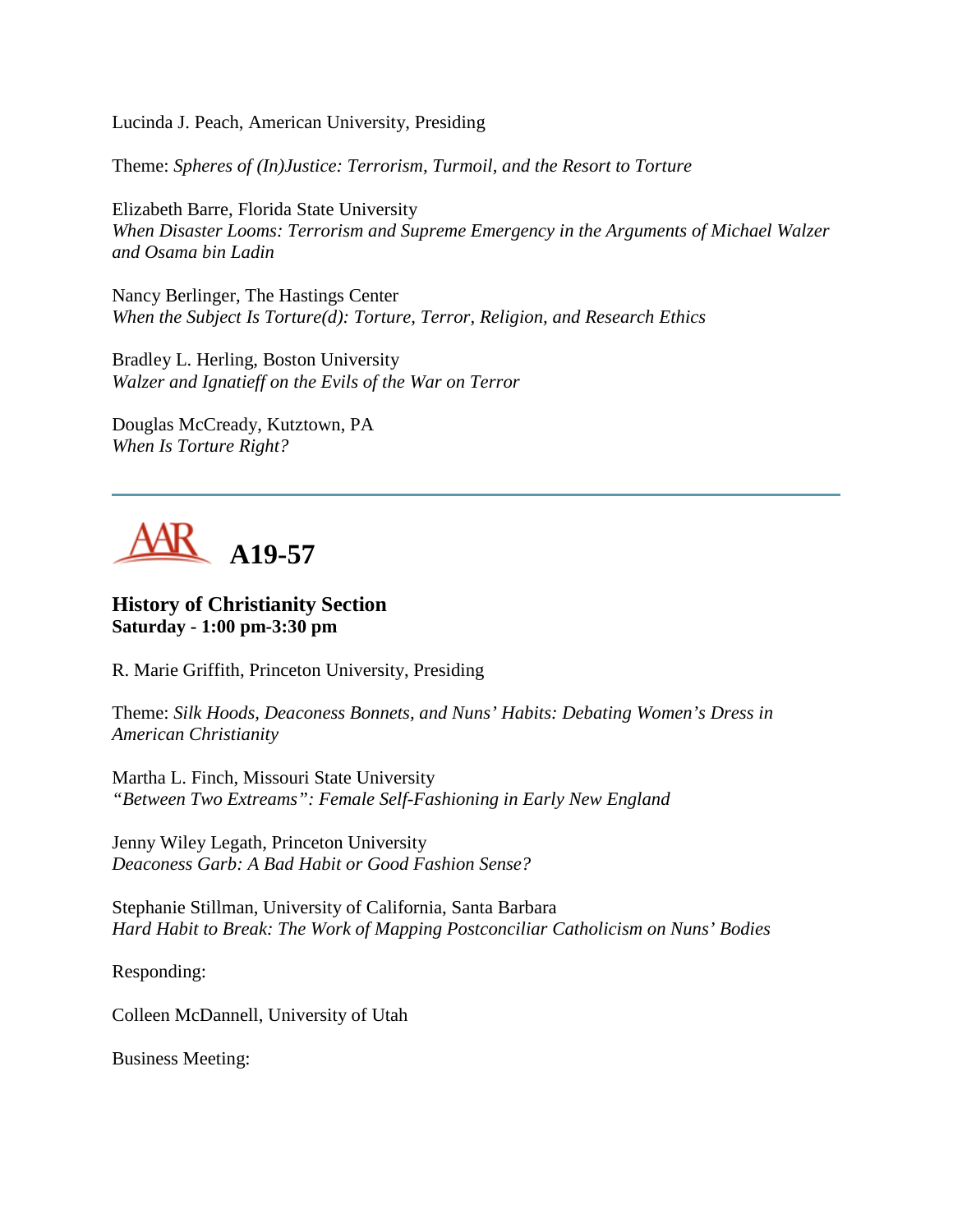Anne Clark, University of Vermont, Presiding Amy DeRogatis, Michigan State University, Presiding

**A19-58**

### **North American Religions Section Saturday - 1:00 pm-3:30 pm**

Catherine L. Albanese, University of California, Santa Barbara, Presiding

Theme: *Metaphysical/Occult Traditions and the Imagination of America: Critical and Historical Perspectives*

D. Michael Quinn, Rancho Cucamonga, CA *Marginalizing the Mainstream of Religion, the Occult, and the Otherworldly*

John H. Lardas, Haverford College *The Metaphysics of Empire and the Government of Souls*

Robert S. Cox, University of Massachusetts, Amherst *Race, Nation, and the Topography of Spiritualist Emotion*

Darryl Victor Caterine, Grinnell College *The Dark Sublime: Occult Heresies and the American Nation*

Responding:

Ann Taves, University of California, Santa Barbara



# **Theology and Religious Reflection Section Saturday - 1:00 pm-3:30 pm**

Joerg Rieger, Southern Methodist University, Presiding

Theme: *Evangelical Religion and Social Change*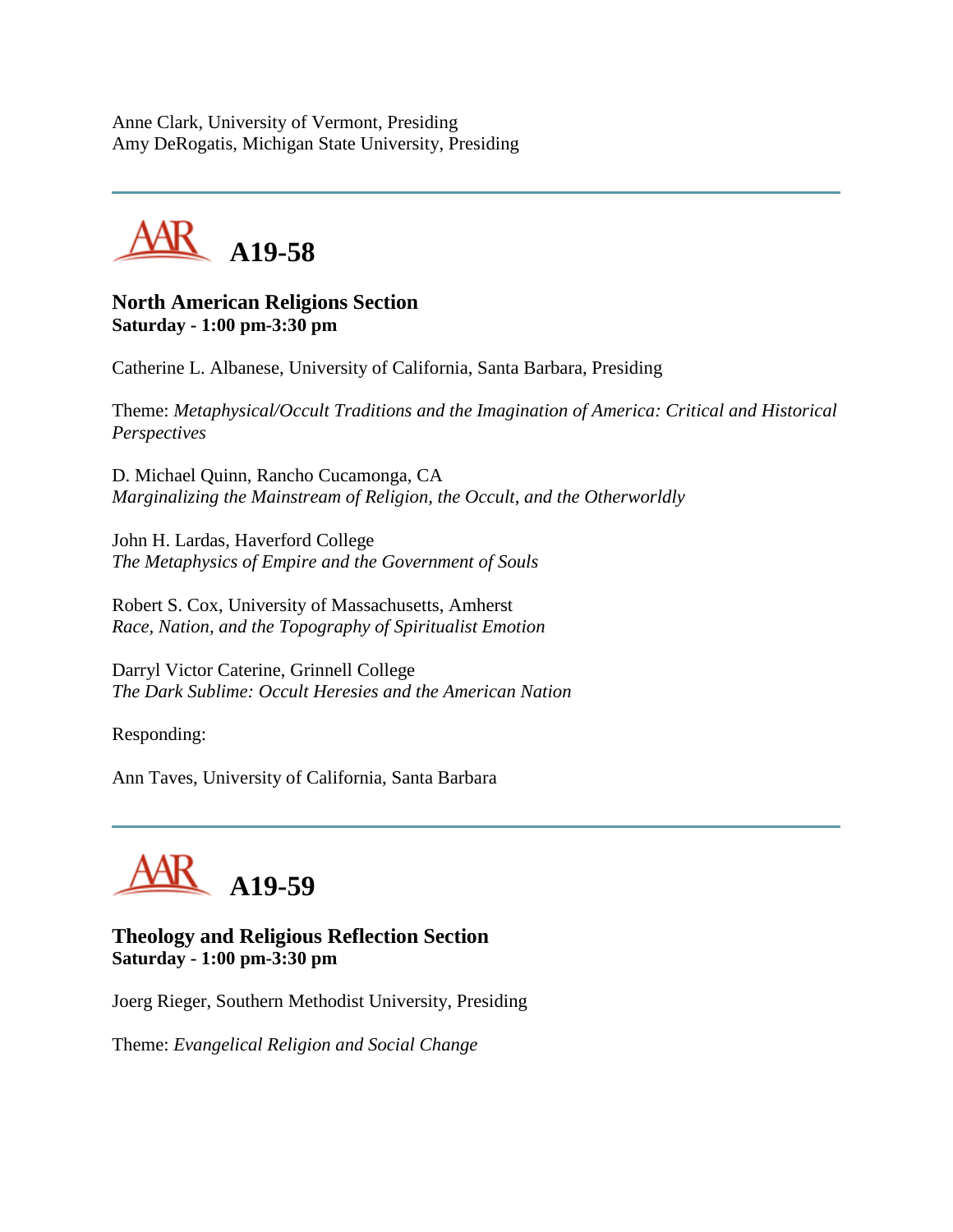Nora Lozano, Baptist University of the Americas *Honesty, Conflict, and a New Vision of the Reign of God as a Basis for Social Change among Latino/a Evangélicos/as*

Kathleen Garces-Foley, California State University, Northridge *Asian-American Evangelicals and the Value of Diversity*

Ki Joo Choi, Boston College *Cultivating the Affections, Lakewood Church Style: Insights for Contemporary Religious and Moral Reflection*

Chris Boesel, Drew University *"Thus Sayeth the Lord...": Prophetic Voice, Evangelical Theology, and Social Change*

Christian T. Collins Winn, Bethel University *co-present with Boesel*



# **Women and Religion Section and Childhood Studies and Religion Consultation Saturday - 1:00 pm-3:30 pm**

Bonnie Miller-McLemore, Vanderbilt University, Presiding

Theme: *Children, Women, War, and Politics*

Kristin Herzog, Independent Scholars' Association *Child Soldiers, Militarism, and Theology: An Ethical Challenge*

Honora Chapman, Stanford University *"Slaughter of the Innocents": Children in Ancient and Modern War*

Raymond J. Webb, University of St. Mary of the Lake *Living and Partly Living: Childhood under Occupation*

Responding:

Katharina von Kellenbach, St. Mary's College of Maryland

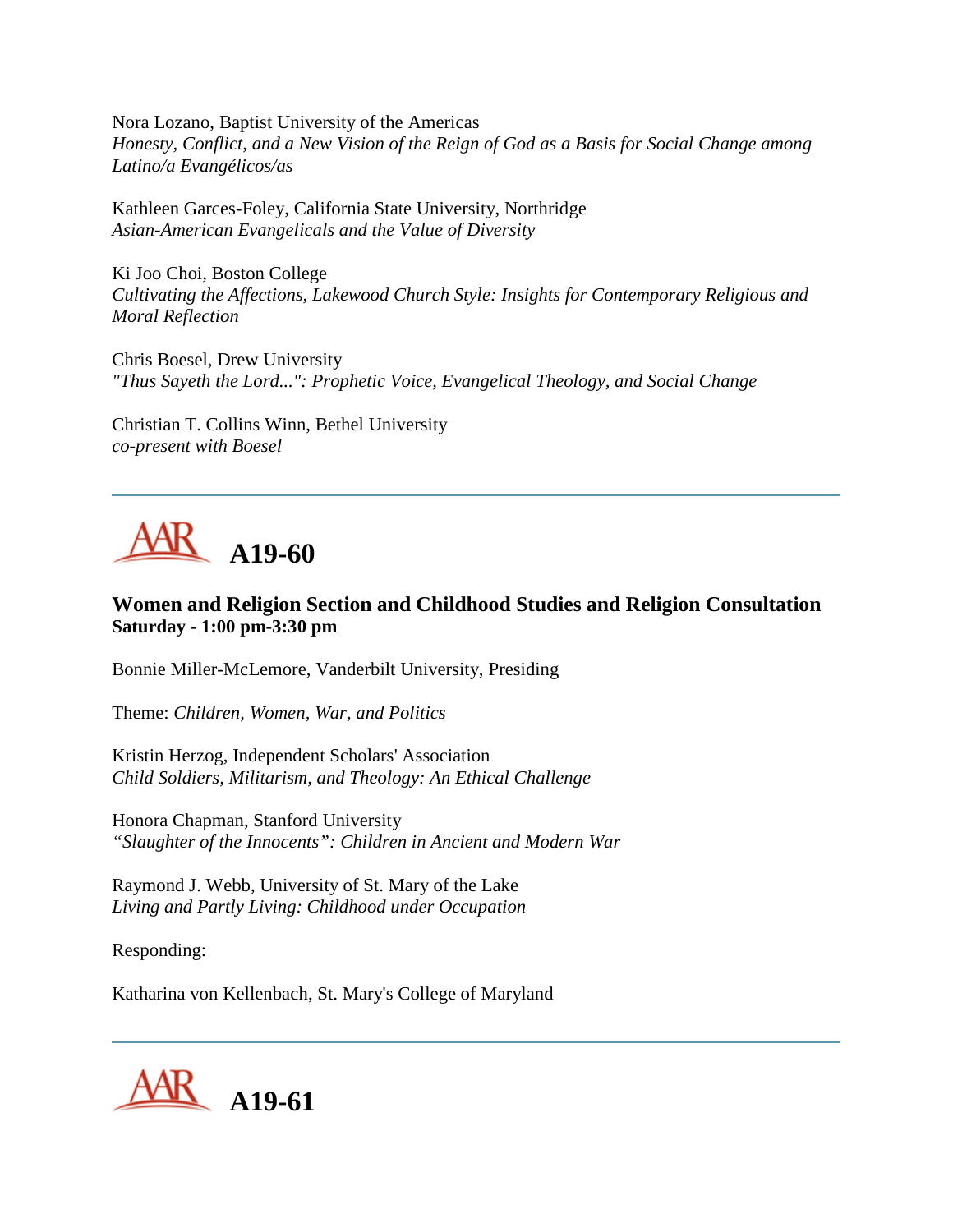# **Black Theology Group Saturday - 1:00 pm-3:30 pm**

Juan Floyd-Thomas, Texas Christian University, Presiding

Theme: *The Nature of Black Religious Experience*

Torin Alexander, Rice University *The Nature of African American Religious Experience: A Postmodern/Post-structuralist Analysis*

CL Nash, University of Edinburgh *Theoretically Essential: Postmodernism and Approaches to Liberation*

Jonathon Samuel Kahn, Vassar College *Toward a Tradition of African-American Pragmatic Religious Naturalism*

Responding:

M. Shawn Copeland, Boston College



# **Bonhoeffer: Theology and Social Analysis Group Saturday - 1:00 pm-3:30 pm**

Charles Marsh, University of Virginia, Presiding

Theme: *War as Responsible Action? The Uses and Abuses of Bonhoeffer's* Ethics

Susan Ford Wiltshire, Vanderbilt University *"Telling the Truth": Dietrich Bonhoeffer in Context*

Robert O. Smith, Baylor University *Bonhoeffer, Bloggers, and Bush: Uses of a "Protestant Saint" in the Fog of War*

Robert Vosloo, University of Stellenbosch *"Neither Defiant nor Despairing, but Humble and Confident": In Conversation with Dietrich Bonhoeffer and Beyers Naudé on Discernment*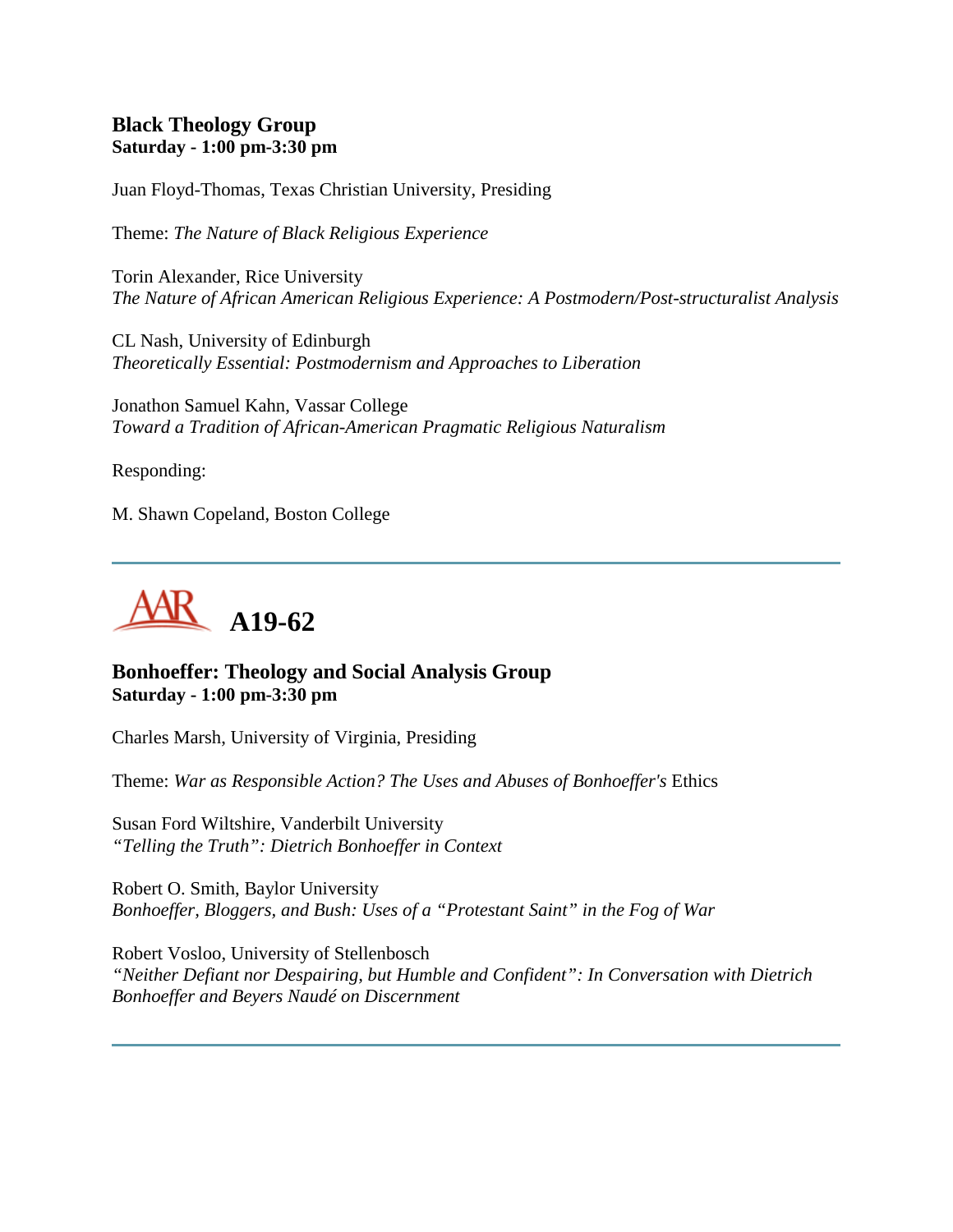

# **Confucian Traditions Group Saturday - 1:00 pm-3:30 pm**

Edward Slingerland, University of British Columbia, Presiding

Theme: *A Gentleman and His Money: Confucian Attitudes Toward the Creation and Transmission of Wealth*

Michael Puett, Harvard University *Ritual and Non-Ritual Exchange in Early China*

Keith Knapp, The Citadel *The Subtle Art of Avoiding Profit: The Mercantile Adventures of a Fifth-Century Confucian Exemplar*

Peter Ditmanson, Colby College *Female Virtue, Neo-Confucian Views of Commerce in Thirteenth- and Fourteenth-Century China*

Christian Jochim, San Jose State University *"Confucian" Views on Wealth Creation from a Modern Interpretive Community: Social Scientists*

Responding:

Mark Halperin, University of California, Davis



**Lesbian-Feminist Issues and Religion Group and Gay Men's Issues in Religion Group Saturday - 1:00 pm-3:30 pm**

Laurel C. Schneider, Chicago Theological Seminary, Presiding

Theme: *Taking Risks: The Rhetorical Challenges in Deconstructing the Radical Religious Right*

Panelists: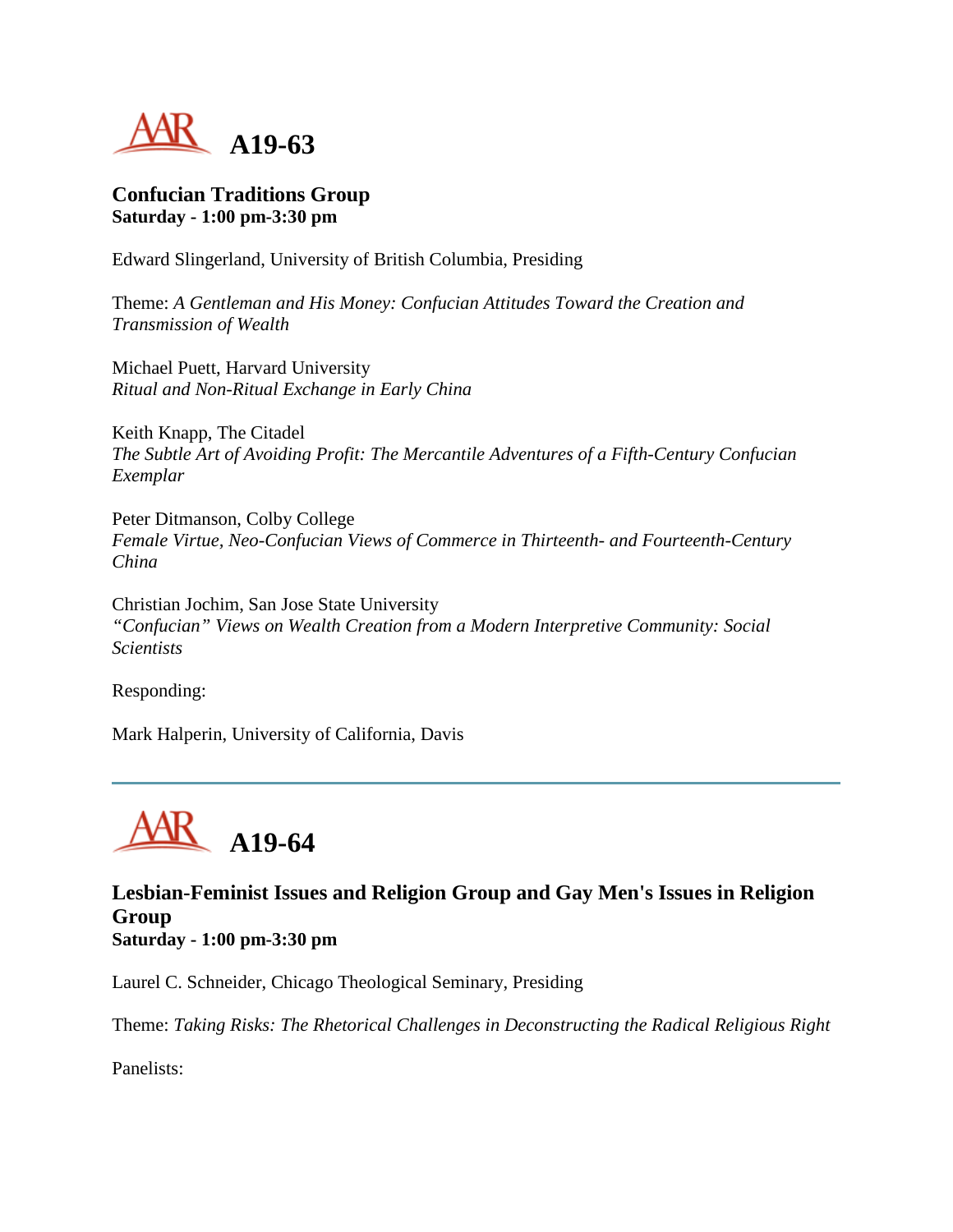Mark D. Jordan, Emory University

Jennifer Rycenga, San Jose State University

Ronald E. Long, Hunter College

Robert E. Goss, Metropolitan Community Church

Peggy Schmeiser, University of Ottawa



# **Islamic Mysticism Group Saturday - 1:00 pm-3:30 pm**

Bruce B. Lawrence, Duke University, Presiding

Theme: *Reading Texts, Reading Lives: Historical and Theoretical Revaluations of Sufi Sources*

Shahzad Bashir, Carleton College *Corpses in the Hands of Morticians: Pursuing the Social Logic of Disciple-Master Relationships in Hagiographical Narratives*

Devin DeWeese, Indiana University, Bloomington *Reading the Labels: Corporate Names of Sufi Communities in Timurid-Era Sources*

Amina Steinfels, Mount Holyoke College *From Intertextuality to Interdiscursivity: Sufi Texts and Fiqh Texts in Medieval South Asia*

Elias Jamal, Amherst College *Wise Servants and Virtuous Kings: Sufi Writings as a Source of Islamic Ethics*

Responding:

Ahmet T. Karamustafa, Washington University, St. Louis

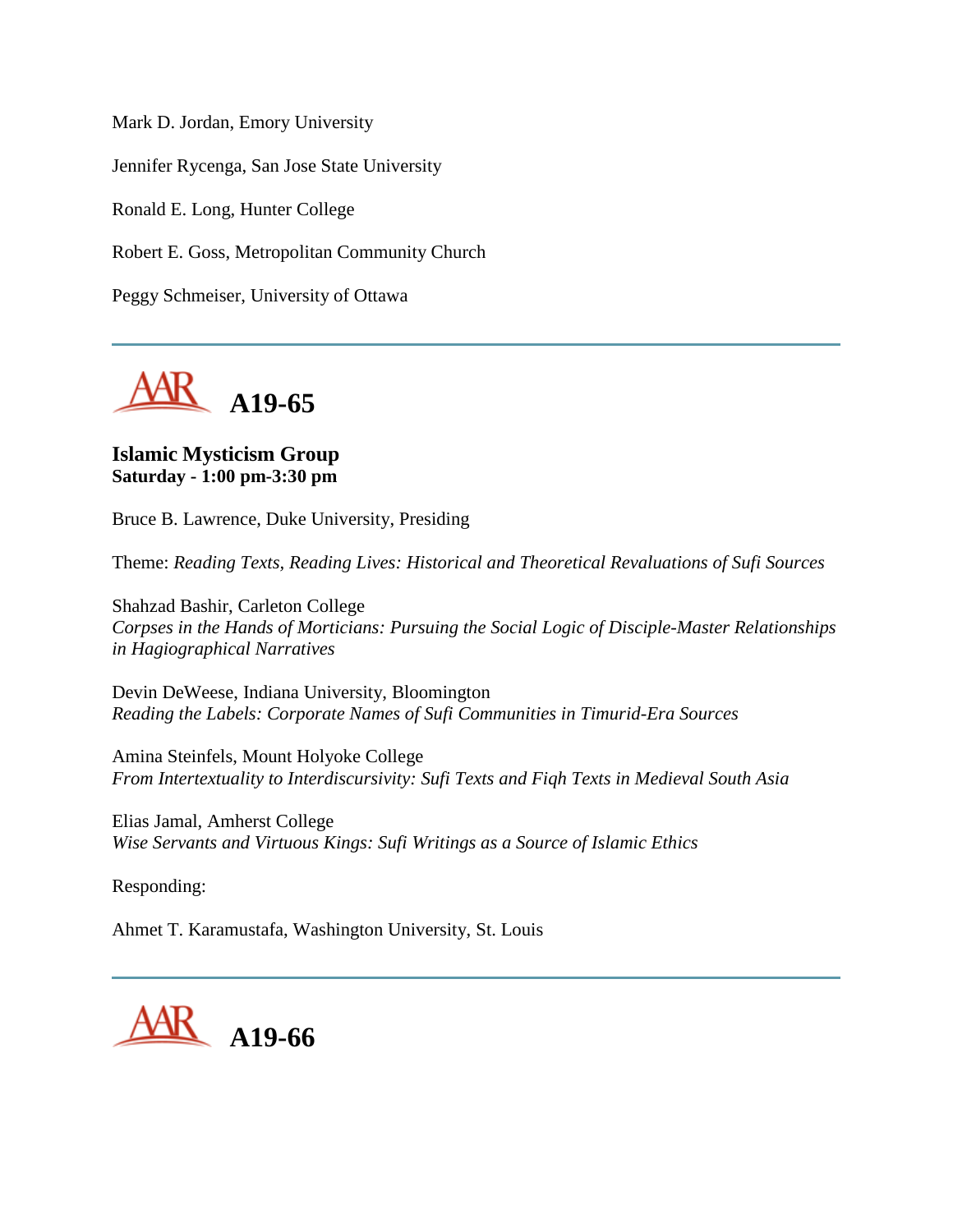# **Kierkegaard, Religion, and Culture Group Saturday - 1:00 pm-3:30 pm**

David J. Gouwens, Brite Divinity School, Texas Christian University, Presiding

Theme: *Kierkegaard and Contemporary Virtue Ethics*

Robert Roberts, Baylor University *Kierkegaard and Virtue Ethics*

Jason A. Mahn, Duke University *Kierkegaard after Hauerwas: Christian Courage and Fortunate Fallibility in Contemporary Virtue Ethics*

W. Glenn Kirkconnell, Santa Fe Community College *Kierkegaard and the Virtues of Weakness*

Responding:

Lee Barrett, Lancaster Theological Seminary

Business Meeting:

Marcia C. Robinson, Syracuse University, Presiding



#### **Korean Religions Group Saturday - 1:00 pm-3:30 pm**

Eun Hee Shin, Simpson College, Presiding

Theme: *Religion and Politics in Korean History*

Patrick Uhlmann, University of California, Los Angeles *Buddhist Monks and Political Power in Late Koryô-Early Chosôn: The Trajectory and Strategy of Muhak Chach'o*

Weon Chu, Brookline, MA *The Korean Use of Religious "Orthodoxy" as a Political Weapon: The Parallel between the Seventeenth-Century Confucian Ritual Controversy and the Twentieth-Century Christian Fundamentalist-Modernist Controversy*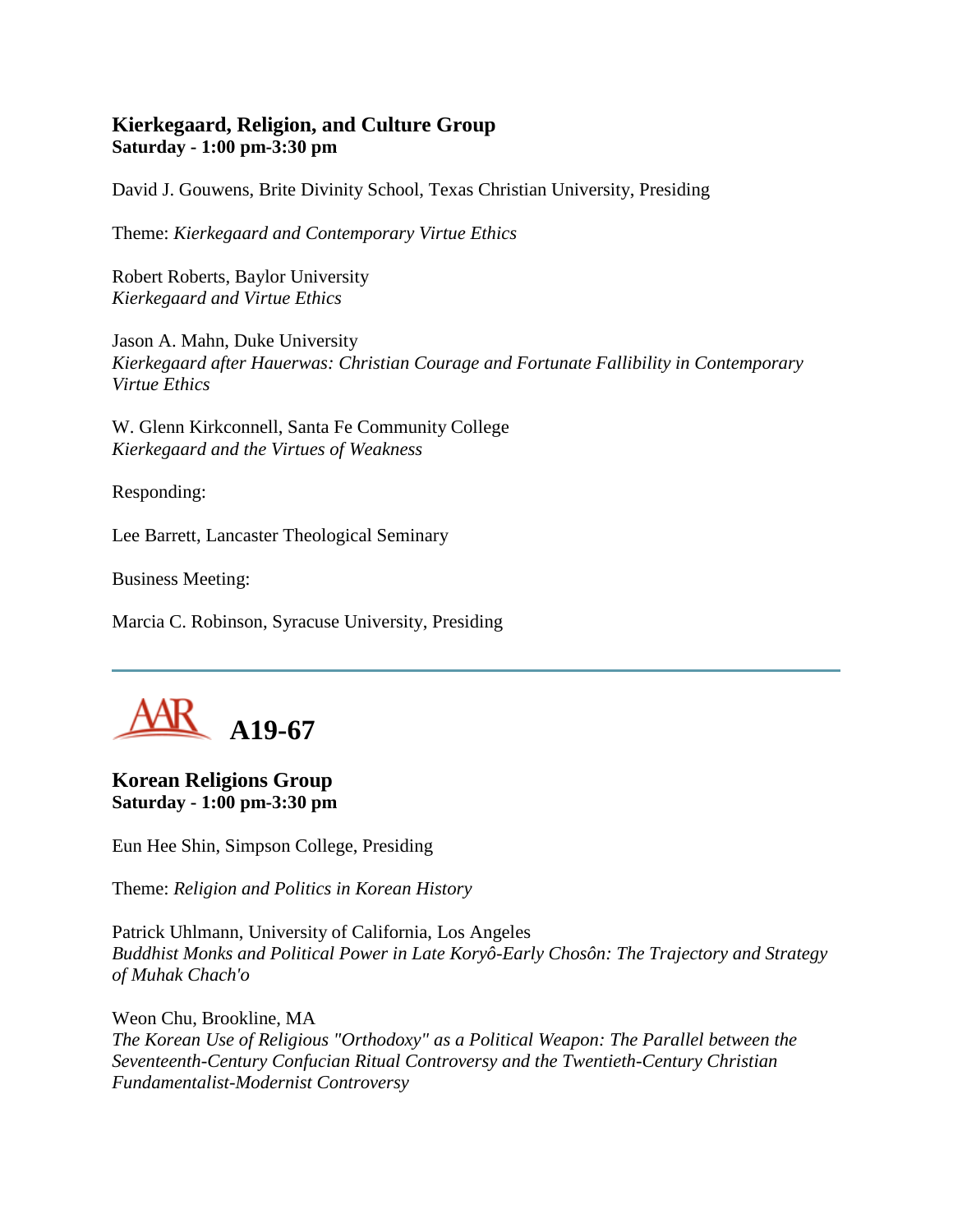Wi Jo Kang, Wartburg Theological Seminary *Shinto Religion, Politics, and Christian Response in Korea*

Yun Cho, Claremont Graduate University *Deconstructing Religions: Religions in the Age of Nukes and Anti-Americanism*

Responding:

John I. Goulde, Sweet Briar College Youngmin Kim, Bryn Mawr College



# **Nineteenth-Century Theology Group and Mysticism Group Saturday - 1:00 pm-3:30 pm**

Harvey Hill, Berry College and Elizabeth Dreyer, Fairfield University, Presiding

Theme: *Late Nineteenth/Early Twentieth-Century Approaches to Mysticism, East and West*

Douglas S. Duckworth, Florida State University *Buddha-Nature as the Unity of the Two Truths in Mi-pham's ('Ju Mi Pham Rgya Mtsho, 1842- 1912) Interpretation*

Michael J. Kerlin, LaSalle University *Maurice Blondel: Philosophy, Prayer, and the Mystical*

Charles J. T. Talar, University of Saint Thomas *The Modernist and the Mystic: Albert Houtin's* Une Grande Mystique

John M. Thompson, Christopher Newport University *Particular and Universal: Problems Posed by Shaku Sōen's "Zen"*

James H. Thrall, Duke University *May Sinclair: Mystic Modern*

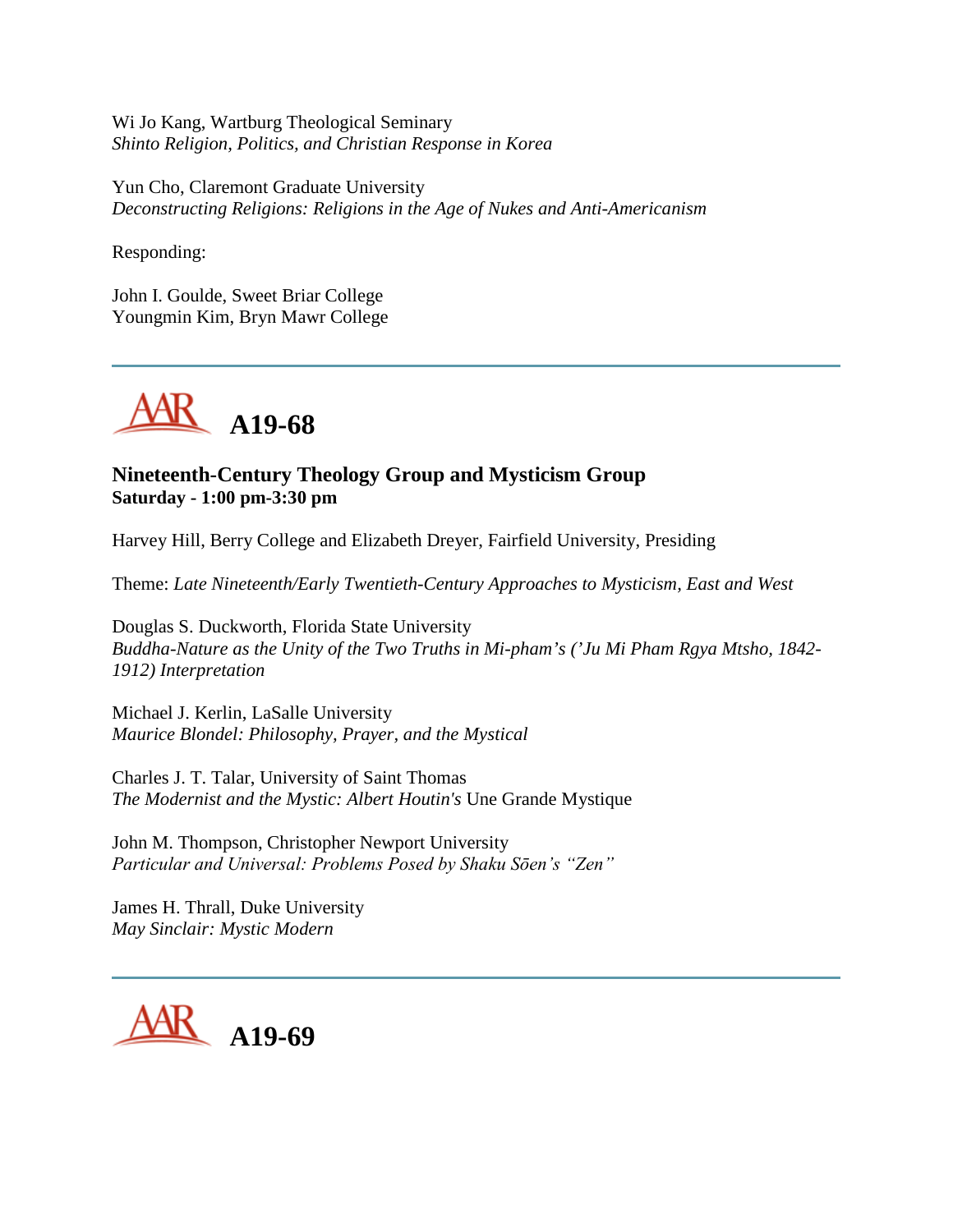# **Special Topics Forum Saturday - 1:00 pm-3:30 pm**

Sponsored by the Native Traditions in the Americas Group

Philip P. Arnold, Syracuse University, Presiding

Theme: *The Haudenosaunee (Iroquois) and U.S. Culture*

Schuyler Shawn, Syracuse University *Misplaced Origins and Debts Ignored: Democracy Isn't Free*

Chris Jocks, Arizona State University *What the American Founders Did Not Learn from the Haudenosaunee*

Nancy Napierala, State University of New York, Buffalo *Clan Mothers: The Role of Haudenosaunee Clan Mothers in Survival of the Iroquois Confederacy*

Sally Roesch Wagner, Matilda Joslyn Gage Foundation *The Haudenosaunee (Iroquois) Influence on Early American Feminists*

See **Program Highlights** for a description.



#### **New Religious Movements Group and Contemporary Pagan Studies Consultation Saturday - 1:00 pm-3:30 pm**

Michael York, London, United Kingdom, Presiding

Theme: *Neo-Pagan Religions in Central and Eastern Europe: Identity, Community, and Challenge*

Panelists:

Adrian Ivakhiv, University of Vermont

Victor Shnirelman, Russian Academy of Sciences

Egidija Ramanauskaite Kiskina, Vytautas Magnus University, Lithuania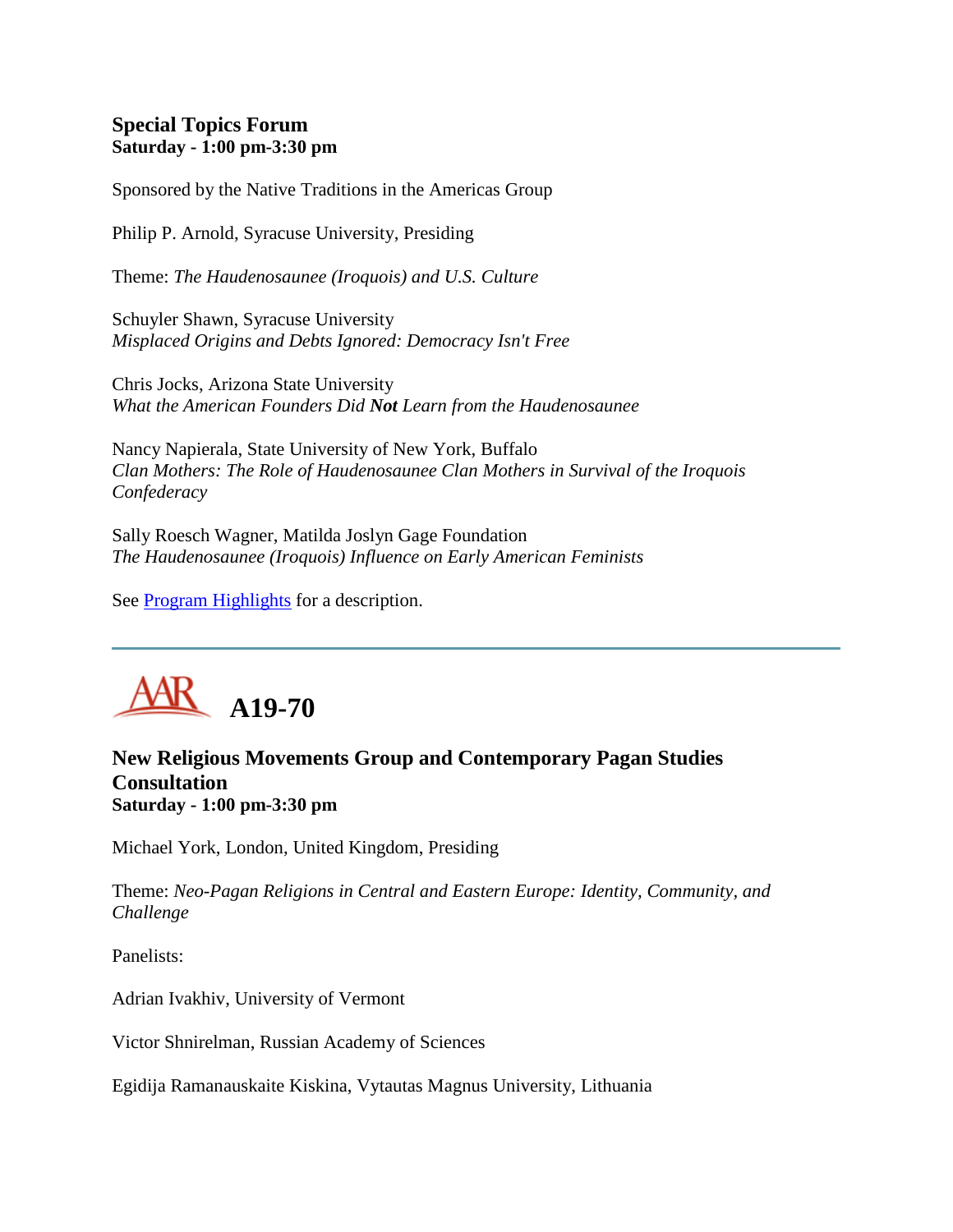Gintautas Mazeikis, Siauliai University, Lithuania

Responding:

Sarah Pike, California State University, Chico



# **Pragmatism and Empiricism in American Religious Thought Group Saturday - 1:00 pm-3:30 pm**

Nancy Frankenberry, Dartmouth College, Presiding

Theme: *Perspectives from the Post-Analytic Philosophy of Language in the Study of Religion*

Panelists:

Gabriel Levy, University of California, Santa Barbara

Kevin Schilbrack, Wesleyan College

G. Scott Davis, University of Richmond

Responding:

Jeppe Sinding Jensen, University of Aarhus Terry Godlove, Hofstra University Hans H. Penner, Hanover, NH



#### **Reformed Theology and History Group Saturday - 1:00 pm-3:30 pm**

Kang-Yup Na, Westminster College, Presiding

Theme: *Reformed Perspectives on Genetic Engineering*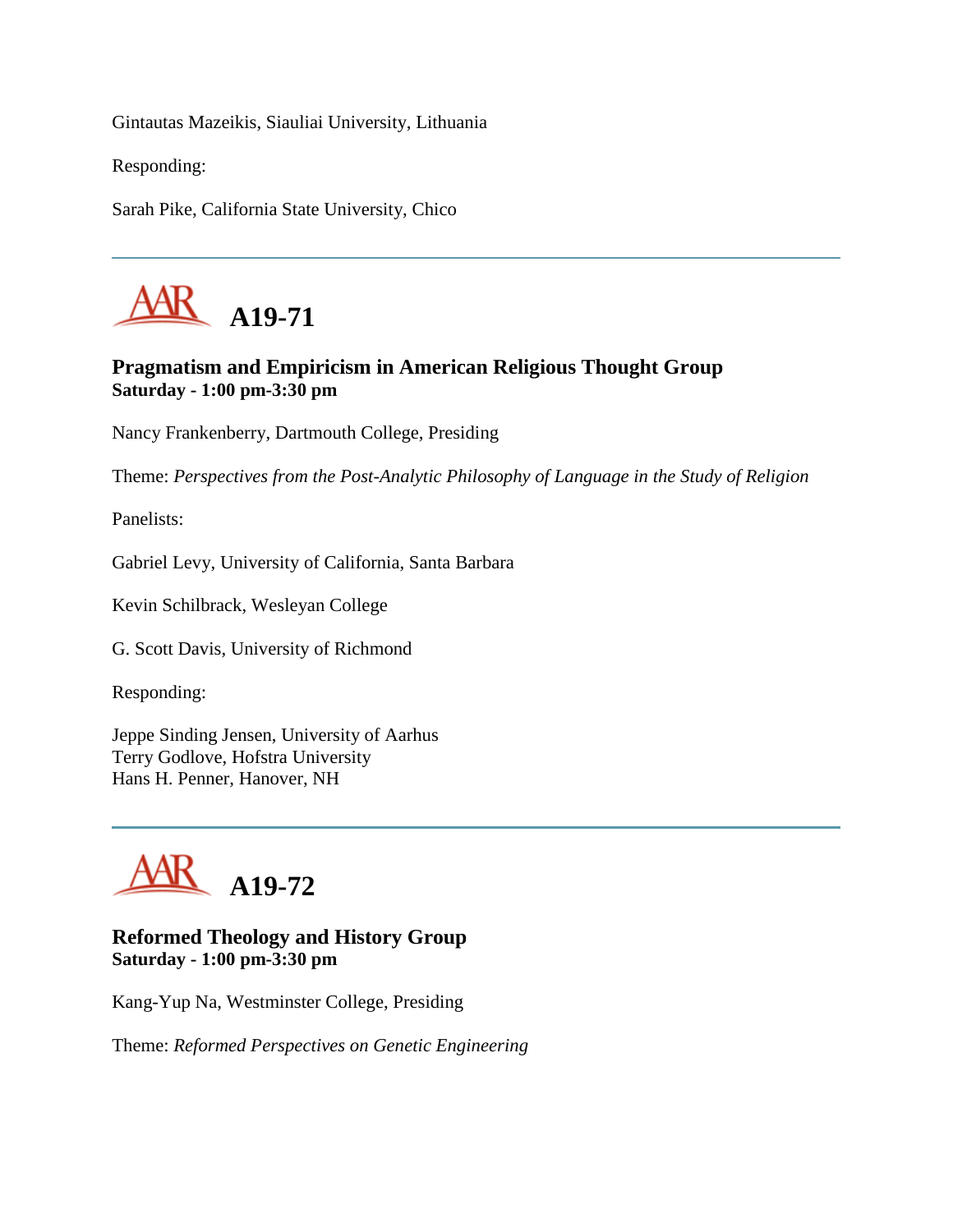Elizabeth Agnew, University of Notre Dame *Conversion, Grace, and Illumination: The Contribution of Jonathan Edwards' Virtue to Debates about Personhood in Bioethics*

Christian D. Kettler, Friends University *Image and Substitute: The Vicarious Humanity of Christ in a World of Genetic Engineering*

Jesse Couenhoven, Villanova University *Genetic Determinism and the "Freedom of the Gaps": A Compatibilist Response*

Joni Powers, University of Texas, Dallas *co-presenter with Robert A. Pyne*

Robert A. Pyne, Dallas Theological Seminary *Still Being Human: The Image of God and Embodiment after the Genome*



# **Religion in Latin America and the Caribbean Group Saturday - 1:00 pm-3:30 pm**

Shelley Wiley, Morningside College, Presiding

Theme: *Religion and Activism in Latin America and the Caribbean: In Honor of Oscar Romero*

John A. Donaghy, St. Thomas Aquinas Church *Romero's Legacy in Context*

David Tombs, Trinity College, Dublin *Oscar Romero's Commitment to Liberation and Reconciliation*

Michael Jagessar, Queen's Foundation for Ecumenical Theological Education *Resistance and Liberation Struggles among Caribbean Coolies: The Religious Imagination of Bechu - "Bound Coolie'"Radical*

Thia Cooper, Gustavus Adolphus College *Still Struggling toward a New Earth: The Integration of Faith and Practice within Centro de Estudos e Ação Social*

Responding:

Iain S. Maclean, James Madison University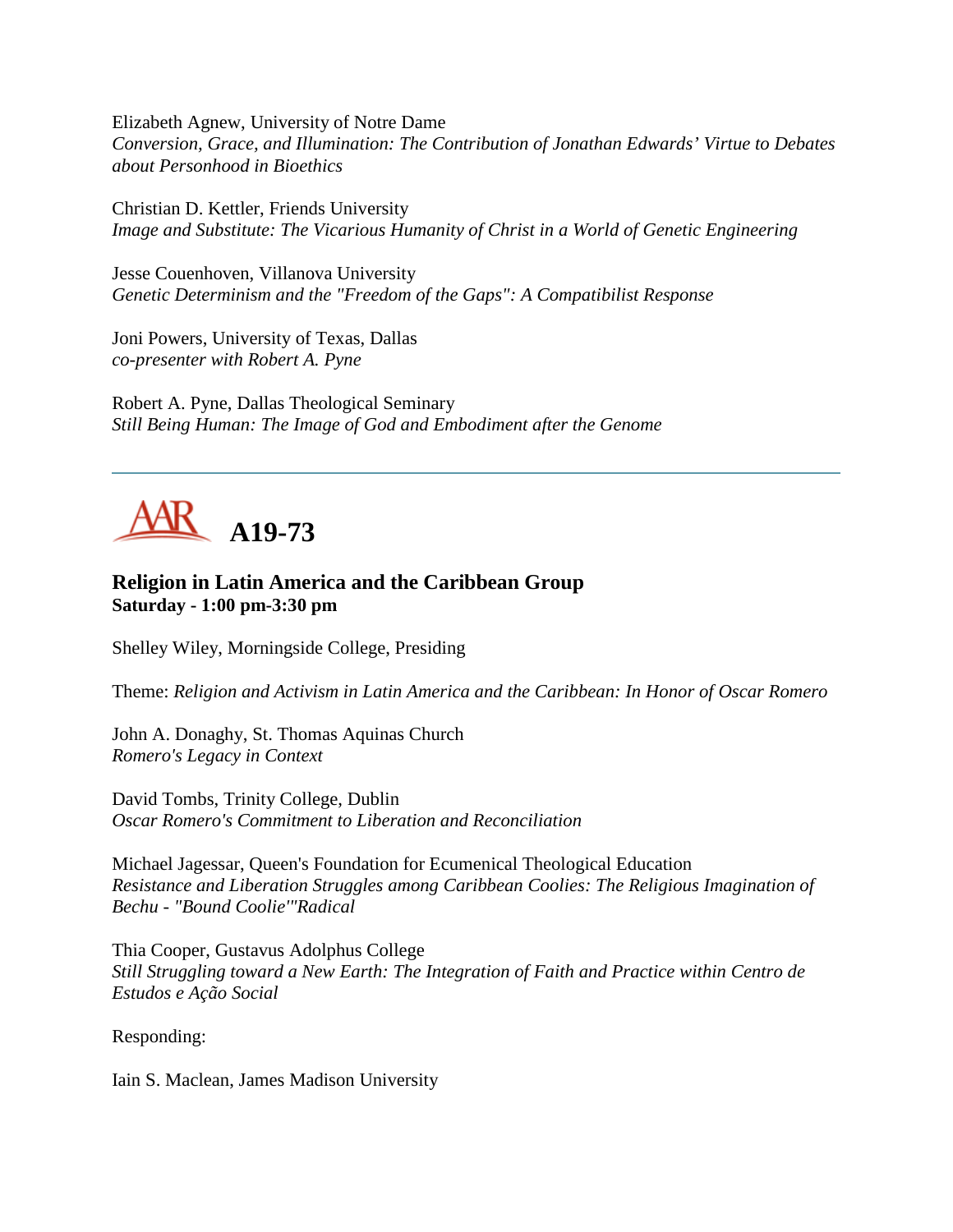

# **Tillich: Issues in Theology, Religion, and Culture Group and Theology and Continental Philosophy Group Saturday - 1:00 pm-3:30 pm**

Mary Ann Stenger, University of Louisville, Presiding

Theme: *Interrogating Ontotheology: Tillich, Heidegger, Marion, and Caputo*

Russell Manning, University of Cambridge *Beyond Being: Tillich, Marion, and Caputo on Why God Does Not Exist*

Martin Gallagher, University of Kansas *Tillich and Heidegger on Being*

Mario Costa, Drew University *God-Less Thinking: The Question of Onto-Theology in Heidegger and Tillich*

Responding:

Anthony J. Godzieba, Villanova University



**Augustine and Augustinianisms Consultation Saturday - 1:00 pm-3:30 pm**

Robert P. Kennedy, St. Francis Xavier University and Kim Paffenroth, Iona College, Presiding

Theme: *Augustine and Community*

Andrea J. Dickens, United Theological Seminary *Augustine's Image of the Ascension: Medieval Monastic Receptions*

Matt Jenson, University of St. Andrews *Sin and the City: Augustine, Sin, and Life Together*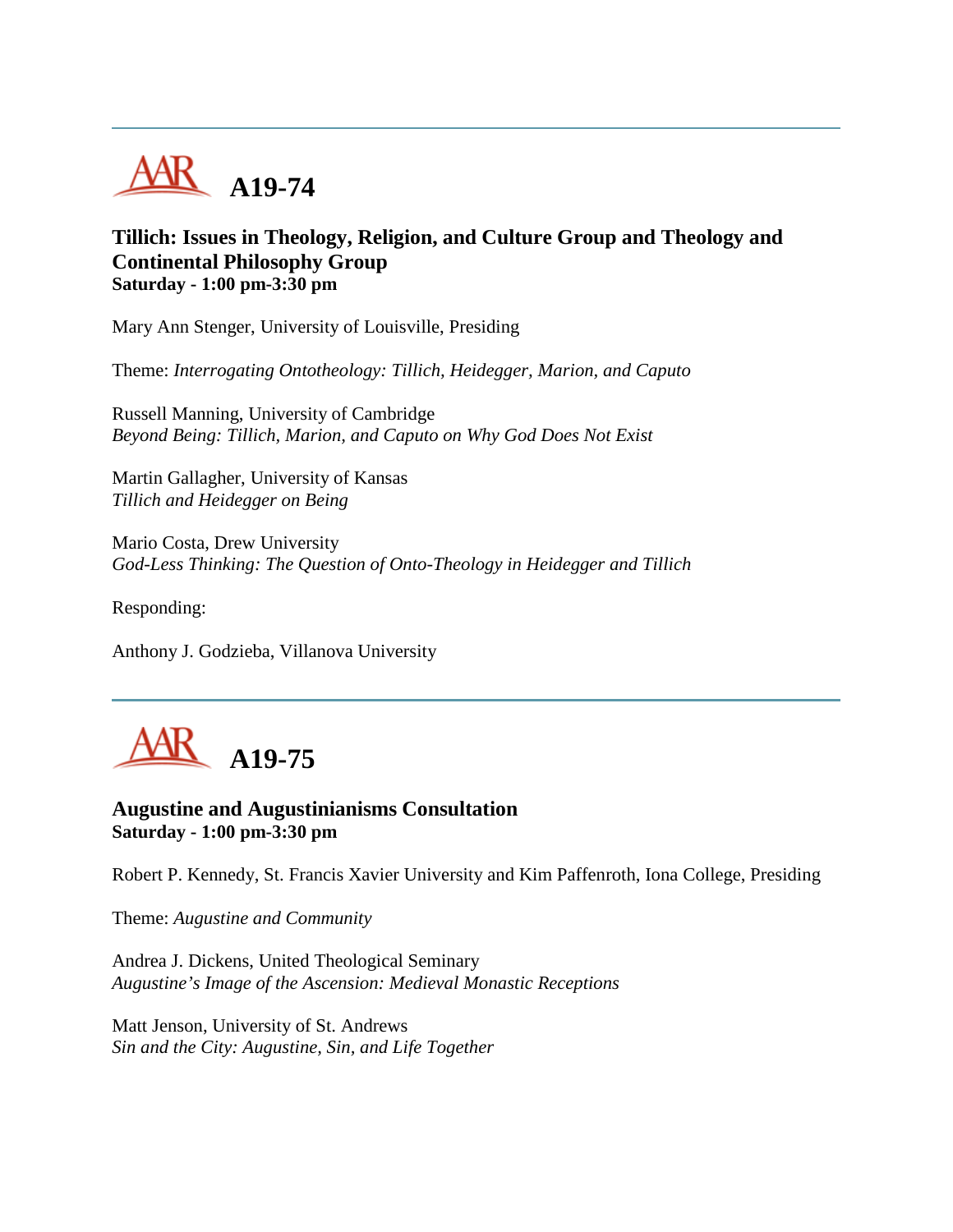Paul R. Kolbet, Boston College *Christian Identity and Imperial Participation: Tensions in Augustine's Ideal of Community Life*

Eric Plumer, University of Scranton *The Wise Master Builder: Paul as a Model for Building Community in Augustine's Commentary on Galatians*

Responding:

Phillip Cary, Eastern University

Business Meeting:

Kim Paffenroth, Iona College, Presiding



# **Foucault Consultation Saturday - 1:00 pm-3:30 pm**

Jeremy R. Carrette, University of Kent, Presiding

Theme: *Bodies and Spaces: Foucault and Philosophy of Religion*

John McSweeney, University of Limerick *Heterotopic Theology: Toward a Liminal Foucauldian Space of Thought*

Jenna Tiitsman, Union Theological Seminary *Scratching the Surface: Making Meaning on the Screen of* The Pillow Book *and the Skin of the Incorporeal God*

Matthew S. Waggoner, University of California, Santa Cruz *The Preponderance of Objectivity: Foucault, Adorno, and the Politicization of Melancholia*

Responding:

Sharon D. Welch, University of Missouri, Columbia

Business Meeting:

Thomas M. Beaudoin, Santa Clara University, Presiding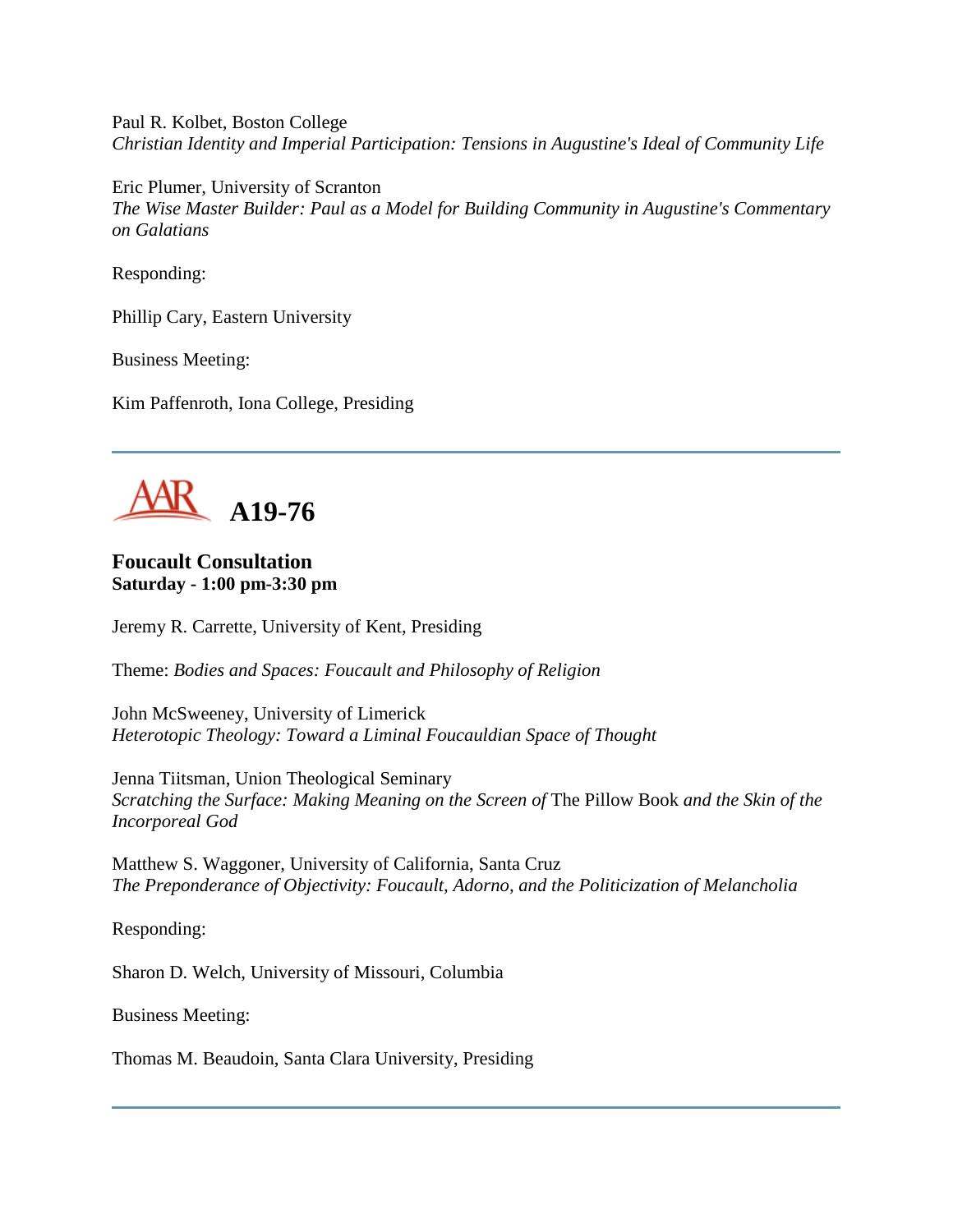

**Religion, Media, and Culture Consultation Saturday - 1:00 pm-3:30 pm**

Bradford Verter, Bennington College, Presiding

Theme: *Mediating Transcendence in the New Millennium*

Alexandra Boutros, McGill University *Altered States: Travel, Transcendence, and Technology in Contemporary Vodou Practice*

Jill Gorman, Rollins College *September 12, Madrid, and Kabul Kaboom! Shockwave Gaming and the Construction of Muslim Identity*

Annie Blakeney-Glazer, University of North Carolina, Chapel Hill *Tactical Heterotopias and the Space of Religious Performance*

Alison R. Marshall, Brandon University *Digital Ecstasy: Simulating Religious Experiences in Cyberspace*

Business Meeting:

Michele Rosenthal, University of Haifa, Presiding



#### *JAAR* **International Reception Saturday - 3:30 pm-5:00 pm**

Gary M. Laderman, Emory University and Sheila Greeve Davaney, Iliff School of Theology, Presiding

**A19-100**

**Arts Series/Films: Sharon O'Brien - Readings from** *The Family Silver* **Saturday - 4:00 pm-6:30 pm**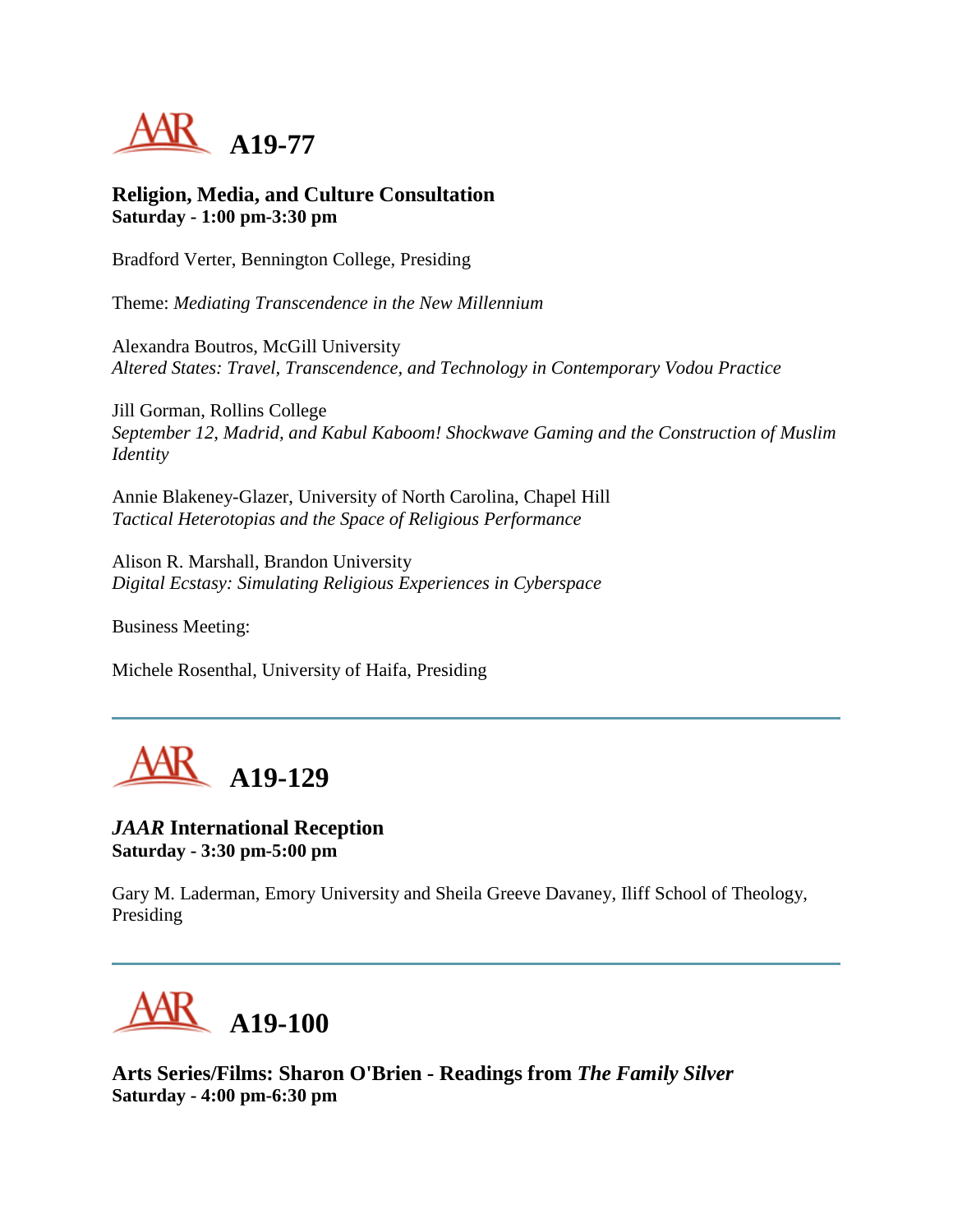Mara Donaldson, Dickinson College, Presiding

Panelists:

Sharon O'Brien,

See [Program Highlights](http://www.aarweb.org/Meetings/Annual_Meeting/Past_and_Future_Meetings/2005/highlights.asp) for a description.



#### **Special Topics Forum Saturday - 4:00 pm-6:30 pm**

Sponsored by the Regions Committee

Jane Marie Law, Cornell University, Presiding

Theme: *Responding to Political Targeting of Religion Scholars in U.S. Institutions of Higher Education*

Panelists:

Carol S. Anderson, Kalamazoo College

Linda A. Moody, Mount St. Mary's College

Mary McGee, Columbia University

See [Program Highlights](http://www.aarweb.org/Meetings/Annual_Meeting/Past_and_Future_Meetings/2005/highlights.asp) for a description.



#### **Special Topics Forum Saturday - 4:00 pm-6:30 pm**

Sponsored by the Status of Racial & Ethnic Minorities in the Profession Committee

Nami Kim, Spelman College, Presiding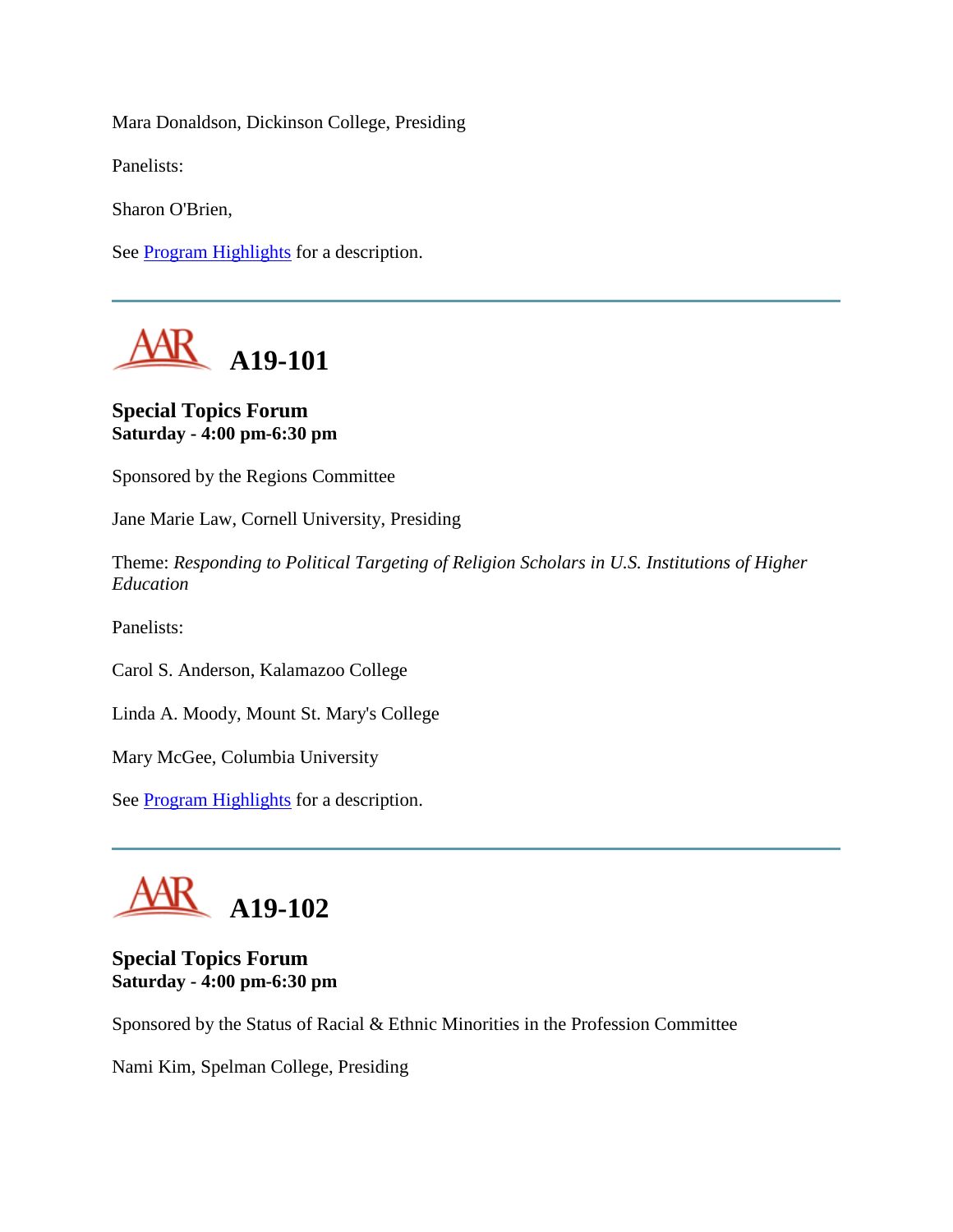Theme: *Storming the Ivory Tower: Conflict, Complicity, and Social Change*

Panelists:

Miguel A. De La Torre, Iliff School of Theology

Joan M. Martin, Episcopal Divinity School

John J. Thatamanil, Vanderbilt University

Andrea Smith, University of Michigan, Ann Arbor

Debra Mubashshir Majeed, Beloit College

See **Program Highlights** for a description.

## **A19-103**

## **Academic Teaching and the Study of Religion Section Saturday - 4:00 pm-6:30 pm**

Deanna A. Thompson, Hamline University, Presiding

Theme: *Ethics, Art, and Drama: Teaching Purpose and Performance*

Helen Benet-Goodman, Charlottesville, VA *Hitmen and Whistleblowers: Using Films to Teach Ethics*

Victoria Rue, San Jose State University *Acting Religious: Theatre as Pedagogy in Religious Studies and Theology*

Nelia Beth Scovill, Marian College of Fond du Lac *co-presenter with Joel Heim*

Joel Heim, National-Louis University *A Spectrum Approach to Christian Ethics: Respecting Difference without Resorting to Relativism*

Marit Trelstad, Pacific Lutheran University *co-presenter with Kathryn A. Breazeale*

Kathlyn A. Breazeale, Pacific Lutheran University *Negotiating Transformative Education through Feminist Pedagogy: Challenging Perspectives from Ethics and Art*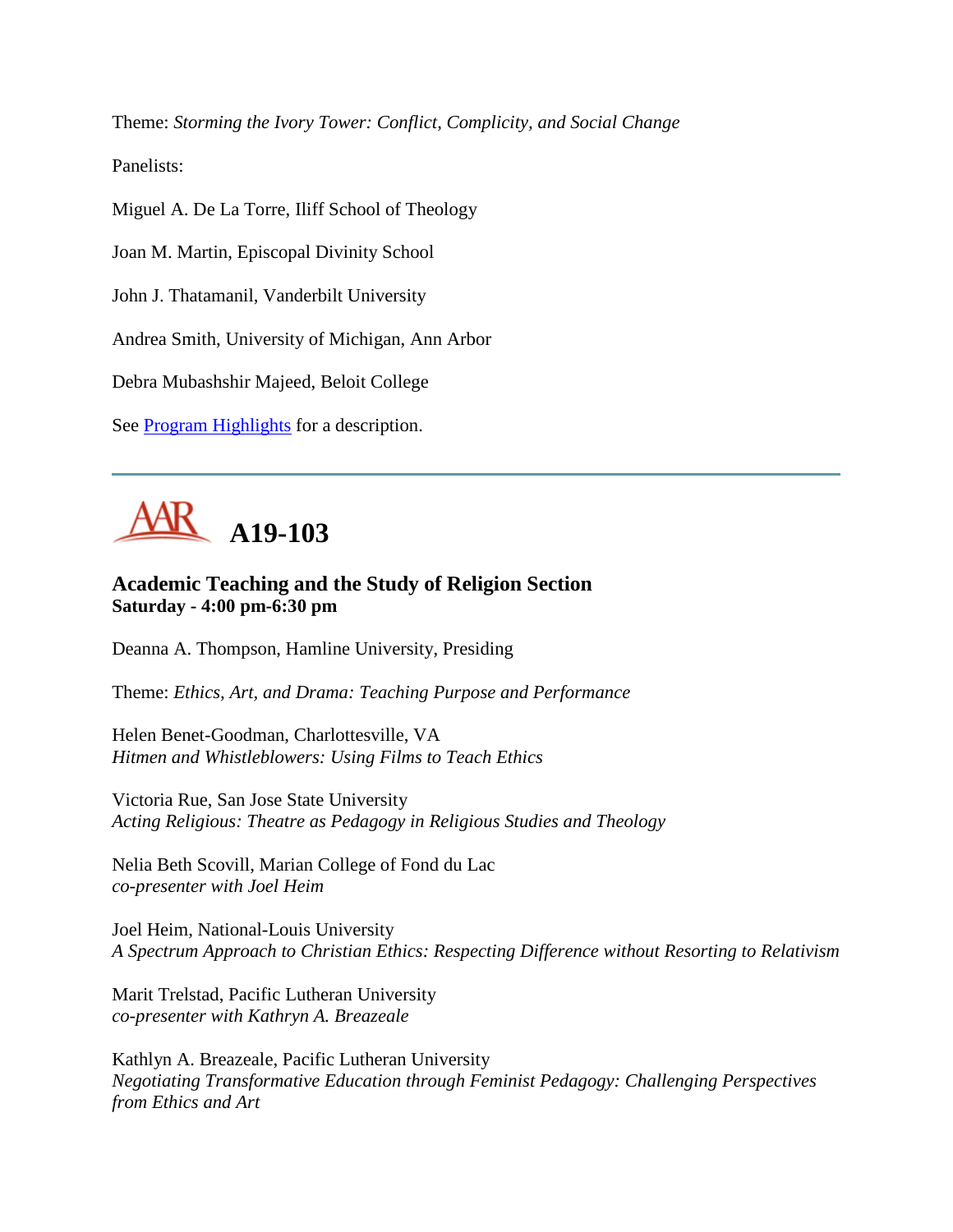Fred Glennon, Le Moyne College *Promoting Freedom, Responsibility, and Learning in a General Education Religious Studies Course: The Learning Covenant a Decade Later*



#### **Arts, Literature, and Religion Section Saturday - 4:00 pm-6:30 pm**

David Jasper, University of Glasgow, Presiding

Theme: *Russian Orthodoxy in Literature and Modern Life*

Panelists:

Elena Volkova, Moscow State University

Oleg Komkov, Moscow State University

Irina Karatsuba, Moscow State University



#### **Buddhism Section Saturday - 4:00 pm-6:30 pm**

Karen Derris, University of Redlands, Presiding

Theme: *Building Buddhism in the Neighborhood: Individual Papers on Place and Social Space*

Jacob Dalton, McMaster University *Spirits under the Ground: The Tibetan Assimilation of Buddhism and the Notion of the "Dark Period"*

Jonathan Stockdale, University of Puget Sound *Sutoku and Saigyo: Centripetal and Centrifugal Religious Orientations to Heiankyo*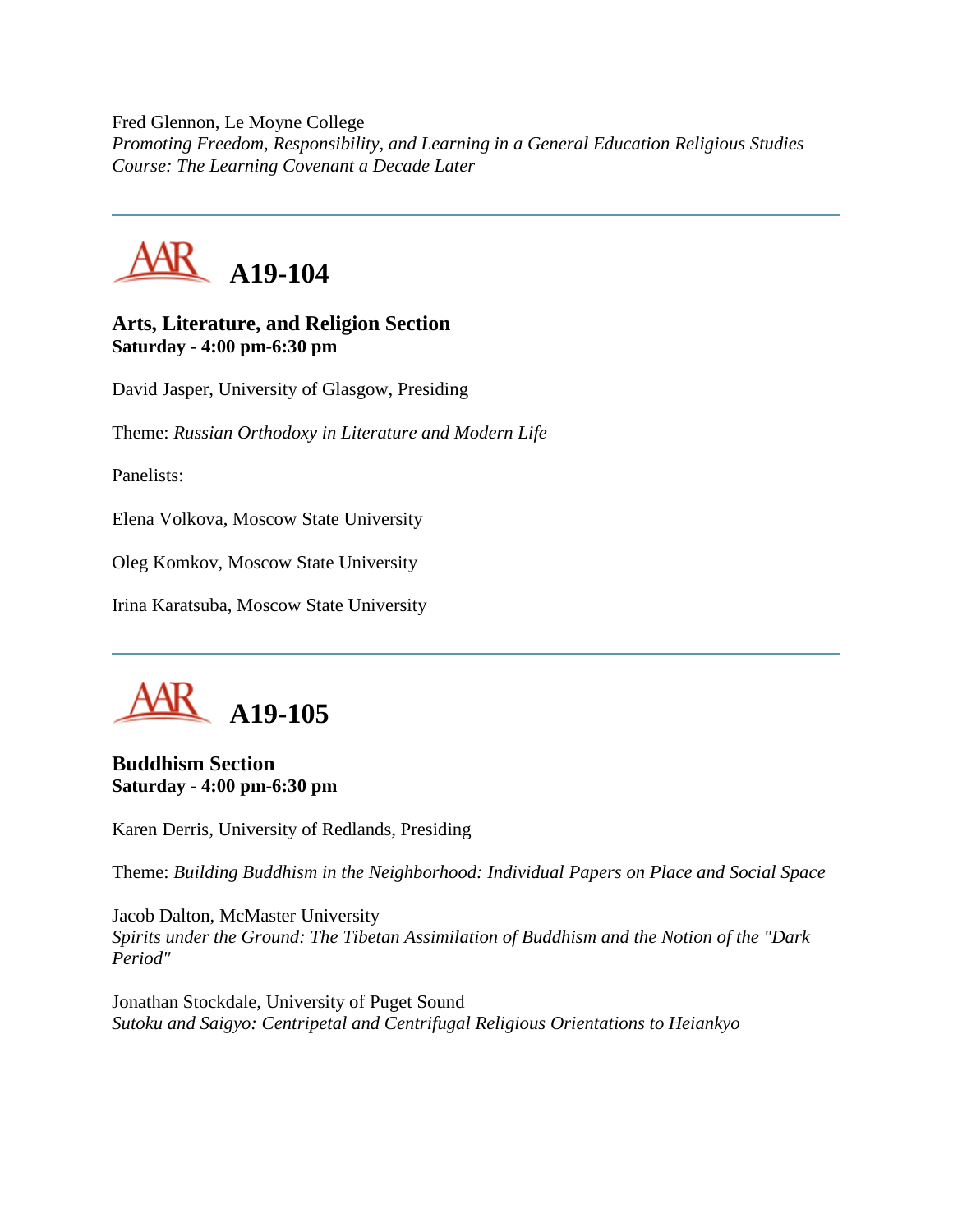Gareth Fisher, University of Virginia *The Spiritual Land Rush: Morality, Power, and Place in New Chinese Buddhist Temple Construction*

Jeffrey Samuels, Western Kentucky University *Saving the Buddhist Religion: Caste Discrimination and the Establishment of New Temples in Twentieth- and Twenty-First-Century Sri Lanka*

Business Meeting:

Janet Gyatso, Harvard University, Presiding Charles Hallisey, University of Wisconsin, Madison, Presiding



#### **Christian Systematic Theology Section Saturday - 4:00 pm-6:30 pm**

Joy McDougall, Emory University, Presiding

Theme: *Revealed Beauty: The Revelation of God's Beauty in Particular Cultural Forms*

Christian D. Kettler, Friends University *The Vicarious Beauty of Christ: The Aesthetics of the Atonement*

Karen Kilby, University of Nottingham *Mathematics, Beauty, and Theology*

Frank Burch Brown, Christian Theological Seminary *Theological Aesthetics and Sacramental Imagination: Recalling the Arts*

Amy Pauw, Louisville Presbyterian Theological Seminary *"A Broken Beauty": Cultural Trajectories in Barth's Theology of Divine Beauty*



**Comparative Studies in Religion Section Saturday - 4:00 pm-6:30 pm**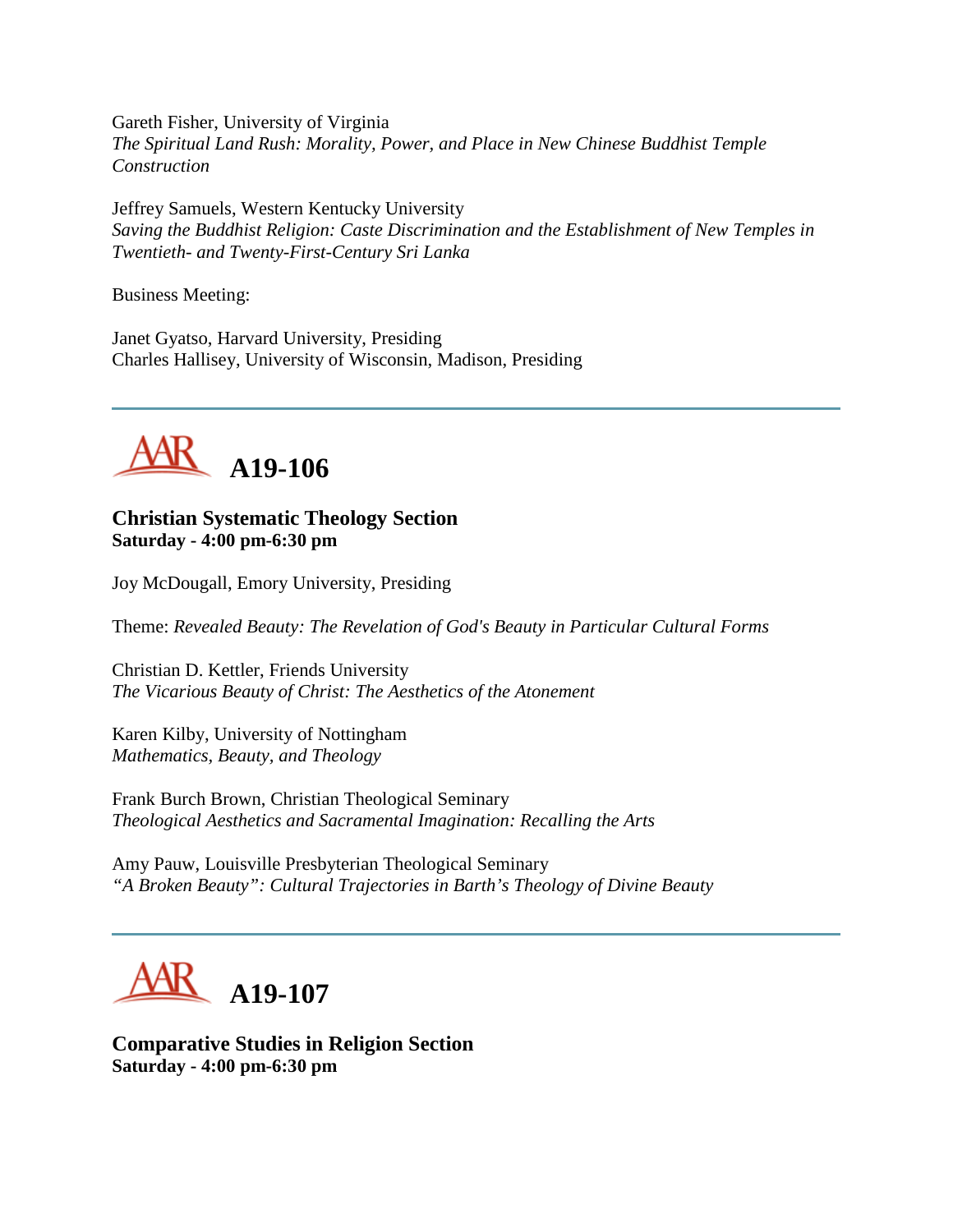Rebecca Moore, San Diego State University, Presiding

Theme: *Secrecy, Politics, and Privacy: Rethinking Religious Secrecy, Pre- and Post-September 11*

Paul Christopher Johnson, University of Michigan, Ann Arbor *Public Secret Religion and the Apotheosis of Duvalier, Loa 22-Os*

Ruqayya Yasmine Khan, Trinity University *Secrecy and Selfhood in Early Arabo-Islamic Canons*

Hugh B. Urban, Ohio State University, Columbus *Religion and Secrecy in the Bush Administration: Gentleman, Prince, and Prodigal Son*

Michael Barkun, Syracuse University *Religious Privacy after September 11*

Responding:

Steve Wasserstrom, Reed College



## **Ritual Studies Group and Ethics Section Saturday - 4:00 pm-6:30 pm**

Donna Lynne Seamone, McMaster University, Presiding

Theme: *Intersections of Ritual and Ethics: Rites Shaping Ethics, Ethics Shaping Rites*

Ann Mongoven, Indiana University, Bloomington *Organ Donation as, or Versus, Death Ritual: A Comparative Analysis, U.S.-Japan*

Ted A. Smith, Vanderbilt University *Sinners Bound to Change Their Own Hearts: The Anxious Bench as a Ritual for Freedom*

Charles Taliaferro, Saint Olaf College *co-present with Reasoner*

Paul Reasoner, Bethel University *A Double-Movement Model of Forgiveness in Buddhist and Christian Rituals*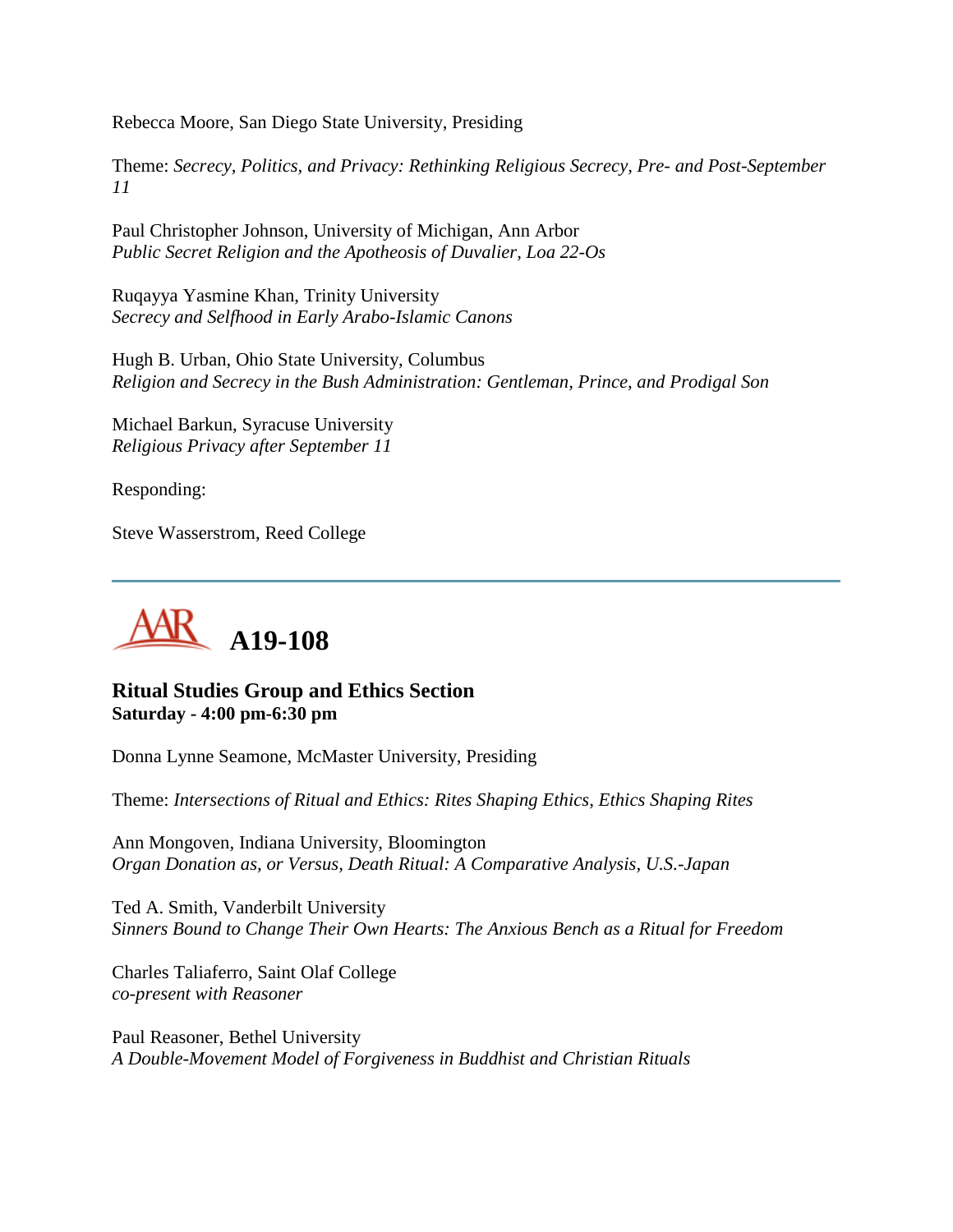John-Charles Duffy, University of North Carolina, Chapel Hill *Concealing the Body, Concealing the Sacred: The Decline of Ritual Nudity in Mormon Temples*

Responding:

William R. LaFleur, University of Pennsylvania



## **Philosophy of Religion Section Saturday - 4:00 pm-6:30 pm**

Madhuri Yadlapati, Louisiana State University, Baton Rouge, Presiding

Theme: *Religion and German Idealism: Confronting Naturalism and Critical Reason*

Andrew Chignell, Cornell University *Kant on Beauty as a Religious Symbol*

Andrew C. Dole, Amherst College *Schleiermacher's Theological Anti-Realism*

Thomas A. Lewis, Harvard University *Critical Reason, Idealism, and Religion in Hegel*

Responding:

Terry Pinkard, Northwestern University



## **Religion and the Social Sciences Section Saturday - 4:00 pm-6:30 pm**

Cynthia Moe-Lobeda, Seattle University, Presiding

Theme: *Religious Discourse and Participation in the Public Sphere: Social Scientific Analyses*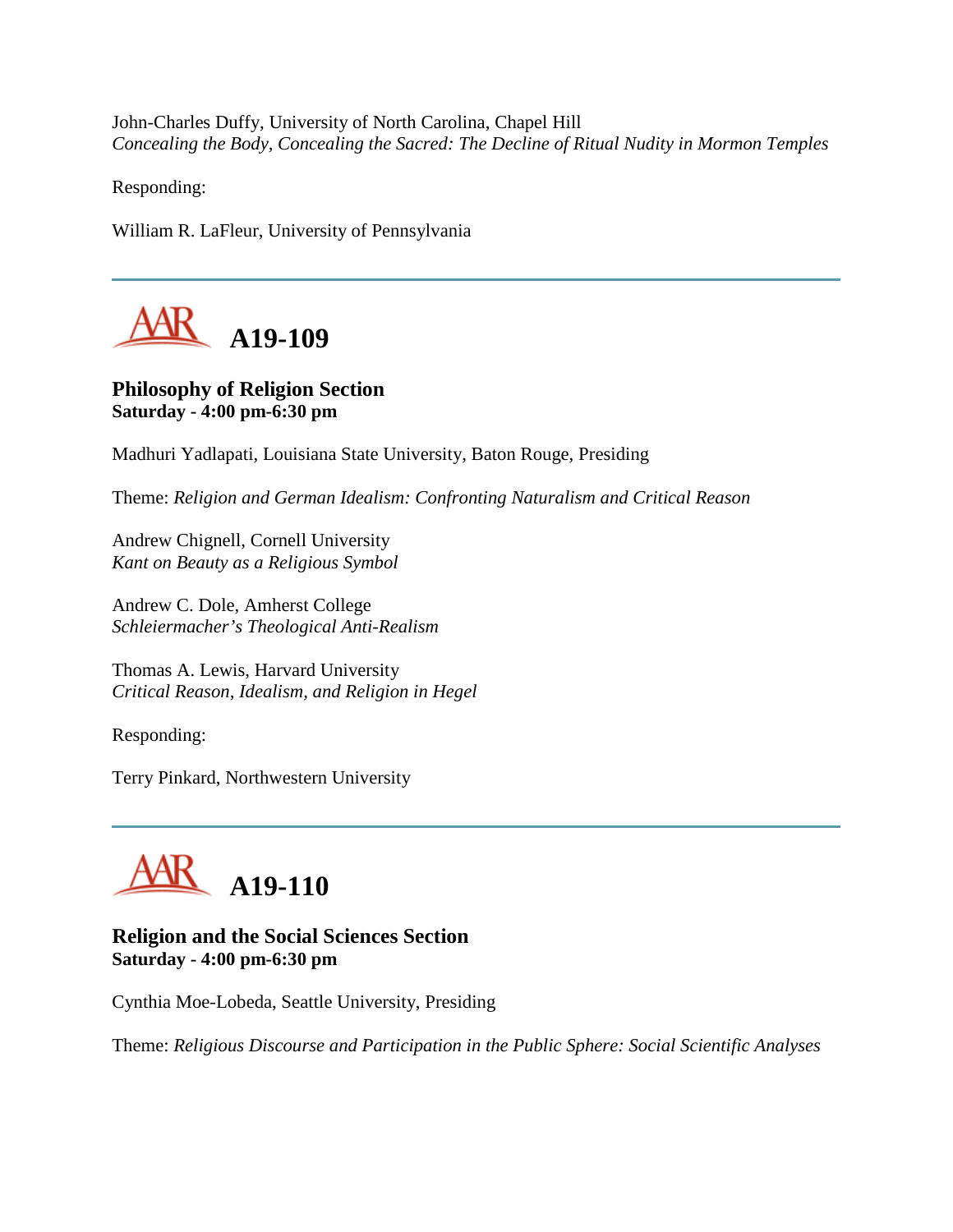Larry Golemon, Dominican University of California *Sacred Visions and the Social Good: Religious Practice and Discourse toward a Just, Sustainable, Pluralistic Democracy*

Robert P. Jones, People for the American Way Foundation *Remembering Equality: Moral Values, Taxes, and the Contemporary American Religious Left*

John Senior, Emory University *Beyond Belief Alone: The Discursive Shape of the Religion and Society Debate*

David Horace Perkins, Vanderbilt University *The Last Cathedral: Simmel, Sacred Music, and the Market*



#### **Religion in South Asia Section Saturday - 4:00 pm-6:30 pm**

Parimal G. Patil, Harvard University, Presiding

Theme: *Rethinking Religion and Aesthetics in South Asia*

Emily Hudson, Emory University *The Aesthetics of the Abandoned Wife: Ethics and the Poetics of Suffering in the Dicing Scene of the Mahabharata*

Ajay Rao, University of Chicago *Rama as King, Rama as God: Valmiki's Epic in Courtly and Temple Spheres*

Katherine C. Zubko, Emory University *Casting Bhakti Rasa in an Ethical Role: Performed Aesthetics and the Disruption of Religious Categories in Bharata Natyam*

Guy Leavitt, University of Chicago *Cosmic Drama and Dramatic Cosmos: Tracing the Rapprochement between Saivism and Aesthetics in Medieval Kashmir*

Tony K. Stewart, North Carolina State University *Emotion Thrice-Abstracted: The "Vaisnava" Poetry of Rabindranath*

Responding:

Anne Monius, Harvard University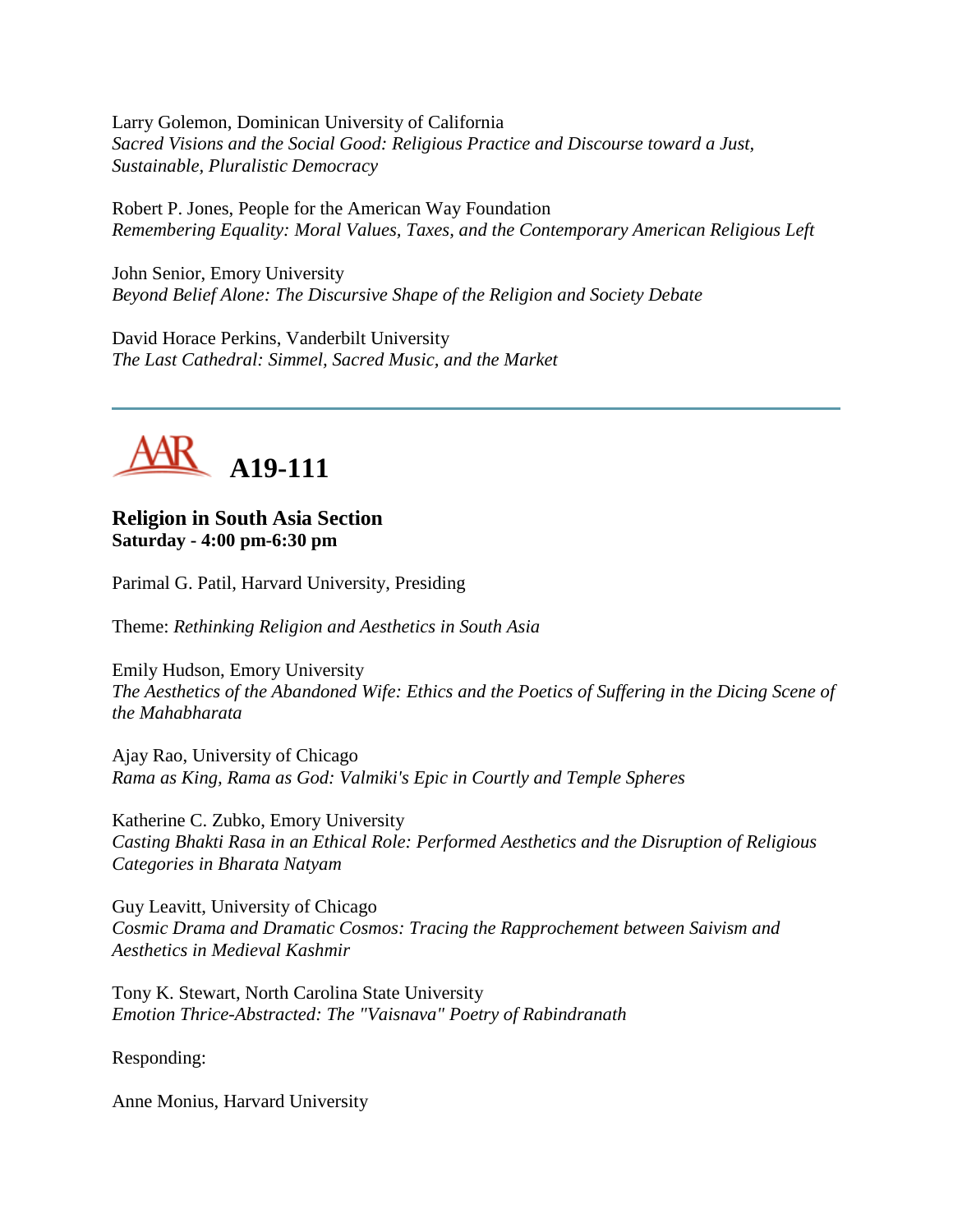

#### **Study of Islam Section Saturday - 4:00 pm-6:30 pm**

Ahmet T. Karamustafa, Washington University, St. Louis, Presiding

Theme: *Contemporary Muslim Intellectuals and Islamic Thought*

Clinton Bennett, Birmingham, U.K. *The Humanization of Islam or the Islamization of Knowledge?*

David L. Johnston, Yale University *Jamal al-Banna, Mohammad Hashim Kamali, and Khaled Abou El Fadl: An Evolving Theology of Justice and Democracy*

R. Michael Feener, University of California, Riverside *"The Way and the Community": Modern Re-conceptualizations of Social Order in Indonesian Islam*

Roxanne D. Marcotte, University of Queensland *An Iranian Perspective on Islamic Hermeneutics*

Mark Lazenby, West Hartford, CT *The Notion of a Common Language and Quietism in Iraq's Grand Ayatollah Ali al-Sistani*

Michael Brett Wilson, Duke University *The Problem of Orthodoxy in Islamic Studies*



## **Women and Religion Section Saturday - 4:00 pm-6:30 pm**

Toroitch D. Cherono, Georgia State University, Presiding

Theme: *Innovative Methodologies in the Study of Goddess*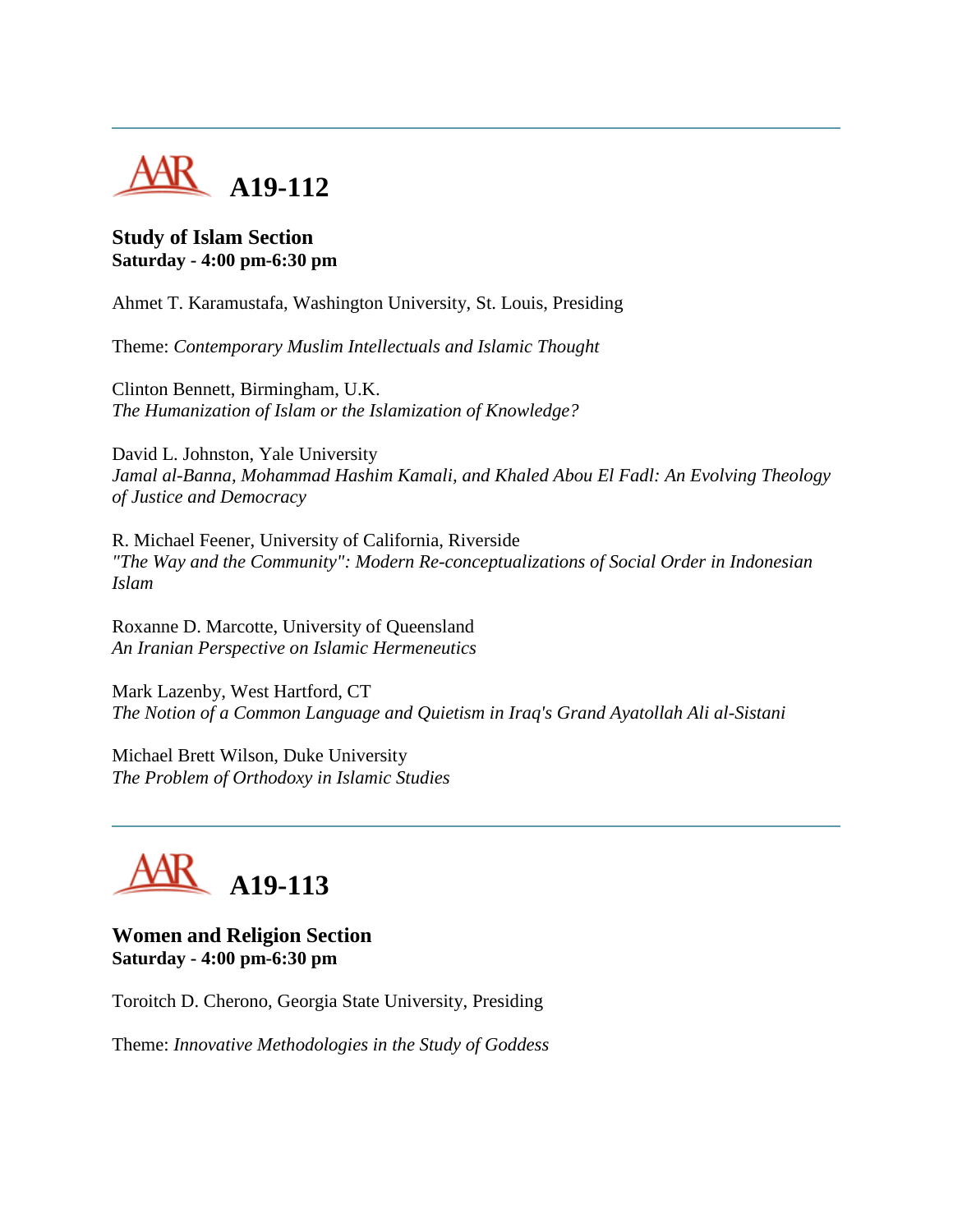Helen Hye-Sook Hwang, Loyola Marymount University *A Method of Studying Mago, the Great Goddess, from East Asia: The Mytho-HistoricThealogy of Magoism*

Dawn Work-MaKinne, Union Institute and University *Creative and Arts-Based Methodologies in the Study of the Goddesses*

Patricia Monaghan, DePaul University *Partial Truths: Narrated Scholarship and the Personal Voice*

Lauve H. Steenhuisen, Georgetown University *Feminist Theology and Backlash Fundamentalism: Re-Imagining Reconsidered*

Responding:

Min-Ah Cho, Emory University



## **African Religions Group Saturday - 4:00 pm-6:30 pm**

Kimberly Rae Connor, University of San Francisco, Presiding

Theme: *African Religions and the Neo-Diaspora*

Isabel Mukonyora, Western Kentucky University *Multi-Dimensional Conceptualization of the African Diaspora*

Yushau Sodiq, Texas Christian University *West African Sufis in the Americas*

Afe Adogame, University of Bayreuth *Up, Up Jesus! Down, Down Satan! African Religiosity in the Former Soviet Bloc: The Embassy of the Blessed Kingdom of God for All Nations*

Responding:

Jacob K. Olupona, University of California, Davis

Business Meeting:

Samuel K. Elolia, Emmanuel School of Religion, Presiding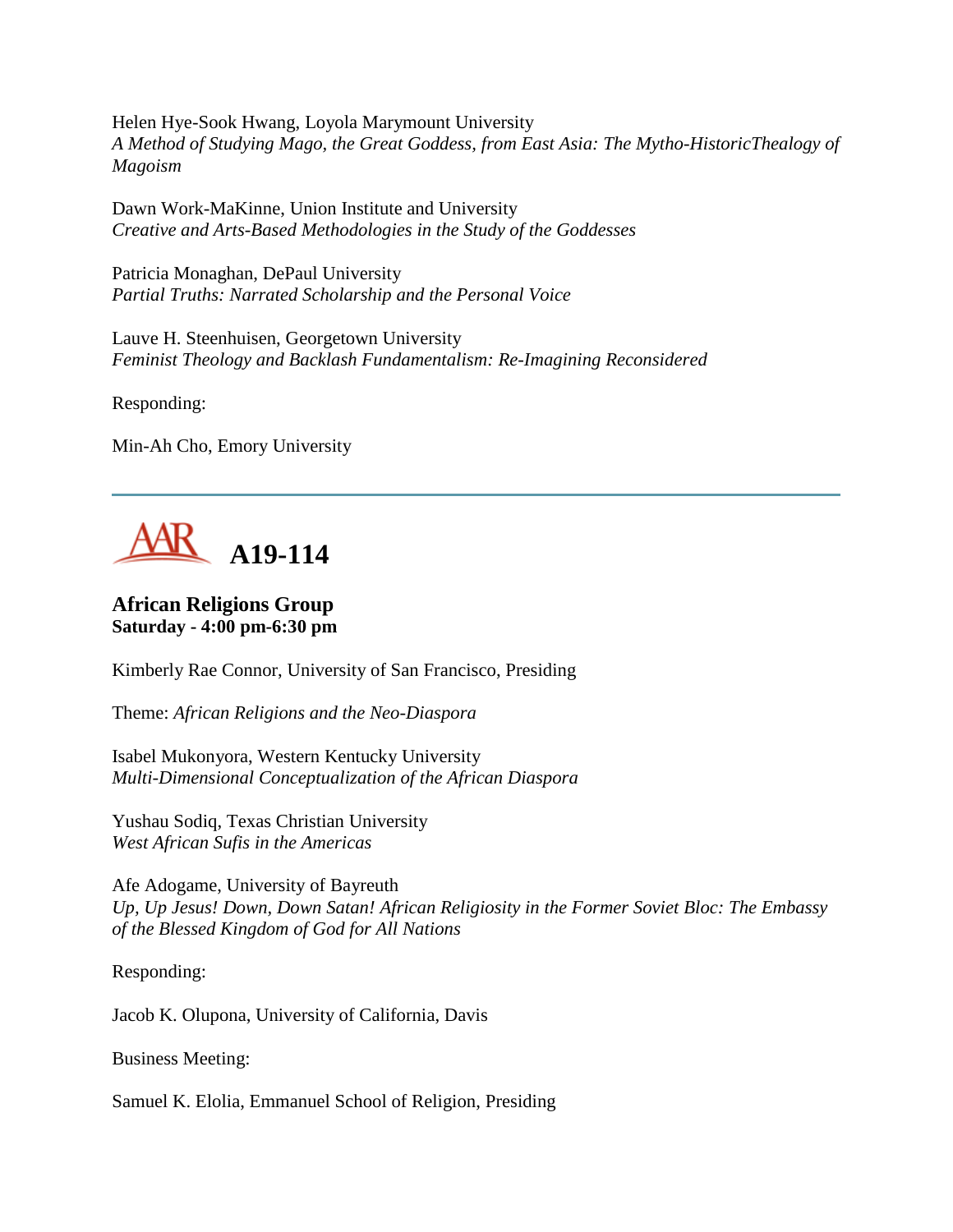

#### **Chinese Religions Group and Daoist Studies Consultation Saturday - 4:00 pm-6:30 pm**

Theme: *Ritual, Temple, and Power in Later Daoism*

Stephen Eskildsen, University of Tennessee, Chattanooga *Do Immortals Kill? The Controversy Surrounding Lü Dongbin*

Shin-yi Chao, Rutgers University -- Camden *The Divine Empyrean Palace Temple Network and the Court of Song Huizong*

David Mozina, Harvard University *How to Become a God: Ritual Transformation into Deities by Contemporary Daoist Priests*

Responding:

Stephen R. Bokenkamp, Indiana University, Bloomington Robert Hymes, Columbia University



## **Christian Spirituality Group Saturday - 4:00 pm-6:30 pm**

Janet Ruffing, Fordham University, Presiding

Theme: *Varied Voices: Theory and Practice of Christian Spiritual Guidance*

Anita Houck, Saint Mary's College *Reading Voices: A Bakhtinian Model for Literature, Spirituality, and Vocation*

Elizabeth Drescher, Graduate Theological Union "Good Frendys of *be Spiritualte": "Holi Dalywance" as a Model of Spiritual Guidance in* The Book of Margery Kempe

W. Clark Gilpin, University of Chicago *The Counsel of Patience: Prisoners as Spiritual Directors in Early Modern England*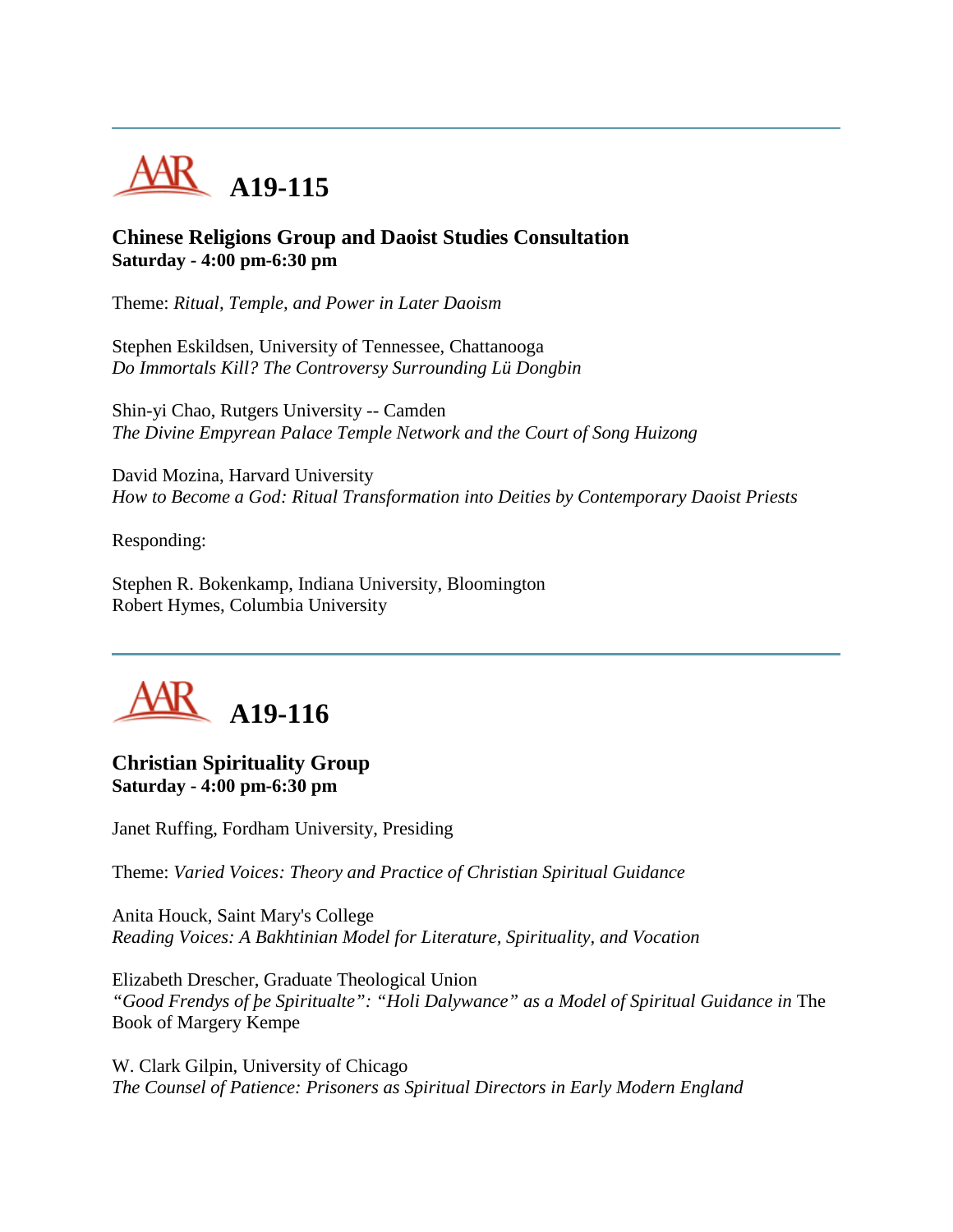Carole Dale Spencer, George Fox University *Anthony Benezet: A Philadelphia Quaker's Testament to the Love of God*

Stanford J. Searl, The Union Institute *Quaker Clearness Committees: An Interdisciplinary and Spiritual Process*



## **Critical Theory and Discourses on Religion Group Saturday - 4:00 pm-6:30 pm**

Allison P. Coudert, University of California, Davis, Presiding

Theme: *Religion, Science, and Political Discourse: Transfers and Interactions*

Caleb Elfenbein, University of California, Santa Barbara *Discourses on Religion, Islam, and the Remaking of Iraq*

Jenna Tiitsman, Union Theological Seminary *Looking for What You Cannot See: Fascination with Forensic Drama and the Blind Faith of Bush*

Kocku von Stuckrad, University of Amsterdam *On the Interface of Cultures: Astrology, Chymistry, and Kabbalah between Science and Religion*

Titus Hjelm, University of Helsinki *Meaning and Implications of Medicalization for the Study of Religion*

Business Meeting:

Steven Engler, Mount Royal College & Pontifícia Universidade Católica de São Paulo, Presiding

# **A19-118**

## **Evangelical Theology Group Saturday - 4:00 pm-6:30 pm**

John R. Franke, Biblical Theological Seminary, Presiding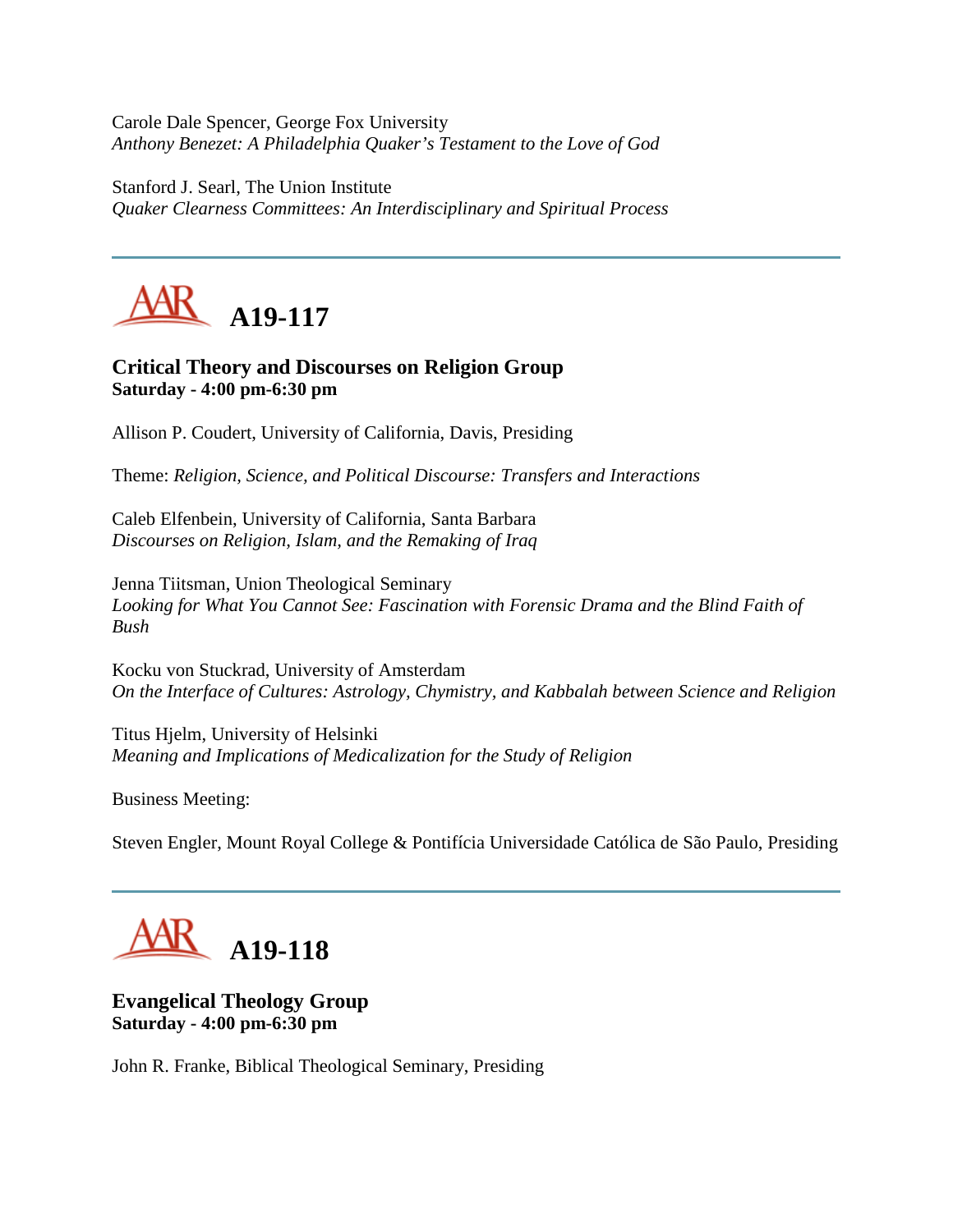Theme: *Remembering the Life and Works of Stan Grenz*

Panelists:

Roger E. Olson, Baylor University Francis Schüssler Fiorenza, Harvard University Business Meeting:

Anthea Butler, University of Rochester, Presiding



## **Religion and Disability Studies Group Saturday - 4:00 pm-6:30 pm**

John Swinton, University of Aberdeen, Presiding

Theme: Critical Reflections on Stanley Hauerwas's Essays on Disability: Disabling Society, Enabling Theology

Panelists:

Brian Brock, University of Aberdeen

Deborah Creamer, Iliff School of Theology

Bill Gaventa, University of Medicine and Dentistry of New Jersey

Roger S. Gottlieb, Worcester Polytechnic Institute

Susanne Rappmann, Karlstad University

Nancy L. Eiesland, Emory University

Samuel Wells, Duke University

Kerry Wynn, Southeast Missouri State University

Responding:

Stanley Hauerwas, Duke University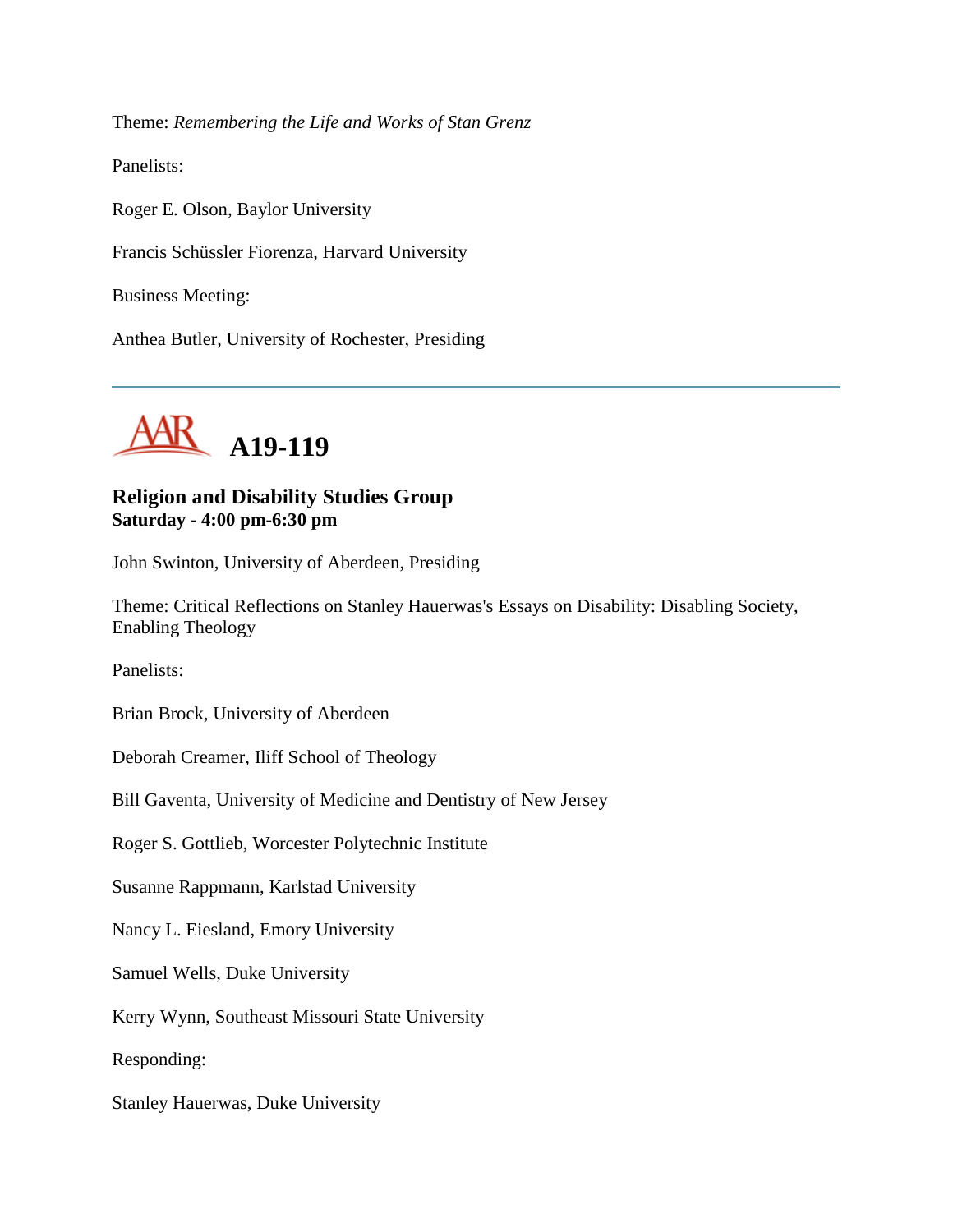

## **Religion and Ecology Group Saturday - 4:00 pm-6:30 pm**

Beth Blissman, Oberlin College, Presiding

Theme: *Evolution, Ecology, and Other Religious Animals*

Panelists:

Heather Eaton, St. Paul University

Daniel T. Spencer, University of Montana, Missoula

Lisa Sideris, Indiana University

Paul Waldau, Tufts University

Responding:

John B. Cobb, Claremont School of Theology

Business Meeting:

Beth Blissman, Oberlin College, Presiding



## **Religion and Popular Culture Group Saturday - 4:00 pm-6:30 pm**

Gary M. Laderman, Emory University, Presiding

Theme: *Religion and the Politics of Parody*

Samantha Baskind, Cleveland State University *The Fockerized Jew? Questioning Jewishness as Cool in American Popular Entertainment*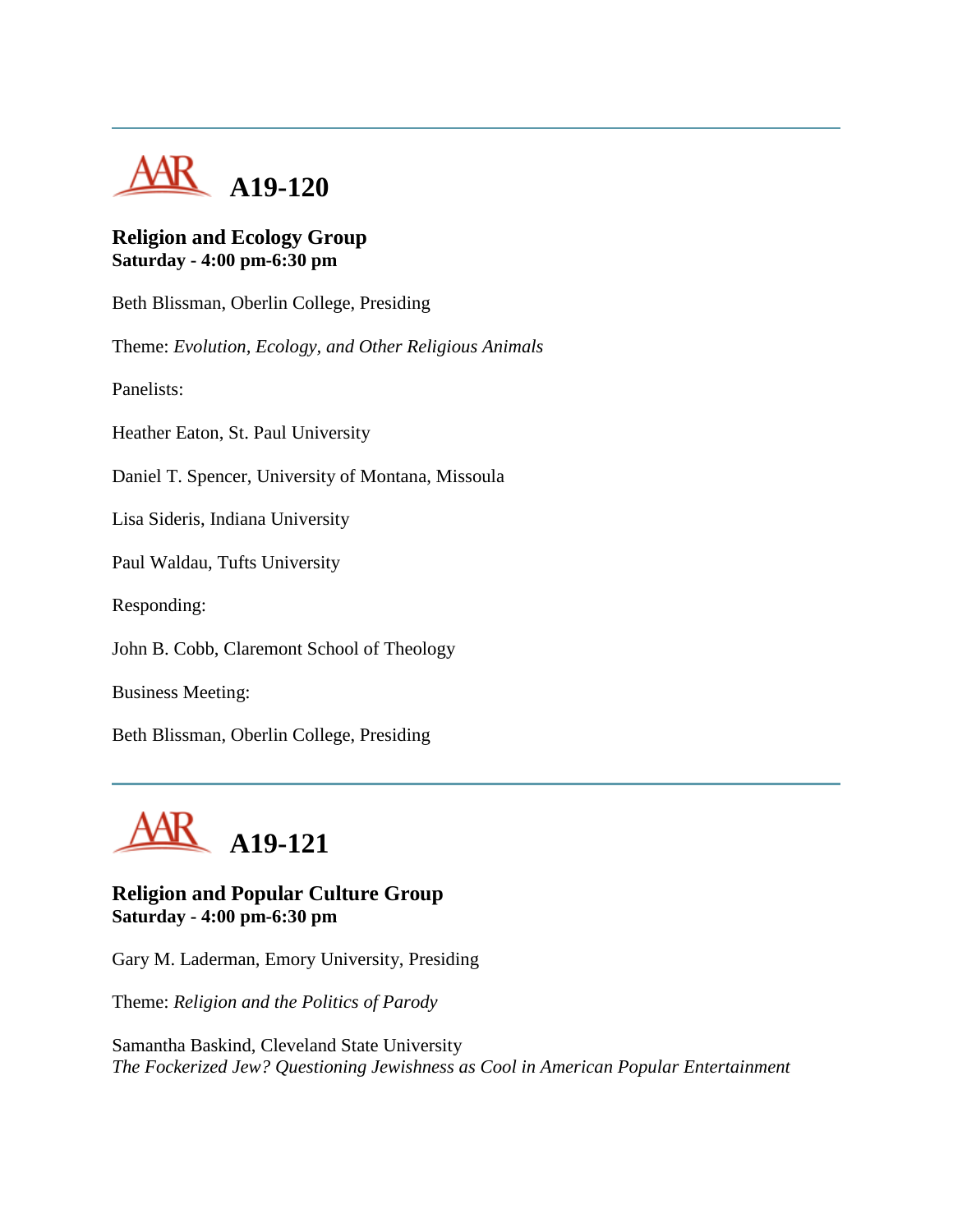Christina Cabeen, University of California, Santa Barbara *Pleasure Temples and Gambling Nuns: The Rhetoric of Las Vegas Religion in the Fifties and Sixties*

Mark W. Graham, College of Wooster *Comic Form, Forms of Comedy, and the Limits of Religious Criticism in American Popular Culture*

Brannon Hancock, University of Glasgow *Parody and Prophecy: A Serious Look at* South Park



## **Religions, Social Conflict, and Peace Group Saturday - 4:00 pm-6:30 pm**

Susan Windley-Daoust, Saint Mary's University of Minnesota, Presiding

Theme: *Lessons Learned from the U.S./Iraq Conflicts, 1989 to the Present*

Panelists:

John Kelsay, Florida State University

Mark Juergensmeyer, University of California, Santa Barbara

G. Simon Harak, War Resisters League

Margaret R. Pfeil, University of Notre Dame

Daniel McKanan, Saint John's University



## **Roman Catholic Studies Group Saturday - 4:00 pm-6:30 pm**

Colleen McDannell, University of Utah, Presiding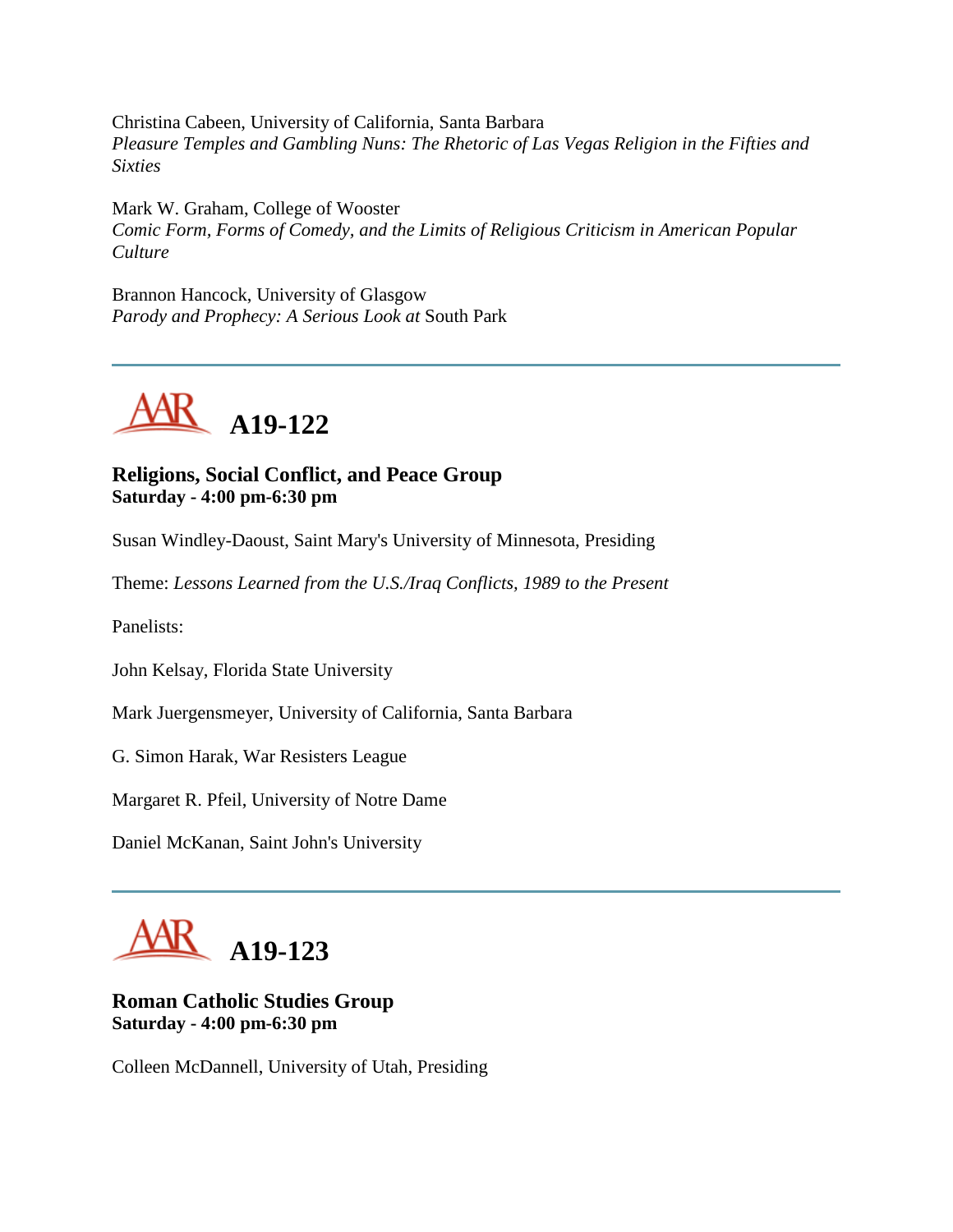Theme: *Catholics in the Movies*

Judith Weisenfeld, Vassar College *Progressive Era Religion, Politics, and the Social Problem Film*

Anthony B. Smith, University of Daytona *Bing Crosby, Hollywood, and the Catholic Public Sphere*

Peter Gardella, Manhattanville College *The Catholic Horror Film*

Timothy Meagher, Catholic University of America *Cops and Priests: The Decline of the Irish-American Catholic*



#### **Tillich: Issues in Theology, Religion, and Culture Group Saturday - 4:00 pm-6:30 pm**

Darlene Fozard Weaver, Villanova University, Presiding

Theme: *Public Theology and Democracy*

Marc Krell, University of Arizona *Constructing a Public Theology: Tillich and Buber's Movement beyond Protestant and Jewish Boundaries in Weimar Germany*

Jonathan Rothchild, Loyola Marymount *Confronting the Powers: Tillich, Stout, and West on Democratic Principles and Procedures*

Loye Ashton, Millsaps College *Christofascism in America: A Tillichian Analysis of Christian Reconstructionism*

Guy Hammond, Virginia Tech Emeritus *Does the Road of Providence Lead to Freedom? Geoge W. Bush, Paul Tillich, and the Theology of History*

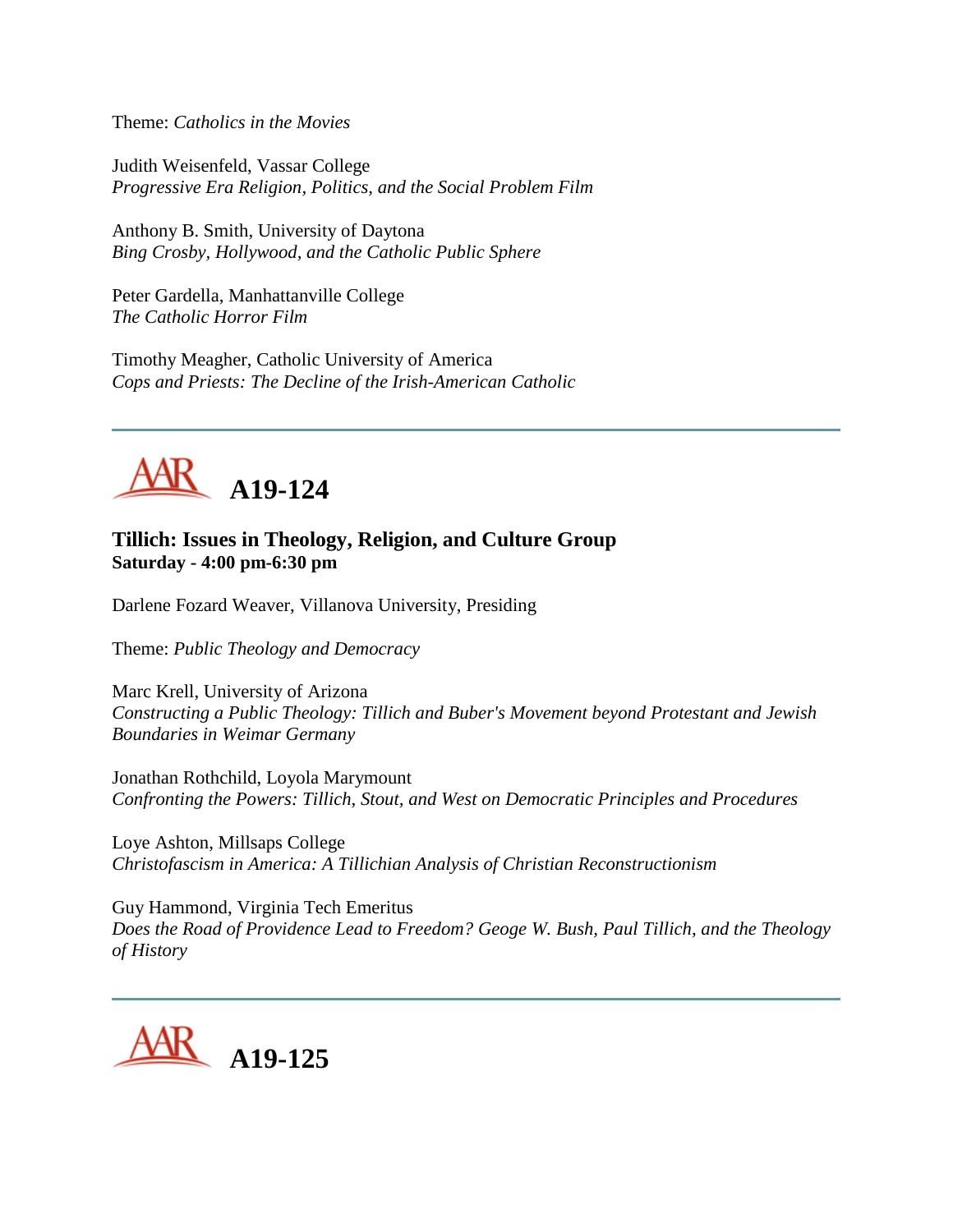## **Cultural History of the Study of Religion Consultation Saturday - 4:00 pm-6:30 pm**

Tisa Wenger, Arizona State University, Presiding

Theme: *Courtrooms, Schoolrooms, and the Making of Religion*

Kathleen Holscher, Princeton University *Making Religion in the Courtroom: The Practical Implications of the Anthropologist Expert Witness*

Kathleen M. Sands, University of Massachusetts, Boston *The Collapse of Religion as a Constitutional Construct: Can the Study of Religion Help?*

Brian P. Bennett, Niagara University *The Discourse of "Orthodox Culture" in Postcommunist Russia*

Responding:

Eric Mazur, Bucknell University

Business Meeting:

Richard M. Jaffe, Duke University, Presiding Tisa Wenger, Arizona State University, Presiding



**Queer Theory and LGBT Studies in Religion Consultation Saturday - 4:00 pm-6:30 pm**

#### **New Program Unit**

Claudia Schippert, University of Central Florida, Presiding

Theme: *Queering the Study of Religion*

Tricia Sheffield, Columbia University *Jesus as Intersexed: A Transgender Counternarrative of Embodiment*

Kathryn Lofton, Reed College *Queering Fundamentalism: The Case Against John Balcom Shaw (1860-1935)*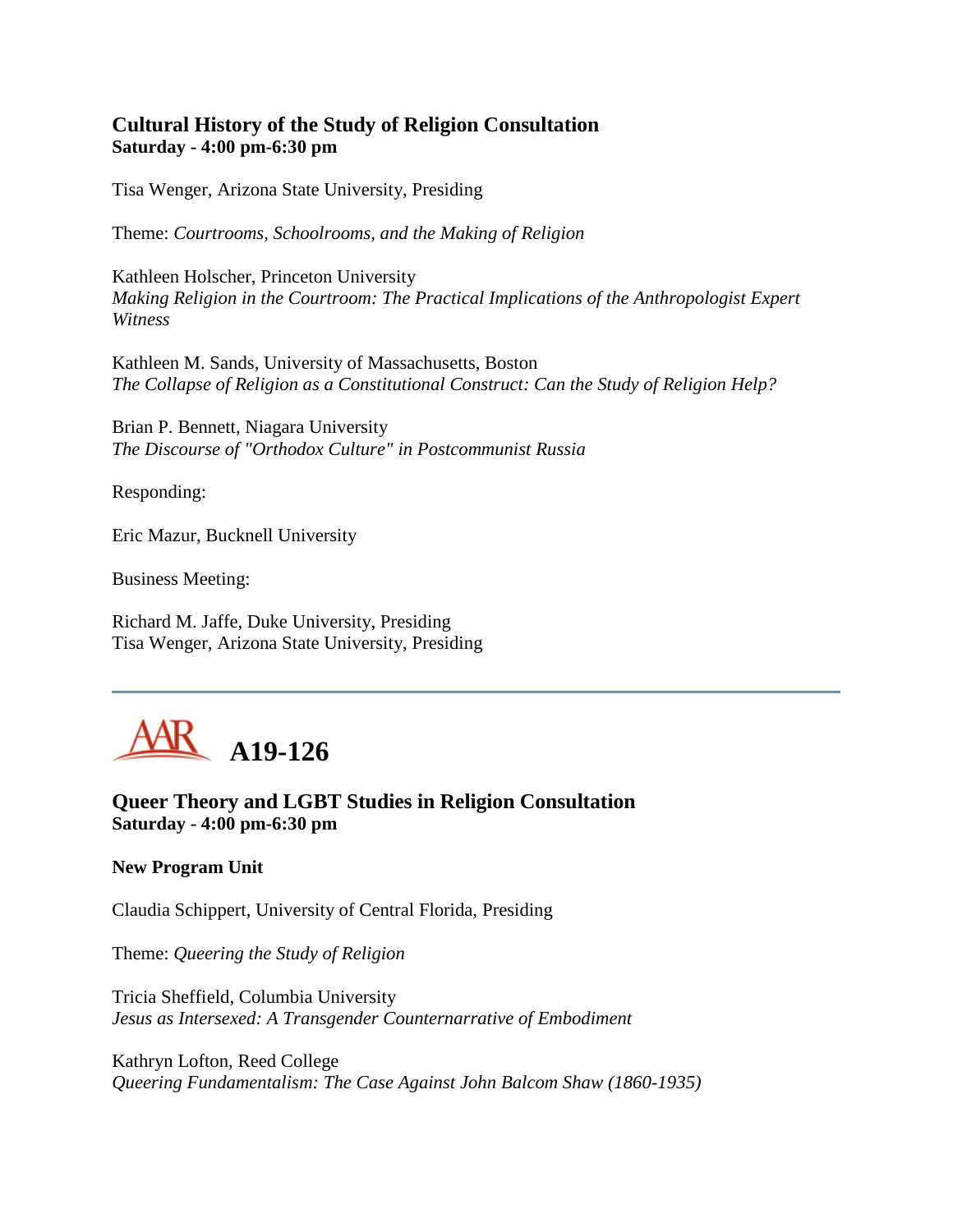Heather White, Princeton University *Queer Encounters: Churchmen, Homophiles, and the Council on Religion and the Homosexual*

Leslie Smith, University of California, Santa Barbara *Constructing Chaos: The Religious Right, Same-Sex Marriage, and the Scholars Who Study Them Both*

Responding:

Robin Hawley Gorsline, Brooklyn, NY

Business Meeting:

Melissa M. Wilcox, Whitman College, Presiding



## **Friends of the Academy Donors' Reception Saturday - 5:30 pm-6:45 pm**

Individuals whose generosity allows us to continue many of our special programs are invited to a reception hosted by the AAR Board of Directors.



## **AAR Racial and Ethnic Minority Members' Reception Saturday - 6:15 pm-7:00 pm**

The Status of Racial and Ethnic Minorities in the Profession Committee invites interested persons to a reception celebrating the contributions of racial and ethnic minority scholars in the Academy.

**A19-130**

**Plenary Address Saturday - 7:00 pm-8:30 pm**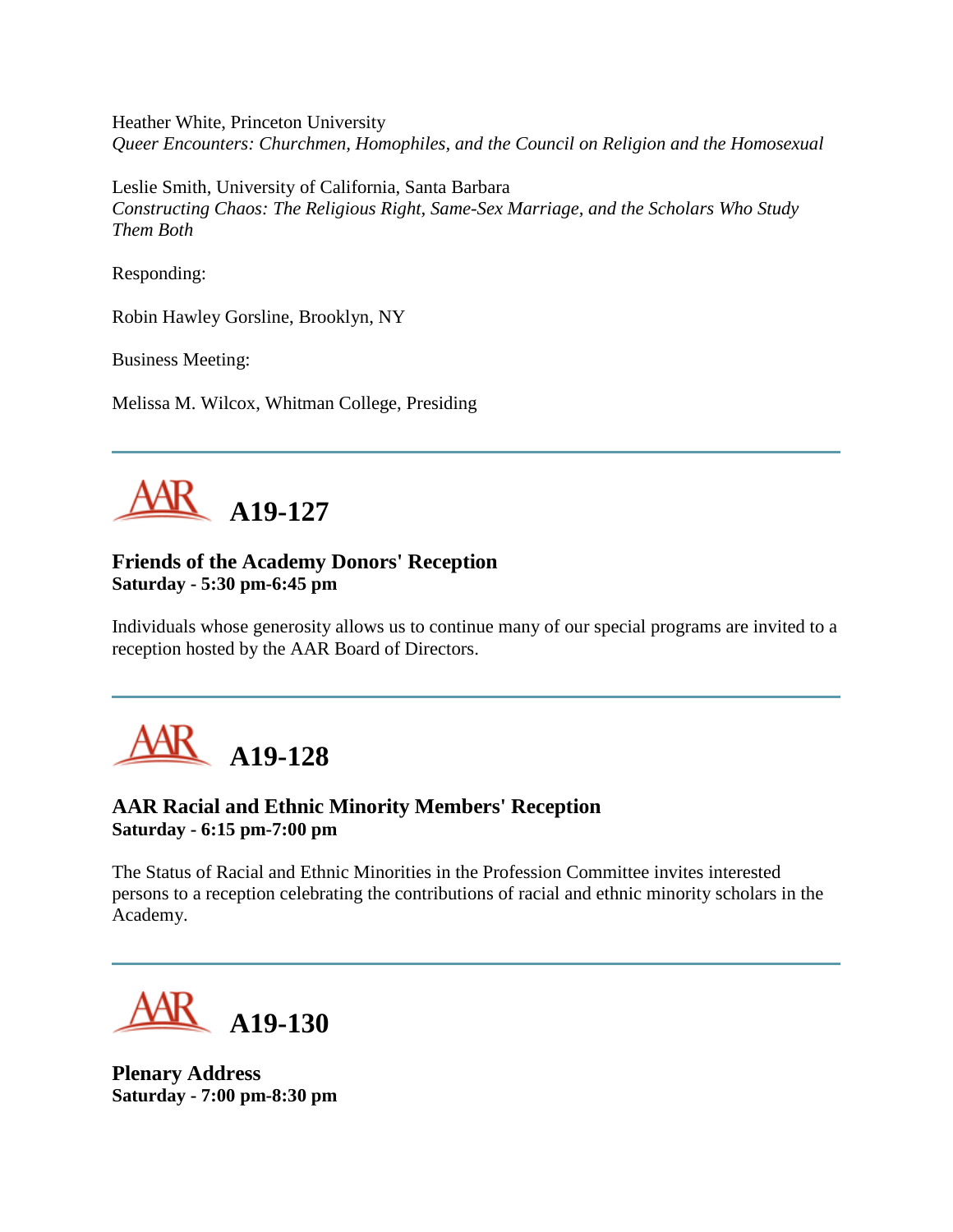Diana L. Eck, Harvard University, Presiding

Theme: *AAR Presidential Address and Awards Ceremony: Hans Hillerbrand, On Book Burnings and Book Burners: Reflections on the Power (and Powerlessness) of Words and Ideas*

*(and Powerlessness) of Words and Ideas*

Hans J. Hillerbrand, Duke University

See [Program Highlights](http://www.aarweb.org/Meetings/Annual_Meeting/Past_and_Future_Meetings/2005/highlights.asp) for a description.



## **Arts Series/Films: Dennis and Dan Bielfeldt - Jazz on Sax and Piano Saturday - 8:30 pm-10:00 pm**

Diane Apostolos-Cappadona, Georgetown University, Presiding

See **Program Highlights** for a description.



#### **Arts Series/Films:** *Dogma* **Saturday - 8:30 pm-10:00 pm**

Sponsored by the Religion, Film, and Visual Culture Group

Rachel Wagner, Oregon State University, Presiding

See **Program Highlights** for a description.



**Arts Series/Films:** *Freaks* **Saturday - 8:30 pm-10:00 pm**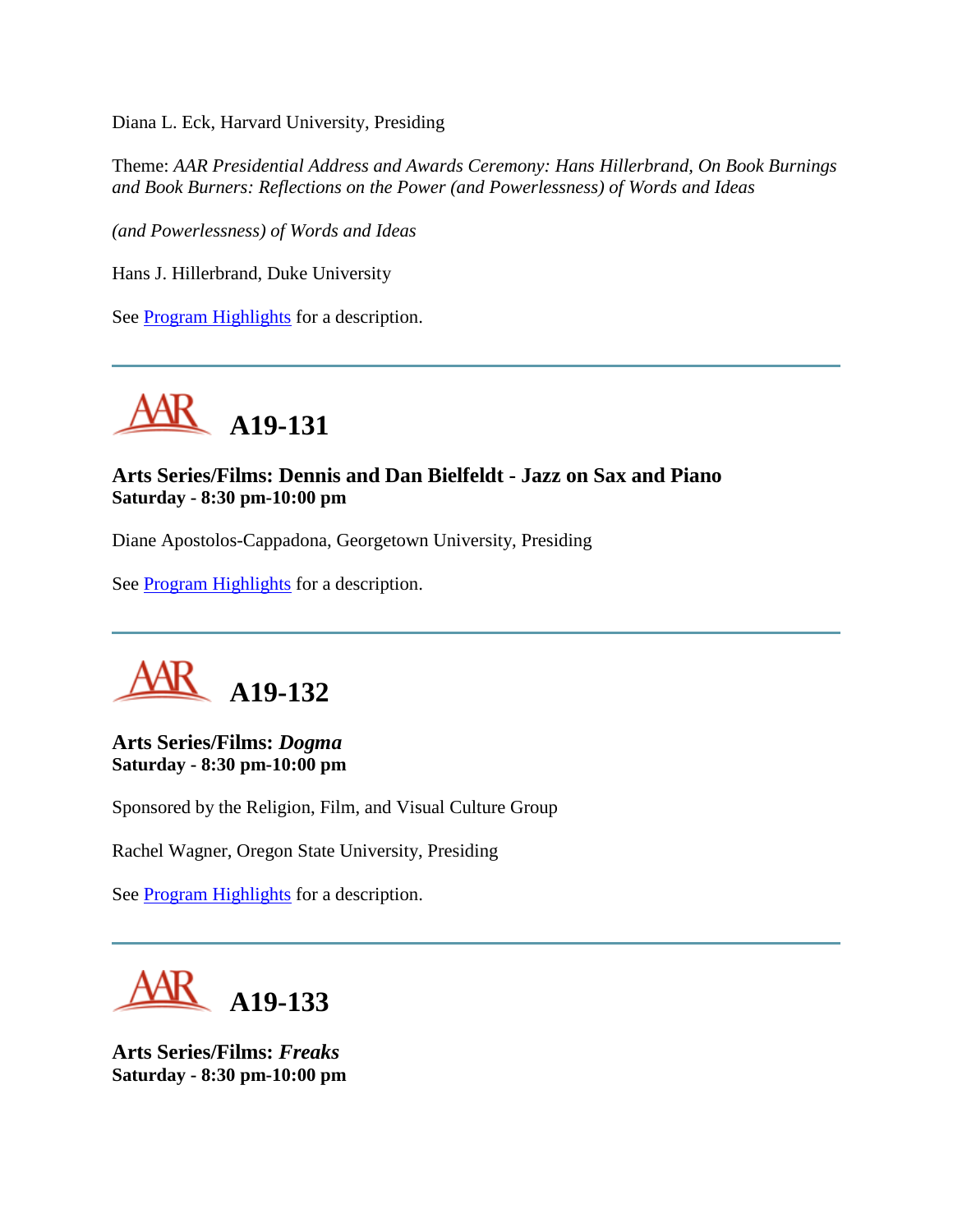Sponsored by the Religion, Film, and Visual Culture Group

Rubina Ramji, University of Ottawa, Presiding

See [Program Highlights](http://www.aarweb.org/Meetings/Annual_Meeting/Past_and_Future_Meetings/2005/highlights.asp) for a description.



## **AAR Members' Dance Reception and Dance Party Saturday - 8:30 pm-12:00 am**

AAR members are invited to join one another at the AAR Members' Dance Party for music and dancing. Don't forget the free drink ticket mailed with your name badge!



## **Reception Honoring Contributors to** *A Guide for Women in Religion* **and the**  *Guide to the Perplexing: A Survival Manual for Women in Religious Studies* **Saturday - 9:00 pm-11:00 pm**

The Status of Women in the Profession Committee and the Women's Caucus invites you to a reception honoring those women who contributed to the original *Guide to the Perplexing: A Survival Manual for Women in Religious Studies* and those who produced its sequel *A Guide for Women in Religion: Making Your Way from A to Z.*



**Student Members' Reception Saturday - 10:00 pm-12:00 am**

AAR and SBL student members are invited to drop by for conversation with fellow students. Beer, wine, soft drinks, and light snacks will be provided.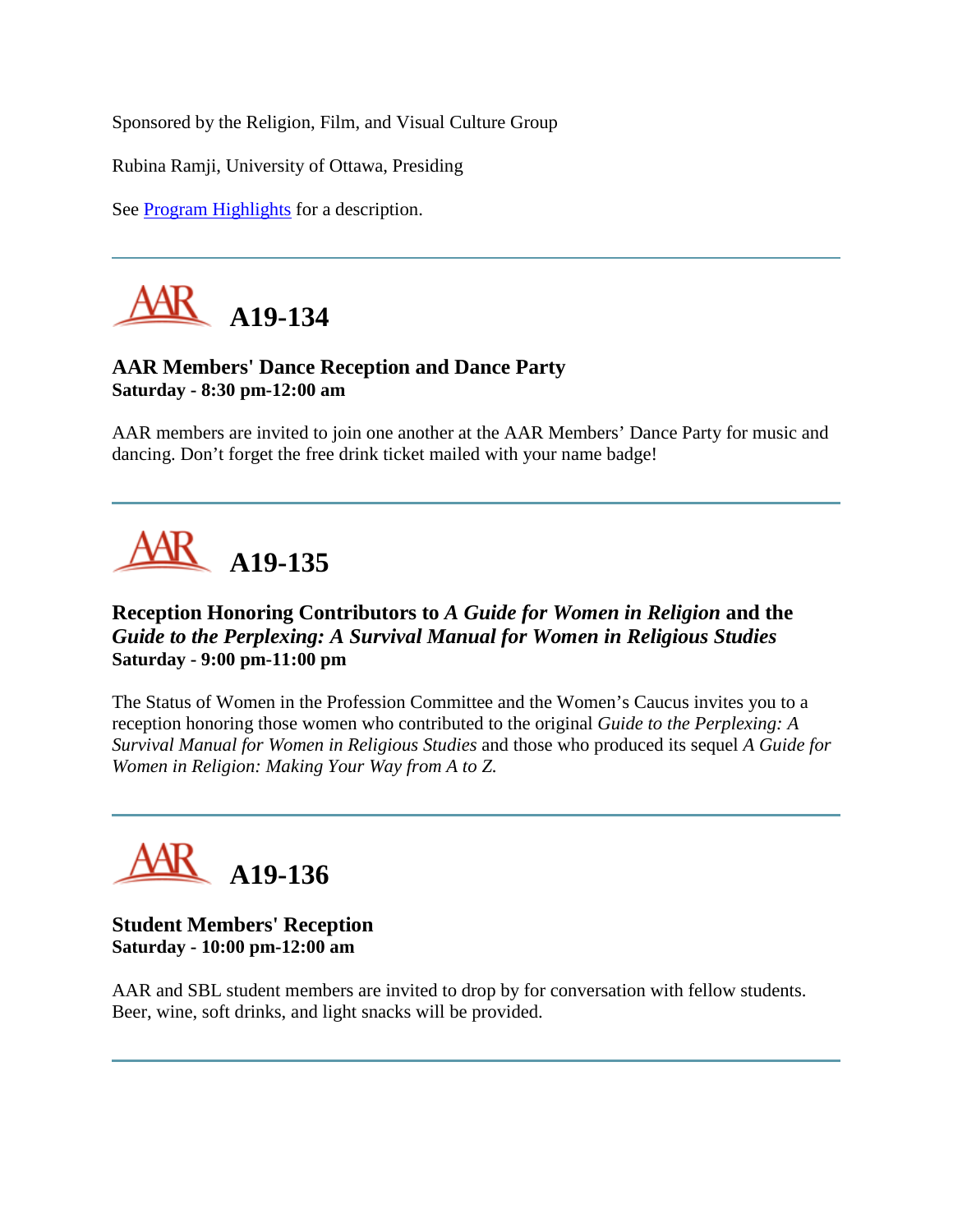

#### **AAR New Members' Continental Breakfast Sunday - 7:30 am-8:45 am**

Hans J. Hillerbrand, Duke University, Presiding

New (first-time) AAR members in 2005 are cordially invited to a continental breakfast with members of the Board of Directors.



## *JAAR* **Editorial Board Meeting Sunday - 7:30 am-8:45 am**

Charles Mathewes, University of Virginia, Presiding



## **Native Traditions in the Americas Group and Religion and Ecology Group Sunday - 9:00 am-11:30 am**

Vijaya Nagarajan, University of San Francisco, Presiding

Theme: *Ecology, Activism, and Native American Lands/Waters*

John Baumann, University of Wisconsin, Oshkosh *Collaborative Environmentalism: Environmental Resistance among Natives and Non-Natives*

Joel Geffen, University of Montana *Indians, Salmon, and the Complexities of Conflict: Ethical Foundations of Water Disputes and the Exercise of Political Power in the Klamath Basin*

Dianne Quigley, Syracuse University *The Need for Communal Research Ethics: Haudanosaunee Democratic Models*

Les Benedict, Akwesasne Task Force on the Environment *Ecology and Native Lands*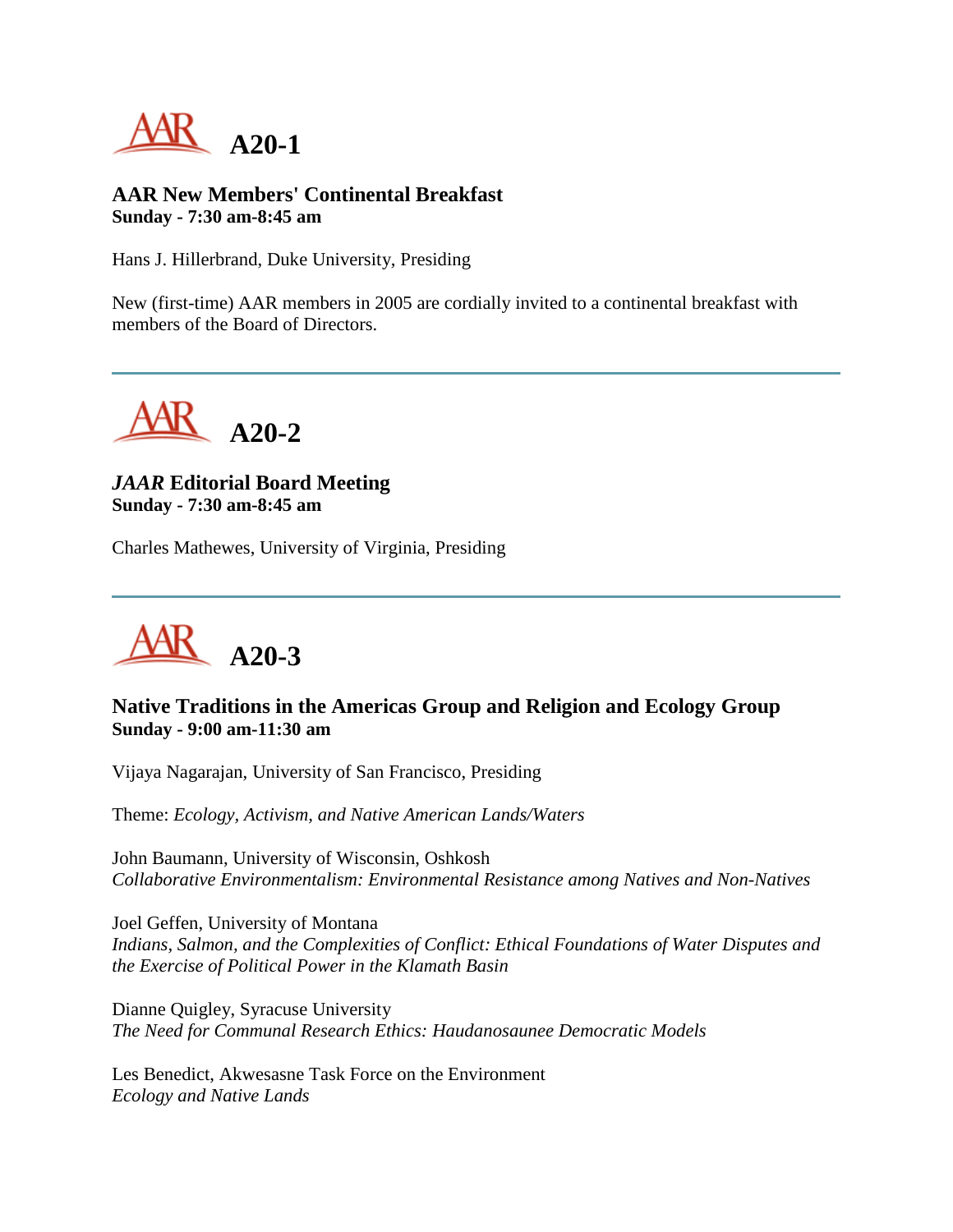Business Meeting:

Michael McNally, Carleton College, Presiding Kenneth Mello, University of Vermont, Presiding



#### **Special Topics Forum Sunday - 9:00 am-11:30 am**

Sponsored by the Program Committee Robert E. Alvis, Saint Meinrad School of Theology, Presiding Theme: *Religion in Europe East and West* Panelists: Anne Sofie Roald, Malmo University Timothy Byrnes, Colgate University Maria Marczewska-Rytko, Maria Curie-Sklodowska University Grace Davie, University of Exeter Alexander Verkhovsky, SOVA Center for Information and Analysis Aila Lauha, University of Helsinki Responding: Andrii Krawchuk, University of Sudbury See [Program Highlights](http://www.aarweb.org/Meetings/Annual_Meeting/Past_and_Future_Meetings/2005/highlights.asp) for a description.

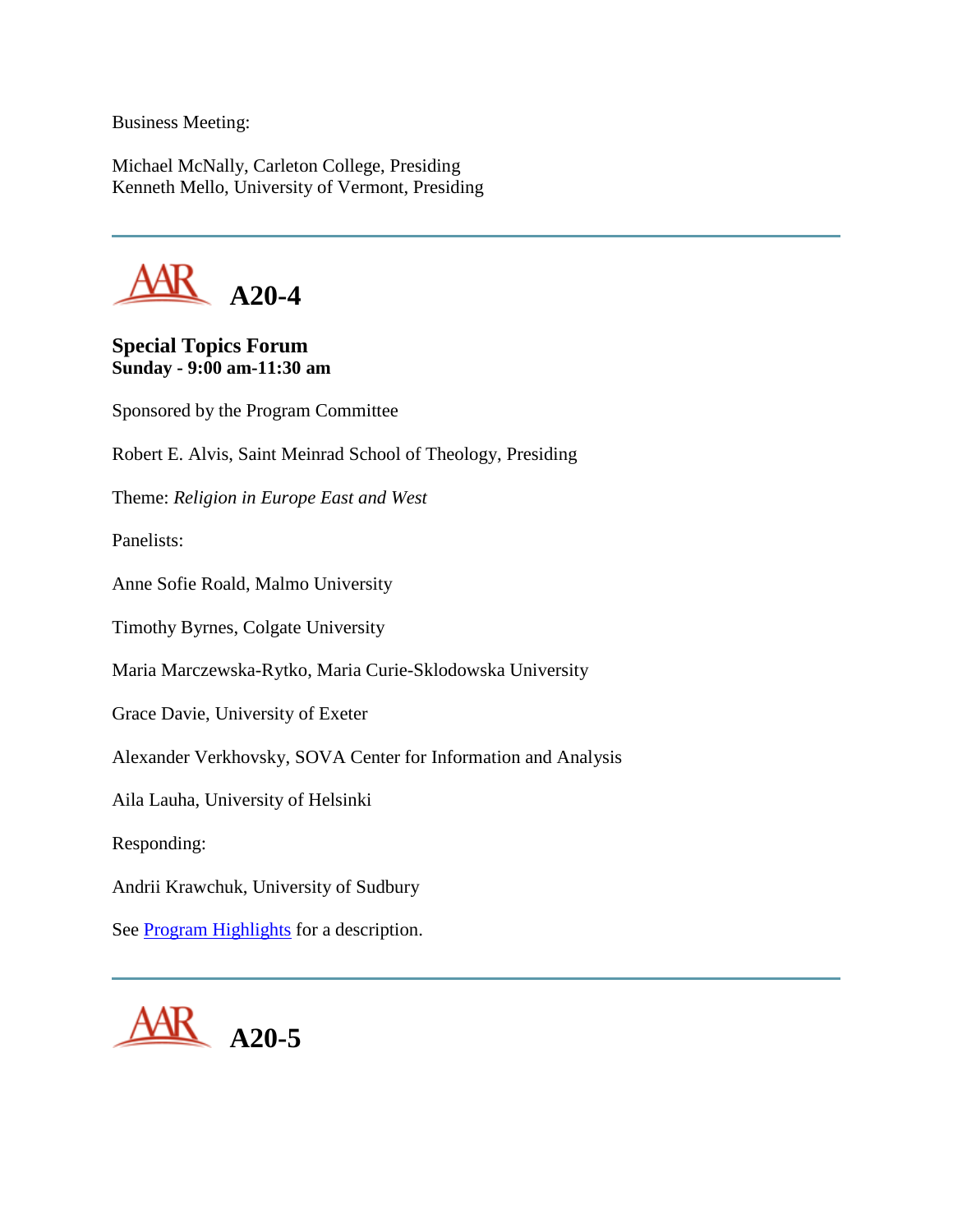## **Special Topics Forum Sunday - 9:00 am-11:30 am**

Sponsored by the Teaching and Learning Committee

Bruce Grelle, California State University, Chico, Presiding

Theme: *Religion and the Science Curriculum: Implications and Strategies*

Panelists:

Ted Peters, Pacific Lutheran Theological Seminary

Mary Evelyn Tucker, Bucknell University

John A. Grim, Forum on Religion and Ecology

Diane L. Moore, Harvard University

Warren A. Nord, University of North Carolina, Chapel Hill

See **Program Highlights** for a description.



## **Academic Teaching and the Study of Religion Section Sunday - 9:00 am-11:30 am**

Carolyn Medine, University of Georgia, Presiding

Theme: *What You Don't Know Won't* Kill *You: Learning Teaching on the Job*

Katherine Janiec Jones, Transylvania University *"Make the Part Your Own": What Soap Opera Digest Should Have Taught Me about Teaching*

Emily Askew, Carroll College *Negotiating the Chasm between Graduate School and the First Year of Teaching: How I Stopped Crying and Started Drinking*

Anette Ejsing, Augustana College *What I Wished They'd Told Me about Teaching and How I Learned Better*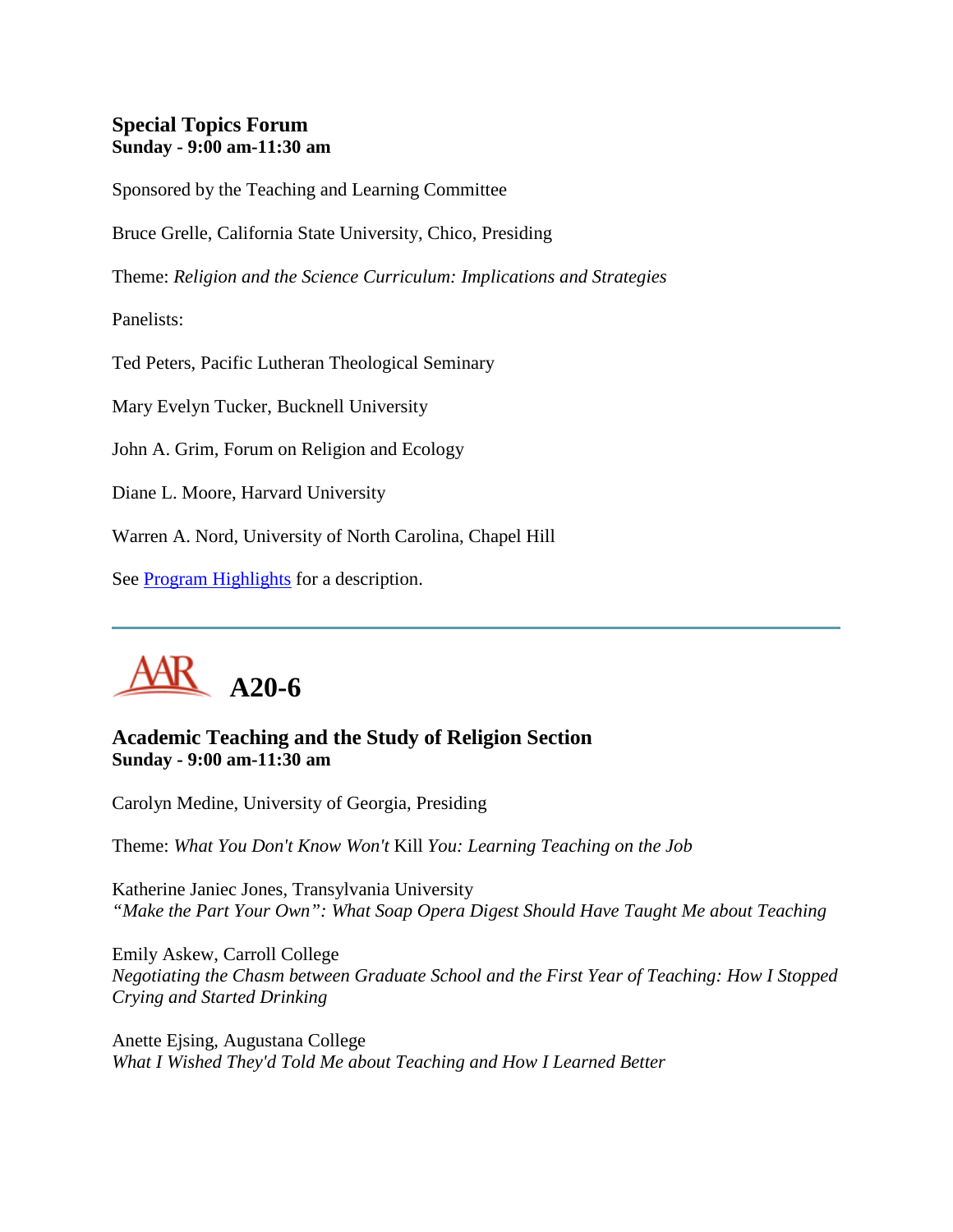Gitte Butin, Gettysburg College *Teaching Itself*

Andrea Hollingsworth, Bethel Seminary *The Existential Anxiety of Learning: Stages and Elements in a Seminarian's Journey of Transformational Education*



**Buddhism Section Sunday - 9:00 am-11:30 am**

Ronald M. Davidson, Fairfield University, Presiding

Theme: *The Buddhist Preacher in History and Literature*

Mahinda Deegalle, Bath Spa University *From Dhammabhanaka to Buddhist Preaching: Theravada Vernacular Transmission*

David Drewes, Indiana University, Bloomington *Dharmabhanakas in Early Indian Mahayana*

Natalie Gummer, Beloit College *Listening to the Dharmabhanaka*

Richard Nance, Ann Arbor, MI *The Dharmabhanaka Inside and Outside the Sutras* 

Responding:

Charles Hallisey, University of Wisconsin, Madison



## **Comparative Studies in Religion Section Sunday - 9:00 am-11:30 am**

Mary N. MacDonald, Le Moyne College, Presiding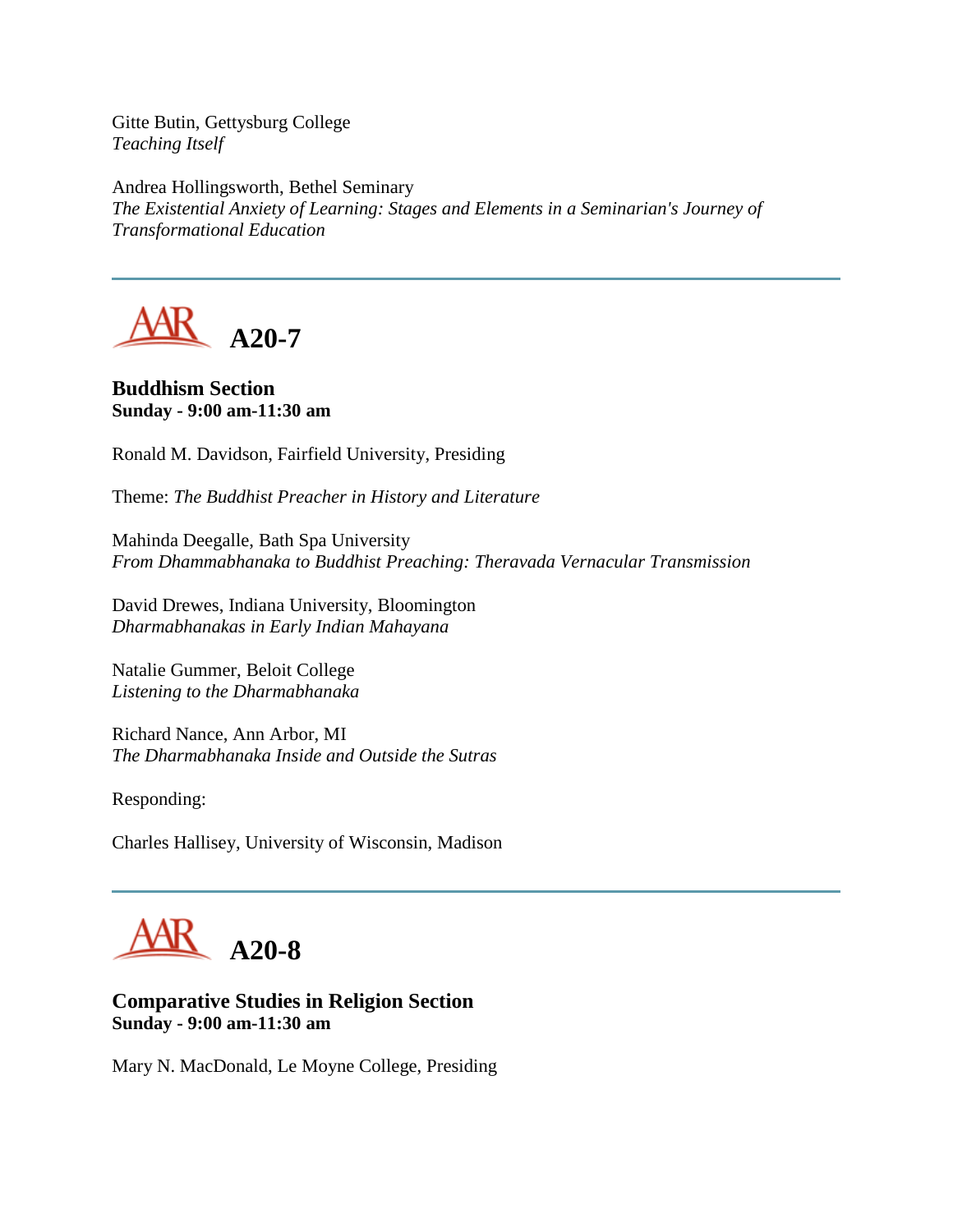Theme: *Comparativists and the Study of Religion(s)*

Panelists:

Victoria Kennick Urubshurow, University of Maryland

Elizabeth McKeown, Georgetown University

Neelima Shukla-Bhatt, Wellesley College

Giovanni Casadio, University of Salermo

Mihaela Timus, Bucharest, Romania

Responding:

Charles H. Long, Chapel Hill, NC Lawrence E. Sullivan, University of Notre Dame



#### **History of Christianity Section and Roman Catholic Studies Group Sunday - 9:00 am-11:30 am**

Nathan Baruch Rein, Ursinus College, Presiding

Theme: *Catholic Selves and Others in the New World*

Emma J. Anderson, Harvard University *Aboriginal "Apostasy" in Colonial North America: Problems and Prospects*

Brandon Bayne, Harvard University *Accounting for Acoma: Holy Mission, Holy War, and Holy Memory in Oñate's Conquest of New Mexico*

Mark S. Clatterbuck, Catholic University of America *Searching for Souls in a Twice-Foreign Land: Tribalism, Nativism, and the Evolution of Catholic Indian Missions (1902-1962)*

Jeffrey Marlett, College of Saint Rose *Rebel Yell: Father Arthur Terminiello and American Catholicism's Conspiratorial Margins*

Responding: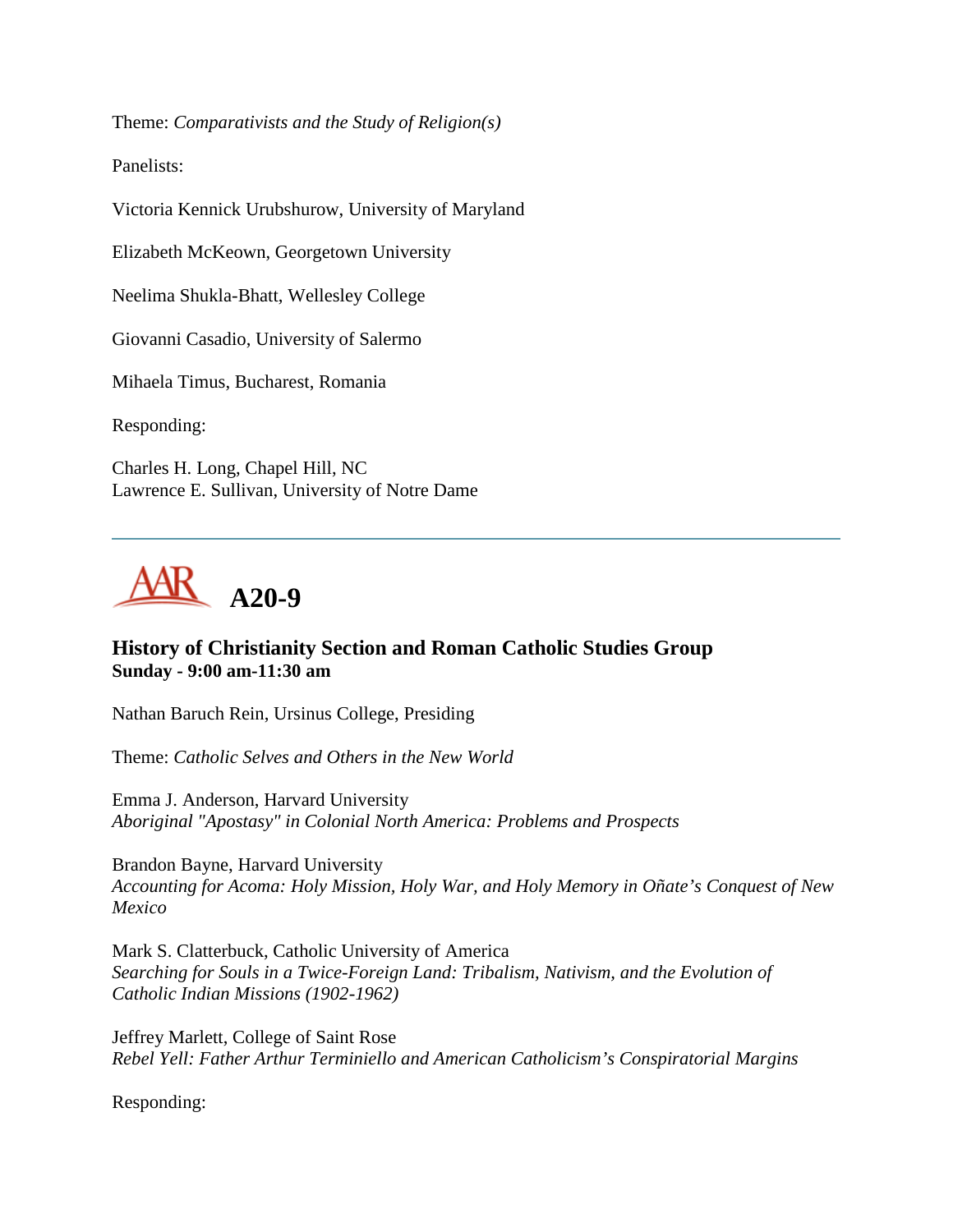Patricia O'Connell Killen, Pacific Lutheran University



#### **North American Religions Section Sunday - 9:00 am-11:30 am**

Grant Wacker, Duke University, Presiding

Theme: *Wrestling with the Modern: Reformers, Fundamentalists, and Showmen*

Jeff Wilson, University of North Carolina, Chapel Hill *There's a Sucker Saved Every Minute: P. T. Barnum's Theology of Humbug*

Benjamin Zeller, University of North Carolina, Chapel Hill *Oiling the Wheels of Progress: Henry Steel Olcott and the Construction of Scientific Buddhism*

Emily R. Mace, Princeton University *"Holding Fast to the Vision of Human Solidarity": Jane Addams on Religion and Social Reform*

Brantley Gasaway, University of North Carolina, Chapel Hill *As a Matter of Fact: J. Gresham Machen's Defense of the Metaphysical and the Moral*

Responding:

Leigh E. Schmidt, Princeton University



#### **Religion in South Asia Section Sunday - 9:00 am-11:30 am**

Christian Lee Novetzke, University of Pennsylvania, Presiding

Theme: *Post-Hindutva?*

Purushottama Bilimoria, University of New York, Stony Brook *The Pseudo-Secularization of Hindutva and Its Campaign for Uniform Civil Codes*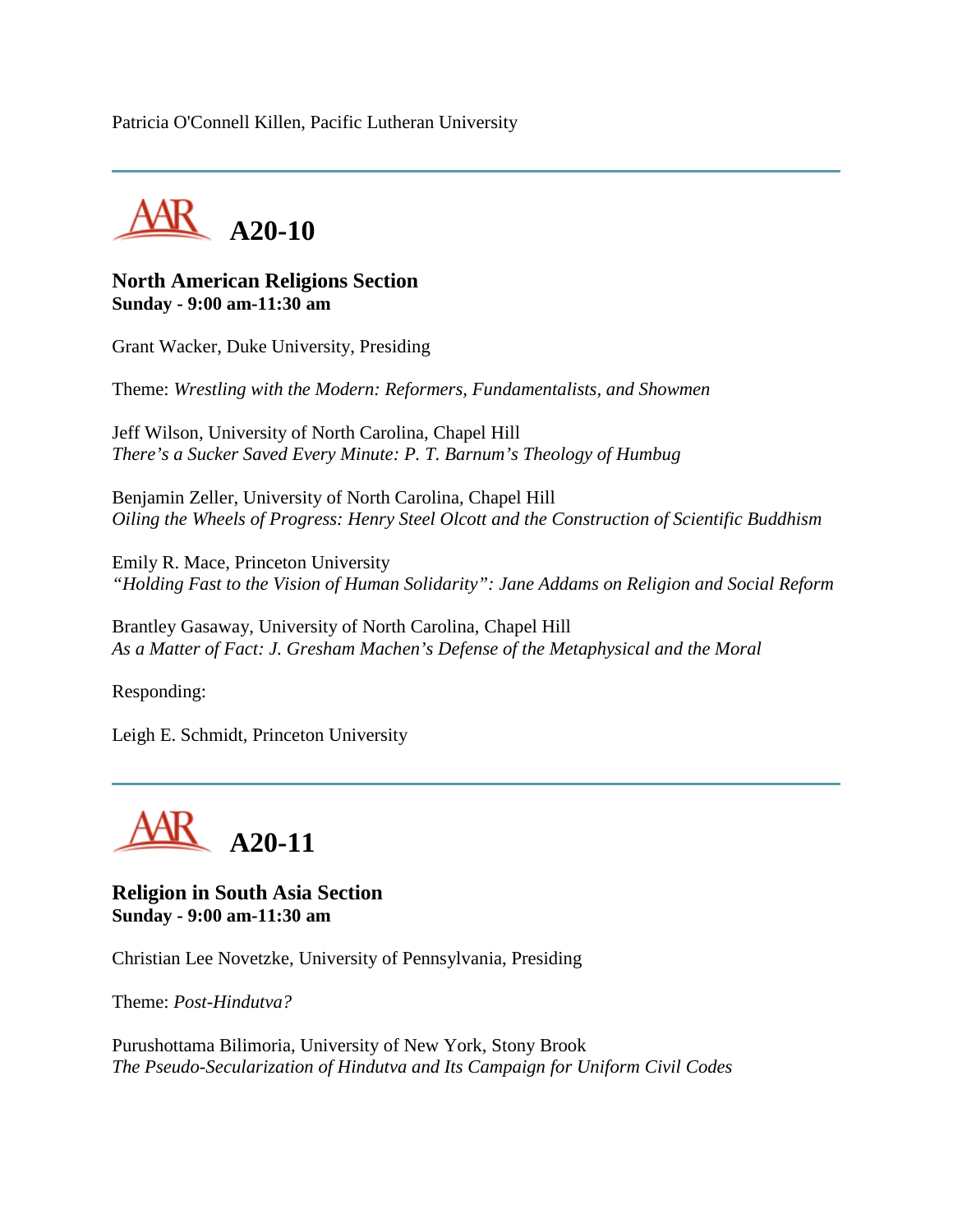Kalyani Devaki Menon, DePaul University *Hindutva at the Margins of the State: Hindu Nationalism and Social Work*

Laurie Louise Patton, Emory University *Sanskrit in India: Beyond the Monochrome*

Shana Lisa Sippy, Columbia University *Presence, Absence, and Resemblance: Finding and Interpreting Hindutva in Northern California*

Responding:

J. E. Llewellyn, Southwest Missouri State University

Business Meeting:

Tazim Kassam, Syracuse University, Presiding

AK A20-12

**Study of Islam Section Sunday - 9:00 am-11:30 am**

Gordon D. Newby, Emory University, Presiding

Theme: *Topics of the Study of Qur'an and Sunna*

Khalid Blankinship, Temple University *Ikhrâj in the Qur'an: The Expulsion of the Muslims from Makkah at the Hijrah*

Alfons Teipen, Furman University *Taxonomies in Narrations about the Battle of Uhud and Their Role in Sira-Maghazi Literature*

Andrew J. Lane, University of Toronto *Some Manuscript Evidence Concerning Al-Zamakhsharî's "Umm al-Kashshâf" and "Khalaqa l-Qur'an"*

Aisha Geissinger, University of Toronto *Gendering the Communal Body: Fasting in the Qur'an and the Hadith*

Phillip Hoefs, Temple University *Women in the Sunnah of Muhammad: 'Amal ahl al-Madinah and Its Potential Impact on Women in Islam*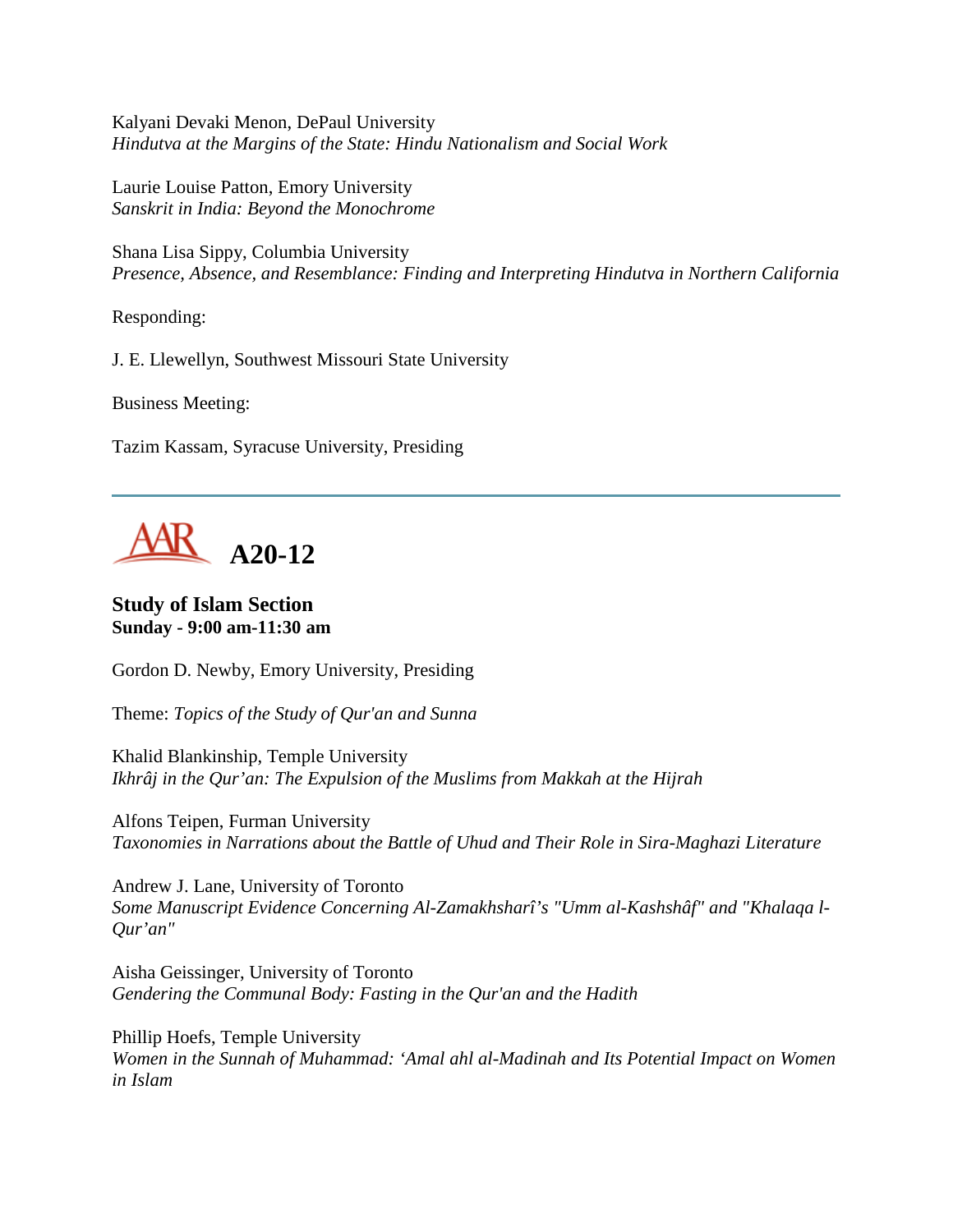Business Meeting:

Omid Safi, Colgate University, Presiding Nelly Van Doorn-Harder, Valparaiso University, Presiding



#### **Study of Judaism Section Sunday - 9:00 am-11:30 am**

Shaul Magid, Indiana University-Bloomington, Presiding

Theme: *Gender, Feminism, and Orthodox Judaism*

Gail Labovitz, University of Judaism *Assent to Ascent: Rabbinic Negotiations of Exile, Marriage, and Gender Relations*

Rochelle L. Millen, Wittenberg University *Theological Approaches in Orthodox Feminism*

Jerome Gellman, Ben-Gurion University of the Negev *Cumulative Revelation and Orthodox Feminist Theology*

Nora L. Rubel, Connecticut College *'Muggers in Black Coats': Gender and Ultra-Orthodox Jews in the Jewish American Imagination*



**Critical Theory and Discourses on Religion Group and Theology and Religious Reflection Section Sunday - 9:00 am-11:30 am**

Robert A. Segal, University of Lancaster, Presiding

Theme: *A Critical Evaluation of Tomoko Masuzawa's* The Invention of World Religions *(University of Chicago Press)*

Panelists: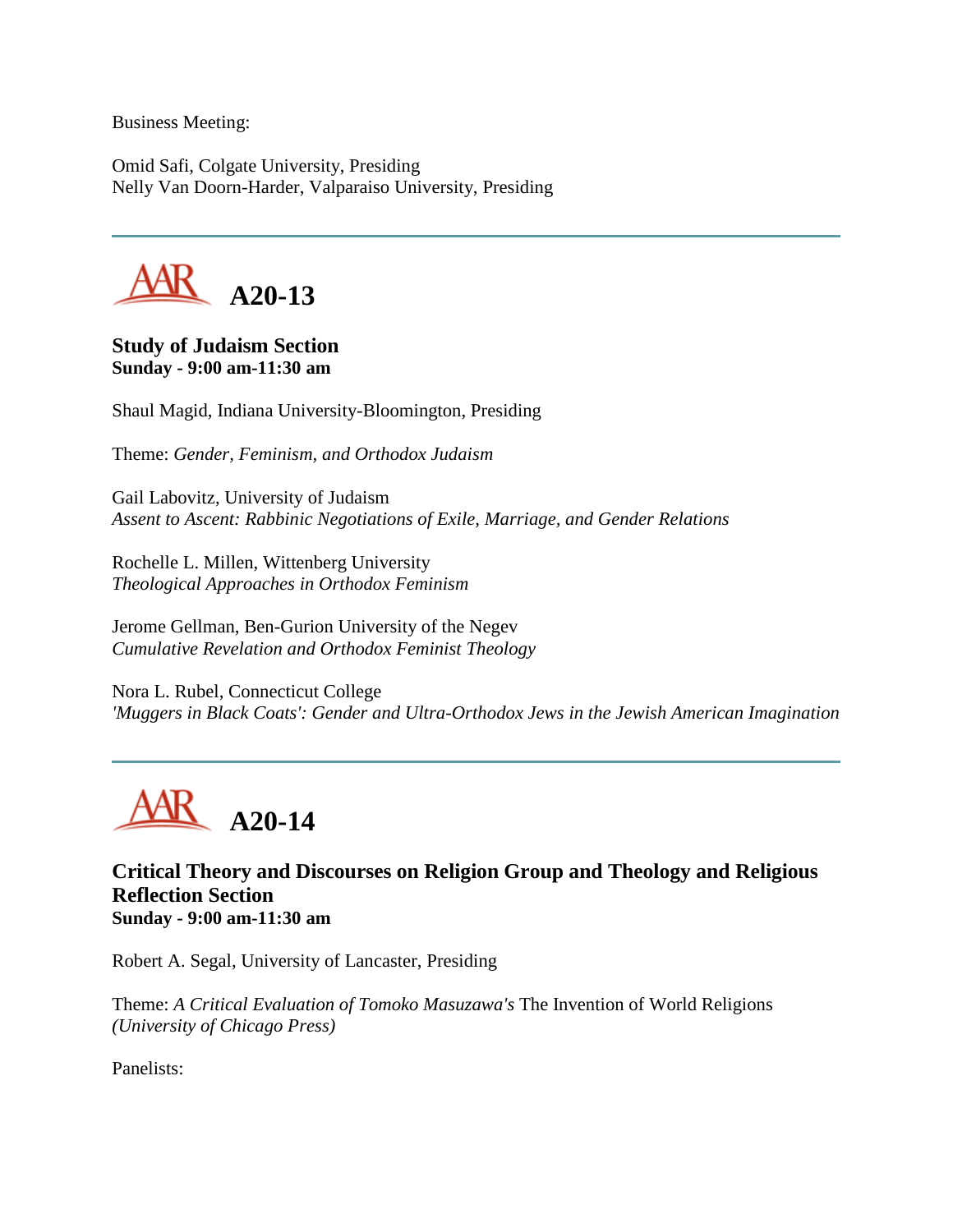Robert A. Orsi, Harvard University Catherine Bell, Santa Clara University Ivan Strenski, University of California, Riverside Martin Riesebrodt, University of Chicago Responding:

Tomoko Masuzawa, University of Michigan



## **Asian North American Religion, Culture, and Society Group and Women and Religion Section Sunday - 9:00 am-11:30 am**

Anne Joh, Phillips Theological Seminary, Presiding

Theme: *Writing Women's Theology in Asian North America*

Panelists:

Rita Nakashima Brock, Faith Voices for the Common Good

Laura E. Donaldson, Cornell University

Karen Baker-Fletcher, Southern Methodist University

Serene Jones, Yale University

Responding:

Grace Kim, Moravian Theological Seminary Pui Lan Kwok, Episcopal Divinity School Su Yon Pak, Union Theological Seminary

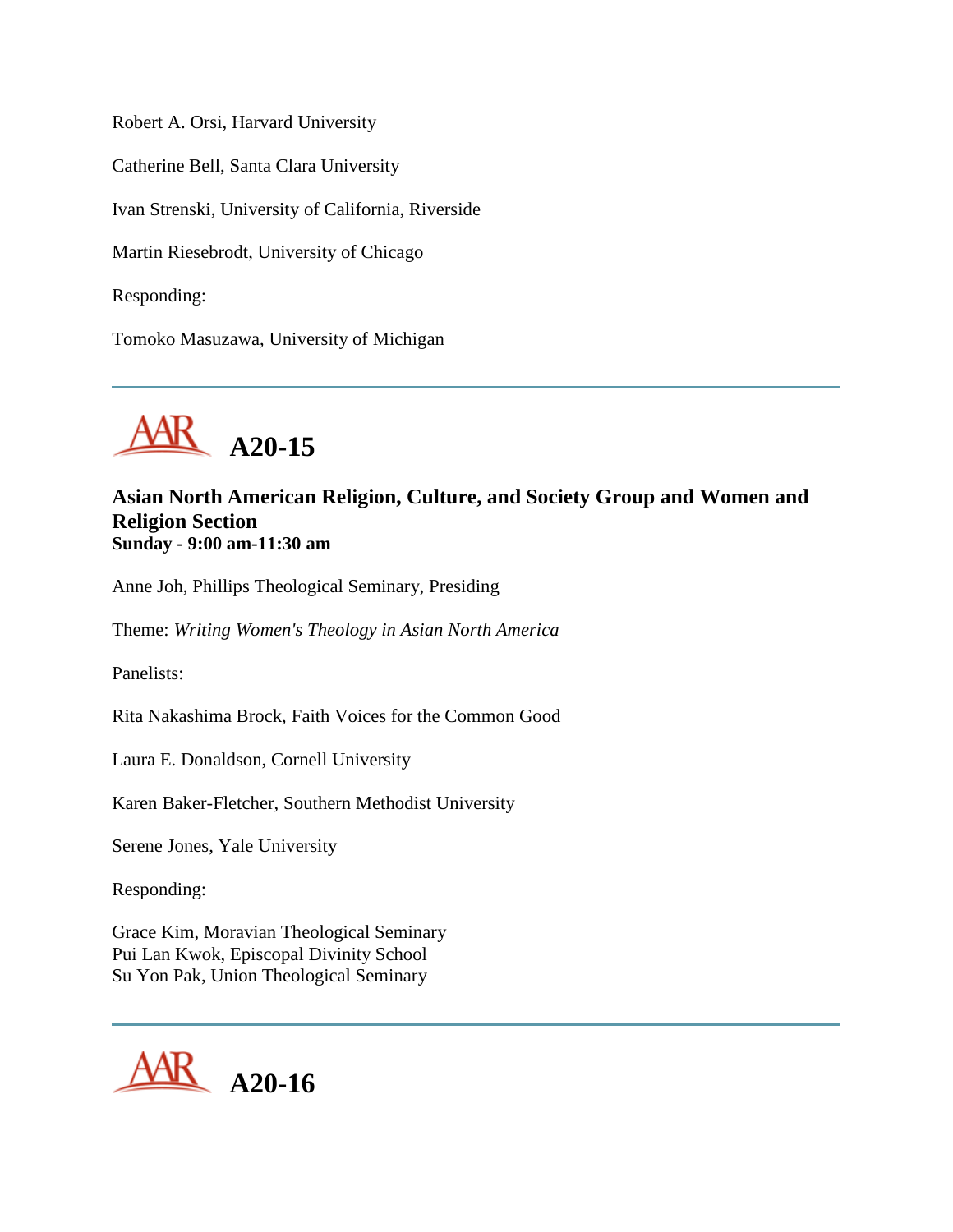## **African Religions Group and Afro-American Religious History Group Sunday - 9:00 am-11:30 am**

Valerie C. Cooper, University of Virginia, Presiding

Theme: *The African Methodist Episcopal Church and Africa*

J. Gordon Melton, Institute for the Study of American Religion *The Other African Methodists in Philadelphia: Zoar United Methodist Church*

Sylvester Johnson, Florida Agricultural and Mechanical University *Africa and the Idea of the Heathen in A. M. E. Missions*

Ralph Watkins, Fuller Theological Seminary *The Lost of the African Centeredness of the A. M. E Church: Leaders, Leadership, Transition, and Lost: The Next Generation of A. M. E. C. Leaders 1839 – 1860*

Moses N. Moore, Arizona State University *A Trans-Atlantic Relationship: Orishatukeh Faduma and the AME Church*

Responding:

Jualynne E. Dodson, Michigan State University



## **Feminist Theory and Religious Reflection Group Sunday - 9:00 am-11:30 am**

Liora Gubkin, California State University, Bakersfield, Presiding

Theme: *Self, Subjectivity, and Agency: Theories of Religious Being*

Amy Black Voorhees, University of California, Santa Barbara *Feminist Theory, Religion, and American History*

William Robert, Louisiana Sate University *Exscripted Love: From a Feminine Body*

Elizabeth Bucar, University of Chicago *"Talking Back in Iran": Religious Discourse, Women's Agency, and a Rhetorical Turn*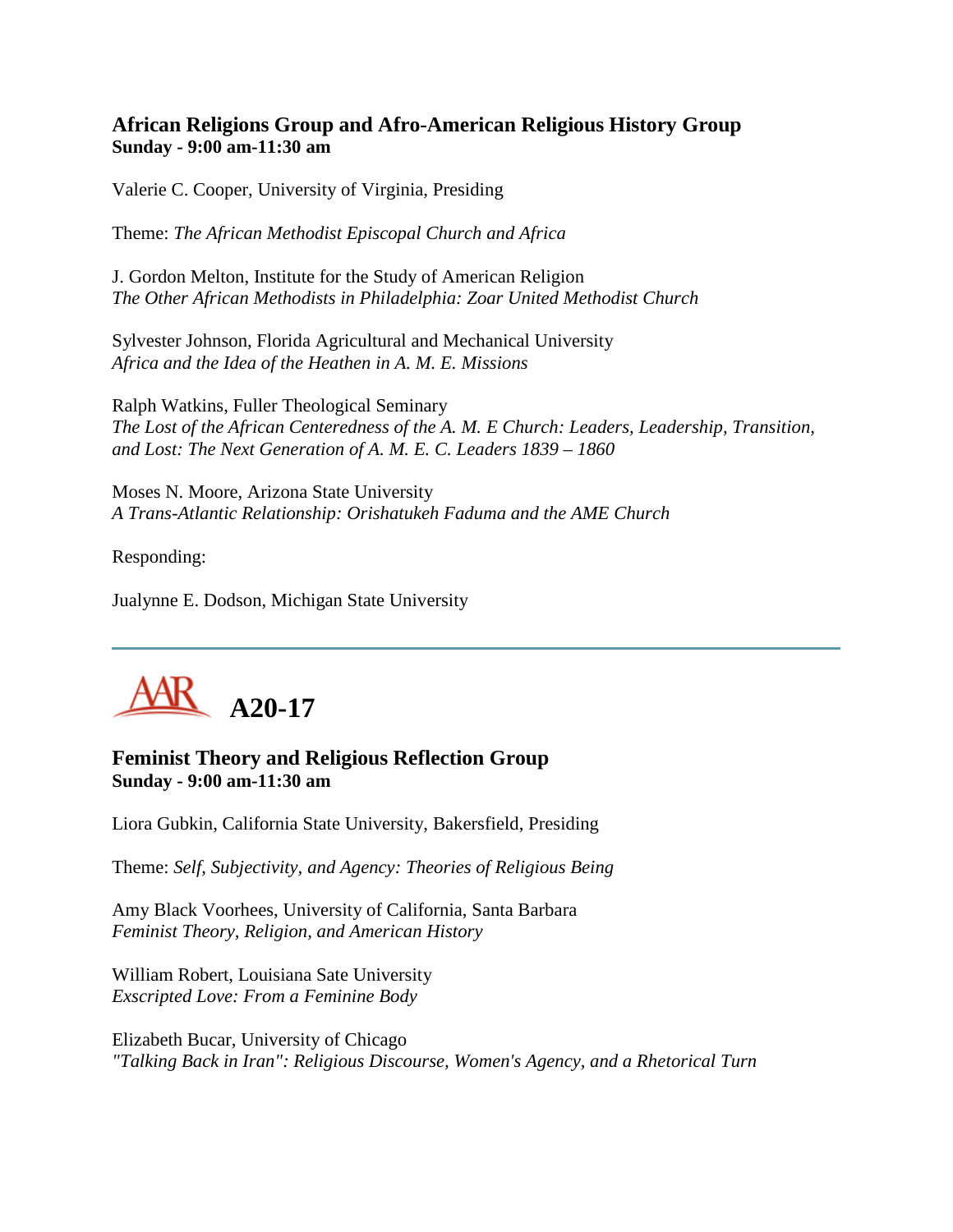Nancy L. Eiesland, Emory University *"I'll Help You Mommy": Autonomy and the "Ethics of Care" from the Perspective of Mothers with Disabilities*

Business Meeting:

Liora Gubkin, California State University, Bakersfield, Presiding



#### **Japanese Religions Group Sunday - 9:00 am-11:30 am**

Paul L. Swanson, Nanzan Institute for Religion and Culture, Presiding

Theme: *Projections and Representations of Religion in Japanese Media*

Jolyon Baraka Thomas, University of Hawaii at Manoa *Asobi Shûkyô' and Miyazaki Hayao's* Anime

Ben Dorman, Nanzan Institute for Religion and Culture *Stars and Strategies: Hosoki Kazuko and the Transformation of Fortune-Telling*

Christal Whelan, Boston University *Shifting Paradigms and Mediating Media: Redefining a New Religion as "Rational" in Contemporary Society*

Ian Reader, Lancaster University *Positively Promoting Pilgrimages: Media Representations of Pilgrimage in Japan*

Responding:

George Tanabe, University of Hawaii, Hilo



**Religion in Latin America and the Caribbean Group and Latina/o Religion, Culture, and Society Group Sunday - 9:00 am-11:30 am**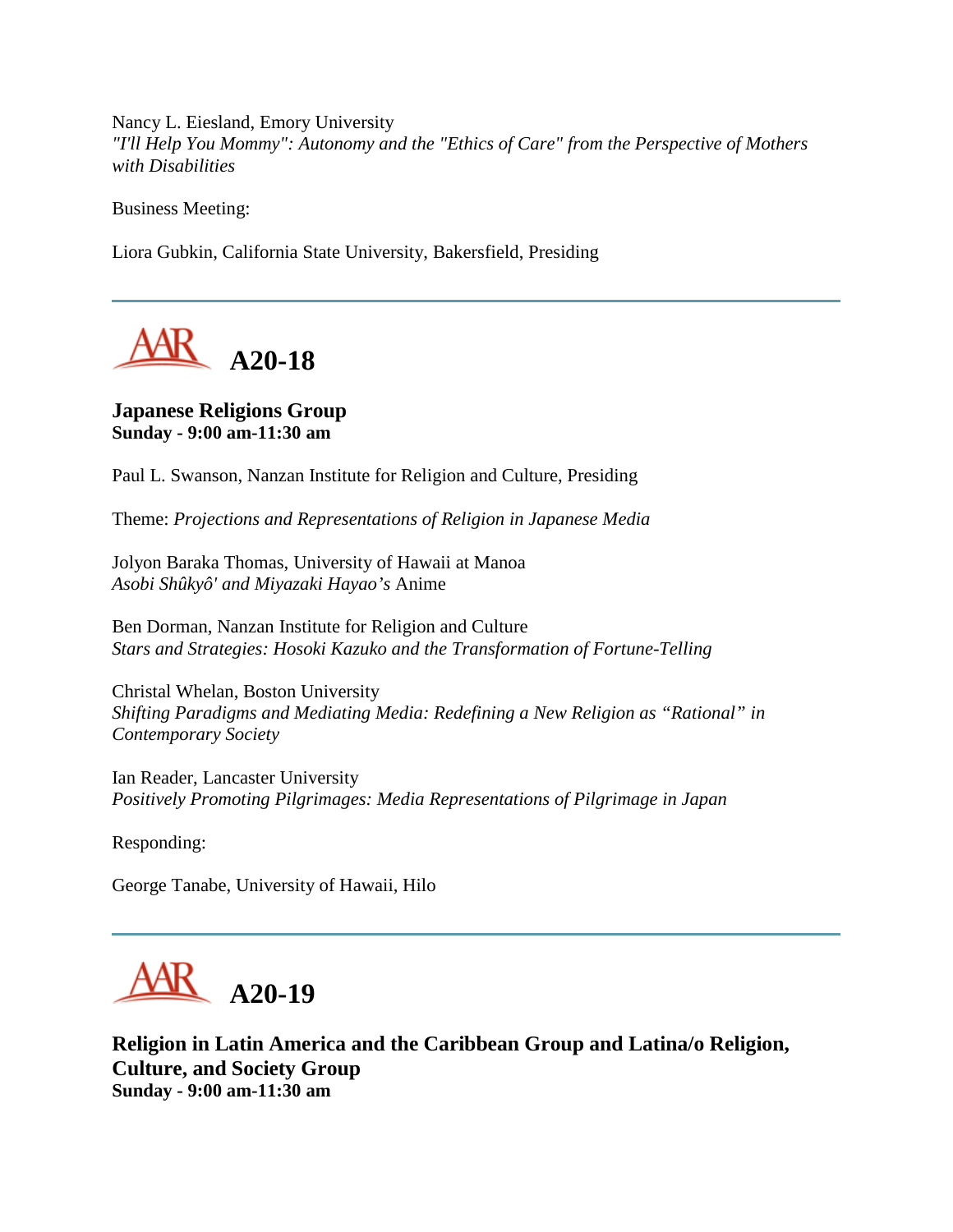Nelson Maldonado-Torres, University of California, Berkeley, Presiding

Theme: *Transnational Paradigms in the Study of Religion (Invited Authors Panel)*

Panelists:

Luis Leon, University of California, Berkeley

Hector Avalos, Iowa State University

Manuel Vasquez, University of Florida

Marie Friedmann Marquardt, Emory University

Responding:

Lois Lorentzen, University of San Francisco



## **Men's Studies in Religion Group Sunday - 9:00 am-11:30 am**

David James Livingston, Mercyhurst College, Presiding

Theme: *Masculinities in Varying Religious Commuities*

John Wall, Rutgers University *Fatherhood and the Creation of Society: A Christian Ethical Response to W. Bradford Wilcox's*  Soft Patriarchs, New Men

Amy Hoyt, Claremont Graduate University *Muscular Mormonism: Gender Ideologies in an Era of Transition, 1890-1920*

Sara Patterson, Loyola Marymount University *Muscular Mormonism: Gender Ideologies in an Era of Transition, 1890-1920*

Navdeep Mandier, Coventry, United Kingdom *(En)Gendered Sikhism: The Iconolatry of Manliness in the Making of Sikh Identity*

Curtis Coats, University of Colorado *"God, Man, Then ... Wait, How'd That Go?" Examining Emerging Gender Identities in Twenty-Something Evangelical Christians*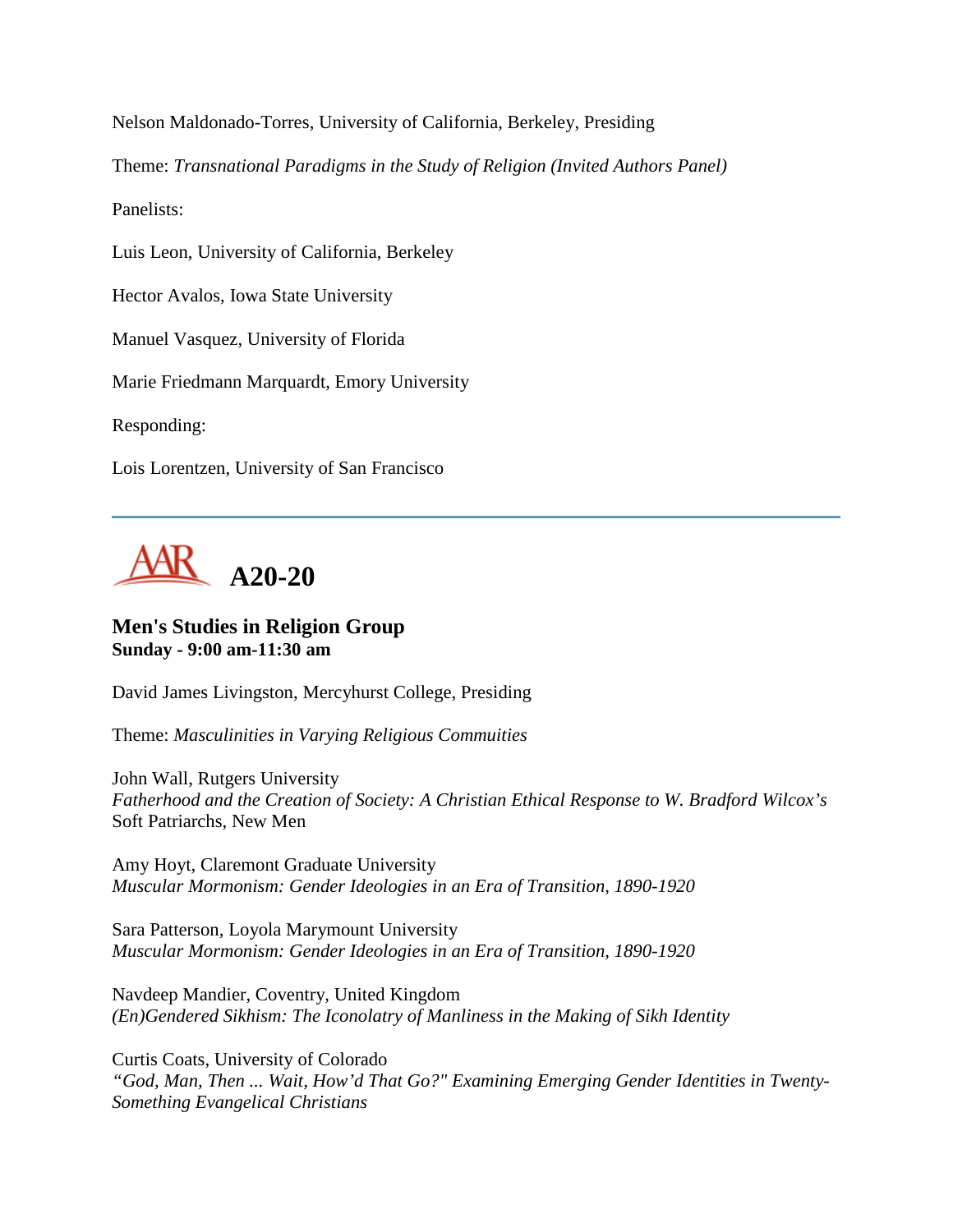Business Meeting:

David James Livingston, Mercyhurst College, Presiding Mark Justad, Vanderbilt University Divinity School, Center for the Study of Religion and Culture, Presiding



#### **Platonism and Neoplatonism Group Sunday - 9:00 am-11:30 am**

Gregory Shaw, Stonehill College, Presiding

Theme: *Neoplatonism, Dead or Alive: Is Neoplatonism a Living Tradition? Part I*

Judy Saltzman, California Polytechnic State University, San Luis Obispo *Ancient Wisdom Revived: Neo-Platonism and the Theosophical Movement*

Matthew Rogers, Northwestern University *Aleister Crowley's Theory of the Furores*

Robert Puckett, Georgia Perimeter College *Contested Pagan Theologies: Then and Now*

Dan Merkur, Toronto, ON, CANADA *Psychoanalysis as a Practice of Neoplatonic Mysticism*

Jennifer Rapp, Stanford University *Roethke's "Epidermal Dress": The Body's Excessive Vitality and Becoming Divine*



## **Religion and Disability Studies Group Sunday - 9:00 am-11:30 am**

Nadia Bolz-Weber, Iliff School of Theology, Presiding

Theme: *A Third Way: Religion as an Alternative to the Medical Model and the Social Model of Disability*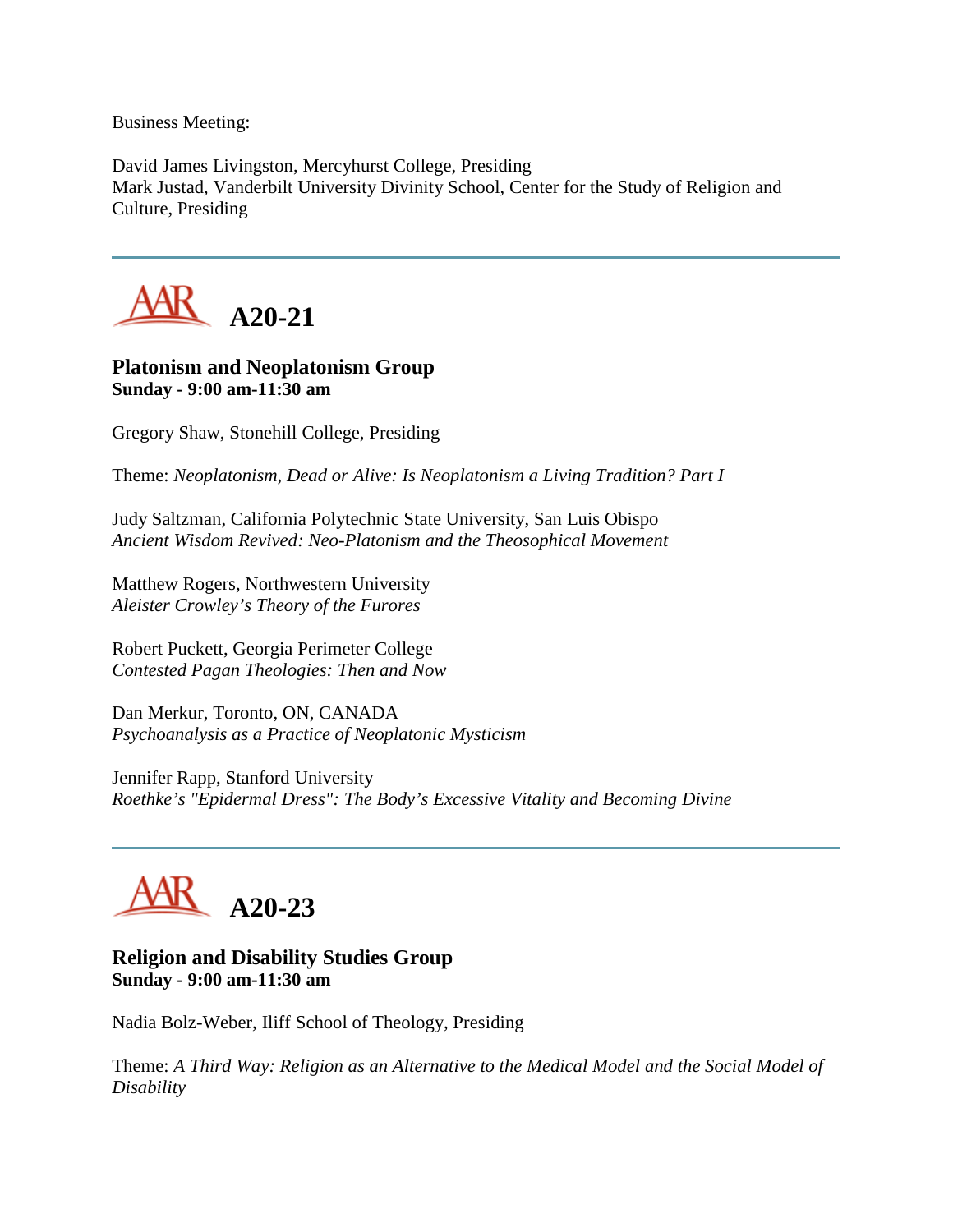Lynne Bejoian, Teachers College Columbia University *Nondualistic Paradigms in Disability Studies and Buddhism: Creating Bridges for Theoretical Practice*

Tarek Hatab, Madnet Corporation *co-presenter with Bazna*

Maysaa Bazna, College of Staten Island *Disability in the Qur'an: The Islamic Alternative to Defining, Viewing, and Relating to Disability*

Amos Yong, Regent University *Disability, the Human Condition, and the Spirit of the Eschatological Long Run: Toward a P(new)matological Theology of Disability*

Lorna Hallahan, Flinders University *Let Us Seek Not to Solidify: Analyzing Disability beyond the Organic or the Social*

Responding:

John Swinton, University of Aberdeen

Business Meeting:

Deborah Creamer, Iliff School of Theology, Presiding



## **Religion and Popular Culture Group Sunday - 9:00 am-11:30 am**

Gordon Lynch, University of Birmingham, Presiding

Theme: *Exploring the Research Agenda for the Study of Religion and Popular Culture*

Panelists:

Tom Beaudoin, Santa Clara University

Lynn Schofield Clark, University of Colorado, Boulder

Jeffrey Mahan, Iliff School of Theology

David Morgan, Valparaiso University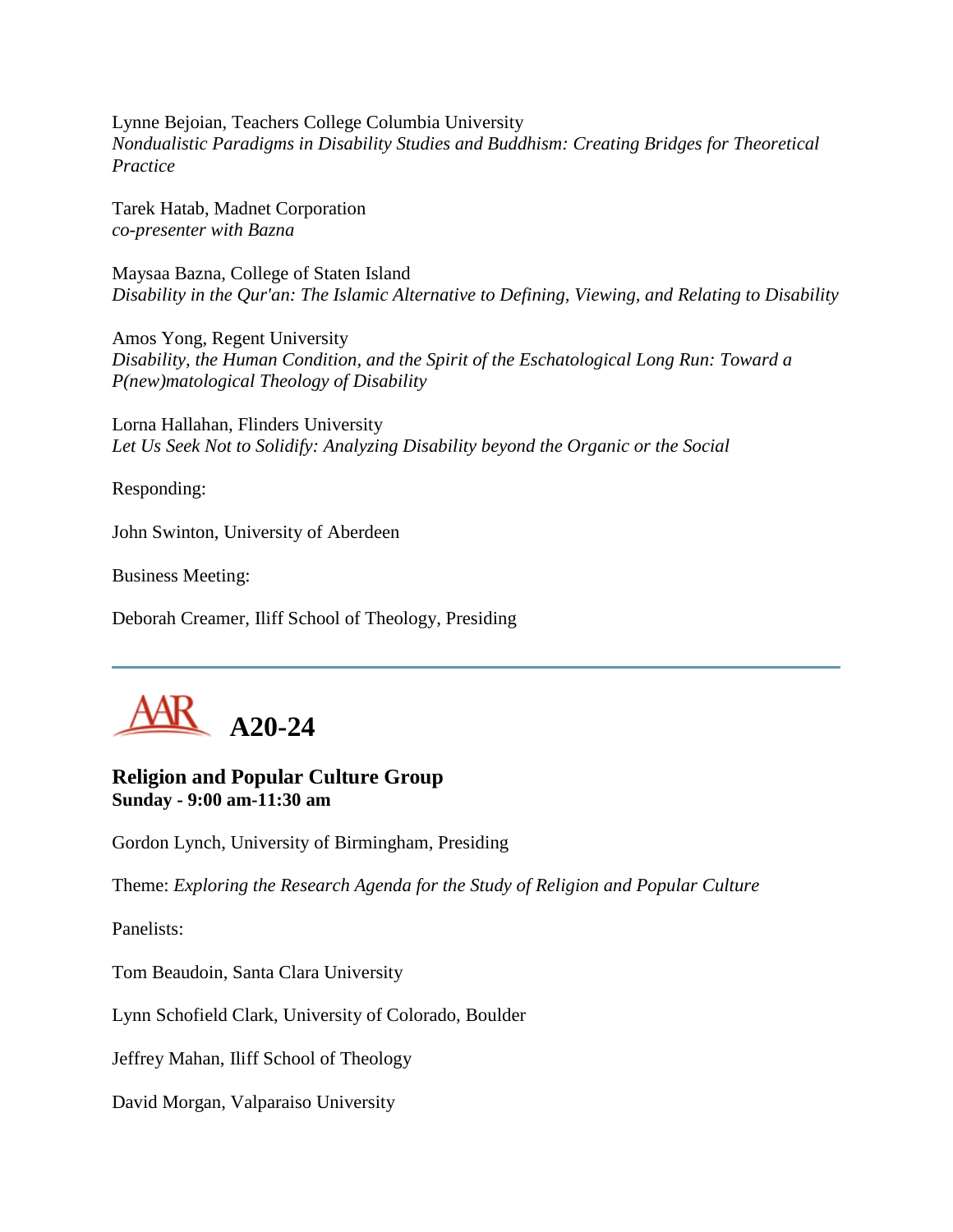Anthony B. Pinn, Rice University



#### **Religious Freedom, Public Life, and the State Group Sunday - 9:00 am-11:30 am**

Barbara A. McGraw, Saint Mary's College of California, Presiding

Theme: *Religion, Politics, and the Moral Values Debate*

Linda Ellison, Harvard University *Abortion and the Politics of God: Why the Left Has Been Left Behind*

Eli Sasaran, Graduate Theological Union *Moral Effectiveness of Voices on the Religious Left: Seeking Integration via the Paradigm of Nonviolence*

Darryl Victor Caterine, Grinnell College *"Moral Values" and the Presidential Election: A Historical Overview of Protestantism and Politics Since the 1960s*

Joseph S. Pettit, Morgan State University *The Dignity of Politics: Philosophy, Religion, and the "Consent of the Governed"*

Business Meeting:

Barbara A. McGraw, Saint Mary's College of California, Presiding



**Schleiermacher Group Sunday - 9:00 am-11:30 am**

Lori K. Pearson, Carleton College, Presiding

Theme: *Part II of Schleiermacher's* Glaubenslehre *(*The Christian Faith*): On Sin, Redemption, and Christ (Second of a Four-Year New Investigation of Schleiermacher's Magnum Opus)*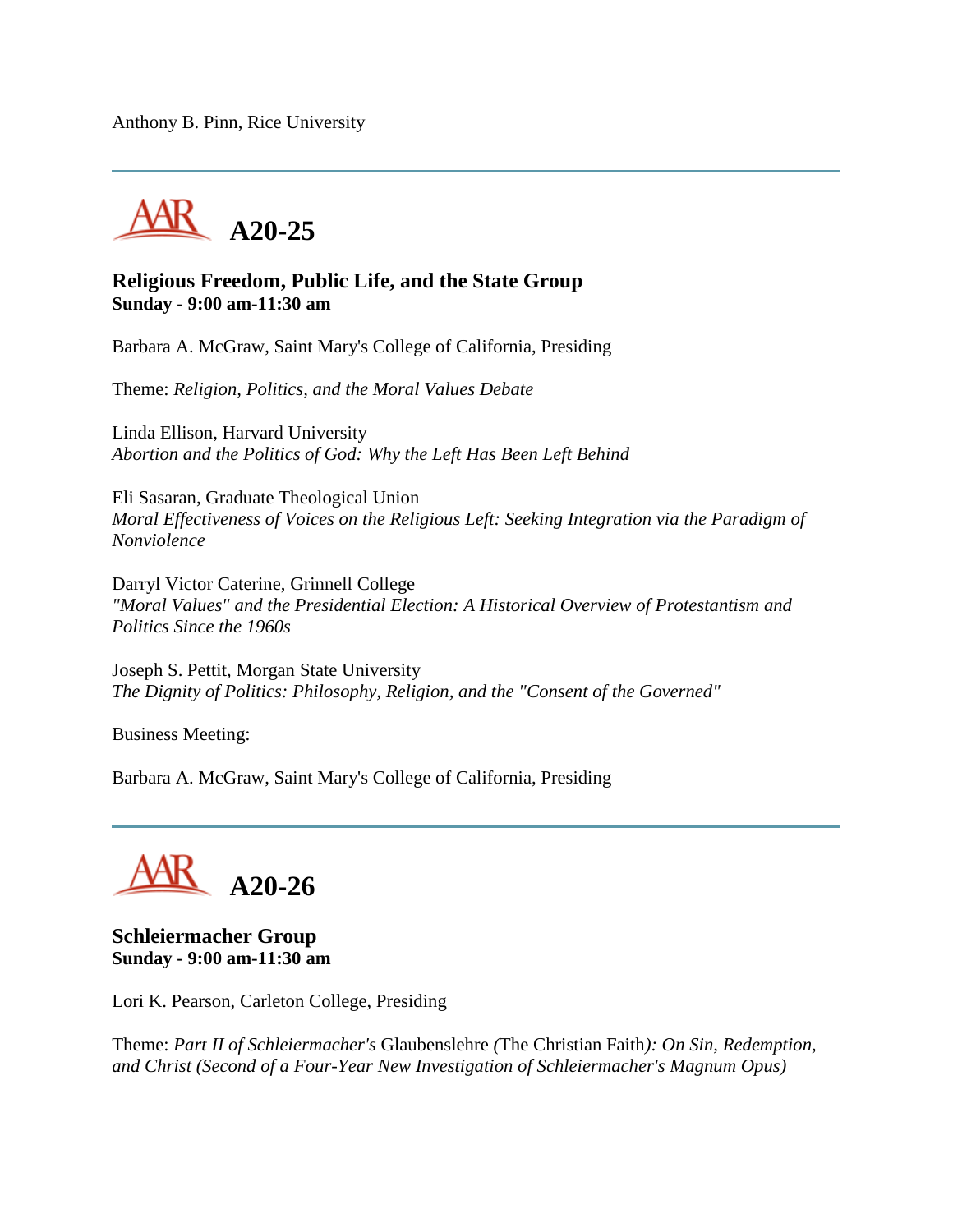Jacqueline Marina, Purdue University *Christ the Bearer of the Divine Love: Christ's Person and Work in the Theology of Friedrich Schleiermacher*

Walter E. Wyman, Whitman College *Schleiermacher on Sin and Redemption: Continuity and Change*

Dawn A. De Vries, Union Theological Seminary and Presbyterian School of Christian Education *Faith as Communion with Christ in Schleiermacher's Dogmatics*

Nathan D. Hieb, Princeton Theological Seminary *Schleiermacher's View of Resurrection in Relation to Redemption, the Naturzusammenhang, and Eschatology*

Business Meeting:

Julia A. Lamm, Georgetown University, Presiding Brent Sockness, Stanford University, Presiding

Papers for this session will be posted in mid-October at the Schleiermacher Group's "Yahoo! Group" website. AAR members wishing to join the Schleiermacher Group and access this website should contact Brent Sockness at sockness@stanford.edu.



**Daoist Studies Consultation Sunday - 9:00 am-11:30 am**

#### **New Program Unit**

Norman J. Girardot, Lehigh University, Presiding

Theme: *Daoist Studies: Problems and Prospects*

Thomas Michael, George Washington University *"The Bright Dao Appears Dark": Is Early Daoism Possible?*

Jason Steuber, University of Missouri-Kansas City & Nelson-Atkins Museum *Pedagogical Prospects: Daoist Studies and Material Culture*

James Miller, Queen's University *Ecology and the State: The Politics and Prospects of Daoist Studies*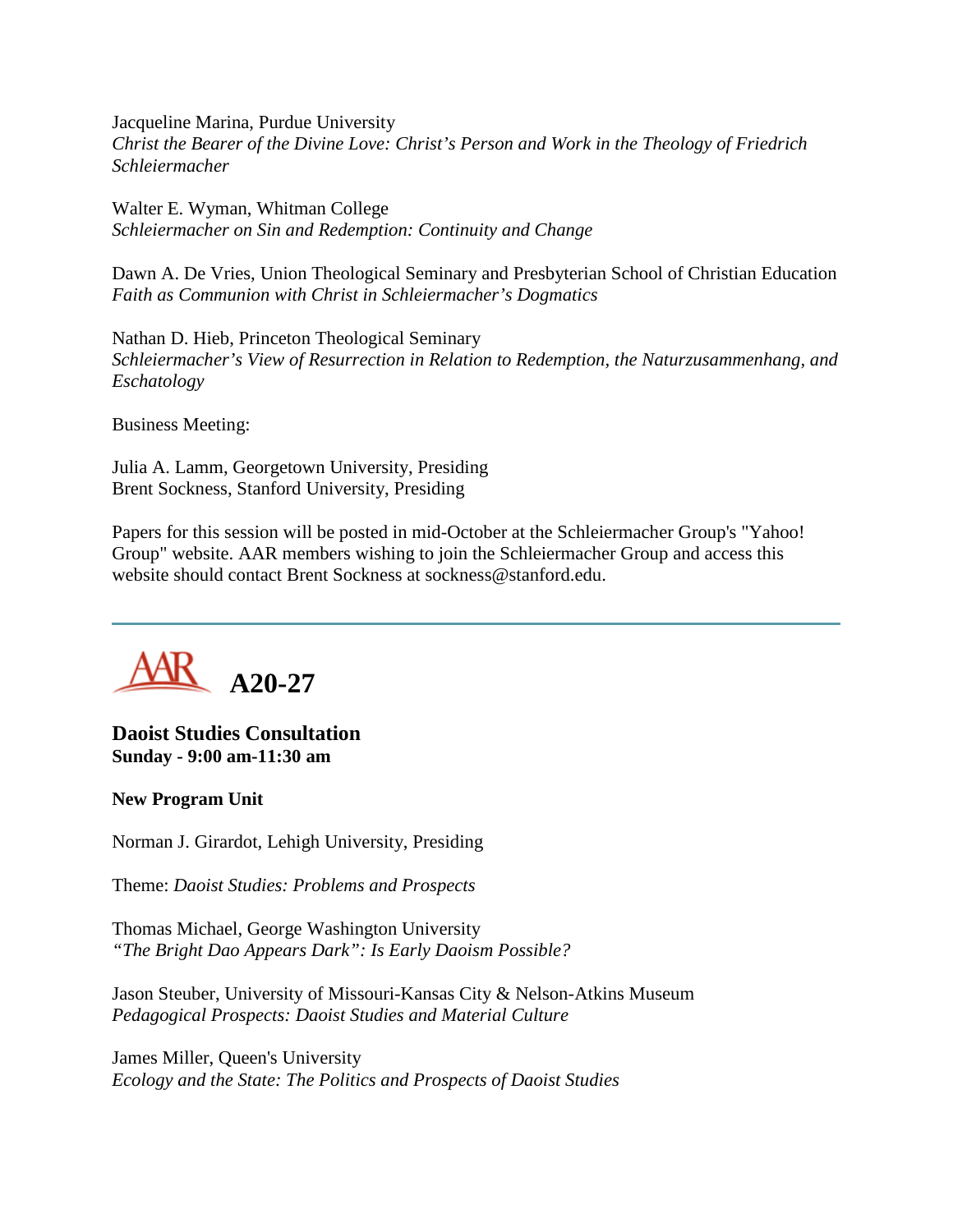Dominic LaRochelle, Université Laval *Reception Theory, Martial Arts, and Daoism in the West: An Interpretative Model in Cultural and Religious Transfers Studies*

Responding:

Livia Kohn, Boston University

Business Meeting:

Louis Komjathy, Shandong University, Presiding



**Death, Dying, and Beyond Consultation Sunday - 9:00 am-11:30 am**

#### **New Program Unit**

Christopher M. Moreman, St. Francis Xavier University, Presiding

Theme: *Continuities and Discontinuities: Contemporary Cross-Cultural Approaches to the Study of Death*

Michael F. Strmiska, Central Connecticut State University *Pagans, Death, and Dying*

Eve L. Mullen, Mississippi State University *The Changing Role of the Vajrayāna in the Good Death: Tibetan Buddhist Liberation in Modernity*

Gisela Webb, Seton Hall University *Death and Dying in Traditional Islamic Spirituality: A Sufi Saint in America*

Denis Thalson, Graduate Theological Union *Impromptu Memorial Shrines: Mediators of Ongoing Connection with the Dead in Contemporary U.S. Popular Religiosity*

E. Randolph Richards, Ouachita Baptist University *Death Rituals in Tsunami-Devastated North Sumatra and in Remote Irian Jaya*

Business Meeting: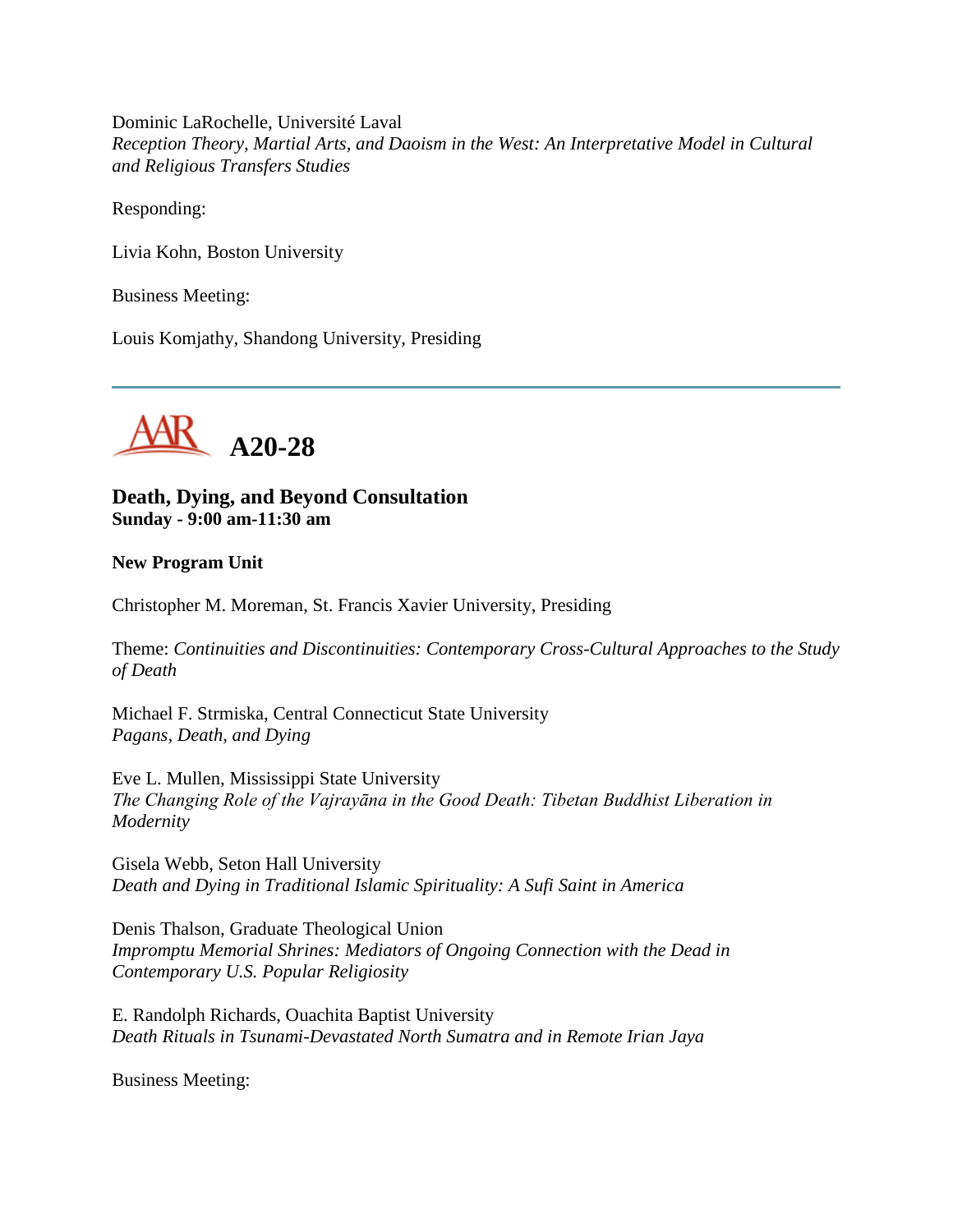Kathleen Garces-Foley, California State University, Northridge, Presiding



#### **Open and Relational Theologies Consultation Sunday - 9:00 am-11:30 am**

Thomas Oord, Northwest Nazarene University, Presiding

Theme: *Theologies of Mission in a Pluralistic Age*

Donna Bowman, University of Central Arkansas *Reversing Mission: Relational Resources for Bearing Witness to the Other*

Steven Sherman, Winebrenner Theological Seminary *A Paragon for Relational Theological Apologetics in a Pluralist Society: Newbigin's Approach as a Way Forward for Evangelical Theological Epistemology*

Michelle Voss Roberts, Emory University *Rethinking Dualisms: An Interreligious Approach*

Jay McDaniel, Hendrix College *Process Theology and Religious Pluralism: Evangelism as Deep Listening*

Responding:

John Sanders, Huntington College Nancy Howell, Saint Paul School of Theology

Business Meeting:

Lynne Faber Lorenzen, Augsburg College, Presiding Thomas Jay Oord, Northwest Nazarene University, Presiding



**Signifying (on) Scriptures Consultation and SBL's Signifying (on)Scriptures Group Sunday - 9:00 am-11:30 am**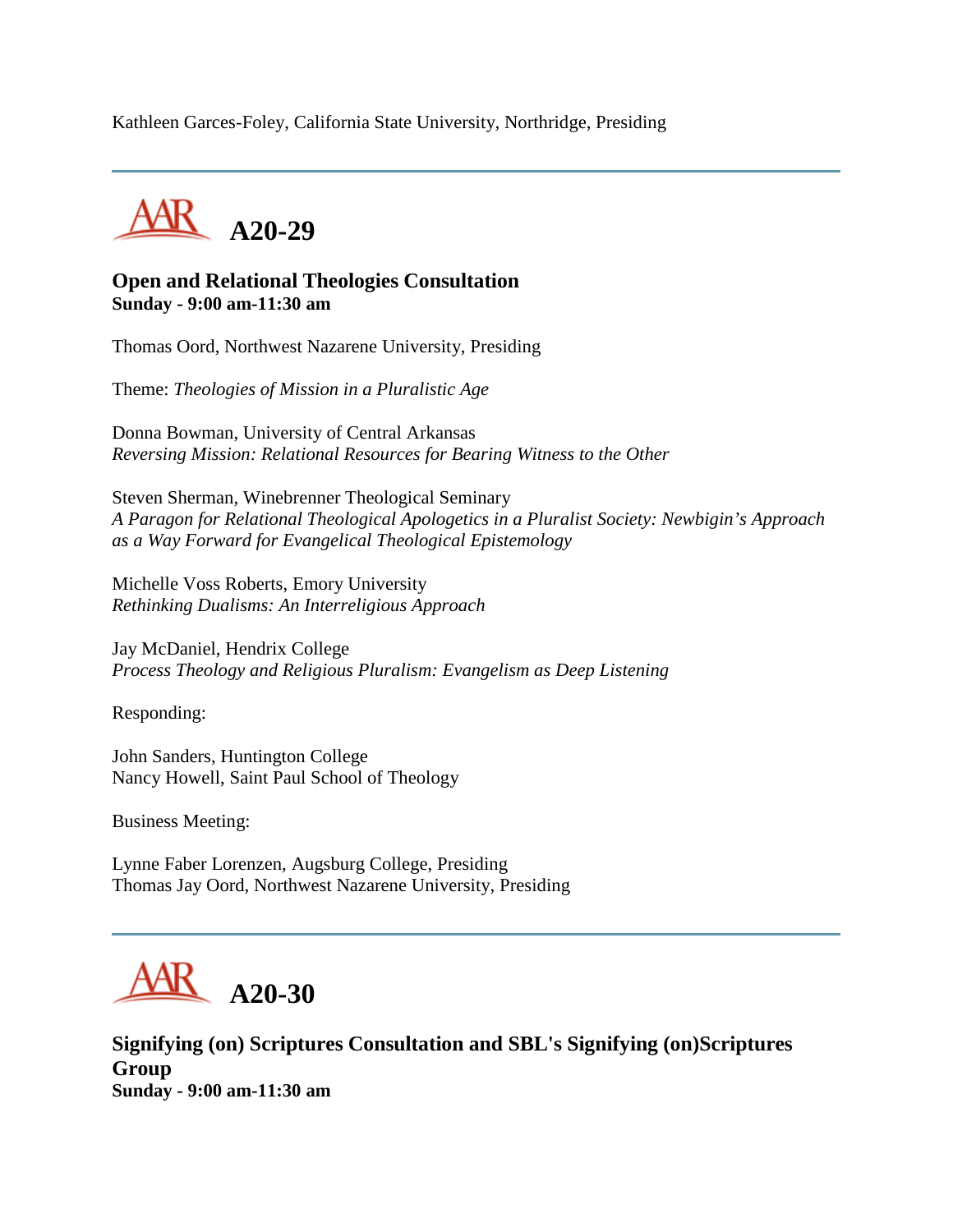#### **New Program Unit**

Vincent L. Wimbush, Claremont Graduate University, Presiding

Theme: *Theorizing Signifying Traditions and Practices*

Panelists:

Mustapha Marrouchi, Louisiana State University

Jose Rabasa, University of California, Berkeley

Oyeronke Olajubu, University of Ilorin, Nigeria

Jo Diamond, University of Canterbury, Christchurch

Yan ShouCheng, Nanyang Technological University

Please join us for a "Conversation Topics and Collaborative Research Projects Organizational and Agenda Setting Meeting" Sunday, 1:00 pm.



**Special Topics Forum Sunday - 9:00 am-11:30 am**

Theme: *Doctoral Student Workshop for Teaching: Systematic Theology to Latinos and Latinas*

Doctoral Student Workshop for Teaching: Systematic Theology to Latinos and Latinas is in MP-401, Sunday 9-11:30 am. Registration is required; contact [rosarir@slu.edu.](mailto:rosarir@slu.edu)



#### **Mentoring Session with the Status of Women in the Profession Committee and the Women's Caucus Sunday - 11:30 am-1:00 pm**

The Status of Women in the Profession Committee and the Women's Caucus invite women who are graduate students and new scholars to a brown bag lunch with over 30 feminist mid-career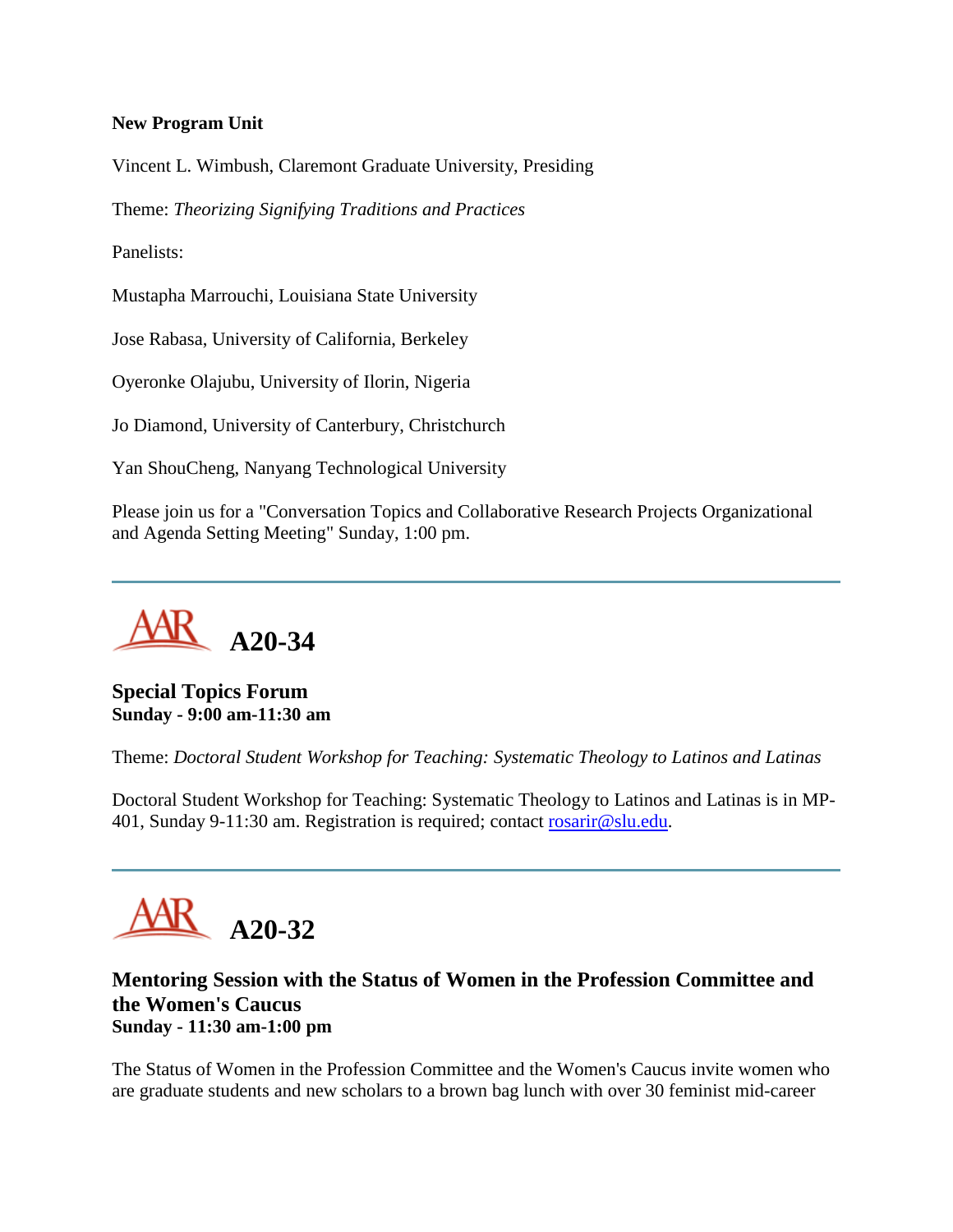and senior AAR and SBL scholars, including Rita Gross, Margarte Miles, Vasudha Narayanan, Judith Plaskow, Emilie Townes, and Karen Trimble Alliaume.



## **Special Topics Forum Sunday - 11:45 am-1:00 pm**

Thomas Pearson, Wabash Center and Lucinda Huffaker, Wabash Center, Presiding

Theme: *Wabash Student-Teacher Luncheon*

The Wabash Center and AAR Graduate Student Task Force cordially invite AAR and SBL doctoral Student Members to this lunch gathering with experienced faculty mentors to share conversation about teaching.

Separate registration is required. See [Program Highlights](http://www.aarweb.org/Meetings/Annual_Meeting/Past_and_Future_Meetings/2005/highlights.asp) for a description.



## **Bonhoeffer: Theology and Social Analysis Group Sunday - 1:00 pm-2:30 pm**

Michael B. Lukens, St. Norbert College, Presiding

Theme: *The Interpreted Bonhoeffer*

Victoria Barnett, United States Holocaust Memorial Museum *The Quest for the Historical Bonhoeffer*

John de Gruchy, University of Cape Town *Eberhard Bethge: Interpreter Extraordinaire of Dietrich Bonhoeffer*

Stephen R. Haynes, Rhodes College *Bonhoeffer and the Jews: Bethge and Beyond*

Business Meeting:

Lori Brandt Hale, Augsburg College, Presiding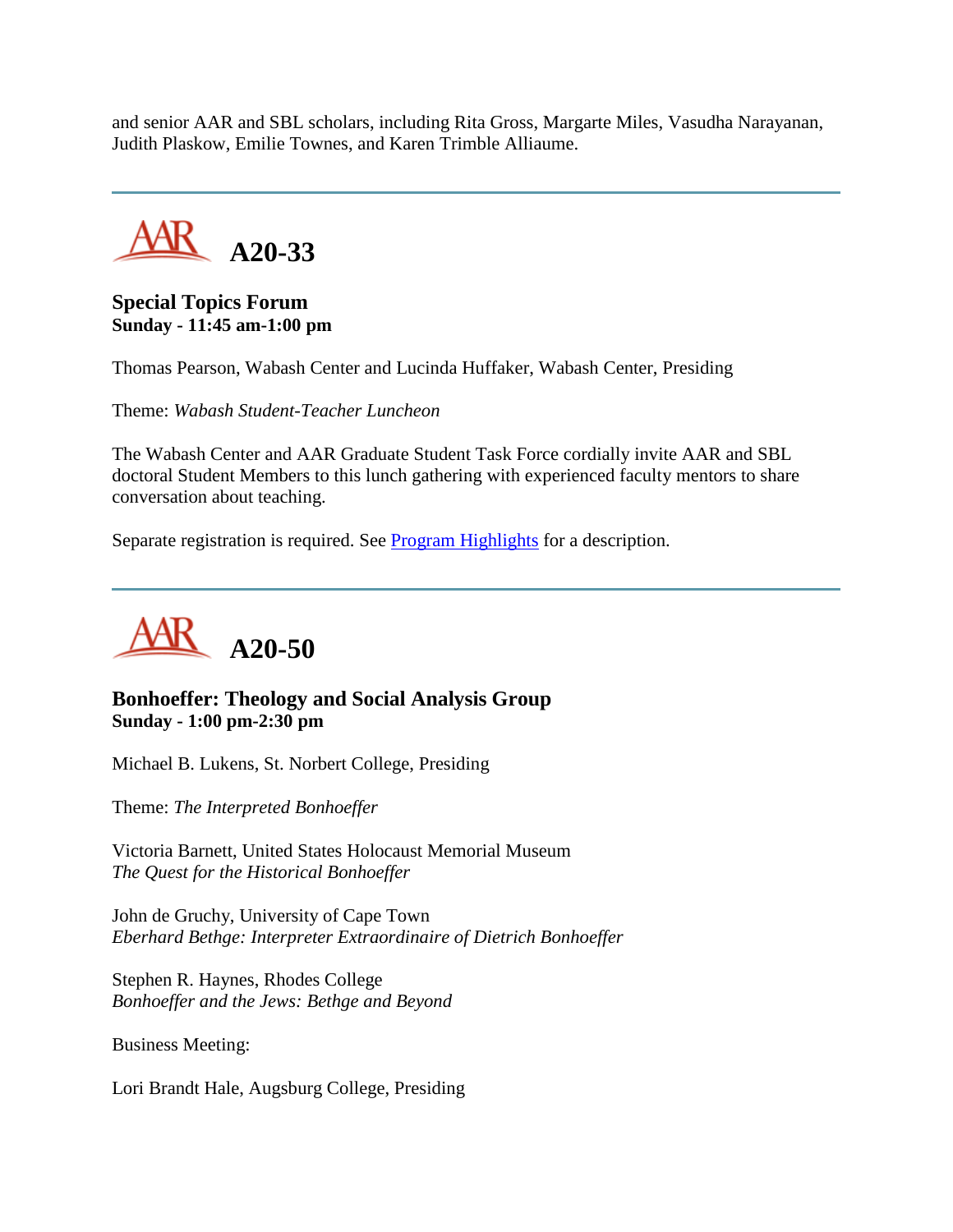

# **Special Topics Forum Sunday - 1:00 pm-2:30 pm**

Sponsored by the Graduate Student Task Force and the Women's Caucus

Mary E. Hunt, Women's Alliance for Theology, Ethics, and Ritual, Presiding

Theme: *Women in Religion - Thriving, Not Just Surviving: A Conversation with Mary E. Hunt, Editor of* A Guide for Women in Religion

See [Program Highlights](http://www.aarweb.org/Meetings/Annual_Meeting/Past_and_Future_Meetings/2005/highlights.asp) for a description.

**A20-52**

**Special Topics Forum Sunday - 1:00 pm-2:30 pm**

Sponsored by the Public Understanding of Religion Committee

Sarah Pike, California State University, Chico, Presiding

Theme: *The Marty Forum*

Panelists:

John L. Esposito, Georgetown University

Responding:

Caryle Murphy, Washington Post

See **Program Highlights** for a description.

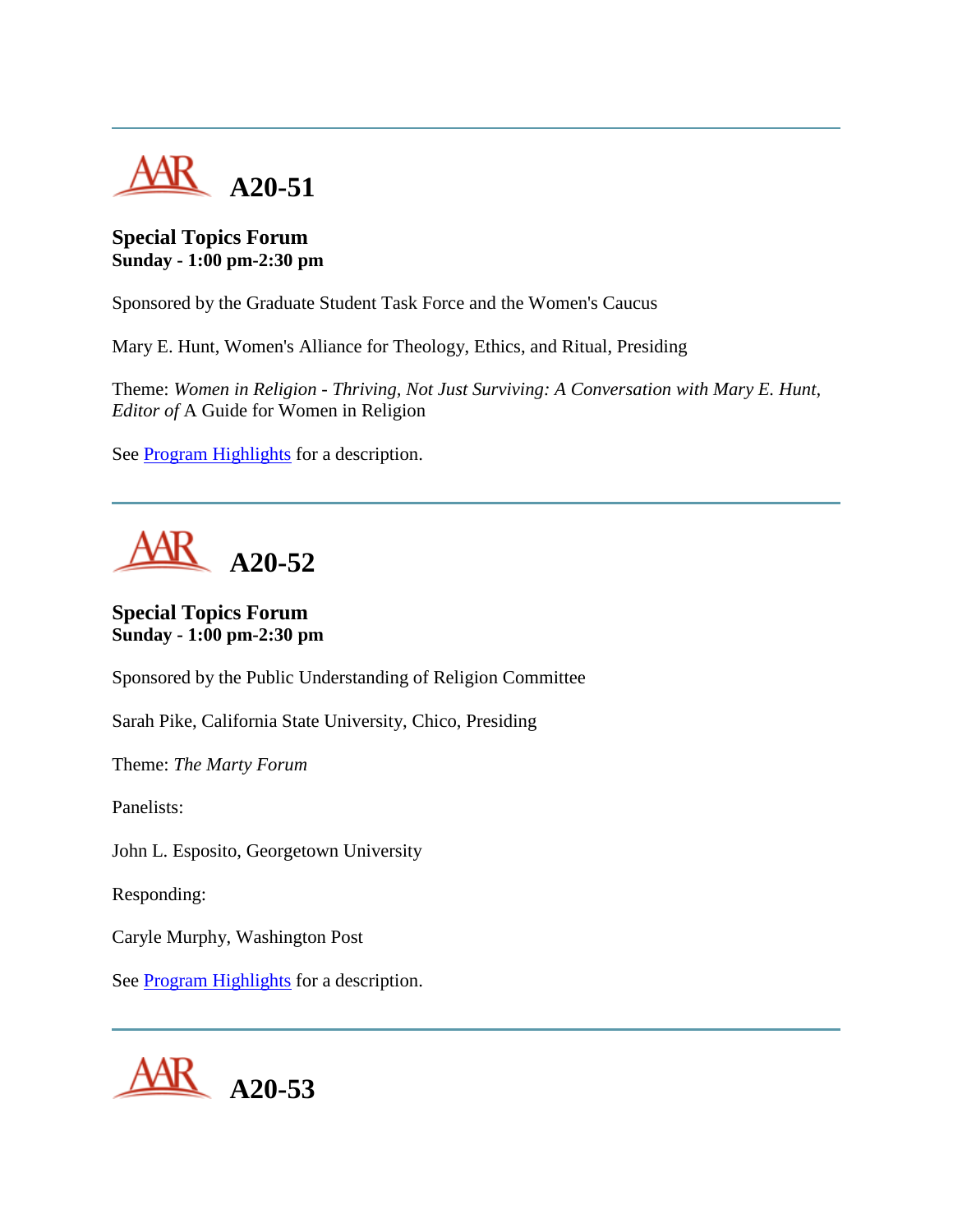#### **Special Topics Forum Sunday - 1:00 pm-2:30 pm**

Kathleen Flake, Vanderbilt University Divinity School, Presiding

Theme: *What the Study of Mormonism Brings to Religious Studies: A Special AAR Session Organized on the Occasion of the Bicentennial of Joseph Smith's Birth*

Jan Shipps, Indiana University-Purdue University *Getting Here from There: Mormonism at the Beginning of the Twenty-First Century*

Gustav Niebuhr, Syracuse University *Mormonism and Media Studies*

Catherine Bell, Santa Clara University *Mormonism and Ritual Studies*

Walter Brueggemann, Columbia Theological Seminary *Mormonism and Biblical Studies and Theology*

Catherine Brekus, University of Chicago *Mormonism and the Study of Women and Religion*

Thomas A. Tweed, University of North Carolina, Chapel Hill *Mormonism and Comparative and Transnational Studies*

See [Program Highlights](http://www.aarweb.org/Meetings/Annual_Meeting/Past_and_Future_Meetings/2005/highlights.asp) for a description.



**Special Topics Forum Sunday - 1:00 pm-2:30 pm**

Sponsored by the Program Committee

Theme: *Posters Session*

Bradley L. Herling, Boston University *Why Study Religion: A Look at the New Web Site by the Academic Relations Committee*

Prior Holland, Azusa Pacific University *Madame President? An Analysis of Christianity's View of Women in Leadership and the Dilemma of Women Caught between Radical Feminism and Traditional Exclusion*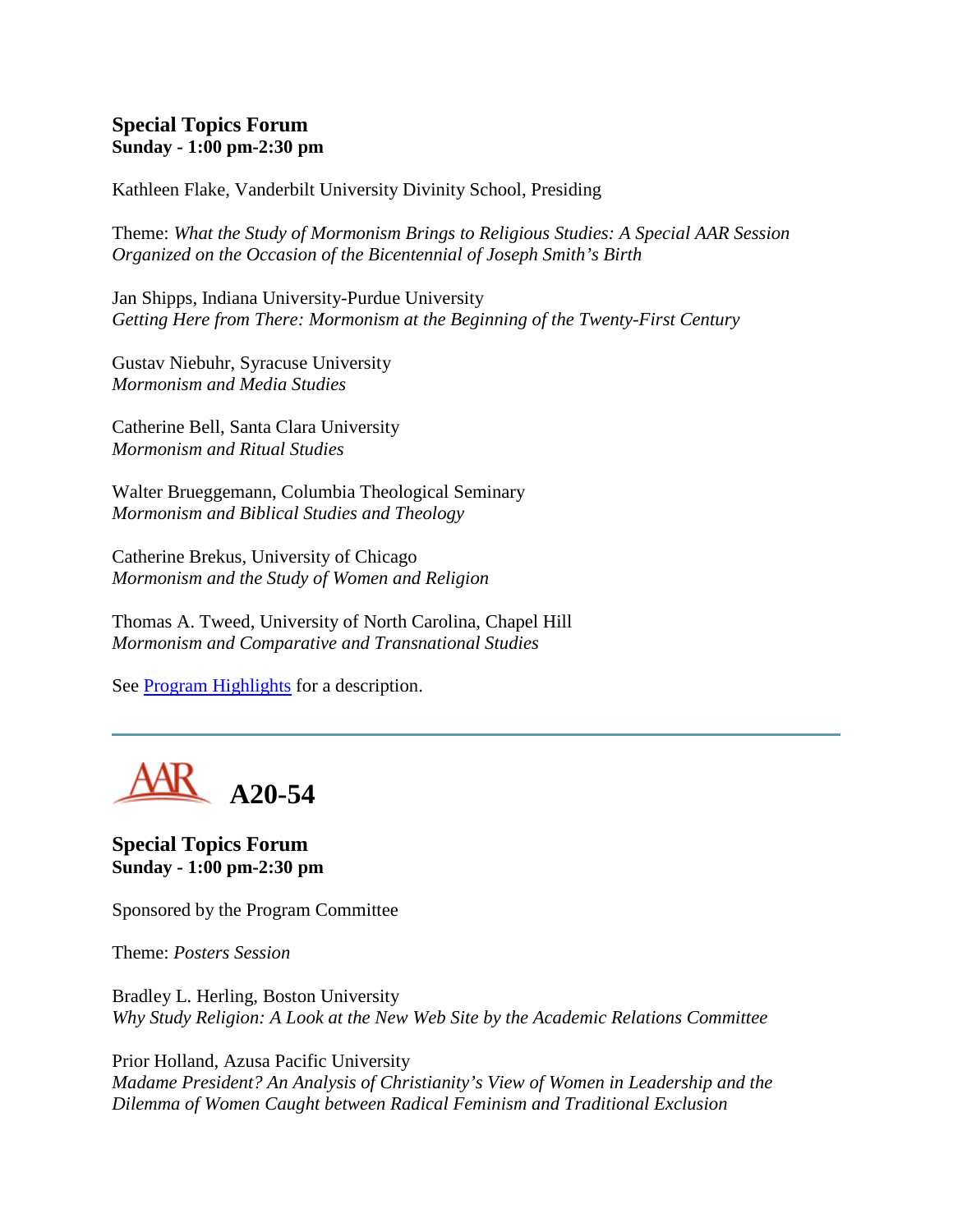Matthew Hunter, Temple University *From Sanctuary to Sidewalk: Black Religious Iconography in Philadelphia*

Sang Bok Lee, Kangnam University *Social Scientific Approach to Studying Christian Conversion Narratives*

David O'Malley, Cleveland State University *Grassroots Interreligious Organizations: An Emerging Religious, Social, and Political Phenomenon in the United States*

Paul Oslington, University of New South Wales, Australia *Economics and Religion Research Group*

Adam Porter, Illinois College *Role-Playing the Trials of Jesus and Paul: An Introduction to the New Testament*

Kim Seitz, Azusa Pacific University *Path-Goal Theory Made Flesh: Mordecai, Esther, and the Road to Purim*

Martha Smalley, Yale University *Digital Resources for Classroom Use: the ATLA/ATS Cooperative Digital Resources Initiative*

James Van Slyke, Fuller Theological Seminary *Cognitive Science and the Emergence of Symbolic Thought: Semiotic Theory and the Development of Religious Cognition*

See **Program Highlights** for a description.



**Ethics Section Sunday - 1:00 pm-2:30 pm**

David Craig, Indiana University-Purdue University at Indianapolis, Presiding

Theme: *Political God-Talk: What Does the Religious Left Need to Learn?*

Ellen Ott Marshall, Claremont School of Theology *The Peculiar Shape of Liberal Christian Political Activism*

Sarah Azaransky, University of Virginia *An Eschatological Politics for the Religious Left*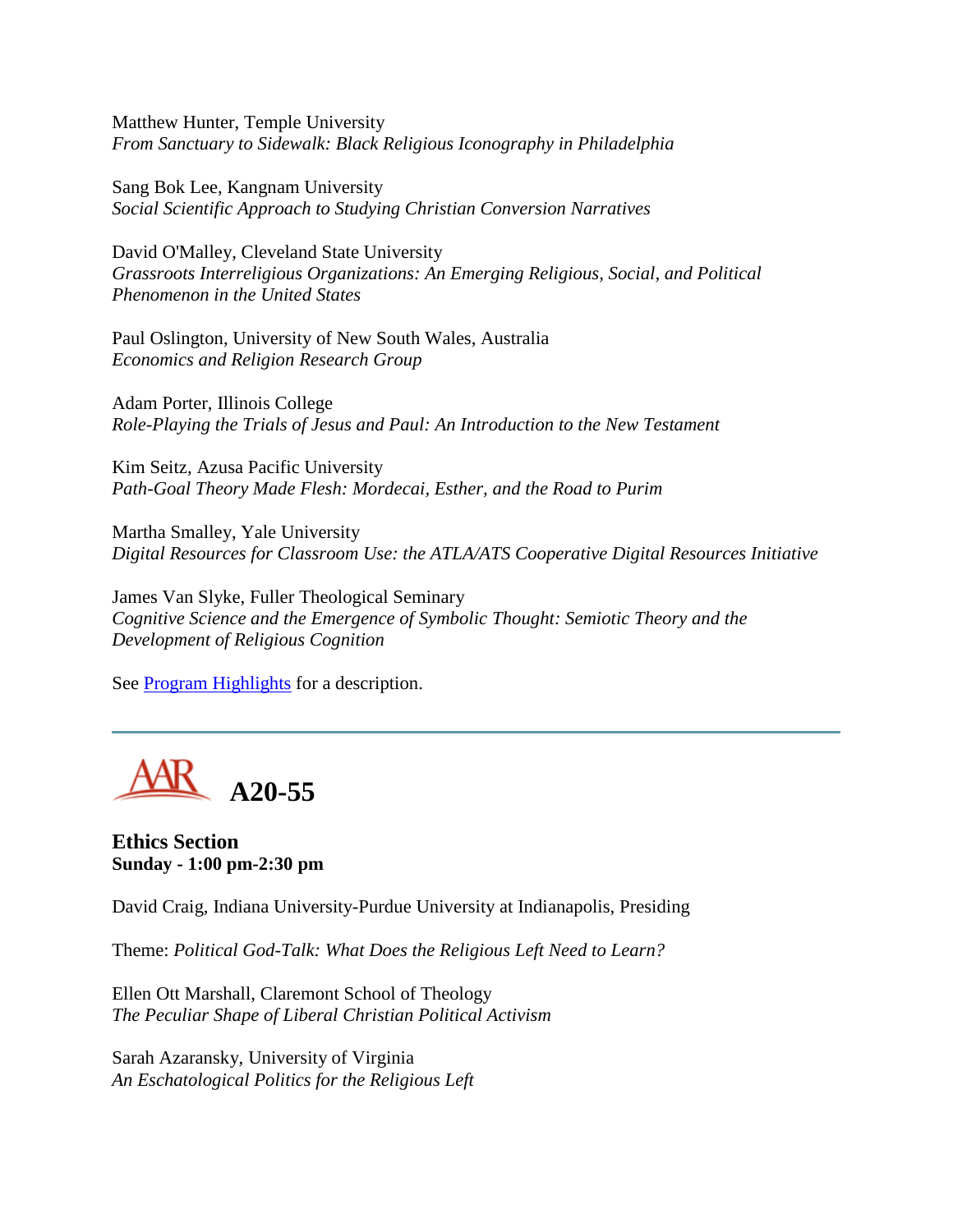Doug Gay, University of Edinburgh *"We Don't Do God!" The Moral Message of Prime Minister Tony Blair and the British Tradition of Christian Socialism*

Melissa Snarr, Vanderbilt University Divinity School *The Impact of the Religious Left in the Living Wage Movement*

Business Meeting:

Darryl Michael Trimiew, Medgar Evers College, Presiding



# **North American Religions Section Sunday - 1:00 pm-2:30 pm**

Daniel Sack, Associated Colleges of the Midwest, Presiding

Theme: *Faith and the City: Religion in Twentieth-Century Philadelphia*

Yaakov Ariel, University of North Carolina, Chapel Hill *Reconstructing and Renewing Judaism in Philadelphia: The Unexpected Alliance between the Reconstructionist and Renewal Movements in the 1970s-1990s*

Albert G. Miller, Oberlin College *Fundamentally Black: The Rise of Philadelphia's African American Evangelical Community*

David Perkins, Vanderbilt University *Kingdoms in the Air: "Morning Cheer" and Early Media Evangelism in Philadelphia*

Danielle Sigler, Austin College *Faith in Flux: "Black Gods" in Philadelphia 1930-1945*

Responding:

David Harrington Watt, Temple University

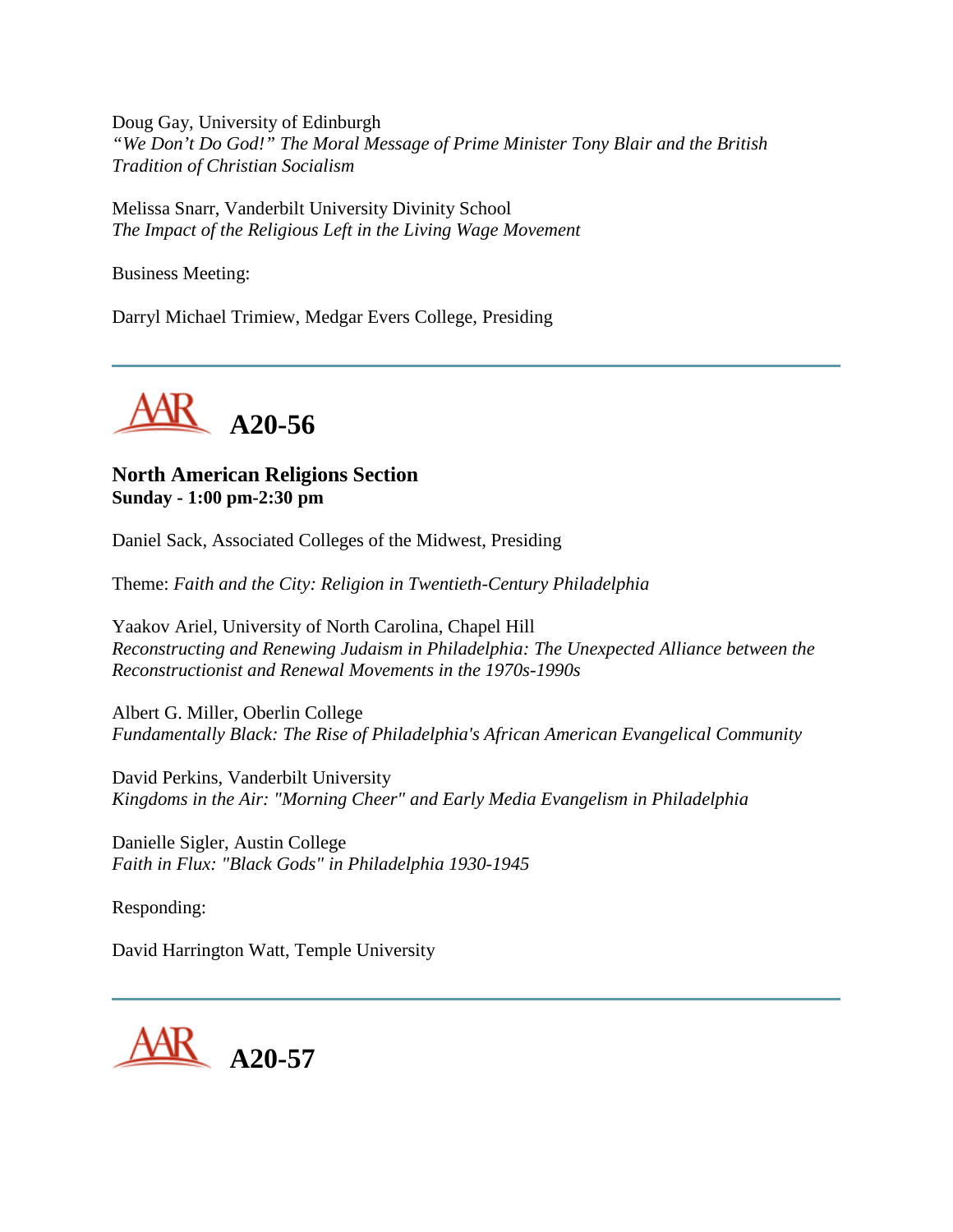# **Religion, Media, and Culture Consultation and Philosophy of Religion Section Sunday - 1:00 pm-2:30 pm**

Creston Davis, University of Virginia, Presiding

Theme: *Religion, Violence, and the Special Effect: Irruptions of Exceptionality*

Panelists:

Ward Blanton, Luther College

John Milbank, University of Virginia

Hent de Vries, Johns Hopkins University

Slavoj Zizek, University of Ljubljana

Responding:

Joseph Prabhu, California State University, Los Angeles/University of Chicago



**Study of Judaism Section Sunday - 1:00 pm-2:30 pm**

J. Shawn Landres, Synagogue 3000 / UCLA Center for Jewish Studies, Presiding

Theme: *Eastern European Jewry: Culture, Thought, and Impact*

Ramona Kirsch, University of Missouri-Kansas City *Bodies in Perilous Balance: A Rabbi's Response to "Othering"*

Pinchas Giller, University of Judaism *Eastern European Scholastic Kabbalah in Early Modernity*

Steven Lapidus, Concordia University *Europe in America? The Historiography of the Landsmanshaft Synagogue*

Harry Brod, University of Northern Iowa *The People of the Comic Book: Jewish Men and the Creation of Comic Book Superheroes*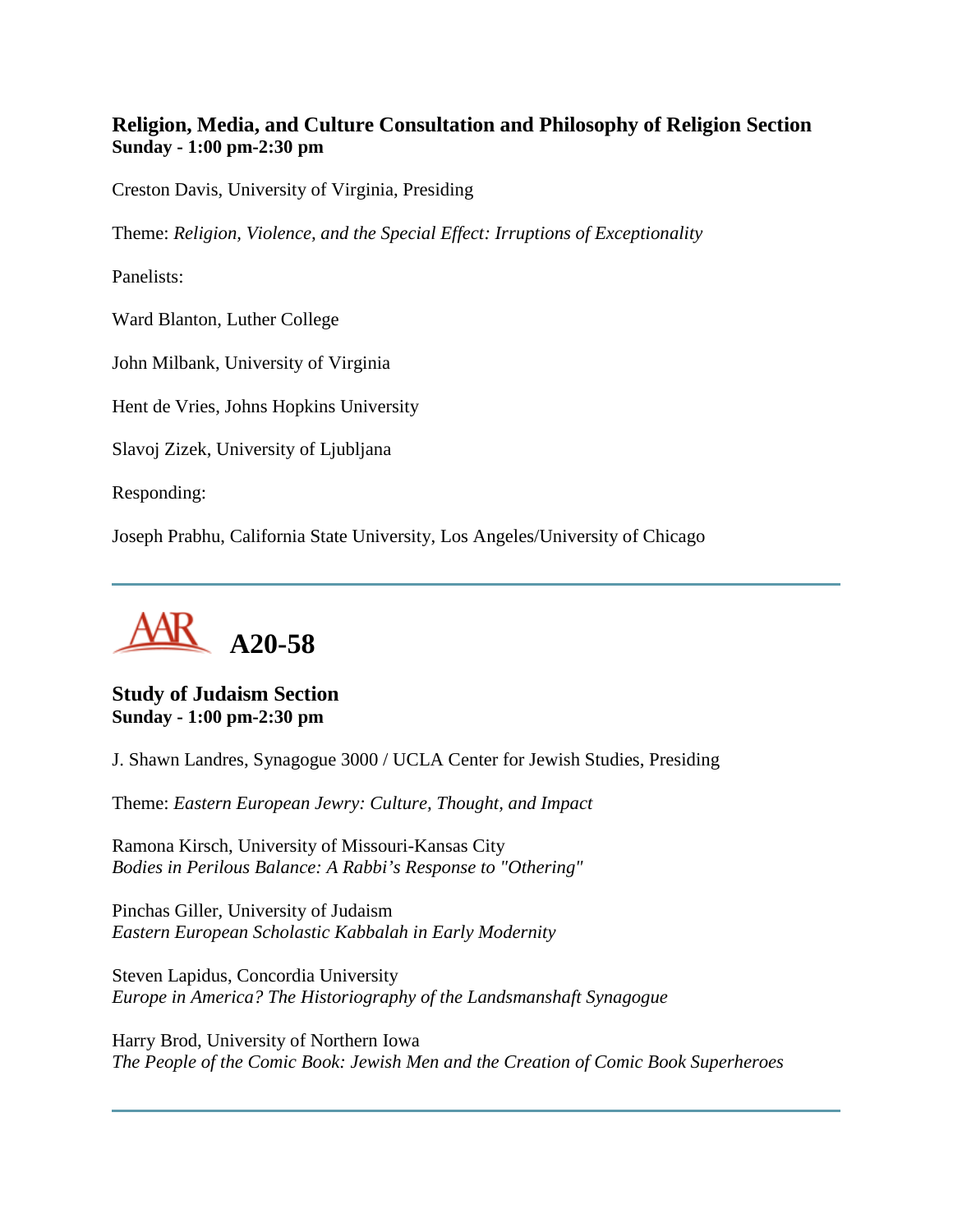

#### **Theology and Religious Reflection Section Sunday - 1:00 pm-2:30 pm**

Paul F. Lakeland, Fairfield University, Presiding

Theme: *Beyond Empire: Sustaining Alternatives to Violence*

Panelists:

Catherine E. Keller, Drew University

Kenneth Kraft, Lehigh University

Jace Weaver, University of Georgia

Sharon D. Welch, University of Missouri, Columbia

Business Meeting:

Paul F. Lakeland, Fairfield University, Presiding

# **A20-60**

## **Asian North American Religion, Culture, and Society Group and Evangelical Theology Group Sunday - 1:00 pm-2:30 pm**

Paul C. H. Lim, Gordon-Conwell Theological Seminary, Presiding

Theme: *Constructing Asian-American Evangelical Theologies*

Panelists:

Young Lee Hertig, Azusa Pacific University

Elizabeth Y. Sung, Trinity Evangelical Divinity School

Cat Ngoc Jonathan Tran, Duke University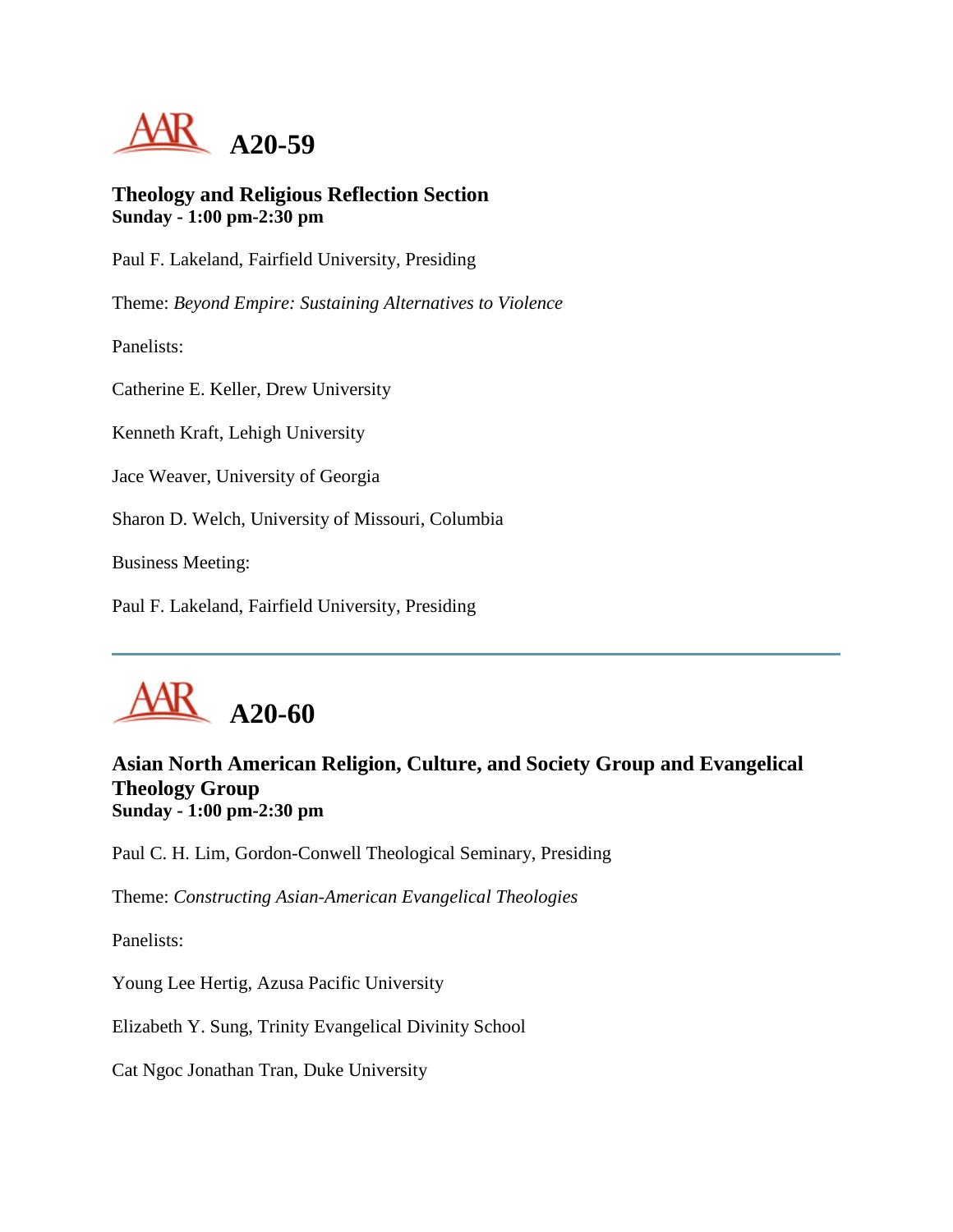Amos Yong, Regent University

Responding:

Richard J. Mouw, Fuller Theological Seminary Peter C. Phan, Georgetown University



# **Kierkegaard, Religion, and Culture Group and Black Theology Group Sunday - 1:00 pm-2:30 pm**

Marcia C. Robinson, Syracuse University, Presiding

Theme: *Despair, Evil, and Human Suffering: A Conversation between Kierkegaard and Black Theology*

Stephen Butler Murray, Skidmore College *Grappling with Melancholia and Despair, Black Invisibility and the Tragicomic: The Conversation between Cornel West and Søren Kierkegaard and Its Import for Black and Womanist Theological Anthropologies*

James W. Perkinson, Ecumenical Theological Seminary *Illin' the Evil, Outing the Absurd: Kierkegaardian Irony Meets Machiavellian Grotesquery in the Postindustrial City*

Brian C. Barlow, Brenau University *The Question of Evil: Romney M. Moseley's Kierkegaardian-Caribbean Theology of Suffering*

Responding:

Stephen G. Ray, Lutheran Theological Seminary at Philadelphia

**A20-62**

**Chinese Religions Group Sunday - 1:00 pm-2:30 pm**

Randall Nadeau, Trinity University, Presiding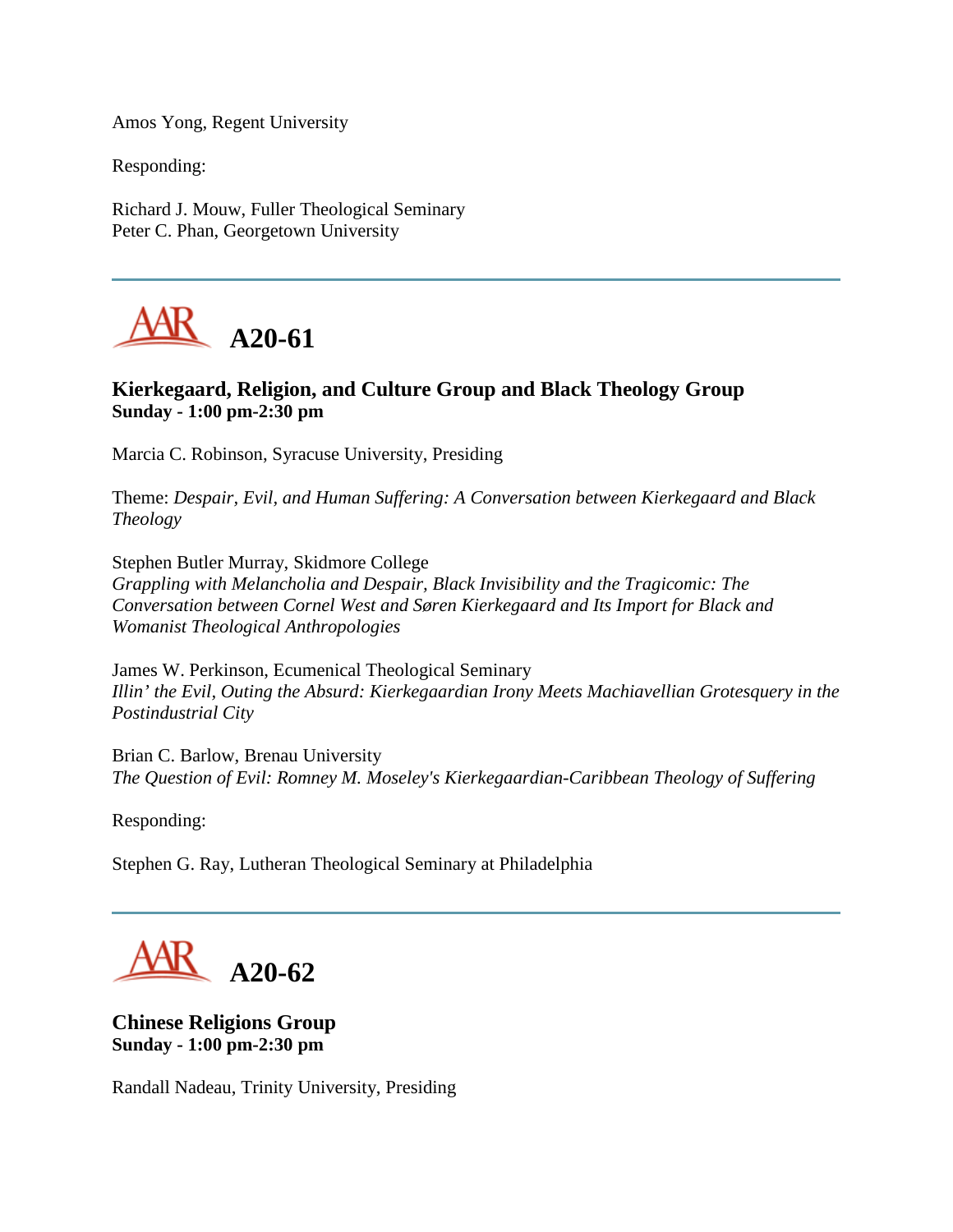Theme: *Teaching Chinese Religions in the Undergraduate Classroom: A User's Guide*

Panelists:

Jeffrey Dippmann, Central Washington University

Keith Knapp, The Citadel



#### **Eastern Orthodox Studies Group Sunday - 1:00 pm-2:30 pm**

John Behr, St. Vladimir's Orthodox Theological Seminary, Presiding

Theme: *Twentieth-Century Eastern European Theologians*

Radu Bordeianu, Marquette University *Trinity and the Church in the Theology of Dumitru Staniloae*

Jeff McCurry, Duke University *(Un)Knowing the Divine Mystery: Theological Epistemology in Dumitru Staniloae and Thomas Aquinas*

Maria McDowell, Boston College *Tradition, Changes, and the Life of the Faithful in Fr. Dumitru Staniloae*

Lucian Turcescu, Concordia University *Dumitru Staniloae on Law and Human Nature*

Business Meeting:

Paul Gavrilyuk, University of Saint Thomas, Presiding James C. Skedros, Holy Cross Greek Orthodox School of Theology, Presiding

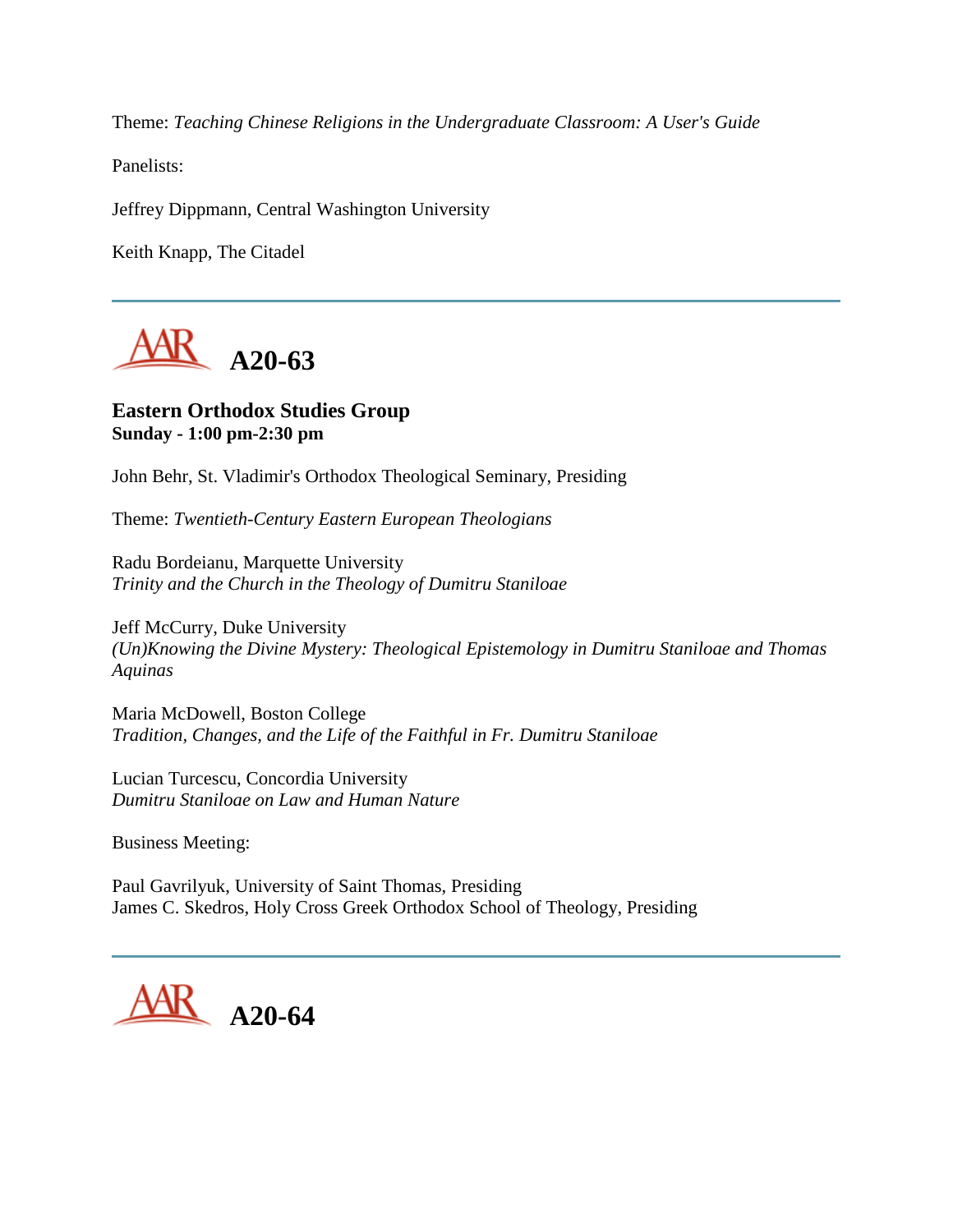## **Lesbian-Feminist Issues and Religion Group and Religious Freedom, Public Life, and the State Group Sunday - 1:00 pm-2:30 pm**

Esther D. Reed, University of St. Andrews, Presiding

Theme: *Liberty, Values, and the Politics of Gender*

Kathleen Roberts Skerrett, Grinnell College *Democratic Tradition and Fundamental Liberties: From* Bowers v. Hardwick *to* Lawrence v. Texas

Craig Martin, Syracuse University *Policing Values and the Private Judgment of the Magistrate*

Robert Ross, University of Massachusetts -- Boston *Marriage, State, and Equality*

Responding:

Sheila Briggs, University of Southern California



**Mysticism Group Sunday - 1:00 pm-2:30 pm**

June McDaniel, College of Charleston, Presiding

Theme: *Mystical Relationships: Marriage and Community*

Charlotte Radler, Loyola Marymount University *For the Beloved: Mystical Marriage in Meister Eckhart and the "Sister Catherine" Treatise*

Stuart R. Sarbacker, Northwestern University *Indo-Tibetan Tantrism as "Spirit Marriage"*

Thomas Cattoi, Boston College *"Devekut" and Bodily Service: The Role of the Tsaddik and the Redemption of the "Evil Urges" of the Flock in Eastern European Hasidic Communities*

Robert K. C. Forman, The Forge Institute *Sharing Mystical Experiences in Community: Implications of Some Unusual Evidence*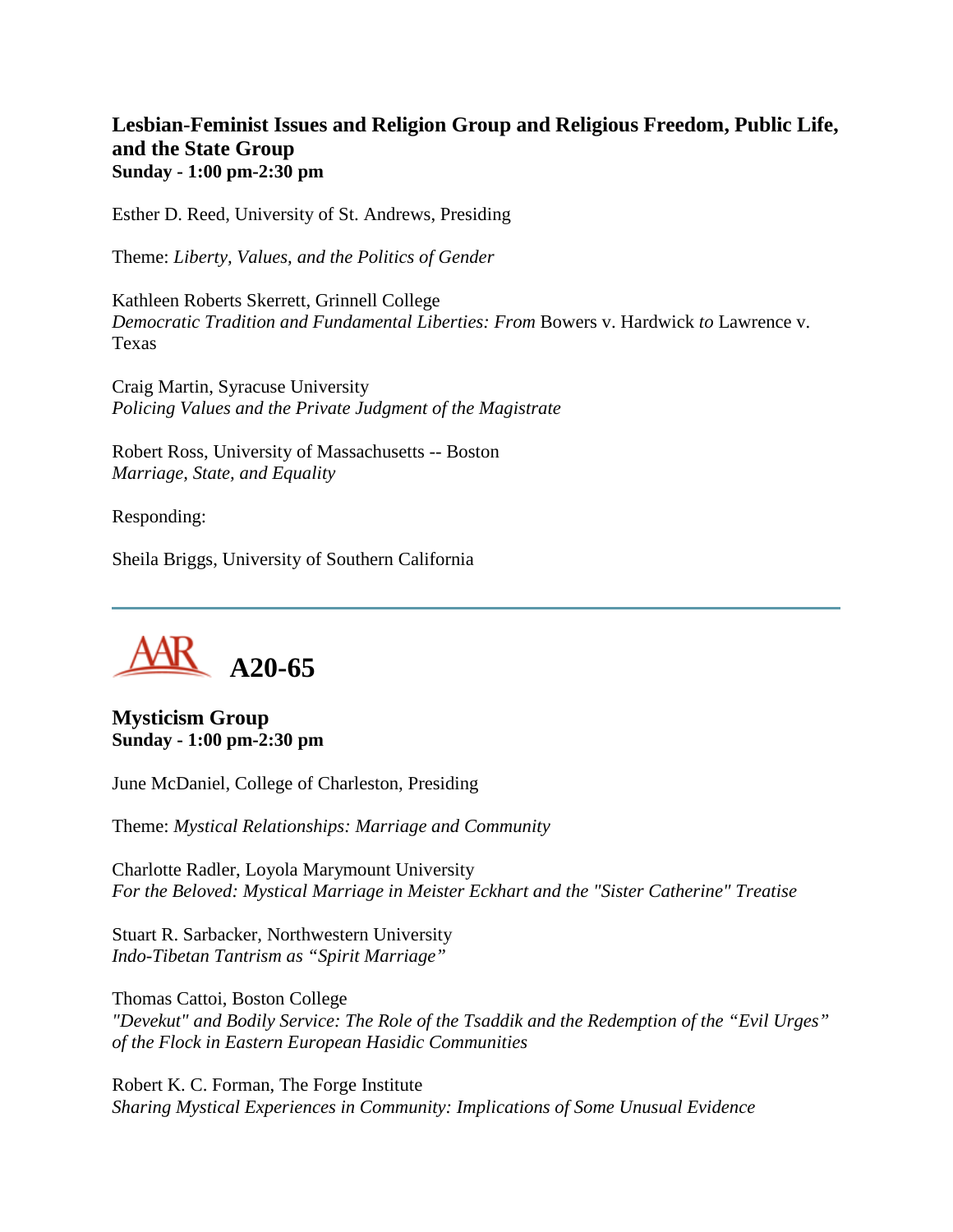Business Meeting:

June McDaniel, College of Charleston, Presiding Neil Douglas-Klotz, Edinburgh Institute for Advanced Learning, Presiding



## **Person, Culture, and Religion Group Sunday - 1:00 pm-2:30 pm**

Pamela Cooper-White, Lutheran Theological Seminary at Philadelphia, Presiding

Theme: *The Psychodynamics of Religious Violence*

Terry Cooper, St. Louis Community College District *Religious Aggression from a Cognitive-Behavioral and Psychoanalytic Perspective: A Comparison of Aaron Beck and Erich Fromm*

Thomas B. Ellis, Appalachian State University *Religion and Terrorism: Reflections on the Controversial Conjunction*

Marsha Hewitt, Trinity College *Enemies of God: An Exploration into the Psychodynamics of Religion and Violence*

James W. Jones, Rutgers University *The Psychodynamic Roots of Religious Terrorism*



**Pragmatism and Empiricism in American Religious Thought Group and Religion and Science Group Sunday - 1:00 pm-2:30 pm**

Peter Ochs, University of Virginia, Presiding

Theme: *Peirce, Hegel, and Stuart Kauffman's Complexity Theory*

Mark Graves, Jesuit School of Theology, Berkeley *Pragmaticist Approach to Emergence in Cognitive Science*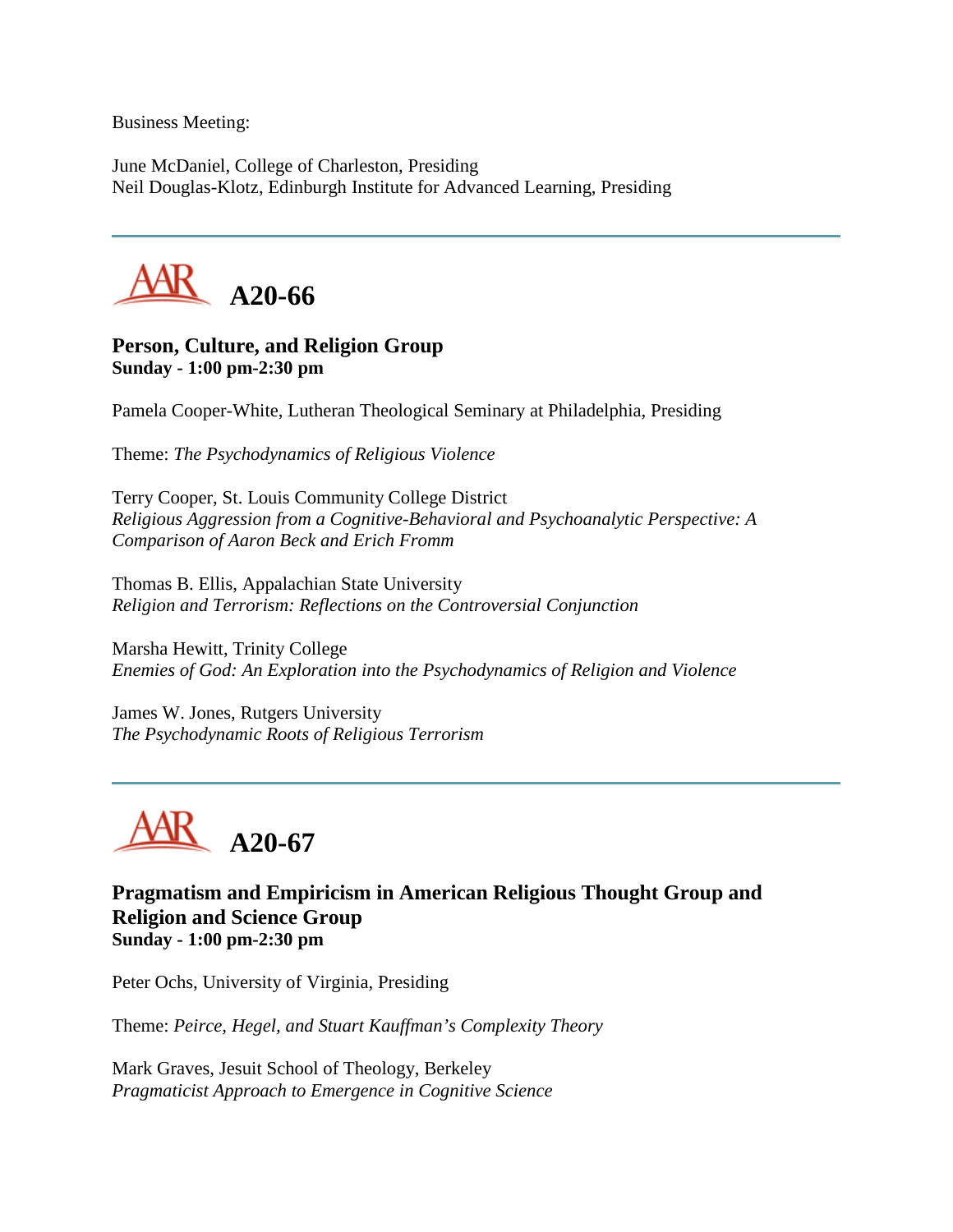Panelists:

William Kiblinger, Winthrop University

John Bugbee, University of Virginia

Rocco Gangle, Oberlin College

Responding:

Joyce Cuff, Thiel College



#### **Religion and Popular Culture Group Sunday - 1:00 pm-2:30 pm**

Sarah McFarland Taylor, Northwestern University, Presiding

Theme: *Frontiers of Technology and Transmogrify*

Jeremy Biles, University of Chicago *The Swan Complex: Ritual Regression, Technology, and Transfiguration in TV's "The Swan"*

Aaron Gross, University of California, Santa Barbara *Technology and Animal Ethics in the Contemporary Kosher Industry*

Robert Geraci, Manhattan College *Robotics, Artificial Intelligence, and the Persistence of the Sacred*

Rebecca M. Raphael, Texas State University *The Doomsday Body, or Dr. Strangelove as Cyborg Crip*

Business Meeting:

Sarah McFarland Taylor, Northwestern University, Presiding Gary M. Laderman, Emory University, Presiding

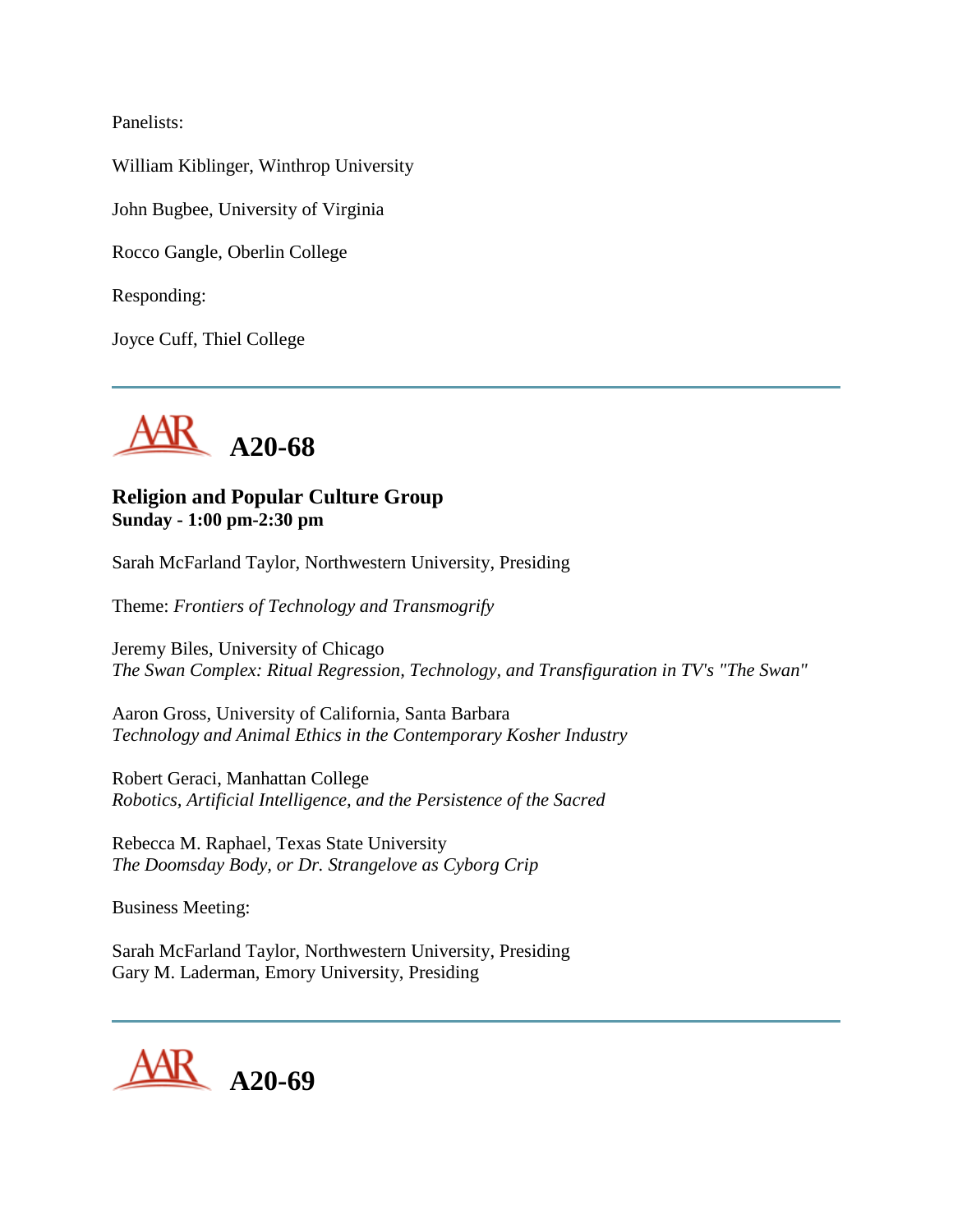## **Religion in Latin America and the Caribbean Group Sunday - 1:00 pm-2:30 pm**

Laura Perez, University of California, Berkeley, Presiding

Theme: *Sexuality, Religion, and Health*

Jill DeTemple, Southern Methodist University *(Re)Production Zones: Religion, Development, and Sexuality in Rural Ecuadorian Households*

Margarita M.W. Suarez, Meredith College *Cuban Feminist Theology: A Revolutionary Ethic of Health and Wholeness for Cuban Society*

Claudio Carvalhaes, Union Theological Seminary, New York *Oppressed Bodies Don't Have Sex: The Blind Spots of Bodily and Sexual Discourses in the Construction of Subjectivity in Latin-American Liberation Theology*

Responding:

Jorge A. Aquino, Graduate Theological Union

Business Meeting:

Nelson Maldonado-Torres, University of California, Berkeley, Presiding Jeanette Reedy Solano, California State University, Fullerton, Presiding



**Religion, Film, and Visual Culture Group Sunday - 1:00 pm-2:30 pm**

Gaye Williams Ortiz, Augusta State University, Presiding

Theme: *Cinema-Going as Religious Practice? A Discussion of Issues Raised by Clive Marsh's*  Cinema and Sentiment: Film's Challenge to Theology *(Paternoster Press)*

Panelists:

Robert K. Johnston, Fuller Theological Seminary

Gordon Lynch, University of Birmingham

Brent Plate, Texas Christian University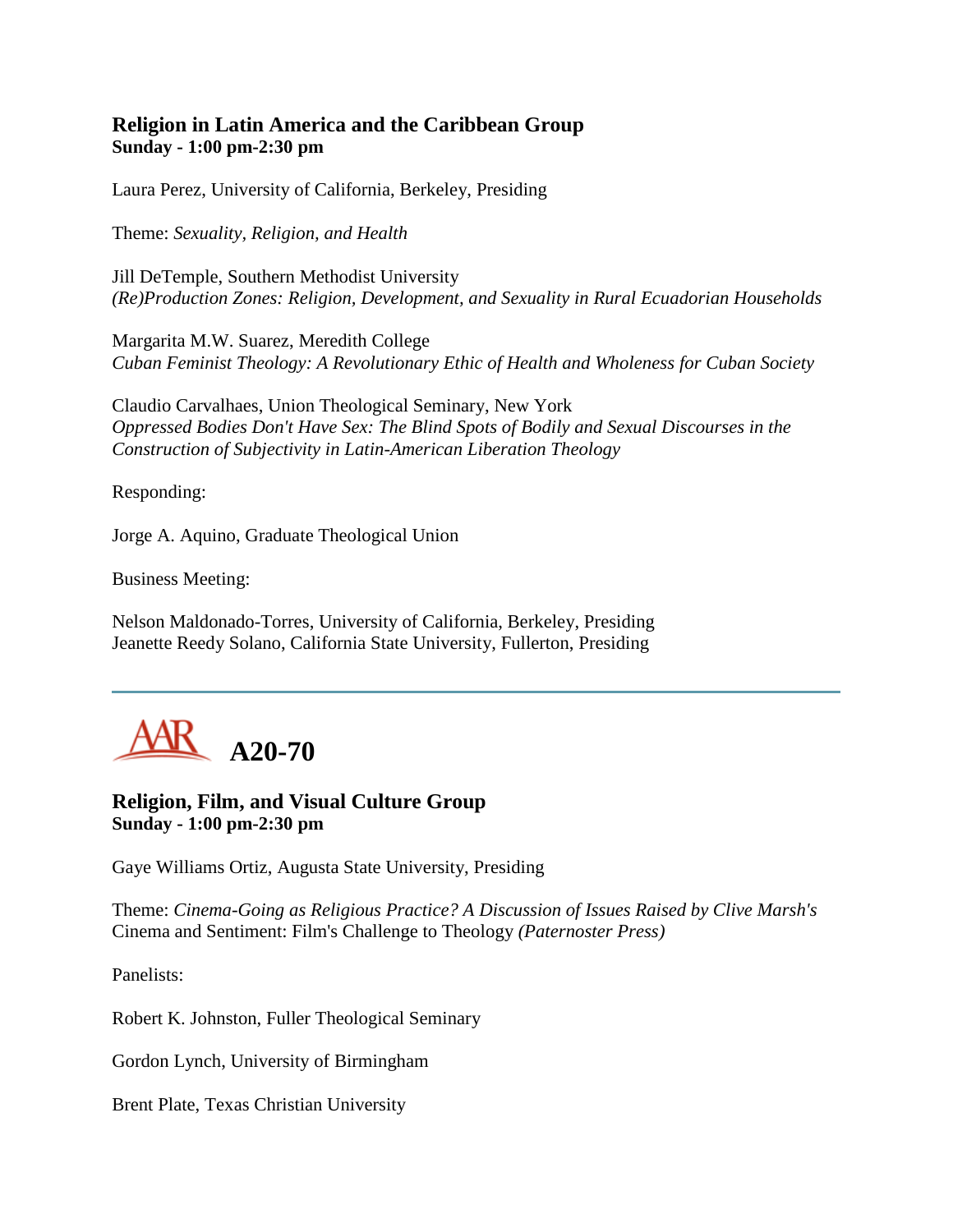Sara A. Vaux, Northwestern University

Responding:

Clive Marsh, Methodist Church in Great Britain



## **Tibetan and Himalayan Religions Group Sunday - 1:00 pm-2:30 pm**

Kurtis Schaeffer, University of Virginia, Presiding

Theme: *Person, Place, and Authority in Tibet*

Benjamin Bogin, University of California, Berkeley *The Glorious Copper-Colored Mountain: Visions of a Tantric Pure Land*

Derek Maher, East Carolina University *The Second Paņchen Lama (1663-1737) and the Leadership of Tibet*

Paul Nietupski, John Carroll University *The Fifth Jamyang Shepa and the Labrang Nagpas: Religious Pluralism at Labrang*

Jann Ronis, University of Virginia *The Publication of the Kanjur and Tenjur (1729-1744) in the Formulation of the Buddhist Kingdom of Dergé in Eastern Tibet*

Andrew H. Quintman, University of Michigan, Ann Arbor *Milarepa's Life on the Rocks: Transformations of Literature and Landscape in the Borderlands of Southern Tibet*

Business Meeting:

José I. Cabezón, University of California, Santa Barbara, Presiding

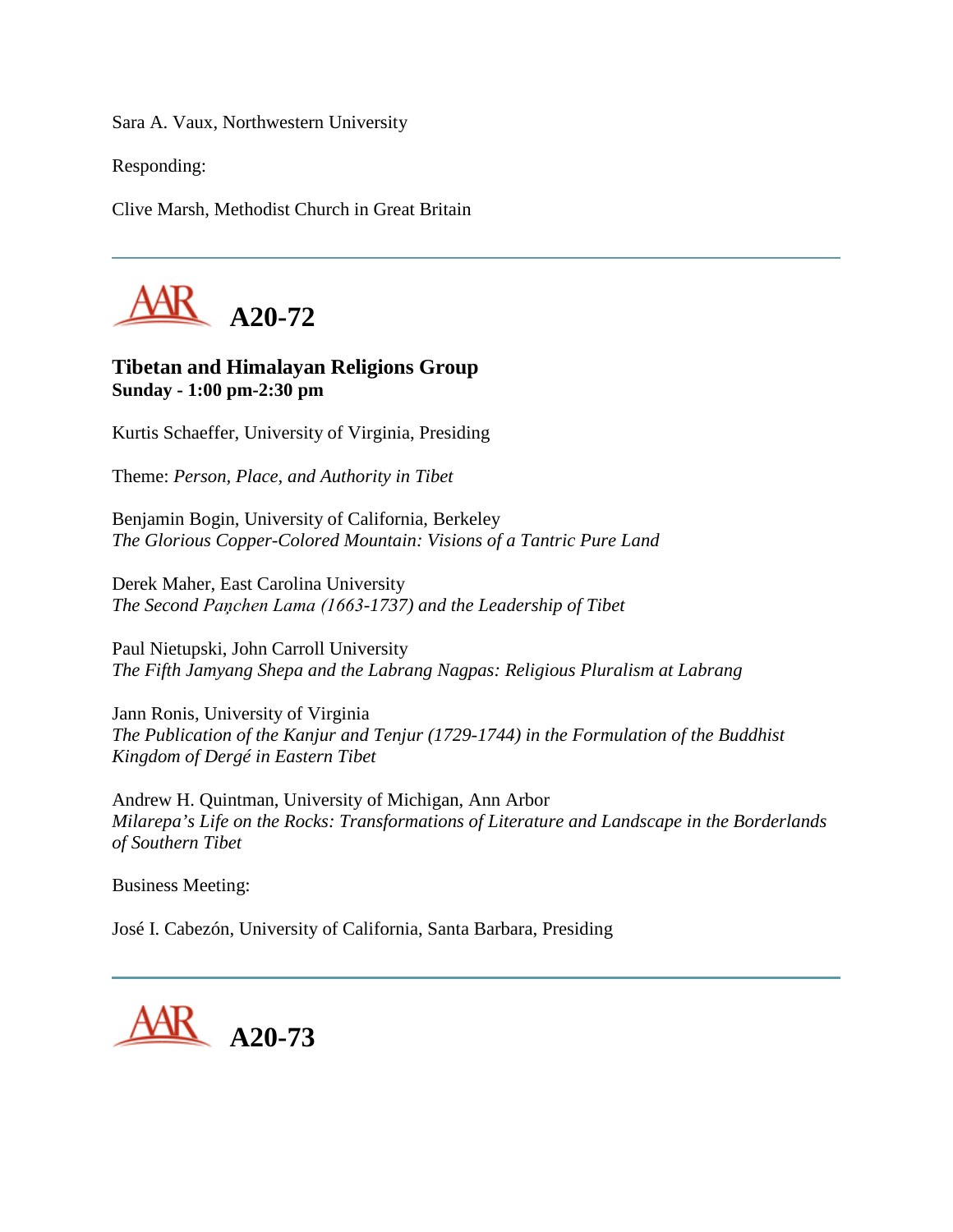#### **Western Esotericism Group Sunday - 1:00 pm-2:30 pm**

#### **New Program Unit**

Wouter Hanegraaff, University of Amsterdam, Presiding

Theme: *Western Esotericism*

Katelyn Mesler, Northwestern University *The Christianization of Angel Magic in the Late Middle Ages*

Olav Hammer, University of Southern Denmark *Innovation and Canonization in Esoteric Discourse: The Case of Martinus Thomsen*

Jane Williams-Hogan, Bryn Athyn College of the New Church *Emanuel Swedenborg's Aesthetic Philosophy and Its Impact on Nineteenth-Century American Art*

Konstantin Burmistrov, Russian Academy of Sciences *Kabbalistic Sources of the Russian Religious Philosophy and Mysticism: Some Preliminary Observations*

Alfred Vitale, University of Rochester *Esoteric Studies and Modern Western Occultism: A Useful Methodology to Reconsider Their Relationship and Redefine Identities*

**A20-74**

**Zen Buddhism Seminar Sunday - 1:00 pm-2:30 pm**

Jin Y. Park, American University, Presiding

Theme: *Zen Thought*

Mario Poceski, University of Florida *Mind, Buddha, and the Way: Doctrinal Permutations in Mid-Tang Chan*

Ding-hwa Evelyn Hsieh, Truman State University *Doubt as a Unique Chan Approach to Cultivation and Enlightenment*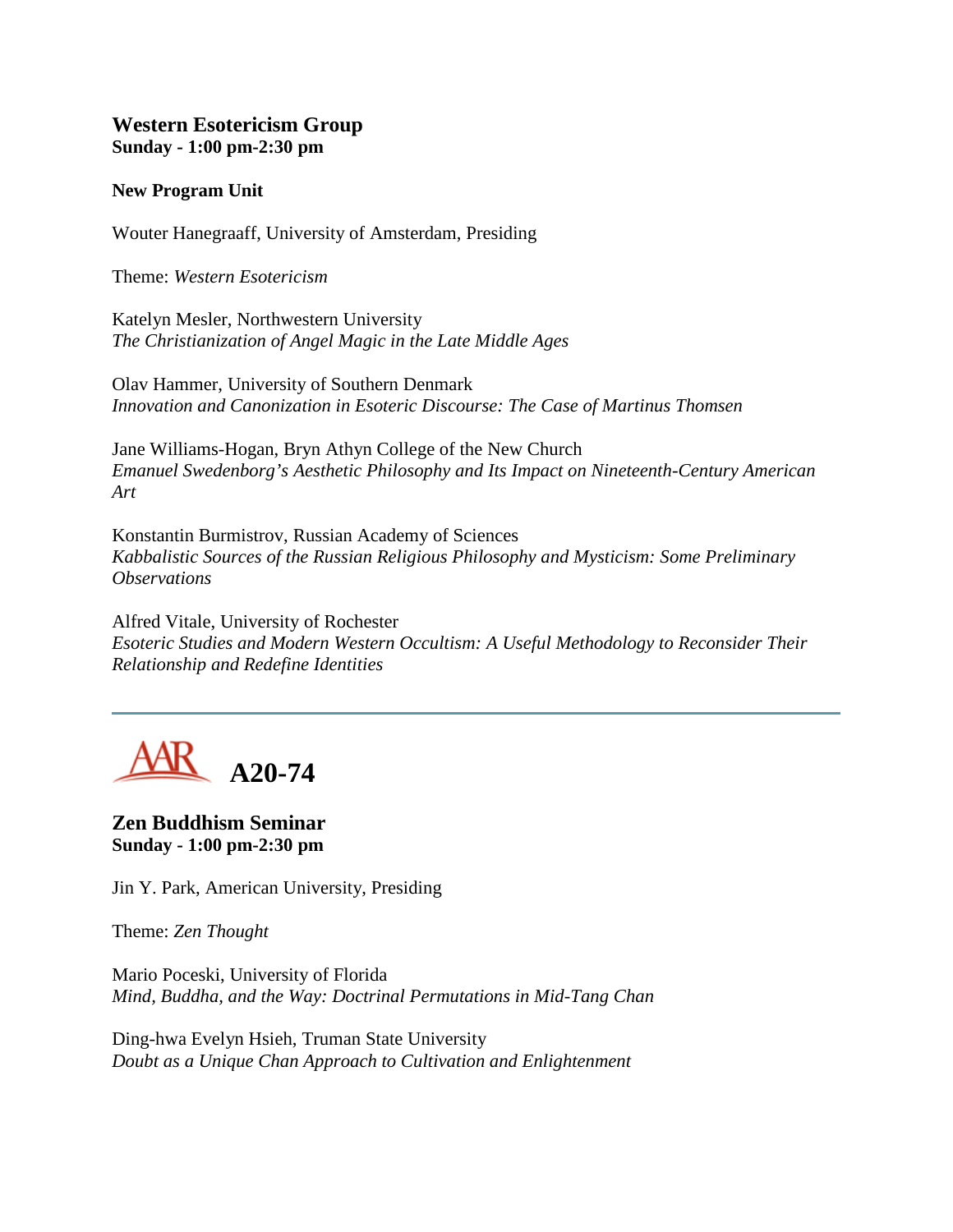Jiang Wu, University of Arizona *Problems with Enlightenment: The Performance of Encounter Dialogue in Seventeenth-Century Chinese Chan Buddhism*

Albert F. Welter, University of Winnipeg *Zen and Japanese Culture: Cultural Perspectives on Suzuki Daisetsu's Interpretation of Zen*

Business Meeting:

Gereon Kopf, Luther College, Presiding Jin Y. Park, American University, Presiding



#### **Animals and Religion Consultation Sunday - 1:00 pm-2:30 pm**

Kenneth Mello, University of Vermont, Presiding

Theme: *Compassion and Sacrifice, Friends and Enemies: Animals in Religious Traditions*

Susan Power Bratton, Baylor University *Christ as Orpheus: Attitudes towards Animal Sacrifice and Violence towards Animals in Early Christian Art*

Jennifer Eichman, Seton Hall University *Generating Compassion through the Release of Animals*

Antonia Gorman, Drew University *Surrogate Suffering: Sin, Salvation, and Sacrifice within the Vivisection Movement*

Business Meeting:

Laura Hobgood-Oster, Southwestern University, Presiding



**Childhood Studies and Religion Consultation Sunday - 1:00 pm-2:30 pm**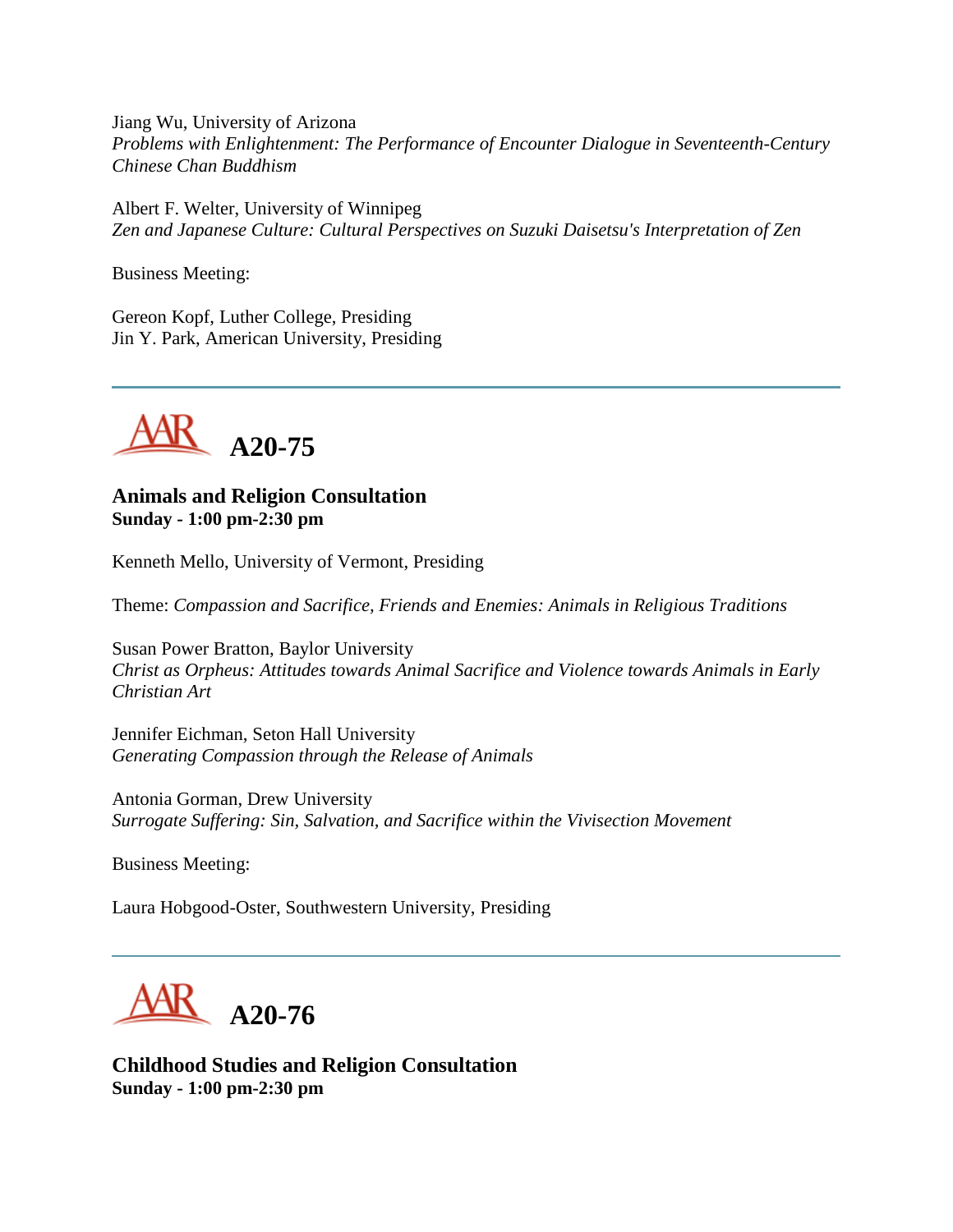Barbara Pitkin, Stanford University, Presiding

Theme: *Orphans and Adoption as Matters of Sex, Race, and Poverty: Interfaith Perspectives*

Laurie Zoloth, Northwestern University *The Want Ads: Second-Hand Children, the Ethics of Adoption, and the Age of Desire*

Jeffrey Hensley, Virginia Theological Seminary *The Hospitality of Adoption*

Timothy P. Jackson, Emory University *Suffering the Suffering Children: Christianity and the Rights and Wrongs of Adoption*

Elaine K. Swartzentruber, Wake Forest University *Tangling the "Red Thread": Interrogating Racial Difference in International and Cross-Cultural Adoption*

Responding:

Amy Laura Hall, Duke University Jeanne Stevenson-Moessner, Southern Methodist University

Business Meeting:

Karen-Marie Yust, Christian Theological Seminary, Presiding



**Liberal Theologies Consultation Sunday - 1:00 pm-2:30 pm**

**New Program Unit**

Christine Helmer, Harvard Divinity School, Presiding

Theme: *Liberal Theologies: Parameters and Prospectives*

Chris Hinkle, Harvard University *The Sociology of Liberal Protestantism*

Sheila Greeve Davaney, Iliff School of Theology *Liberal Theologies: An Alternative Family History*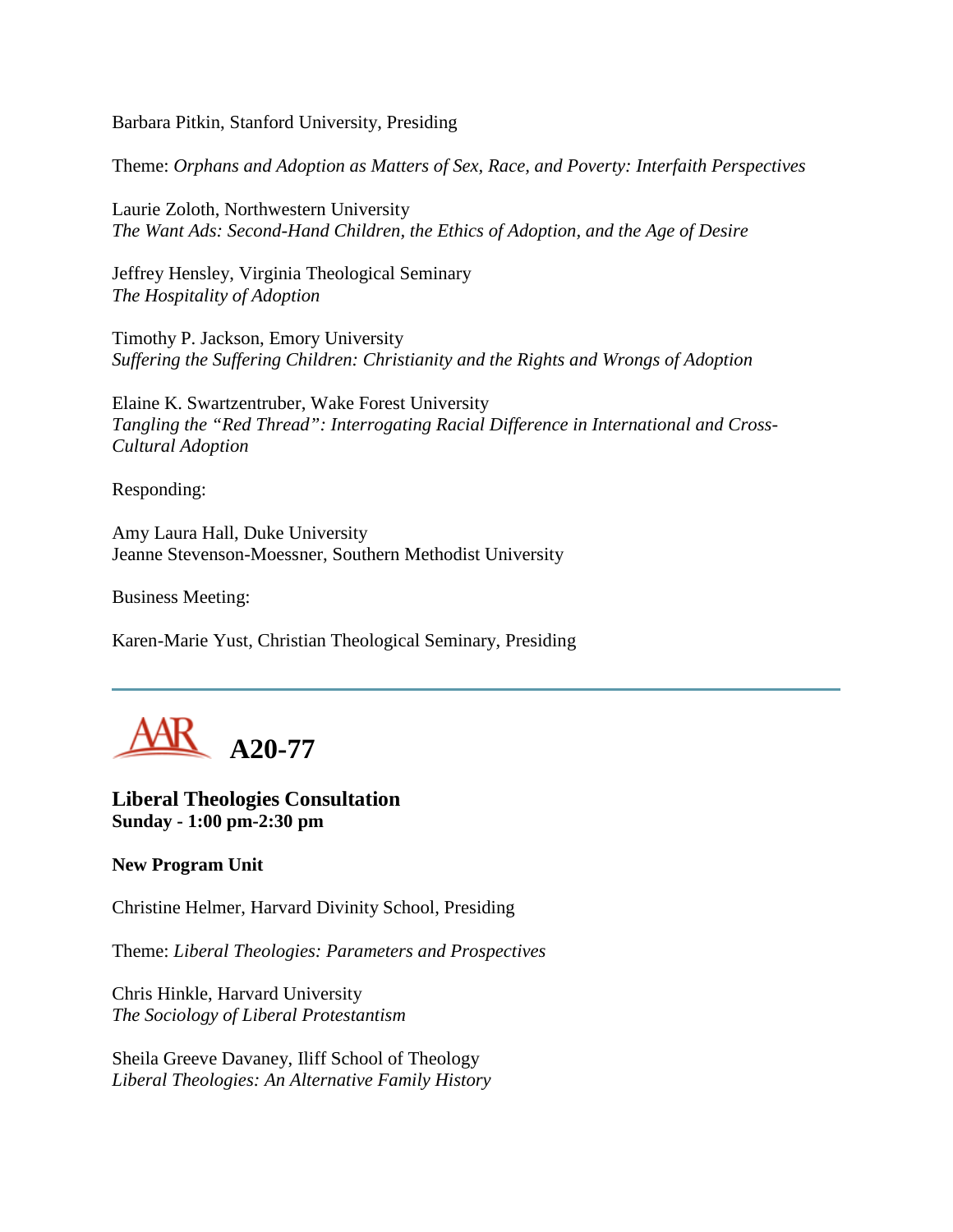Daniel McKanan, Saint John's University *Can There Be a Radical Liberalism? Nineteenth-Century Resources for Contemporary Theological Liberalism*

Ellen M. Umansky, Fairfield University *Concerns and Parameters of Liberal Jewish Theology*

William E. Farley, Vanderbilt University *Liberal Theology: Roots, Consensus, Enigmas*

Responding:

Gary J. Dorrien, Union Theological Seminary

Business Meeting:

Christine Helmer, Harvard Divinity School, Presiding



**Special Topics Forum Sunday - 1:00 pm-3:00 pm**

Sponsored by the Program Committee

Barbara DeConcini, American Academy of Religion, Presiding

Theme: *Annual Meeting Initiatives and How to Propose a New Program Unit*

Join the chair of the Program Committee and the AAR Annual Meeting Program Director for an informal chat about upcoming Annual Meeting initiatives as well as the guidelines and policies for proposing a new Annual Meeting program unit.



**Special Topics Forum Sunday - 3:00 pm-4:30 pm**

Sponosred by the Status of Women in the Profession Committee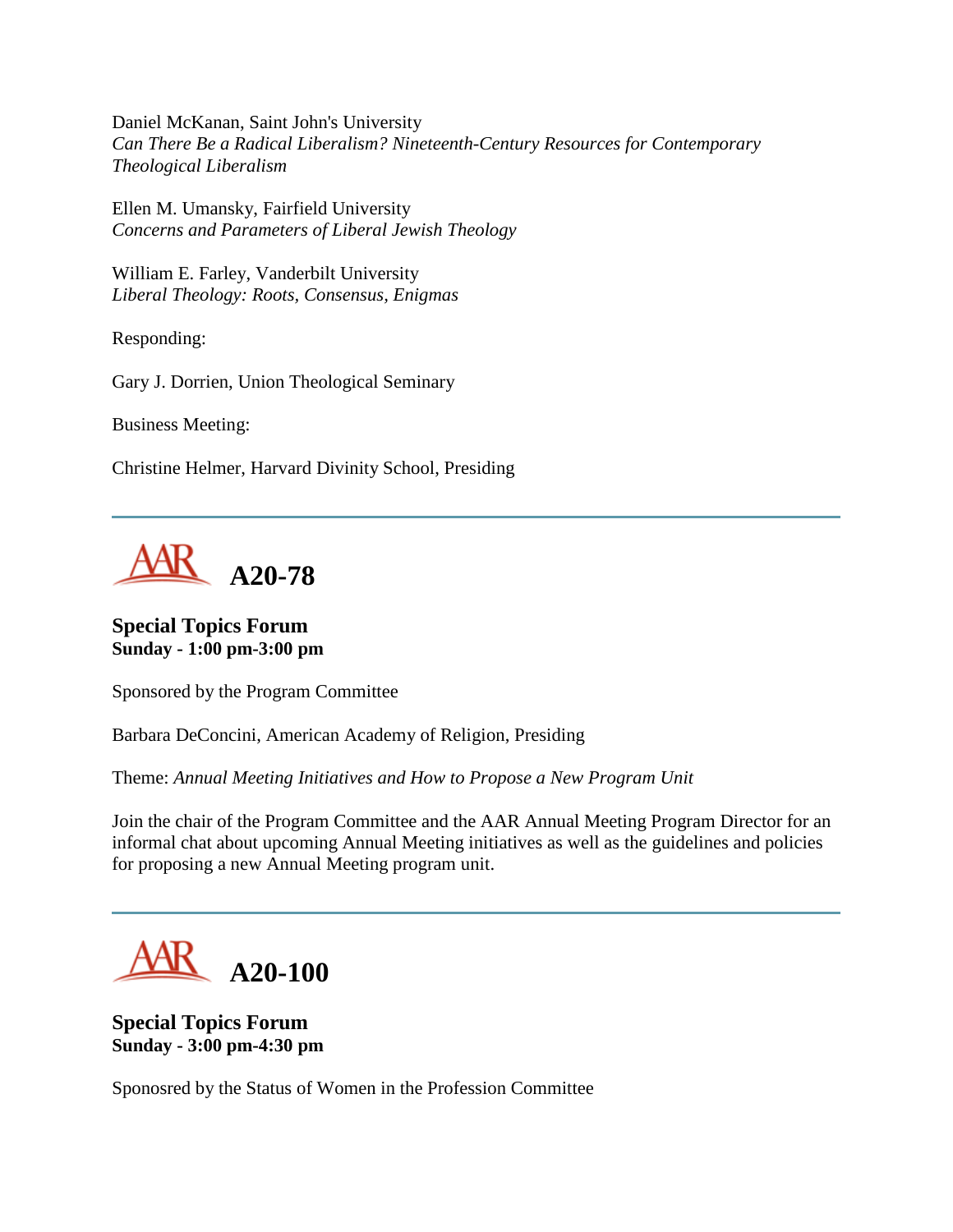Rebecca T. Alpert, Temple University, Presiding

Theme: *Got Life? Finding Balance and Making Boundaries in the Academy*

Panelists:

Claudia Highbaugh, Harvard University

Janet R. Jakobsen, Barnard College

Dugan McGinley, Temple University

Kathryn Ott, Union Theological Seminary

Miriam Peskowitz, Atlanta, GA

Andrea Smith, University of Michigan, Ann Arbor

See **Program Highlights** for a description.



**Special Topics Forum Sunday - 3:00 pm-4:30 pm**

Sponsored by the Teaching and Learning Committee

Eugene V. Gallagher, Connecticut College, Presiding

Theme: *Teaching Ethics: The Challenges of Moral Discourse in the Classroom*

Panelists:

Fred Glennon, Le Moyne College

Leela Prasad, Duke University

Timothy M. Renick, Georgia State University

See [Program Highlights](http://www.aarweb.org/Meetings/Annual_Meeting/Past_and_Future_Meetings/2005/highlights.asp) for a description.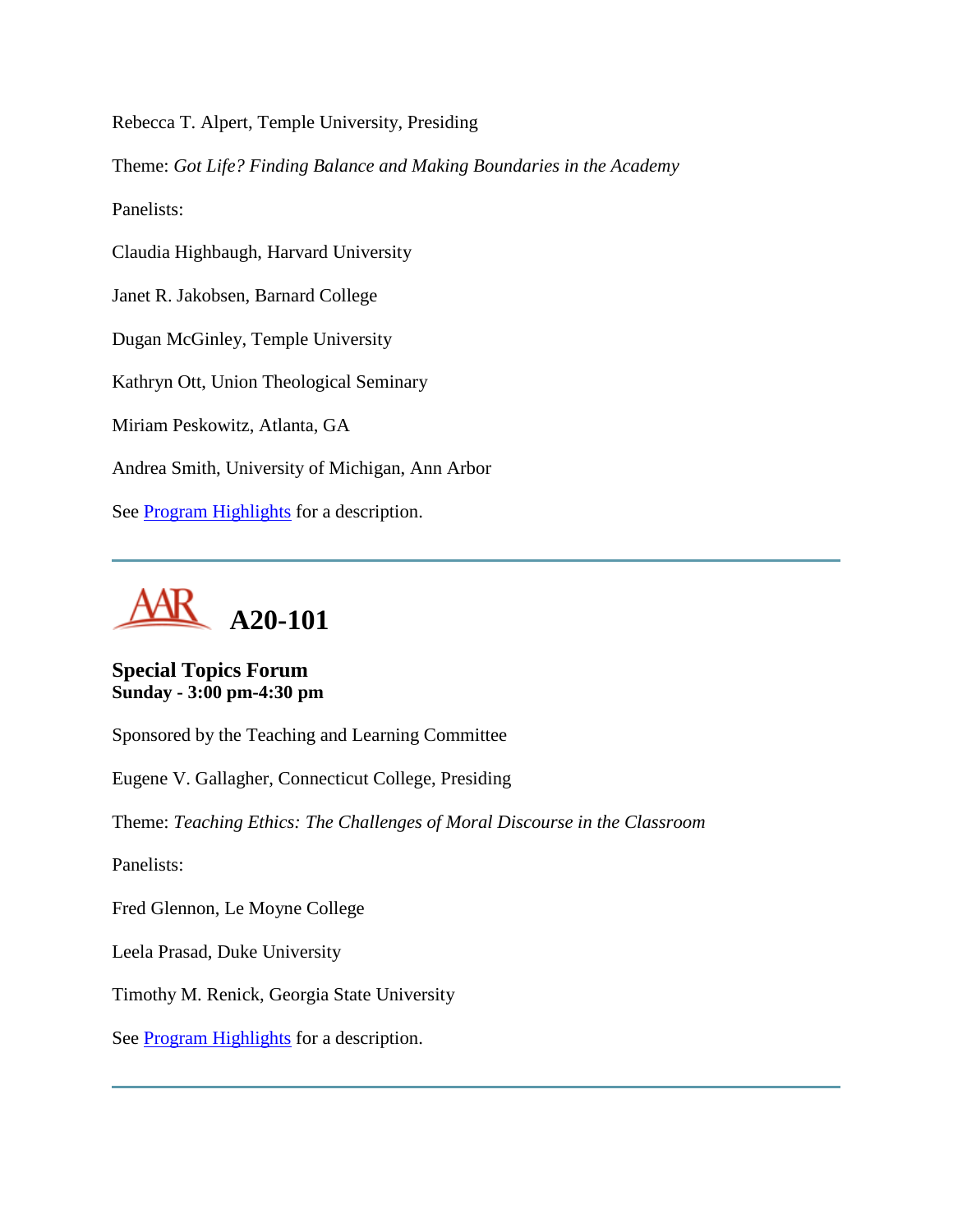

#### **Special Topics Forum Sunday - 3:00 pm-4:30 pm**

Sponsored by the Religion and Science Group

Ernest L. Simmons, Concordia College, Moorhead, Presiding

Theme: *The Gifford Lectures: Retrospect and Prospect*

Panelists:

Ian G. Barbour, Carleton College (Emeritus)

Holmes Rolston, Colorado State University

Stanley Hauerwas, Duke University

Jean Bethke Elshtain, University of Chicago

See [Program Highlights](http://www.aarweb.org/Meetings/Annual_Meeting/Past_and_Future_Meetings/2005/highlights.asp) for a description.



## **Special Topics Forum Sunday - 3:00 pm-4:30 pm**

Sponsored by the AAR, SBL, and *Publisher's Weekly*

Jana Riess, Publishers Weekly, Presiding

Theme: *Before You Sign That Book Contract: Negotiating with a Publishing House*

Panelists:

Anita Fore, Authors Guild

Gail Ross, Gail Ross Literary Agency LLC

Randall Balmer, Barnard College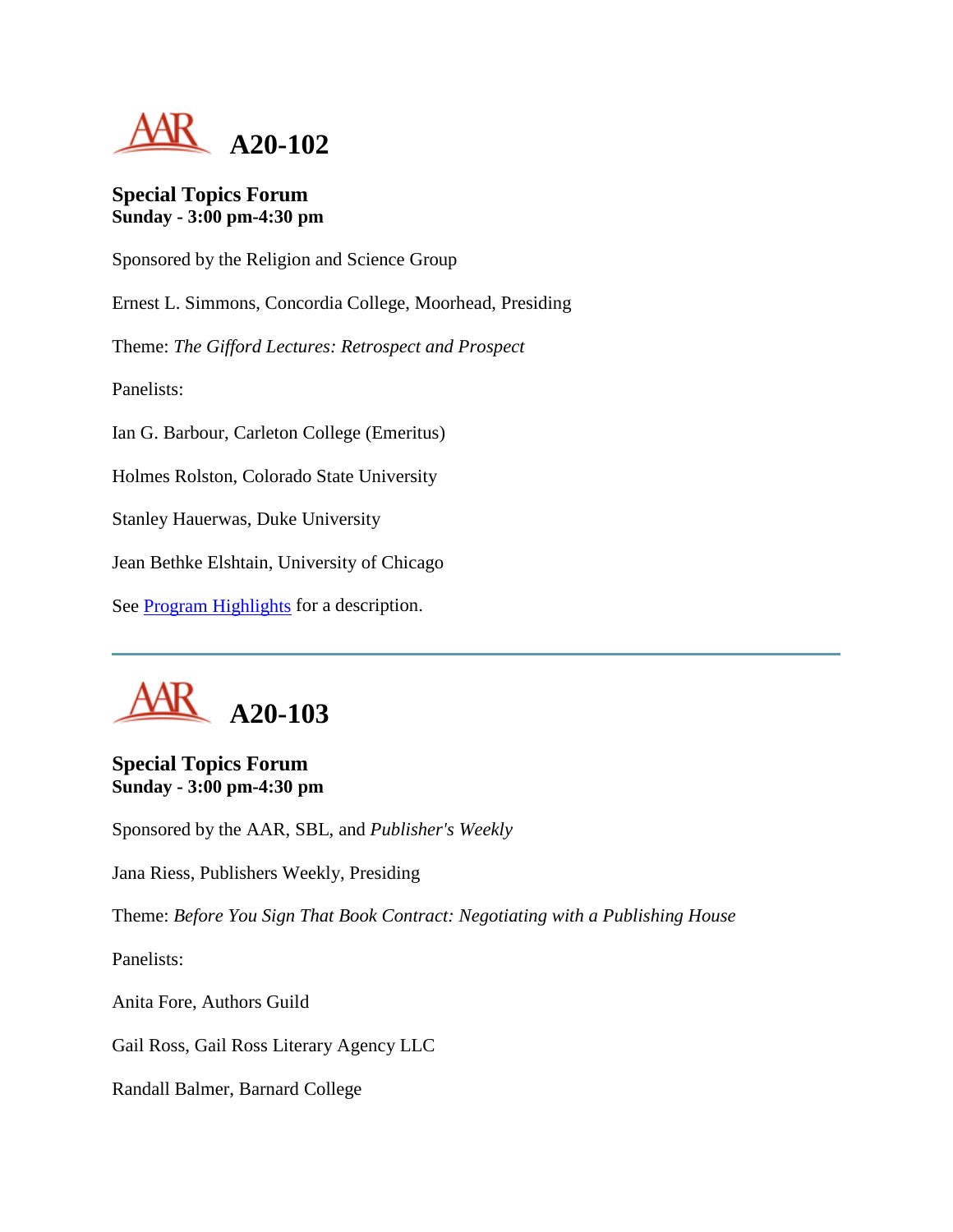See [Program Highlights](http://www.aarweb.org/Meetings/Annual_Meeting/Past_and_Future_Meetings/2005/highlights.asp) for a description.



#### **Arts, Literature, and Religion Section Sunday - 3:00 pm-4:30 pm**

Jennifer L. Geddes, University of Virginia, Presiding

Theme: *Mourning and Responses to Suffering*

John Harvey, University of Wales, Aberystwyth *Facing Death: Confronting and Portraying the Dead in Spirit Photography, 1861-1940*

Melissa Johnston-Barrett, Emory University *Awakening and Encouraging Desire to Hear Stories of Suffering: An Exploration of Friedrich Schleiermacher's* Die Weihnachtsfeier: Ein Gespräch

Jodi R. Eichler, Columbia University *Maccabees and Memory: The Conflation of Hanukkah and the Holocaust in Jewish Children's Literature*

W. Clark Gilpin, University of Chicago *Narratives of Trauma and Truth: Letters from Prison in Early Modern England*

Business Meeting:

S. Brent Plate, Texas Christian University, Presiding Jennifer L. Geddes, University of Virginia, Presiding



#### **Christian Systematic Theology Section and Religions, Social Conflict, and Peace Group Sunday - 3:00 pm-4:30 pm**

Caryn D. Riswold, Illinois College, Presiding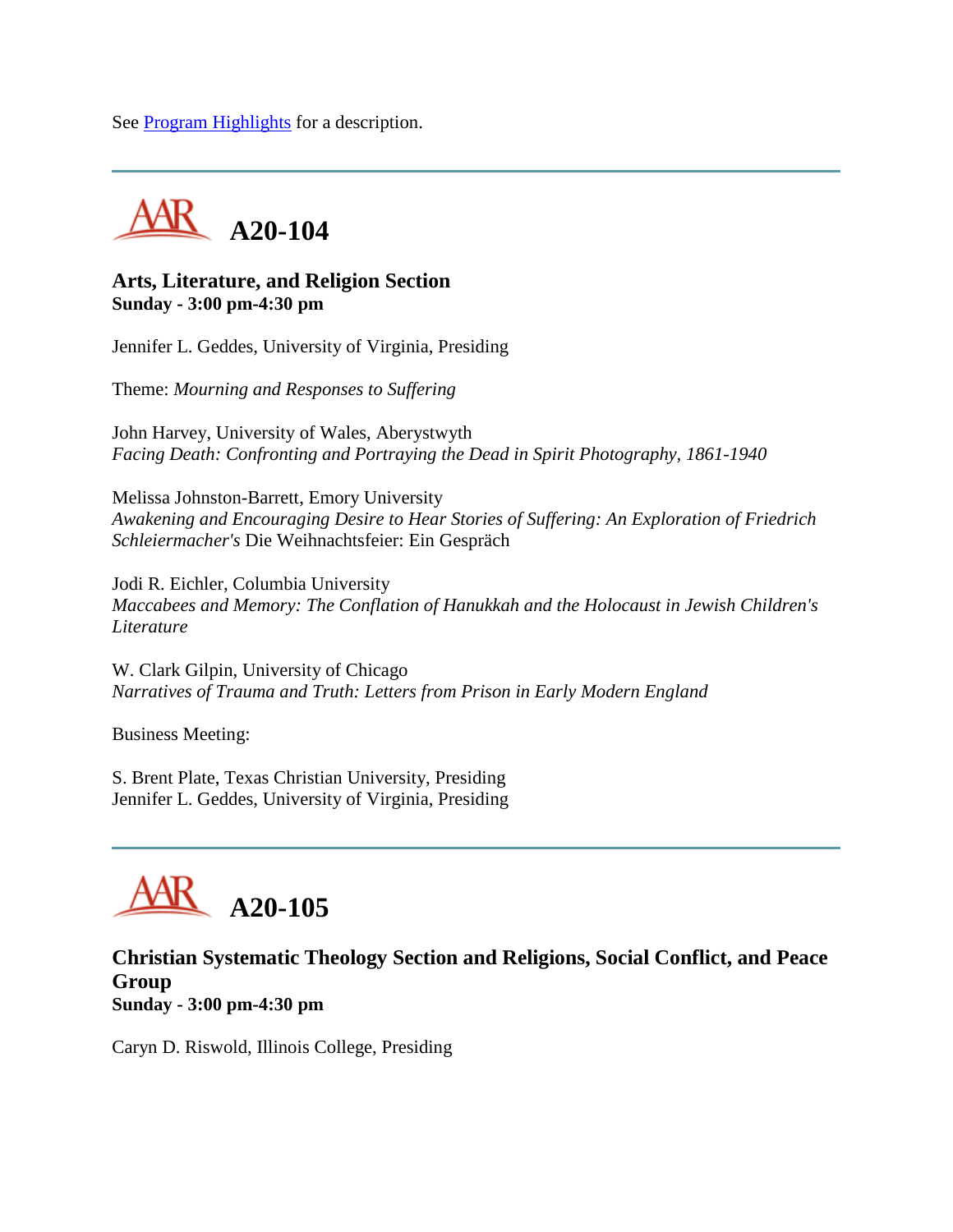Theme: *Beauty in Thought, Prayer, and Action: Theological Reflections on Mysticism and Social Activism*

Ridgeway Addison, Catholic University of America, Georgetown University *Channeling Reconciliation: Howard Thurman and the "Poetics of Peace"*

Eleanor Forfang-Brockman, Texas Christian University *Where on Earth Is God? Palamite Mystical Theology as a Basis for Environmental Activism*

Gregory Love, San Francisco Theological Seminary *God's Beauty, Social Activism, and the Cross of Christ*

Sarah Morice-Brubaker, University of Notre Dame *Some Questions for Male Christian Pacifists*



#### **North American Religions Section Sunday - 3:00 pm-4:30 pm**

John Corrigan, Florida State University, Presiding

Theme: *Author Meets Critics: Robert A. Orsi's* Between Heaven and Earth: The Religious Worlds People Make and the Scholars Who Study Them

Panelists:

Robert A. Orsi, Harvard University

Paula Kane, University of Pittsburgh

Thomas J. Ferraro, Duke University

Business Meeting:

Diane Winston, University of Southern California, Presiding

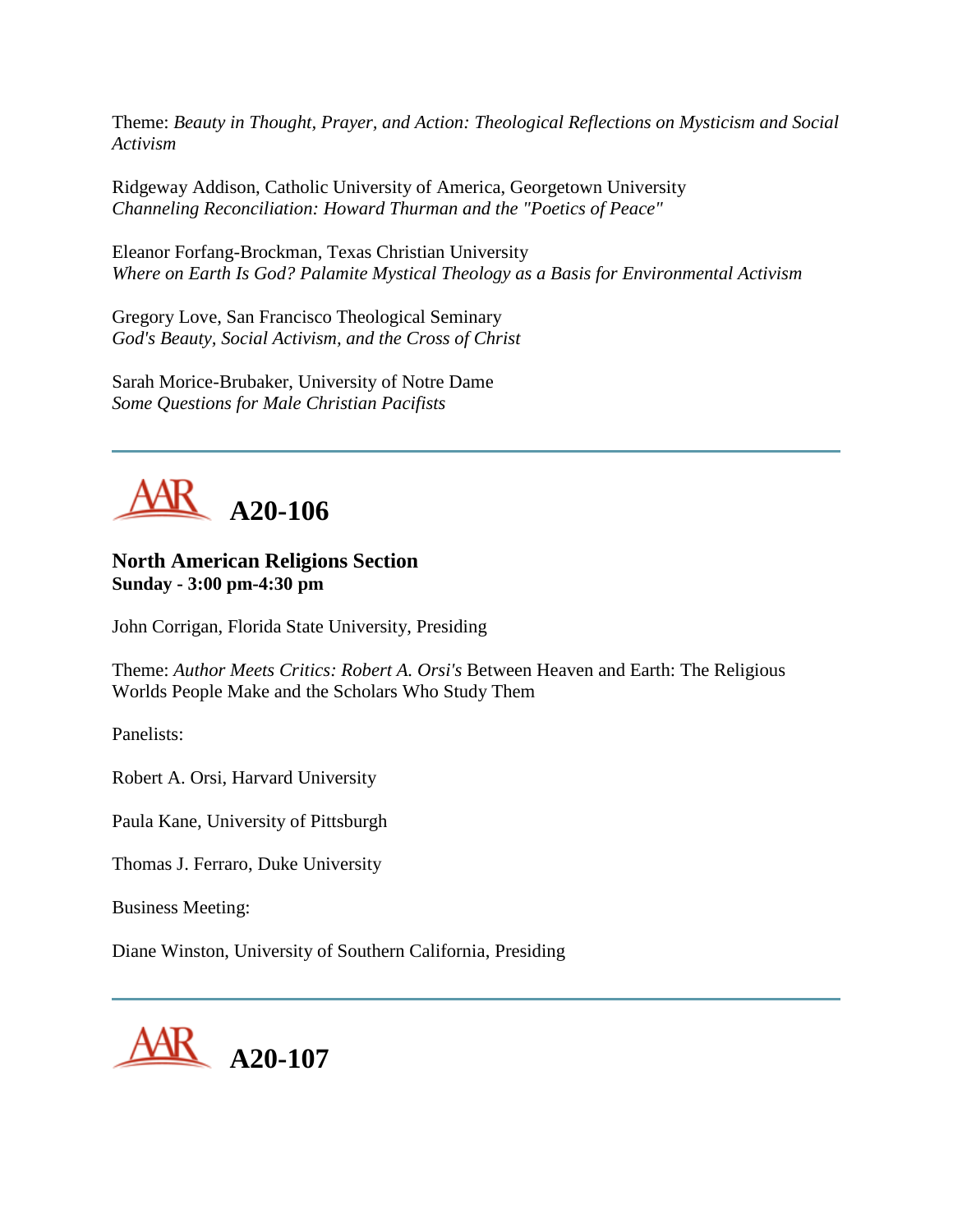#### **Japanese Religions Group Sunday - 3:00 pm-4:30 pm**

Paul Copp, Princeton University, Presiding

Theme: *Zen and the Art of the Bell Curve: Educating Buddhists in Japan and the U.S.*

Stephen G. Covell, Western Michigan University *Buddhist Secondary Education: Buddhist Values and Religious Education*

Ryan Ward, University of Tokyo *From Monastic Education to the "Modern" University: The Case of the Jodo Shin School*

Mark Rowe, Princeton University *Surveying Emptiness: The Role of Research Centers in Post-War Japanese Buddhism*

Wakoh Shannon Hickey, Duke University *Clergy Training in American Zen*

Responding:

Richard M. Jaffe, Duke University Jacqueline I. Stone, Princeton University

Business Meeting:

Paula K. R. Arai, Carleton College, Presiding James L. Ford, Wake Forest University, Presiding



**Religion and the Social Sciences Section Sunday - 3:00 pm-4:30 pm**

Kelly Bulkeley, Graduate Theological Union, Presiding

Theme: *Contemporary Psychological Approaches to the Comparative Study of Religion*

Robert C. Fuller, Bradley University *Spirituality of the Flesh: The Role of Discrete Emotions in Religious Life*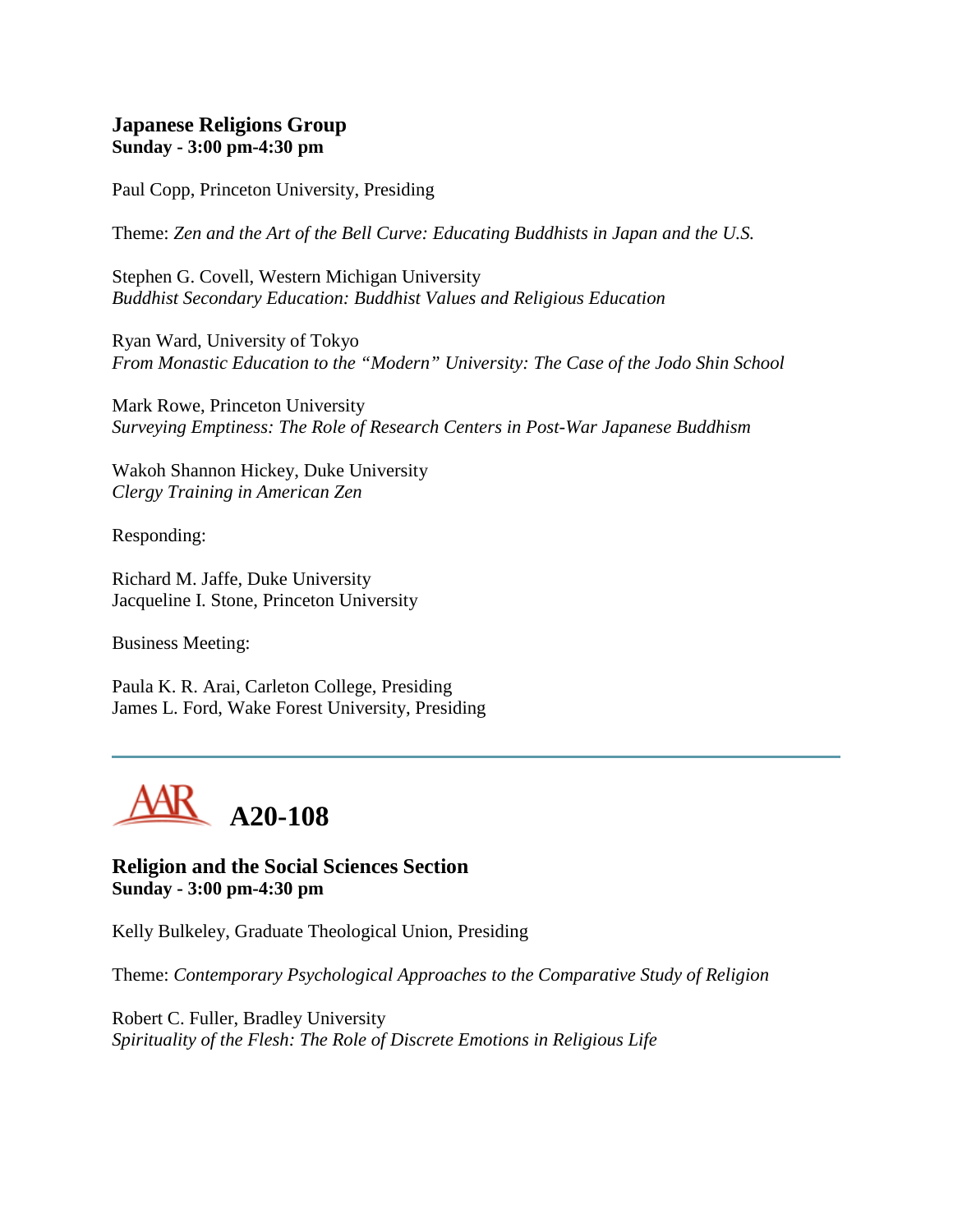David Gortner, Church Divinity School of the Pacific, Graduate Theological Union *Young Adult Worldviews and Life-Purpose: Shaped by Social Capital, Education, and Self-Efficacy, but Not Religion*

Ulrike Popp-Baier, University of Amsterdam, Utrecht University *Experience and Religion: A Psychological Perspective*

Jason Slone, University of Findlay *Cognitive Contributions to the Social Construction of Religion Hypothesis: Or, Experimental Studies Which Show That Postmodernists Are (Half) Right.*



# **Religion in South Asia Section and Islamic Mysticism Group Sunday - 3:00 pm-4:30 pm**

Qamar-ul Huda, Arnold, MD, Presiding

Theme: *Sufi Music: Poetics and Performance in South Asian Qawwali*

Scott A. Kugle, Institute for the Study of Islam in the Modern World *From Baghdad to Brindaban: Erotic and Spiritual Love in Qawwali Performance*

Homayra Ziad, Yale University *"I Emerge from Myself Like a Melody": Khvājāh Mir Dard and the Art of Sama' in Eighteenth-Century Delhi*

Robert Rozehnal, Lehigh University *A "Proving Ground" for Spiritual Mastery: The Chishti Sabiri Musical Assembly*

James R. Newell, Vanderbilt University *Unseen Power: Aesthetic Dimensions of Symbolic Healing in Qawwali*

Responding:

Carl W. Ernst, University of North Carolina, Chapel Hill

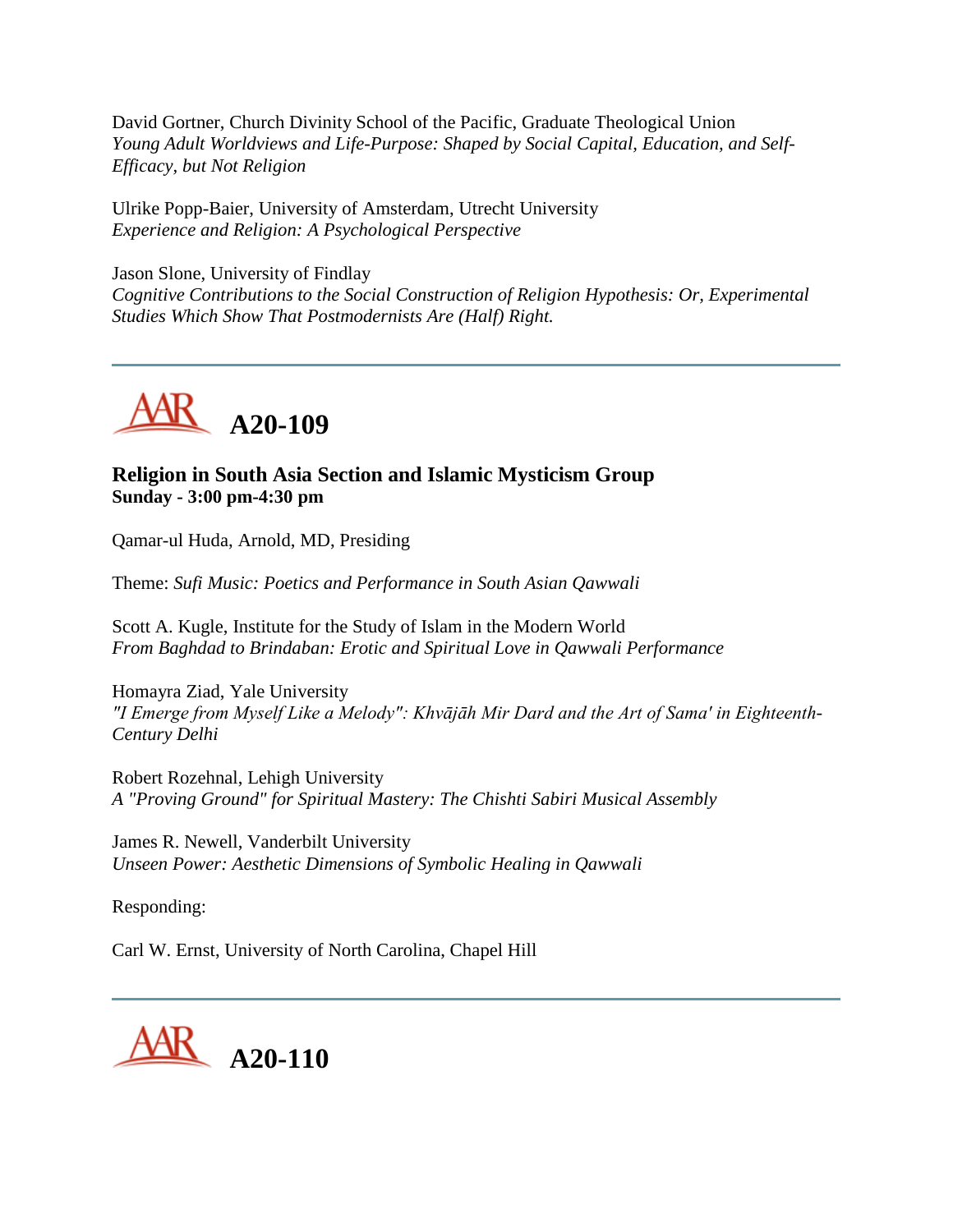#### **Study of Judaism Section Sunday - 3:00 pm-4:30 pm**

Steven D. Kepnes, Colgate University, Presiding

Theme: *Place as Elsewhere: Home and Homelessness in Jewish Text and Commentary*

Panelists:

Adam Zachary Newton, University of Texas, Austin

Sidra DeKoven Ezrahi, Hebrew University

Jacob Meskin, Hebrew College

Responding:

Martin Kavka, Florida State University

Business Meeting:

Martin Kavka, Florida State University, Presiding



## **Chinese Religions Group Sunday - 3:00 pm-4:30 pm**

Daniel B. Stevenson, University of Kansas, Presiding

Theme: *Rhetorical Strategies in Ritual, Narrative, and Performance*

Hank Glassman, Haverford College *No Basis in Text: The Persistence of Unauthorized Iconographies and the Tantric Turn in the Practice of East Asian Buddhisms*

Hun Y. Lye, Warren Wilson College *Hidden and in Plain Sight: Ritual Techniques and Textual Redaction in the Yuqie Yankou Rite*

Julius Tsai, Texas Christian University *Mountain Journey as Narrative Device in the Ziyang Zhenren Neizhuan*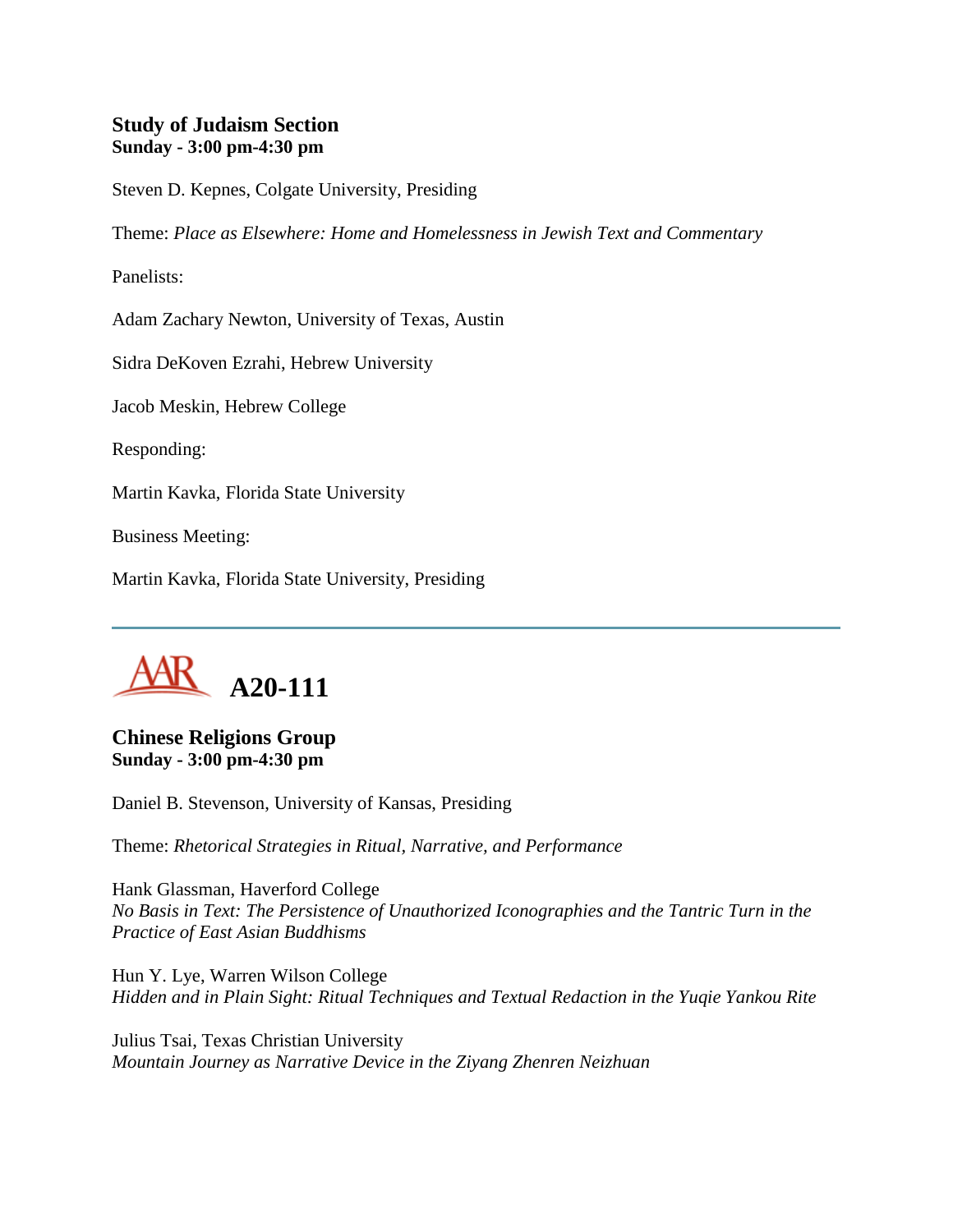Gil Raz, Dartmouth College *Symbolic Modules: Tracing Patterns in Daoist Ritual* 

Business Meeting:

Daniel B. Stevenson, University of Kansas, Presiding Chun-Fang Yu, Columbia University, Presiding



## **Christian Spirituality Group Sunday - 3:00 pm-4:30 pm**

Christopher Chapple, Loyola Marymount University, Presiding

Theme: *The Spiritual Ecology of Teilhard de Chardin (1881-1955) at the Half-Centenary of His Death*

Panelists:

John A. Grim, Forum on Religion and Ecology

Ursula King, University of Bristol

John F. Haught, Georgetown University

Mary Evelyn Tucker, Bucknell University

Responding:

John B. Cobb, Claremont School of Theology

Business Meeting:

Arthur G. Holder, Graduate Theological Union, Presiding

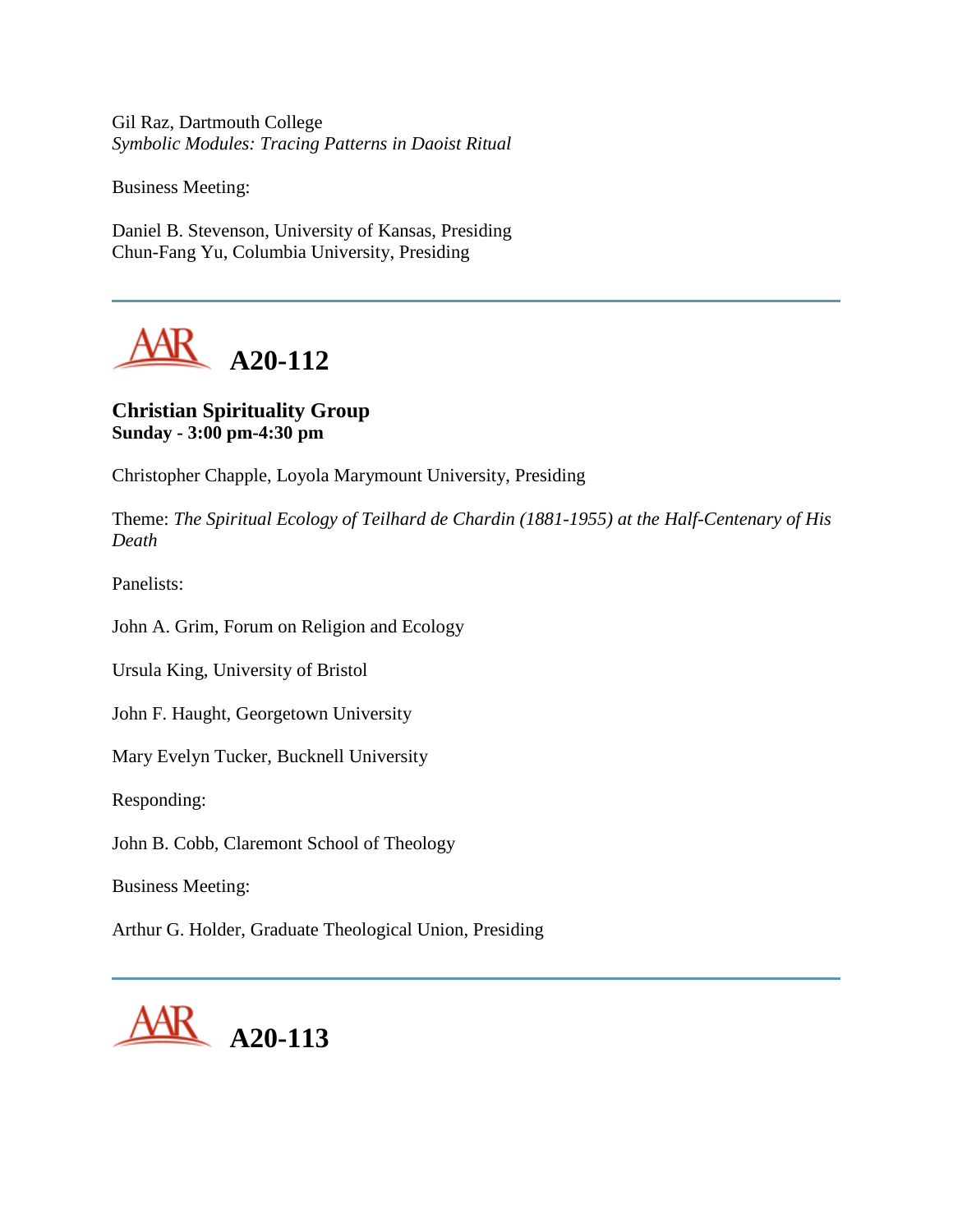#### **Europe and the Mediterranean in Late Antiquity Group Sunday - 3:00 pm-4:30 pm**

David Frankfurter, University of New Hampshire, Presiding

Theme: *The Uses of Comparison*

Fritz Graf, Ohio State University *From Paul to Orpheus*

Naomi Koltun-Fromm, Haverford College *Rehabilitating Tatian: The Pit-Falls of Over-Reading*

George P. Heyman, St. Bernard's School of Theology and Ministry *The Power of Sacrifice: Roman and Christian Discourses in Conflict*

Business Meeting:

Naomi Koltun-Fromm, Haverford College, Presiding



## **Feminist Theory and Religious Reflection Group Sunday - 3:00 pm-4:30 pm**

Kathleen Roberts Skerrett, Grinnell College, Presiding

Theme: *Imagining Feminist Political Spaces in Religious Perspectives*

Melissa Snarr, Vanderbilt University Divinity School *Politics and the Social Self in Feminist Christian Ethics*

Sharon A. Bong, Monash University *Partial Visions: An Asian-Malaysian Feminist Standpoint Epistemology*

Christina Hutchins, Graduate Theological Union *Care for the Many-Lived, Unending Forms: Departing from a Rhetoric of War through Adrienne Rich's "Transcendental Etude"*

Kathleen Tierney, Stanford University *From Fantasy to Freedom: Iris Murdoch's Vision of Redemption*

Responding: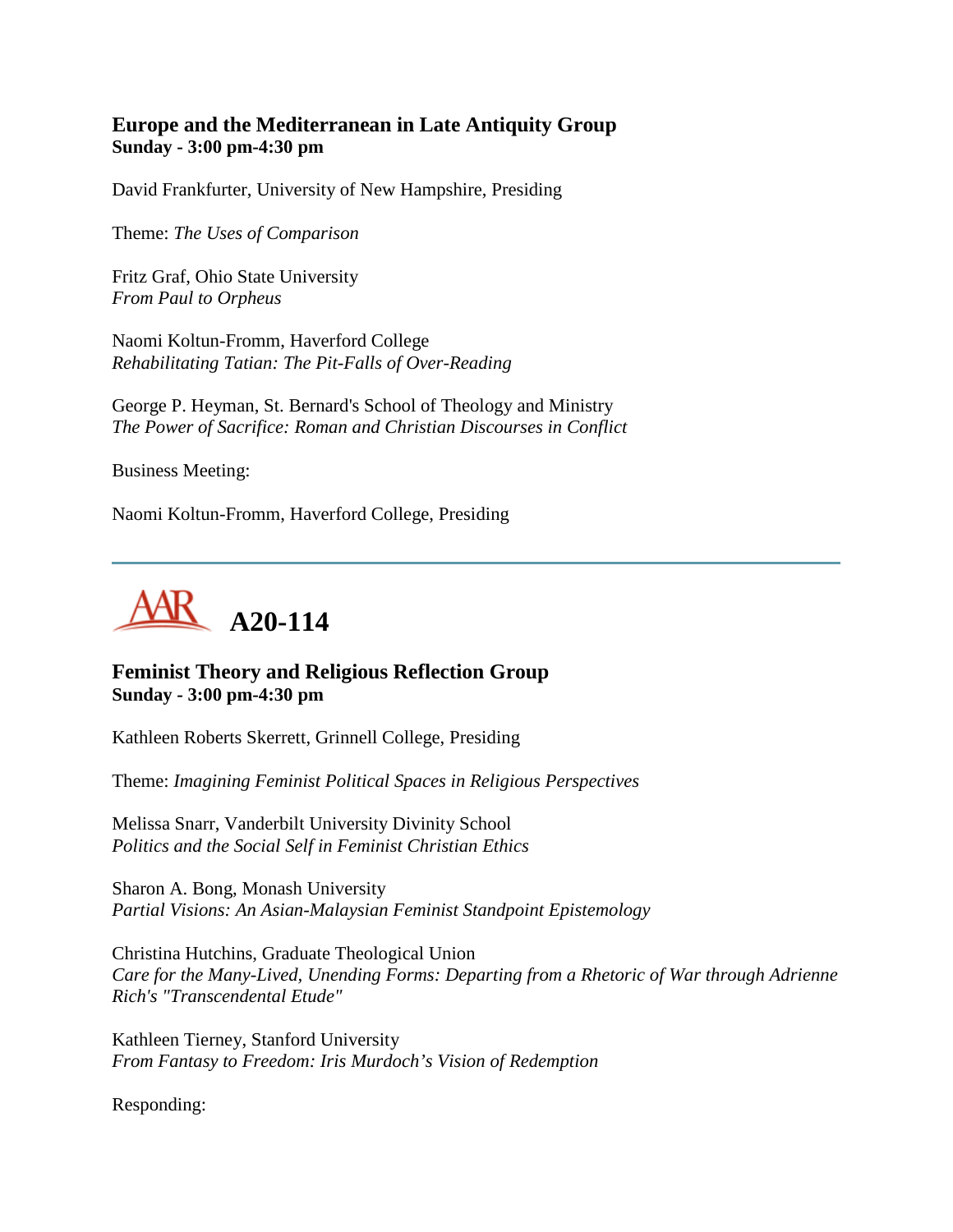Sharon D. Welch, University of Missouri, Columbia



#### **Indigenous Religious Traditions Group Sunday - 3:00 pm-4:30 pm**

Ines M. Talamantez, University of California, Santa Barbara, Presiding

Theme: *Indigenous Religious Traditions in Theory and Practice*

Mary Ann Clark, Rice University *Santería Sacrifical Rituals: A Reconsideration of Religious Violence*

Graham Harvey, Open University *The New Animism and the Study of Indigenous Religions*

Michael McNally, Carleton College *Towards an Appreciation of the Religious Authority of Eldership: A Native American Example*

Jennifer Reid, University of Maine, Farmington *Mi'kmaq Myth and Aboriginal Claims*

E. Randolph Richards, Ouachita Baptist University *A Comparison of Acehnese (Islamic) and Dani (Christian) Death Rituals in Search of an*

*Underlying Indigenous Indonesian View of the Soul*

Business Meeting:

Ines Talamantez, University of California, Santa Barbara, Presiding

# **A20-116**

**Korean Religions Group Sunday - 3:00 pm-4:30 pm**

Anselm K. Min, Claremont Graduate University, Presiding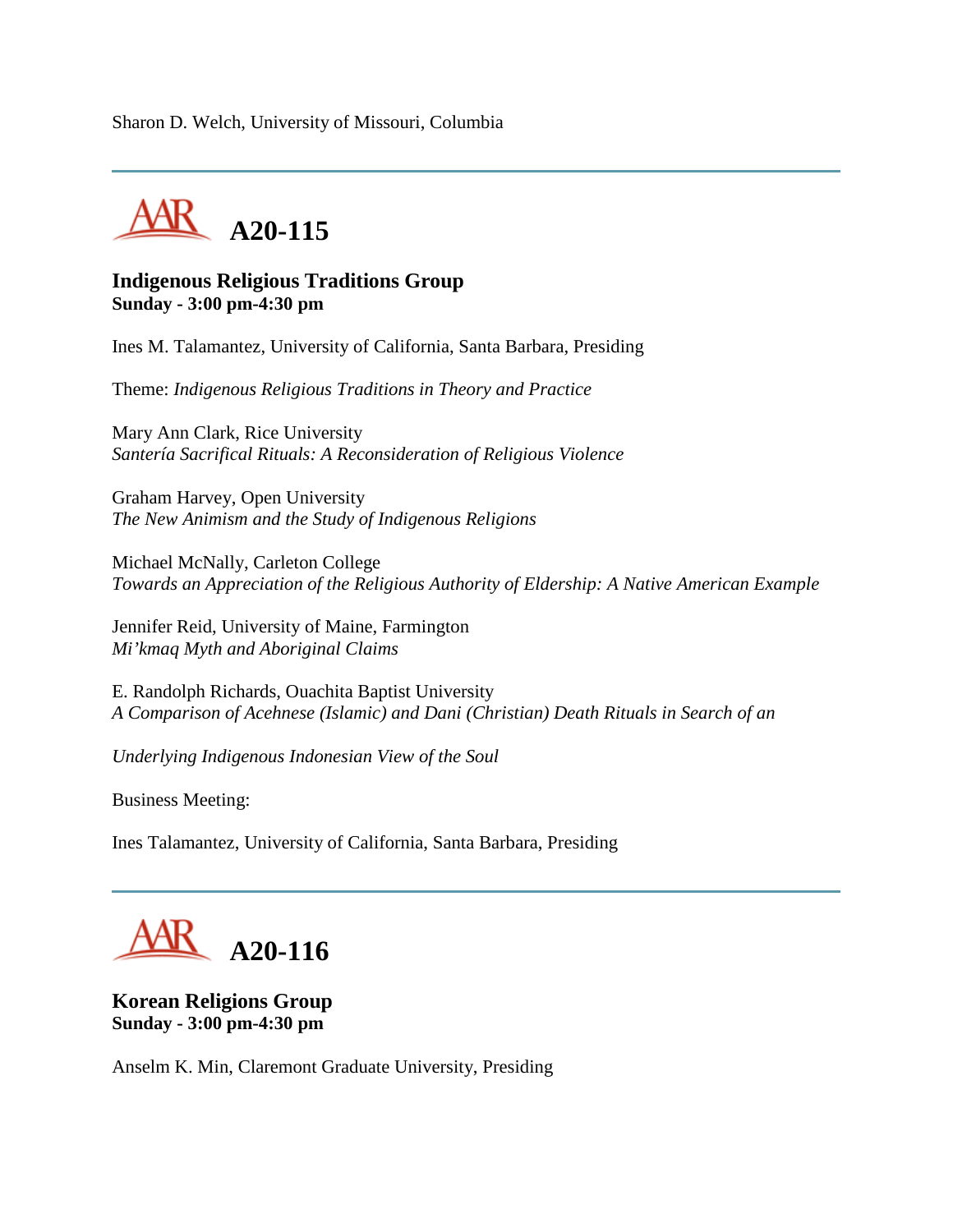Theme: *Religious Responses to Secular Politics/Society in Korea*

Shin Kwon Kim, Drew University *When Cultures Clash with Each Other*

Julius Nam, Pacific Union College *Pacificists or Legalists? Korean Seventh-Day Adventists and Their Conscientious Objection/Cooperation (1950-1970)*

Helen Hye-Sook Hwang, Loyola Marymount University *Mythic Tales of Mago, the Great Goddess, from Korea*

Timothy S. Lee, Texas Christian University *Three Stances toward Christianity in North Korea: Exploitation, Revanche, and Engagement*

Responding:

Hee An Choi, Boston University Hwa Yol Jung, Moravian College

Business Meeting:

John I. Goulde, Sweet Briar College, Presiding



#### **Latina/o Religion, Culture, and Society Group Sunday - 3:00 pm-4:30 pm**

Orlando O. Espin, University of San Diego, Presiding

Theme: *Faith beyond Mango Street: The Construction of the Latino in Literature - Explorations in Religion, Gender, and Identity*

Panelists:

Jean-Pierre Ruiz, St. John's University

Hjamil A. Martinez Vazquez, Texas Christian University

Carmen Marie Nanko, Catholic Theological Union

Responding: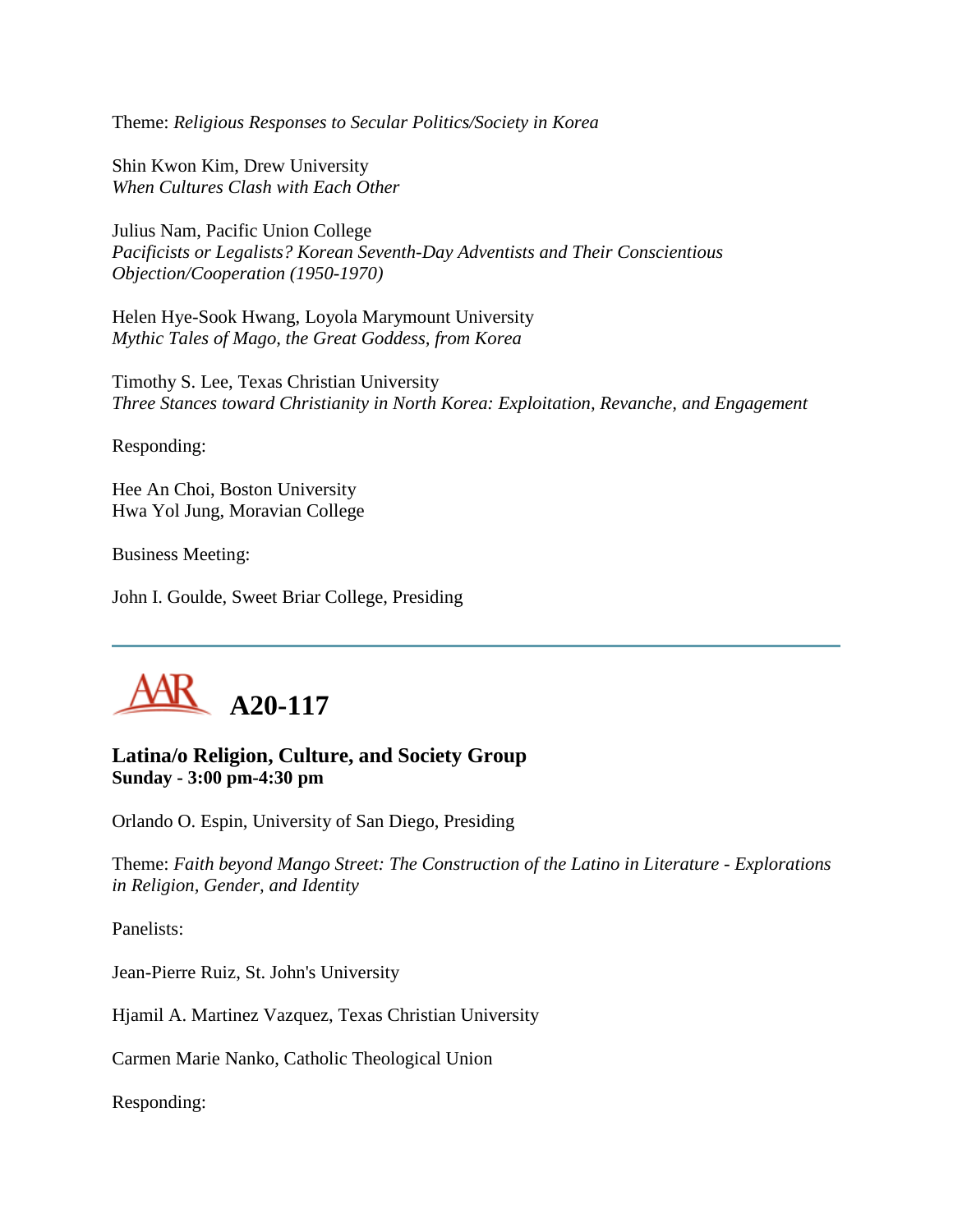Neomi De Anda, Loyola University Chicago

Business Meeting:

Benjamin Valentin, Andover Newton Theological School, Presiding Carmen Marie Nanko, Catholic Theological Union, Presiding



#### **Law, Religion, and Culture Group Sunday - 3:00 pm-4:30 pm**

Winnifred Fallers Sullivan, University of Chicago, Presiding

Theme: *Going Public: The Legal Construction of "Religion"*

Cassie Adcock, University of Chicago *Identifying Religion Proper: The Arya Samaj and the Politics of Religious Freedom*

Gregory Mack, McGill University *An Examination of the Constitutive Role of Islamic Legal Institutions in Early Modernity*

Christian Lange, Harvard University *"Making Someone Public" as Punishment in Islam: The Eschatology of Tashhîr*

Responding:

Greg Johnson, Univ of Colorado at Boulder



**New Religious Movements Group Sunday - 3:00 pm-4:30 pm**

Holly Folk, Indiana University, Bloomington, Presiding

Theme: *Theoretical Issues in the Study of NRMs and NRMs and Their Sacred Texts*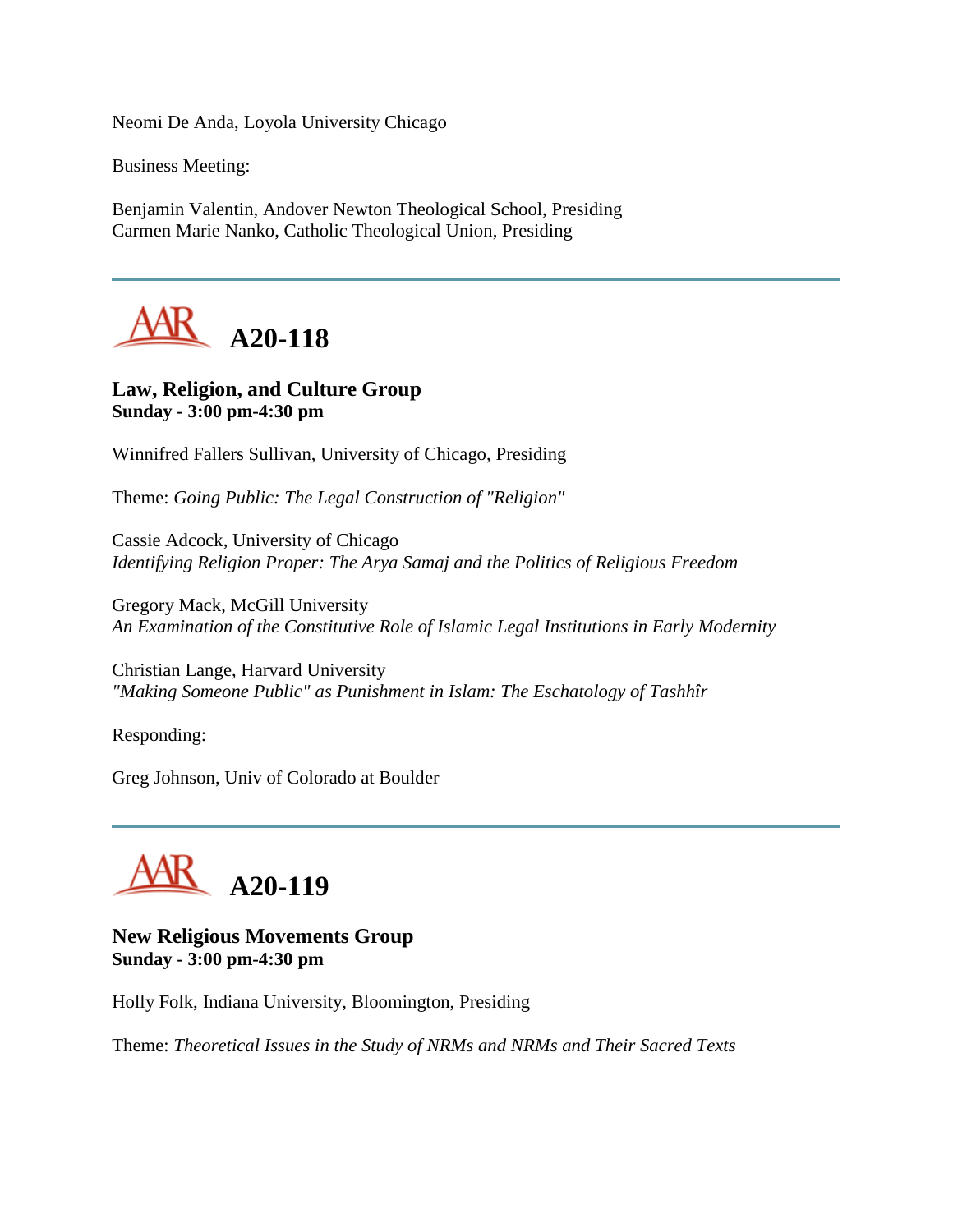John K. Simmons, Western Illinois University *Developing a Memetic Continuum to Track the Potential for Violence in New Religious Movements*

Jonathan Moore, Grinnell College *Pagans on the Prairie: Correllian Wiccans and Community Identity in Central Illinois*

Heinz Streib, University of Bielefeld *A Variety of Deconversion Trajectories: Cross-Cultural Research Results*

Lola L. Williamson, University of Wisconsin-Madison *Interpretations of the* Bhagavad Gita *in Hindu-Inspired New Religious Movements*

Laurel Zwissler, University of Toronto *Reading between the Magic: Exploring Isobel Bird's Young Adult Fiction Series, The Circle of* Three

Christine Kraemer, Boston University *Gender Essentialism in Matriarchalist Utopian Fantasies: Are Popular Novels Vehicles of Sacred Stories, or Only Sacred Propaganda?*

Business Meeting:

Sarah Pike, California State University, Chico, Presiding



#### **Nineteenth-Century Theology Group Sunday - 3:00 pm-4:30 pm**

Walter E. Wyman, Whitman College, Presiding

Theme: *Ernst Troeltsch as Historian of Protestantism*

Friedrich Wilhelm Graf, University of Munich *Ernst Troeltsch as Cultural Historian of Chrisitanity*

Arie Molendijk, University of Groningen *Ernst Troeltsch's Lasting Contribution to the Historiography of Protestantism*

Aimee Burant, University of Chicago *"A Metaphysical Attitude towards Life": Ernst Troeltsch on Protestantism and German National Identity*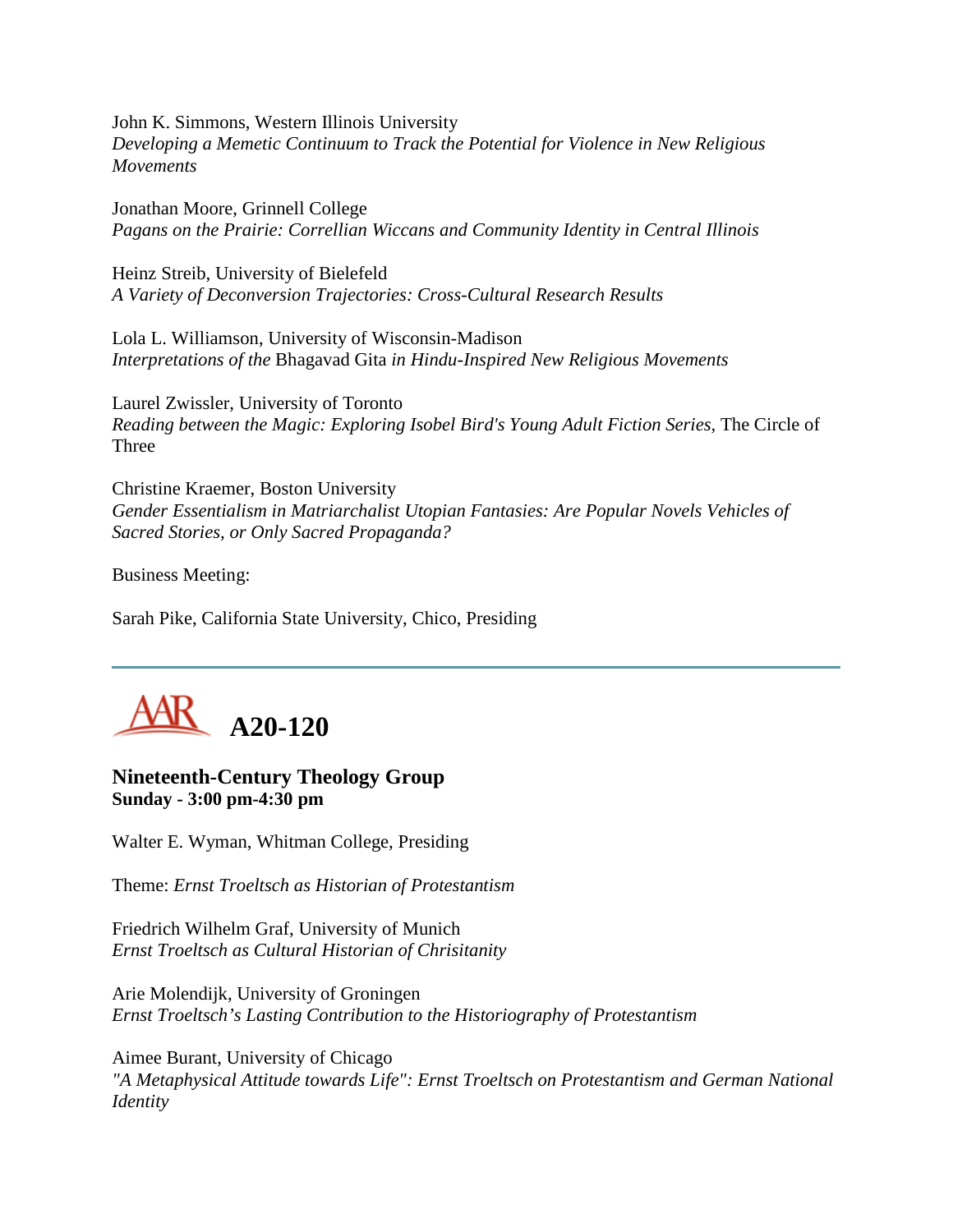Lori K. Pearson, Carleton College *Reassessing Troeltsch's Conception of Protestantism and Its Relationship to Modernity*

Responding:

Dr. Stefan Pautler, München, GERMANY



#### **Religion, Film, and Visual Culture Group Sunday - 3:00 pm-4:30 pm**

Paul Williams, University of Nebraska, Omaha, Presiding

Theme: *"All Will Be Revealed": Apocalypse, Identity, and Myth in Film*

Roy M. Anker, Calvin College *Mapping Light: Toward a Taxonomy of Narrative Modes in Contemporary Religious Film*

Kent Brintnall, Emory University *The Moral Demand of the "Loving Cup": The Presence of the Abject Body in Tod Browning's*  Freaks *and the Christian Eucharist*

Stefanie Knauss, Karl-Franzens-University *"A Jew in a Porsche": Jewish (Religious) Identities in Contemporary Europe*

Amy Johnson Frykholm, Leadville, CO *Angel of the Apocalypse Meets Slacker Theology: Kevin Smith's* Dogma *(1999)*

Patton Dodd, Boston University *No One Will Be* Left Behind*: The Marketing of the Apocalypse*

Business Meeting:

Tony S. L. Michael, University of Toronto, Presiding

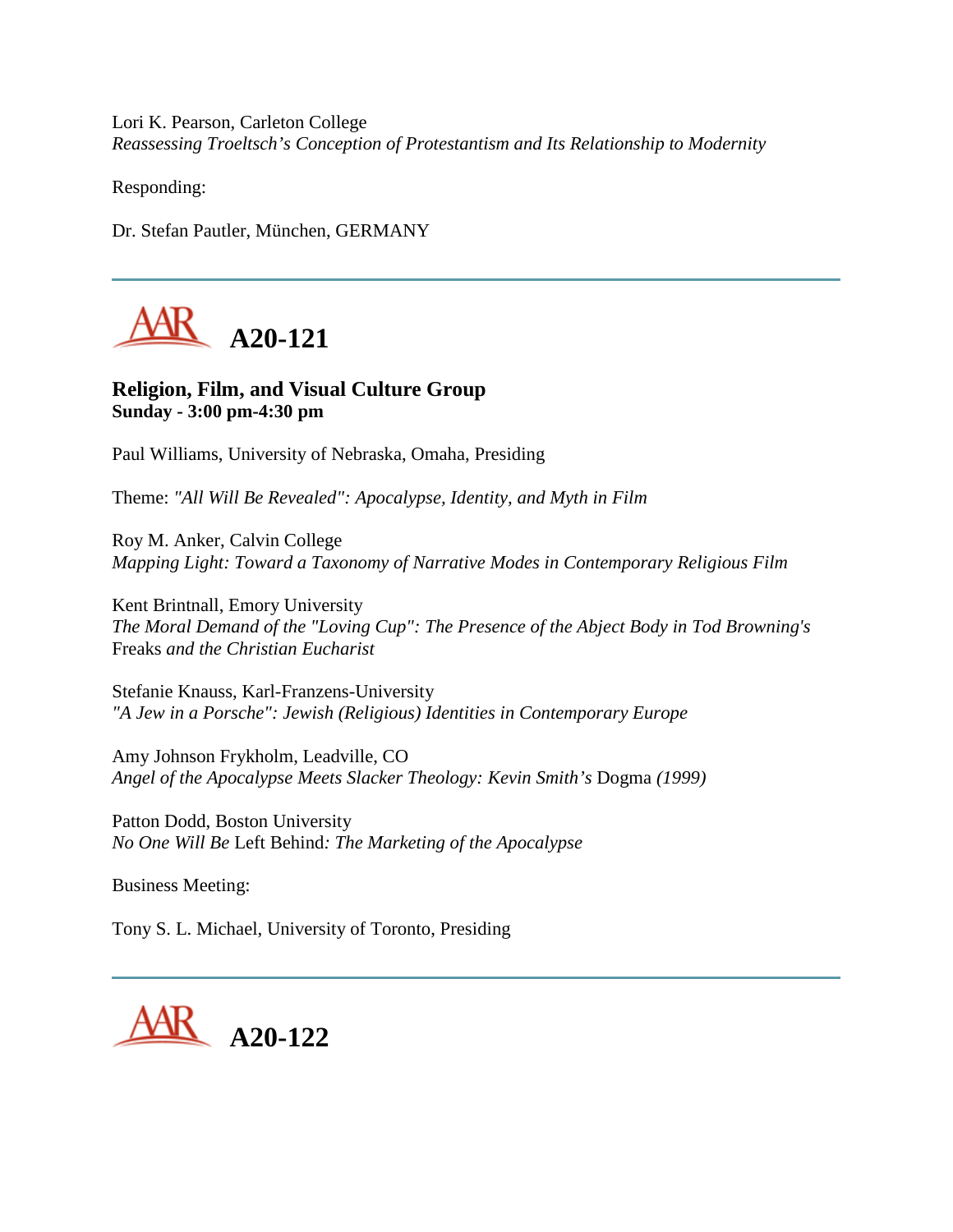#### **Religion, Holocaust, and Genocide Group Sunday - 3:00 pm-4:30 pm**

Jay Geller, Vanderbilt University, Presiding

Theme: *The Ethics of Forgetting*

Tania Oldenhage, Academy of Boldern *Serenity at the Heart of Europe: Switzerland and the Fading of Wartime Memory*

Eric Boynton, Allegheny College *Forgetting and Forgiving the Trauma of Evil*

Laura Gilbertson, Bethel University *Remembering for Redemption or Forgetting for Reconciliation? Keshgegian and Volf on the Memory of Violence*

Kenneth A. Reynhout, Bethel University *co-presenter with Laura Gilbertson*

Björn Krondorfer, St. Mary's College of Maryland *Is Forgetting Permissible? The Necessary Role of Oblivion in Holocaust Remembrances*

Business Meeting:

Oren Stier, Florida International University, Presiding Katharina von Kellenbach, St. Mary's College of Maryland, Presiding



**Ritual Studies Group Sunday - 3:00 pm-4:30 pm**

Nikki Bado-Fralick, Iowa State University, Presiding

Theme: *Ritual Dwelling, Crossing, and Acting: Theory as Transtemporal, Transperformative, and Transmethodological*

Ronald L. Grimes, Wilfrid Laurier University *What Kind of an Act Is Theorizing about Ritual?*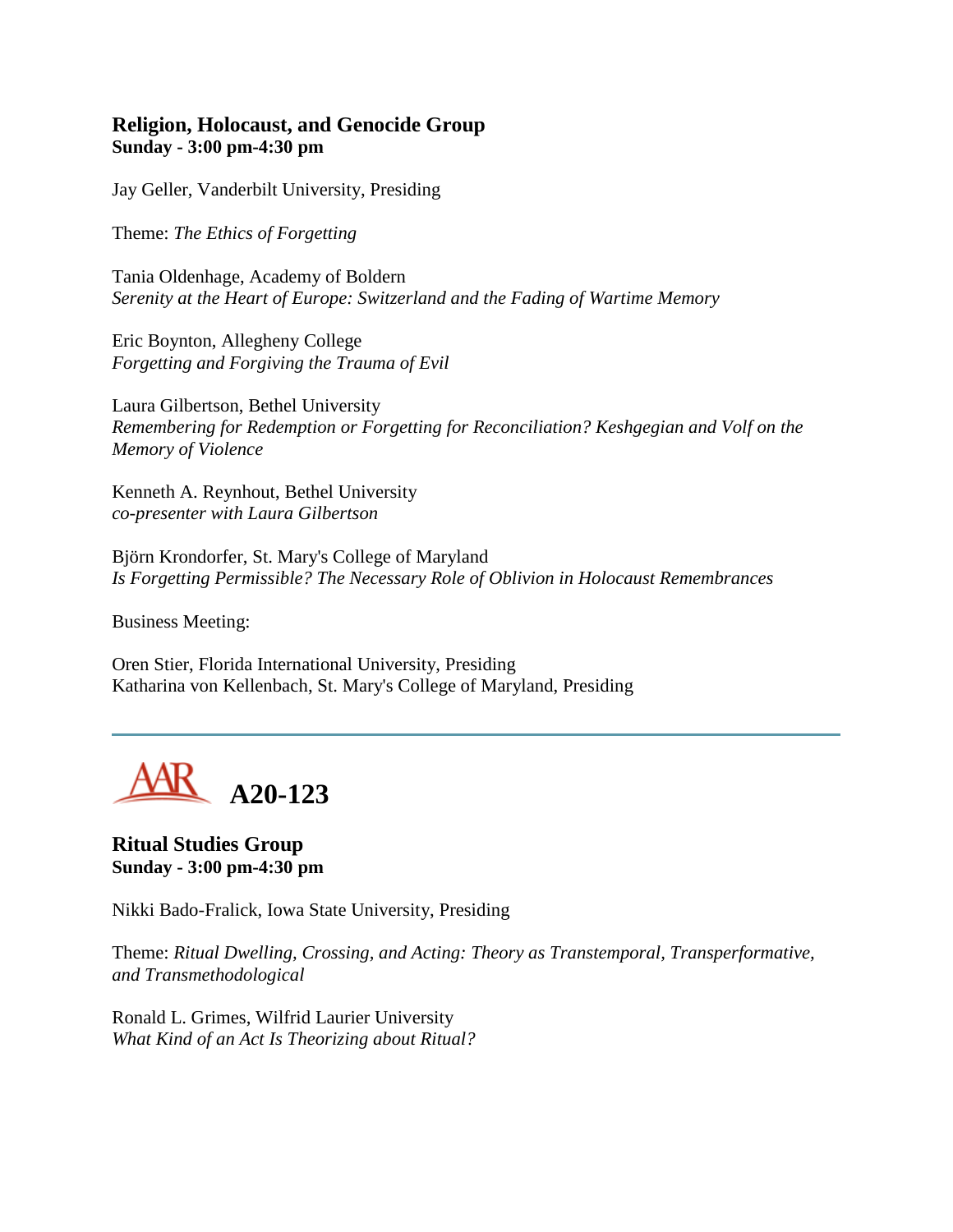Madeline Duntley, Bowling Green State University *Pacific Northwest Coast Art and Transmethodology: The Formline of Ritual Studies Theoretical Hybridity*

E. Thomas Lawson, Western Michigan University *Ritual Form Hypothesis: Transitive Connections between Ritual Competence and Ritual Performance*

Thomas A. Tweed, University of North Carolina, Chapel Hill *Ritual as Crossing and Dwelling: Theorizing the Religious Practices of Transnational Migrants*

Business Meeting:

Donna Lynne Seamone, McMaster University, Presiding



# **Tillich: Issues in Theology, Religion, and Culture Group Sunday - 3:00 pm-4:30 pm**

Robison B. James, University of Richmond, Baptist Theological Seminary at Richmond, Presiding

Theme: *God, Being, and God beyond Being*

John J. Thatamanil, Vanderbilt University *Why Tillich Is Not (Just) an Ontotheologian: Tillich's Indebtedness to Apophatic Theology*

Lois Malcolm, Luther Seminary *Mystical and Prophetic: Tillich's Theology of the God beyond God Reconsidered*

John C. M. Starkey, Oklahoma City University *God, Being, Tillich, and Neville*

Responding:

John D. Caputo, Syracuse University

Business Meeting:

Robison B. James, University of Richmond, Baptist Theological Seminary at Richmond, Presiding Mary Ann Stenger, University of Louisville, Presiding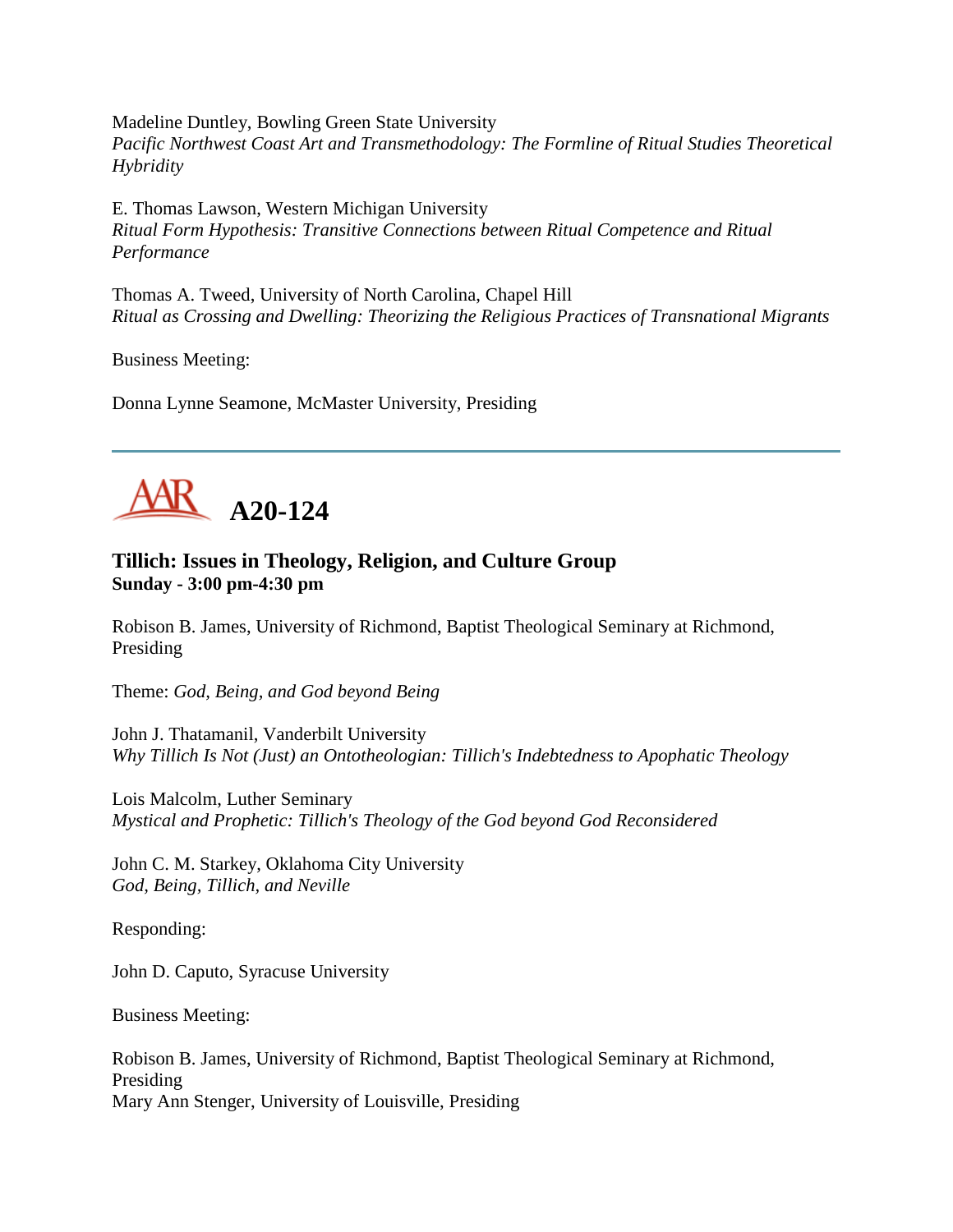

## **Wesleyan Studies Group Sunday - 3:00 pm-4:30 pm**

Sarah Heaner Lancaster, Methodist Theological School in Ohio, Presiding

Theme: *Pan-Methodism: History, Polity, and Theology*

F. Douglas Powe, Saint Paul School of Theology *Cone and Wesley on the Use of Experience as a Theological Source*

Morris L. Davis, Drew University *Pan-Methodist Union and the Demands of "American Christian Civilization": An Early Twentieth-Century Attempt*

Reginald Broadnax, Hood Theological Seminary *The History of the African Methodist Episcopal Zion Church and its Contribution to Both Methodist Episcopacy and Methodist Polity*

Responding:

Ted A. Campbell, Garrett-Evangelical Theological Seminary

Business Meeting:

K. Steve McCormick, Nazarene Theological Seminary, Presiding



### **Womanist Approaches to Religion and Society Group Sunday - 3:00 pm-4:30 pm**

Evelyn L. Parker, Southern Methodist University, Presiding

Theme: *Womanist Pedagogy and Black Women's Bodies: A Womanish Call and Man-ish Response*

Panelists: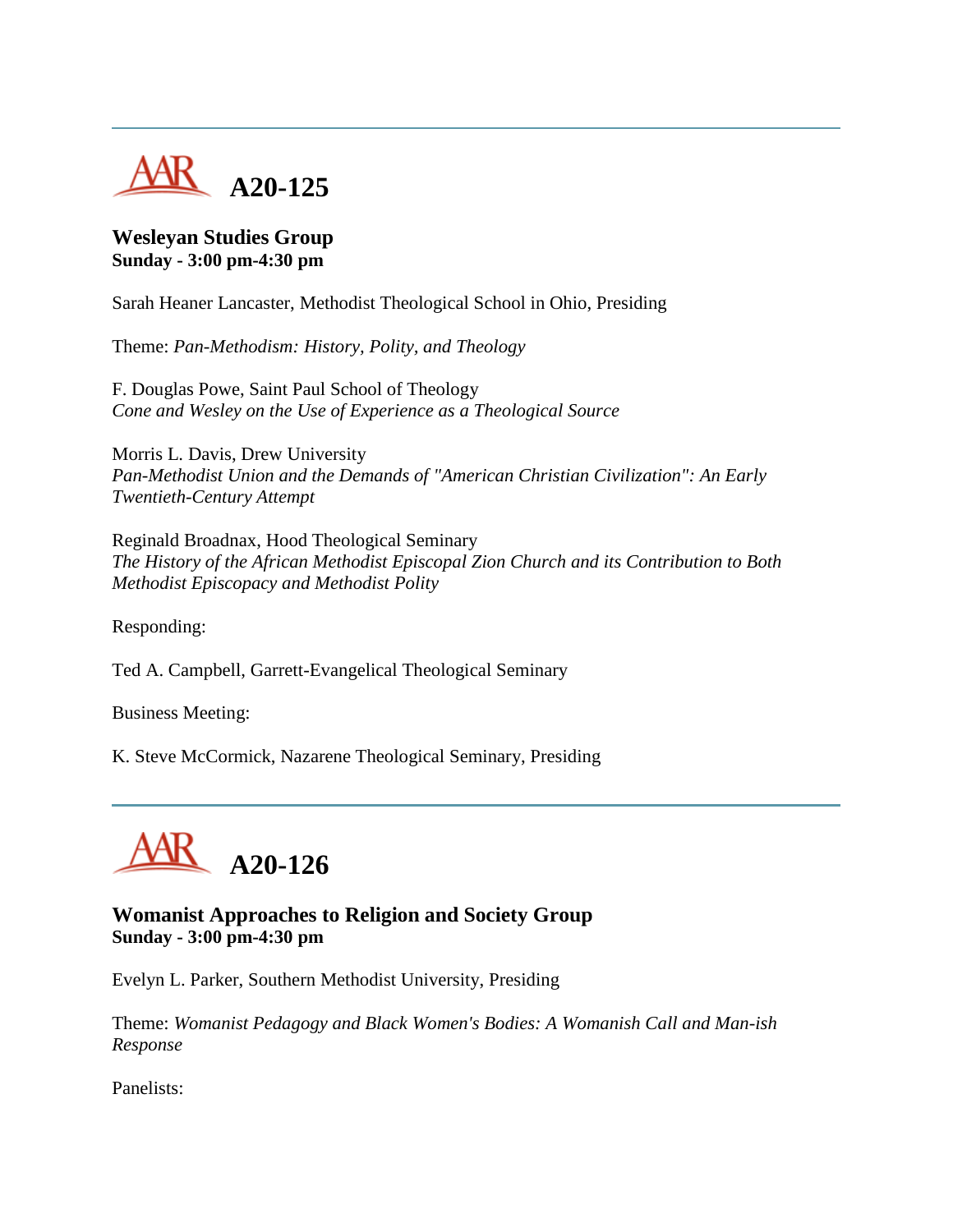Carol B. Duncan, Wilfrid Laurier University

Lynne Westfield, Drew University

Stacey Floyd-Thomas, Texas Christian University

Cheryl A. Kirk-Duggan, Shaw University

Responding:

Arthur Sutherland, Loyola College Athur Pressley, Drew University

Business Meeting:

Linda E. Thomas, Lutheran School of Theology at Chicago, Presiding



### **Tantric Studies Consultation Sunday - 3:00 pm-4:30 pm**

Charles D. Orzech, University of North Carolina, Greensboro, Presiding

Theme: *Sexuality and Gender in Tantric Traditions*

David Gray, Santa Clara University *"Tantric Sex" in an Eighth-Century Buddhist Context: The Case of the Cakrasamvara*

Elaine Craddock, Southwestern University *Gender, Sexuality, and Tantra in South India*

Loriliai Biernacki, University of Colorado, Boulder *The "Kali Practice": A Class Act Revisitation of Women's Roles in Tantra*

Sarah Jacoby, University of Virginia *Passionate Revelation: Consort Relationships in the Tibetan Buddhist Treasure Tradition according to Sera Khandro's (1892-1940) Biographical Writings*

Responding:

Rachel Fell McDermott, Barnard College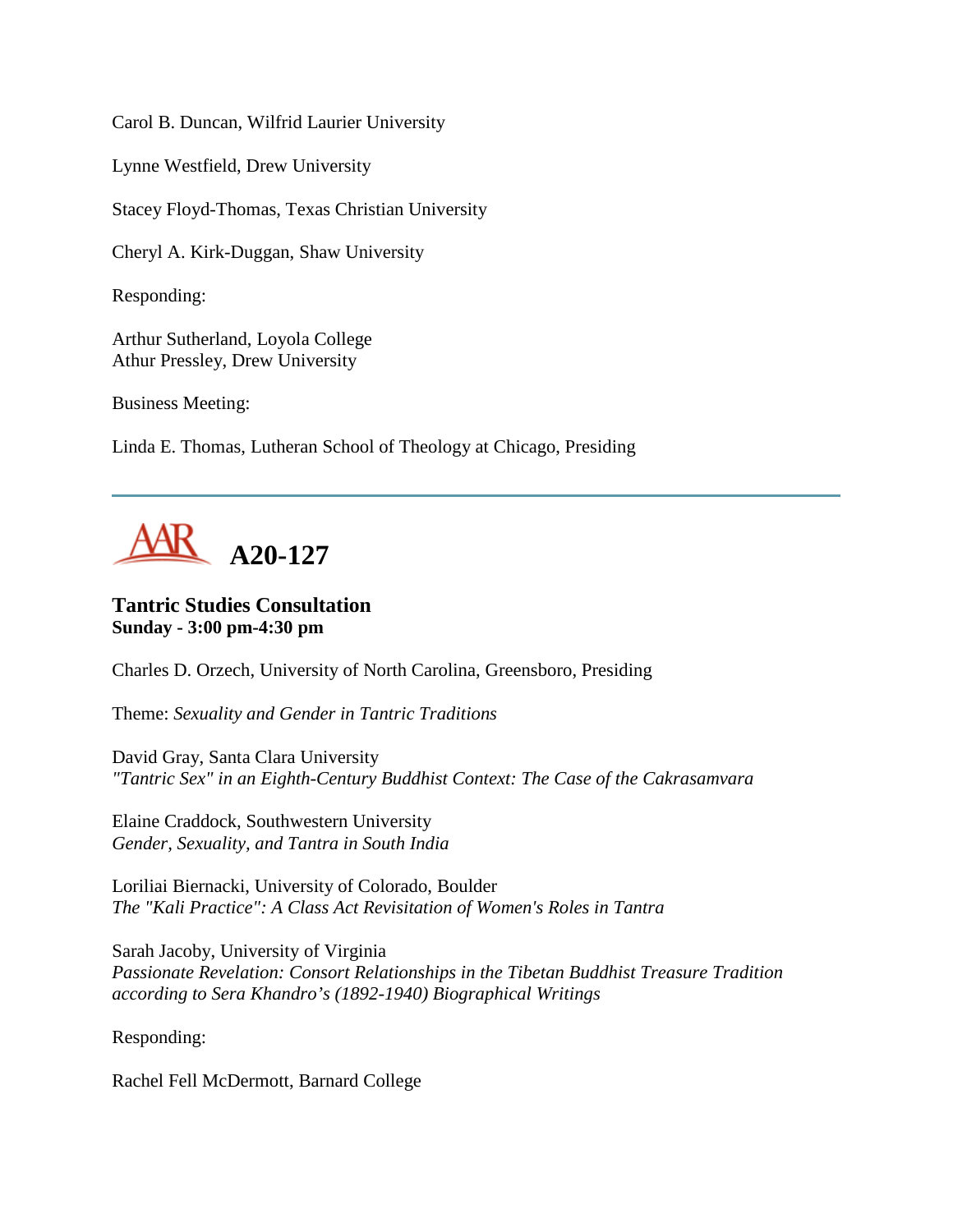Business Meeting:

Glen Alexander Hayes, Bloomfield College, Presiding Sthaneshwar Timalsina, Washington University in St. Louis, Presiding



# **AAR Retired Members' Reception Sunday - 5:30 pm-6:30 pm**

Hans J. Hillerbrand, Duke University, Presiding

All members of the AAR who are retired from full-time employment are cordially invited to an open house hosted by Barbara DeConcini, executive director, and Hans Hillerbrand, AAR president.



**Plenary Address Sunday - 7:15 pm-8:15 pm**

Hans J. Hillerbrand, Duke University, Presiding

Theme: *Master Narratives and the Future of Christianity*

Panelists:

David Martin, Woking, United Kingdom

See **Program Highlights** for a description.



**Plenary Address Sunday - 8:30 pm-9:30 pm**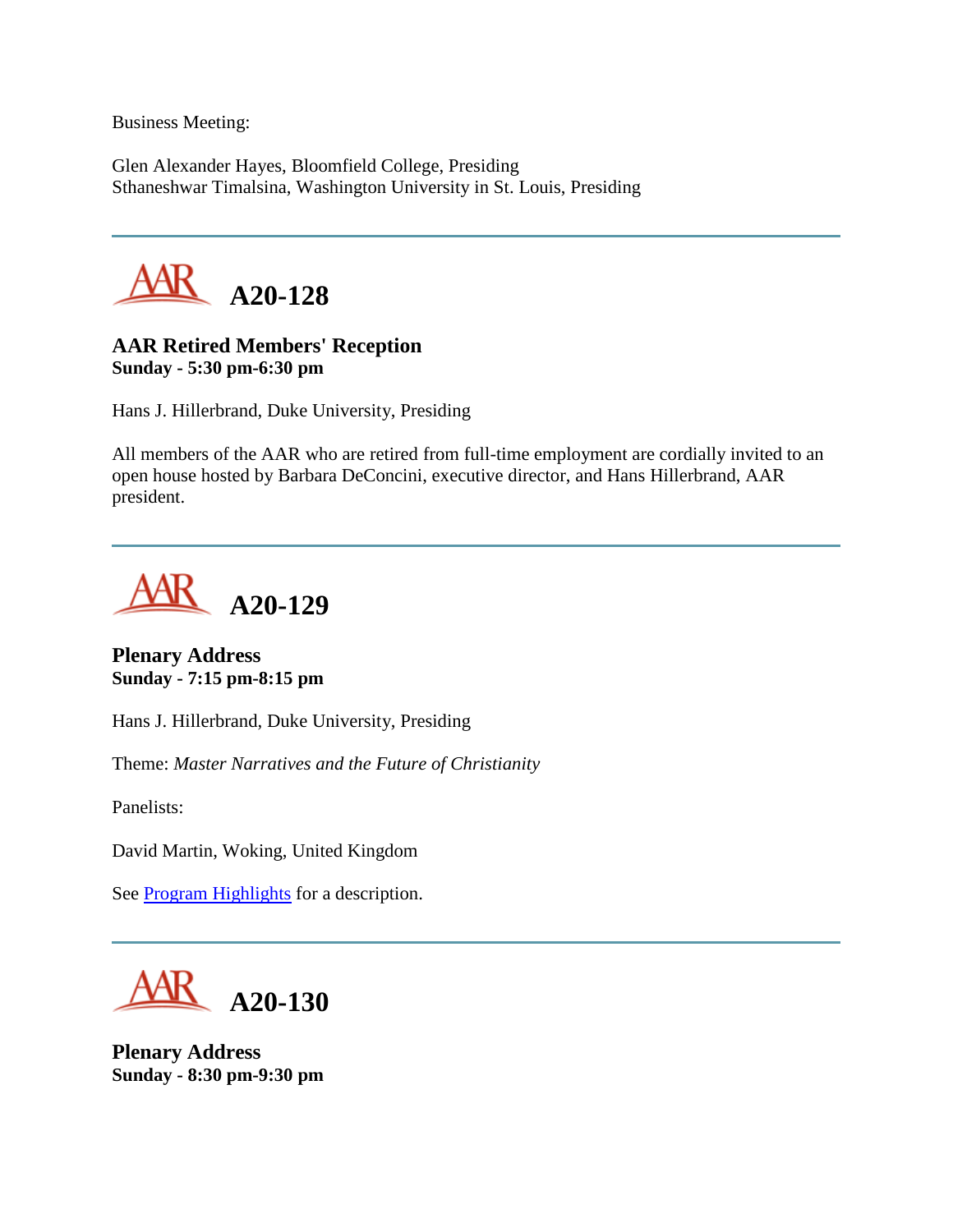Theme: *Templeton Plenary: Charles H. Townes -- The Parallelism and Ultimate Convergence of Science and Religion*

Panelists:

Charles H. Townes, Berkeley, CA

See [Program Highlights](http://www.aarweb.org/Meetings/Annual_Meeting/Past_and_Future_Meetings/2005/highlights.asp) for a description.



# **Arts Series/Films: Voloshky Ukrainian Dance Ensemble Sunday - 8:30 pm-10:00 pm**

Diane Apostolos-Cappadona, Georgetown University, Presiding

See [Program Highlights](http://www.aarweb.org/Meetings/Annual_Meeting/Past_and_Future_Meetings/2005/highlights.asp) for a description.



# **Arts Series/Films:** *By the Dawn's Early Light: Chris Jackson's Journey to Islam* **Sunday - 8:30 pm-10:00 pm**

Sponsored by the Study of Islam Section

Zareena Grewal, University of Michigan, Presiding

See **Program Highlights** for a description.



**Arts Series/Films:** *What the Bleep Do We Know?* **Sunday - 8:30 pm-10:00 pm**

Sponsored by Religion and Science Group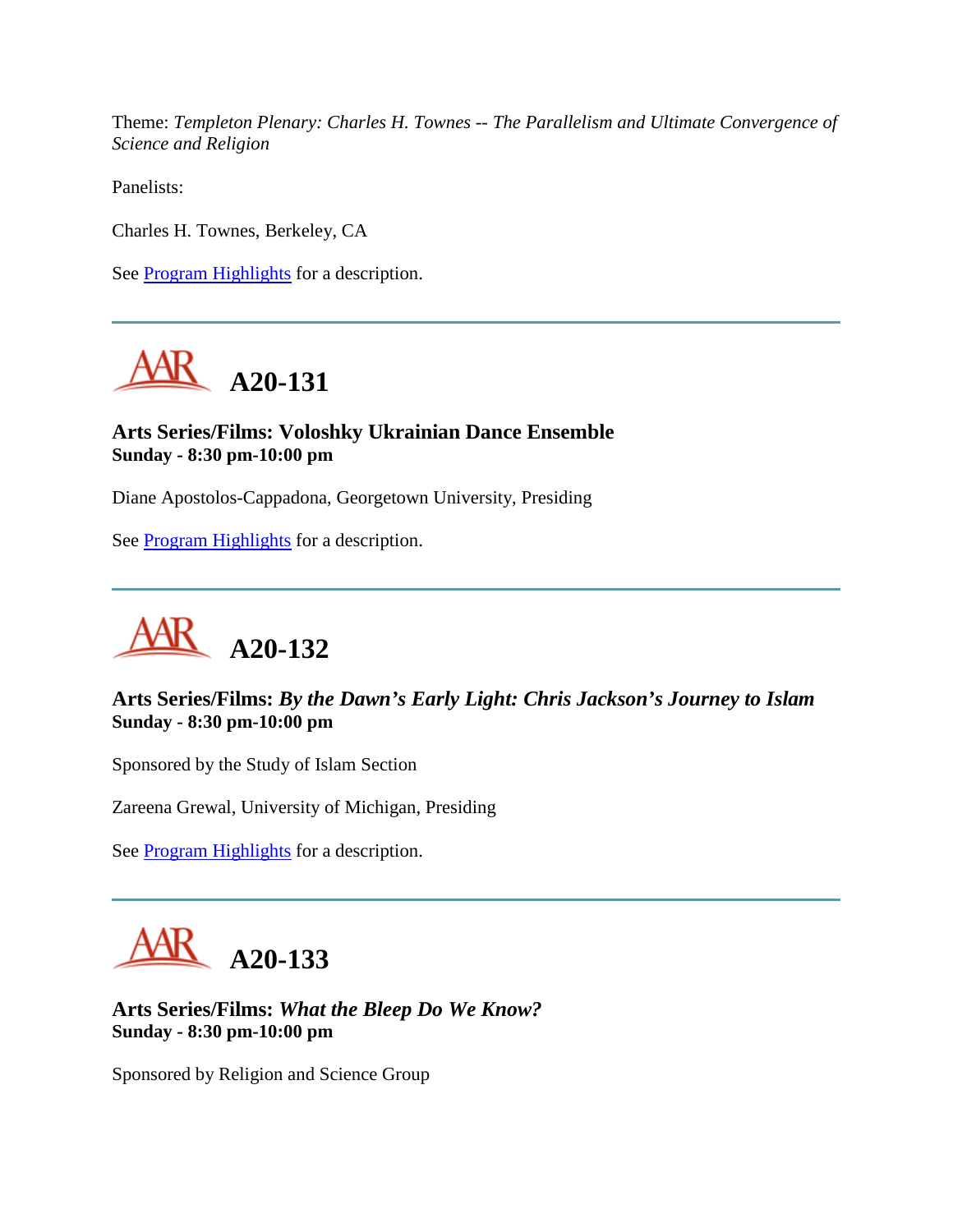See [Program Highlights](http://www.aarweb.org/Meetings/Annual_Meeting/Past_and_Future_Meetings/2005/highlights.asp) for a description.



### *JAAR* **Editorial Board Reception Sunday - 8:30 pm-10:00 pm**

Charles Mathewes, University of Virginia, Presiding



**Arts Series/Films:** *Transnational Savior: A Salvadoran Jesus Reunites with His People in the United States* **Sunday - 8:30 pm-9:30 pm**

Sponsored by the Religion in Latin America and the Caribbean Group

David Tombs, Trinity College, Dublin, Presiding

See **Program Highlights** for a description.



**Nominatons Committee Meeting Monday - 7:00 am-8:30 am**

Peter J. Paris, Princeton Theological Seminary, Presiding

**A21-2**

**International Members' Continental Breakfast Monday - 7:30 am-8:45 am**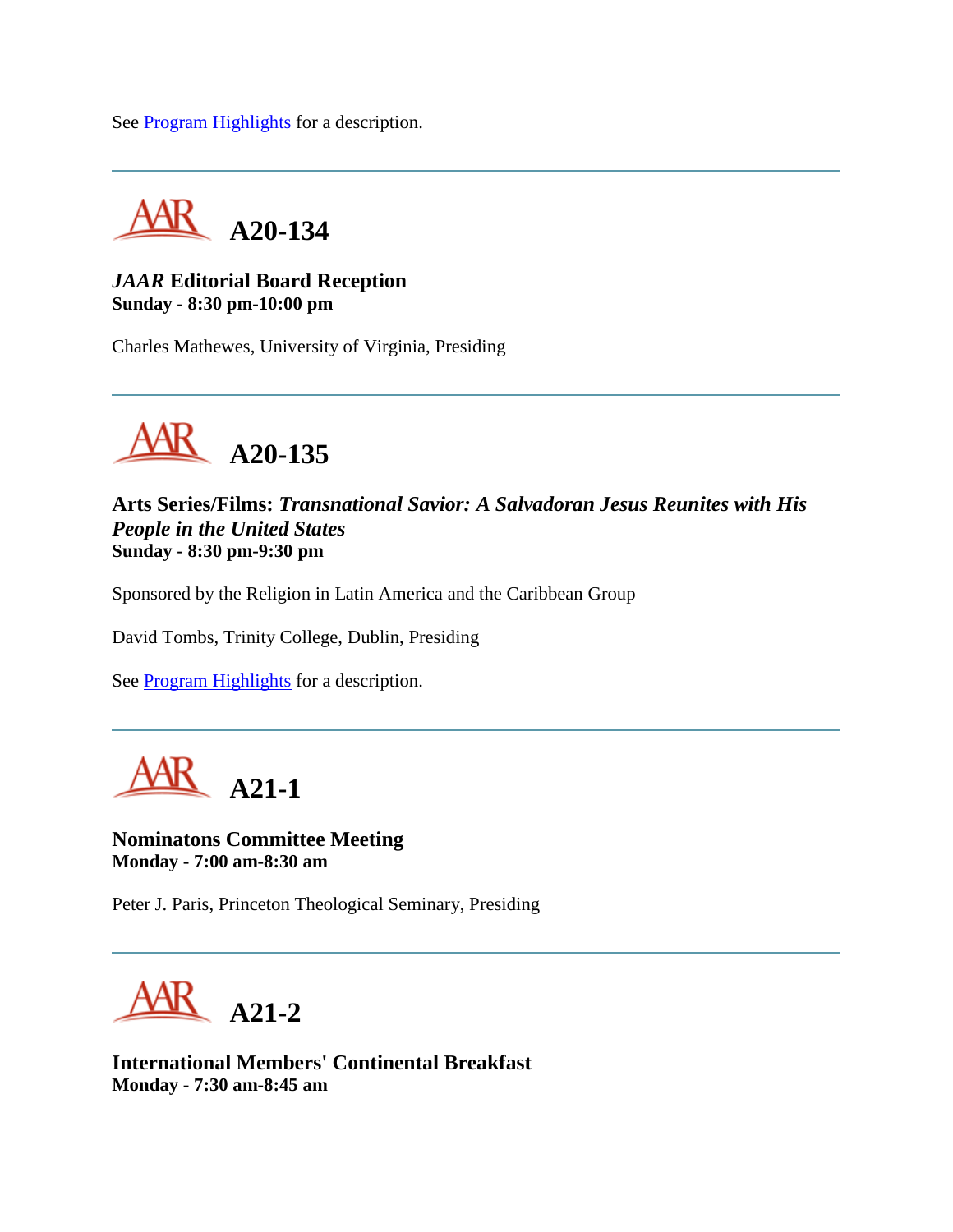All AAR international attendees are invited to an information session and continental breakfast hosted by the AAR's International Connections Committee.



# **AAR Program Unit Chairs' Breakfast Meeting Monday - 7:30 am-8:45 am**

All program unit chairs should attend this important informational session with the AAR's Program Committee.



# **Special Topics Forum Monday - 9:00 am-11:30 am**

Sponsored by the Graduate Student Task Force

Patricia O'Connell Killen, Pacific Lutheran University, Presiding

Theme: *Designing the Intellectual Experience*

In this interactive workshop presented by an experienced Wabash Center workshop director and consultant, participants will be led through a series of exercises to reflect together on how they currently compose intellectual experiences for their students and explore ways of doing so more effectively.

See **Program Highlights** for a description.

**A21-4**

**Special Topics Forum Monday - 9:00 am-11:30 am**

Sponsored by the Religion and Disabilities Task Force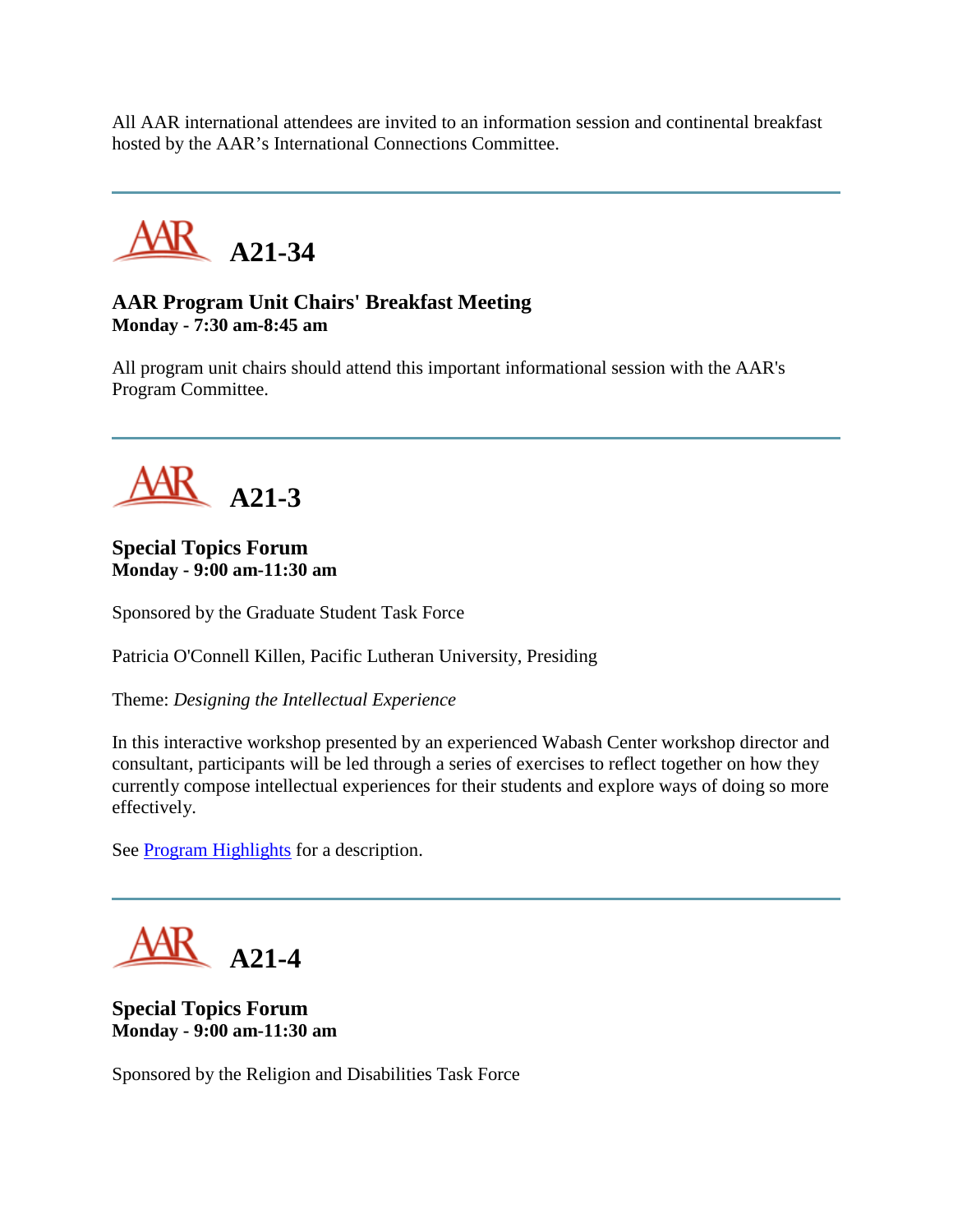Kerry H. Wynn, Southeast Missouri State University, Presiding

Theme: *The Accessible Career Journey: Employment and Disability*

Panelists:

Mary Jo Iozzio, Barry University

Bill J. Leonard, Wake Forest University

F. Rachel Magdalene, Appalachian State University

Edward McCaffrey, Equal Employment Opportunity Commission, Philadelphia, PA

See **Program Highlights** for a description.

**A21-5**

**Special Topics Forum Monday - 9:00 am-11:30 am**

Barbara Brown Zikmund, Catholic University of America, Presiding

Theme: *Christian Theology's Engagement with Religious Pluralism*

Panelists:

Diana L. Eck, Harvard University

J. Paul Rajashekar, Philadelphia, PA

Damayanthi M. A. Niles, Eden Theological Seminary

Ian Ritchie, Montreal, QC

Francis V. Tiso, United States Conference of Catholic Bishops

See **Program Highlights** for a description.

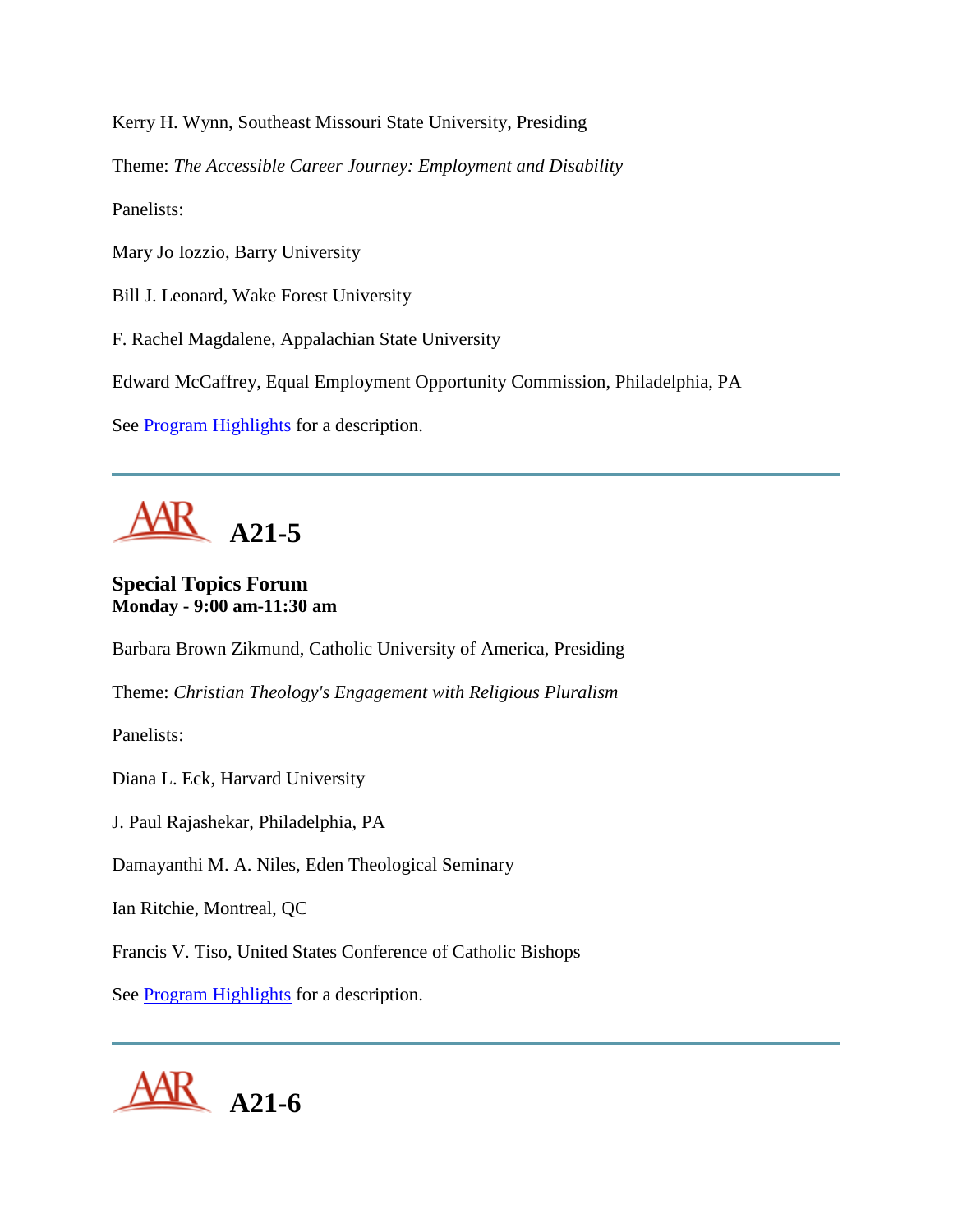#### **Academic Teaching and the Study of Religion Section Monday - 9:00 am-11:30 am**

Fran Grace, University of Redlands, Presiding

Theme: *Walk, Talk, Teach, Learn: A Streetfair of Posters, Exhibits, and Interactive Displays That Will Excite and Educate about a Breakthrough Moment in the Classroom or a Great Course*

Mark Larrimore, New School University *Saints Alive: A Student-Made Iconostasis Teaches about Religious Time, Creativity, and Community*

Marilyn Gottschall, Whittier College *Introducing Islam on Its Own Terms: Qur'anic Recitation as Pedagogy*

Sidney Brown, University of the South *Cultivating Empathy and a Critical Stance through Class "Experiments": The Experiments Themselves and a Best Moment on Learning*

Yolanda Yvette Smith, Yale University *Teaching through the Oral Tradition*

Adam Porter, Illinois College *Role-Playing the Trials of Jesus and Paul: An Introduction to the New Testament*

Greg Watkins, Stanford University *Virtual Mandala: Teaching Buddhism by Using Computer Technology to Translate the Wheel of Life into a Western Idiom*

Robert C. Shippey, Shorter College *Art as a Pedagogical Basis for Teaching Religion*

Calvin Mercer, East Carolina University *Short-Term Study Abroad Made Easy*

Rebecca K. Huskey, University of Iowa *A Grocery List and Forbidden Fruit: Teaching Interpretation Methods to Undergraduates*

Merrill M. Hawkins, Carson-Newman College *What Does* Saving Private Ryan *Have to Do with the Old Testament? Reflections on Course Revisions after the First Year of Implementation*

Dean Andrew Nicholas, Cincinnati Hills Christian Academy *Interactive Hebrew Bible Survey*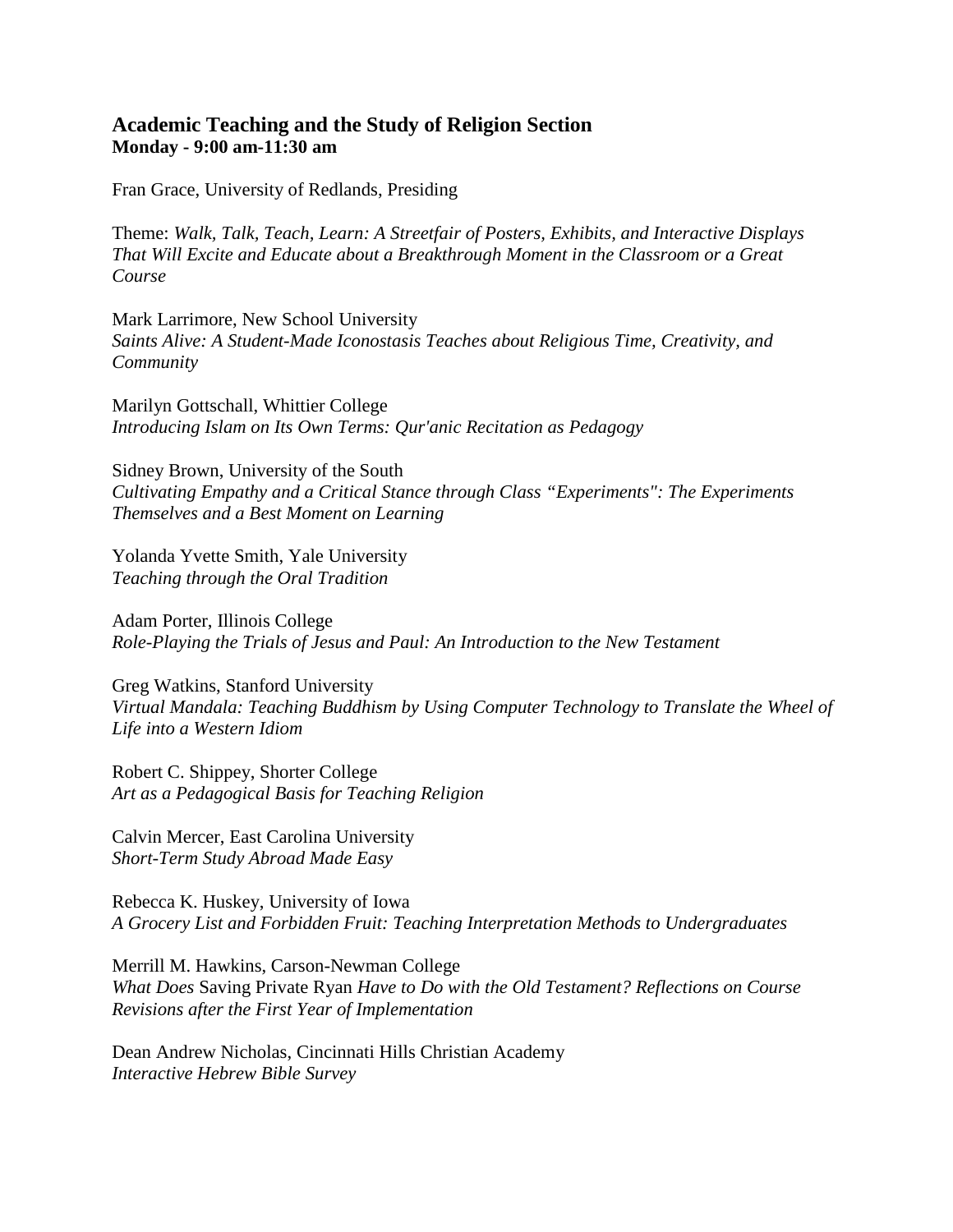Fred Glennon, Le Moyne College

*Experiential Learning and Social Justice Action: An Experiment in the Scholarship of Teaching and Learning and Assessment-Driven Course Design for the Introductory Course*



## **Tantric Studies Consultation and Arts, Literature, and Religion Section Monday - 9:00 am-11:30 am**

Paul E. Muller-Ortega, University of Rochester, Presiding

Theme: *Visual Arts and Ritual in Tantric Traditions*

Madhu Khanna, Indira Gandhi National Centre for the Arts *Visual Metaphysics and Representation in Hindu Shakta Tantra: Some Methodological Explorations*

Pamela D. Winfield, Meredith College *Esoteric Images of Light and Life at Kokubunji Temple, Japan*

Laura Harrington, Trinity College *Re-viewing Tibetan Tantra: The Pitfalls and Promises of Visual Culture Studies for the Exploration of Tantric Ritual*

Greg Grieve, University of North Carolina, Greensboro *Looking into Bhairava's Face: The Animating Effect of Horror*

Responding:

Ronald M. Davidson, Fairfield University

**A21-8**

**Buddhism Section Monday - 9:00 am-11:30 am**

Robert Sharf, University of California, Berkeley, Presiding

Theme: *Re-Wri(gh)ting: Reading Chinese Buddhist Biographies after Wright*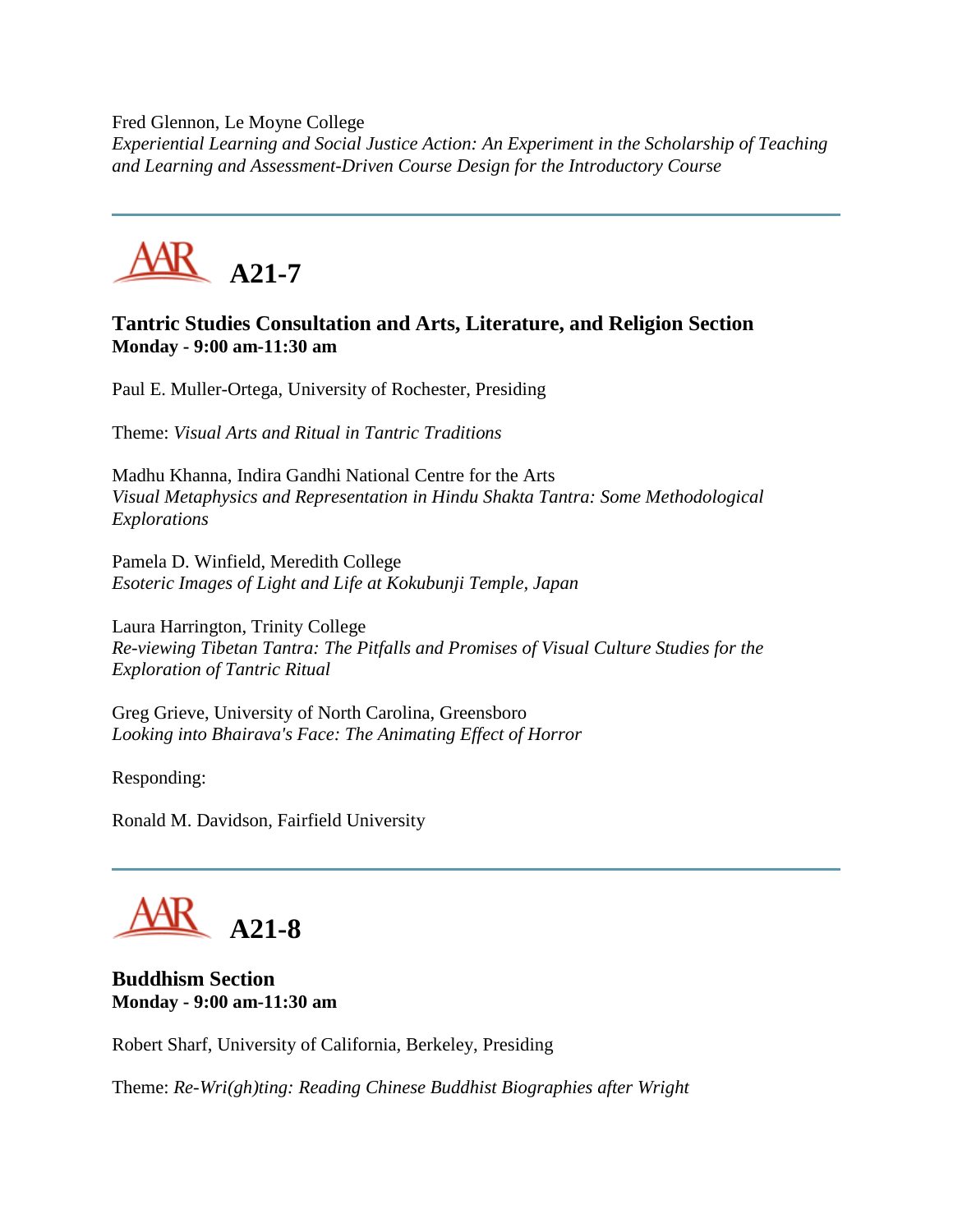James A. Benn, McMaster University *Continued Biographies of Eminent Monks: Hagiographic Collection or Monastic Manifesto?*

Koichi Shinohara, Yale University *Efficacy and Legitimacy: Toward a Sociological Reading of "Biographies of Eminent Monks"*

Shaul Katzenstein, Hamilton, ON *Enduring Sickness: Illness before Death in Medieval Chinese Buddhist Biographies*

Albert F. Welter, University of Winnipeg *Tracing the Elusive Yulu: Precedents for Chan's Records of Sayings Literature*

Responding:

James Robson, University of Michigan, Ann Arbor



### **Christian Systematic Theology Section Monday - 9:00 am-11:30 am**

David S. Cunningham, Hope College, Presiding

Theme: *Critical Responses to David Bentley Hart's* The Beauty of the Infinite: The Aesthetics of Christian Truth *(Eerdmans, 2004)*

Panelists:

Gerard Loughlin, Durham University

Lois Malcolm, Luther Seminary

Francesca Murphy, University of Aberdeen

James K.A. Smith, Calvin College

Responding:

David Bentley Hart, Loyola College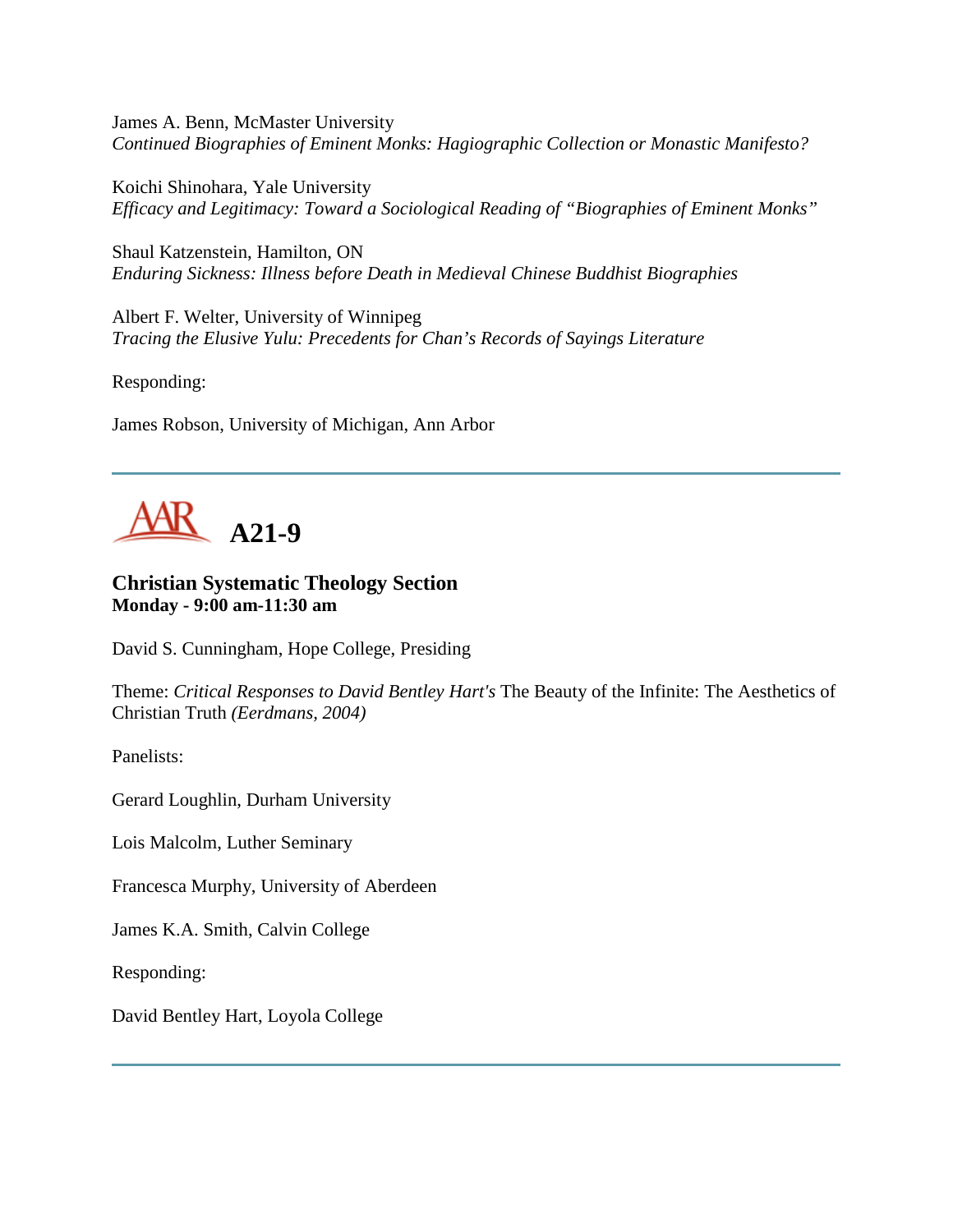

#### **Comparative Studies in Religion Section Monday - 9:00 am-11:30 am**

Mark Wheeler MacWilliams, St. Lawrence University, Presiding

Theme: *Rituals Online: Examining the Impact and Implications of Internet Rituals on Religious Practice*

Panelists:

Selva J. Raj, Albion College

Christopher Helland, Dalhousie University

Heidi Campbell, Texas A&M University

Goran Larrson, Göteborg University

Responding:

Stewart M. Hoover, University of Colorado, Boulder

Business Meeting:

Mary N. MacDonald, Le Moyne College, Presiding Selva J. Raj, Albion College, Presiding



#### **History of Christianity Section Monday - 9:00 am-11:30 am**

Erin Ronsse, University of Victoria, Presiding

Theme: *The Body as Christian Battleground*

Garry J. Crites, Duke University *The Starving Monk: Coercive Fasting and the Development of Irish Penitentials*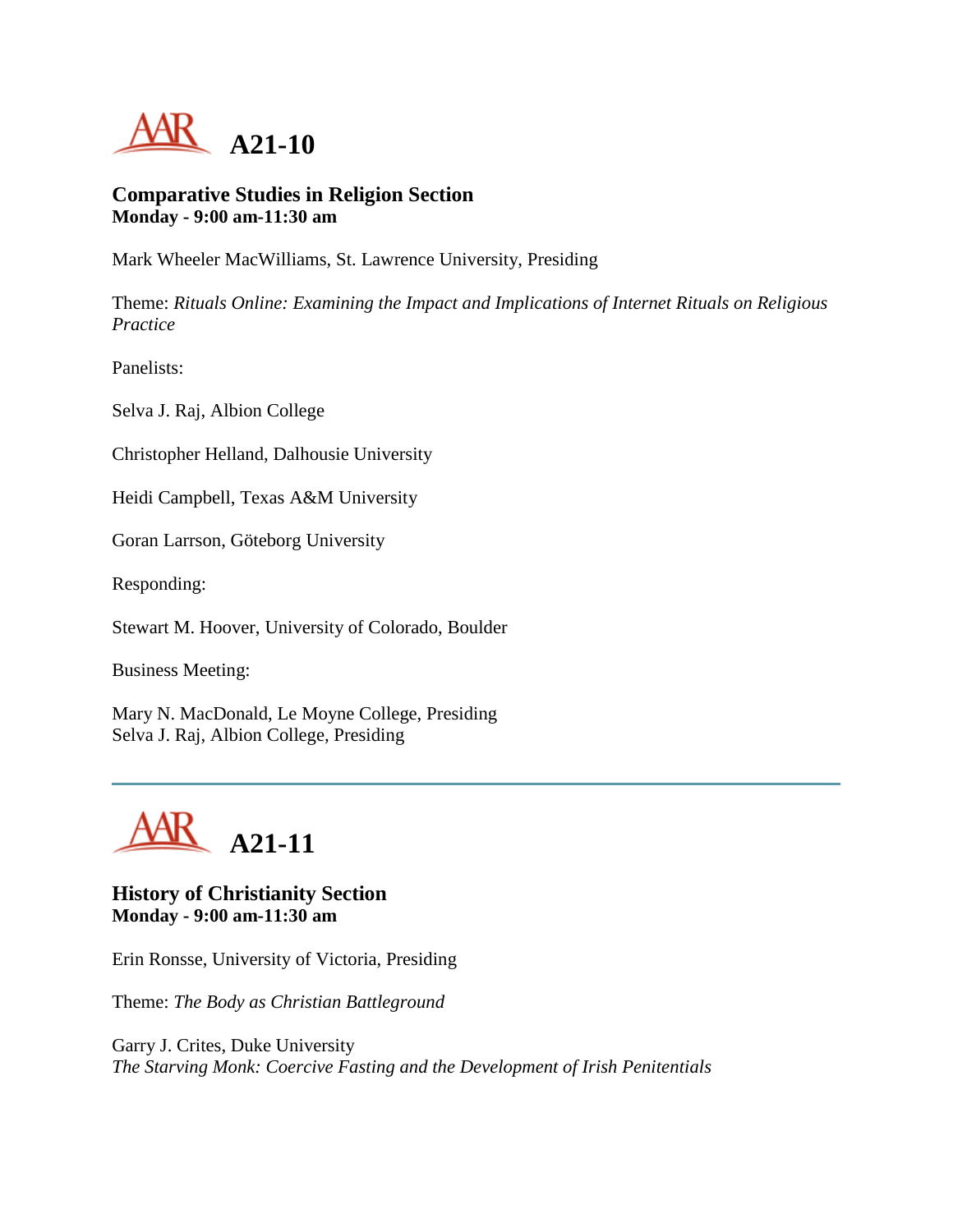Edwin Woodruff Tait, Duke University *Devils in the Bile: The Demonology of Martin Bucer*

Eric Carlsson, University of Wisconsin, Madison *Exorcising Demons with History: J. S. Semler and the Spirit Possession of Anna Elisabeth Lohmann*

Michael Ostling, University of Toronto *Of Woman Wailing for Her Demon Lover: Sex, the Satanic Pact, and Folk-Belief in the Polish Witch-Trials*

Marie Pagliarini, California Polytechnic State University *"And the Word Was Made Flesh": The Female Body as Text in Nineteenth-Century American Catholic Culture*

Pamela Klassen, University of Toronto *Radio Mind: Anglo-Protestants on the Frontiers of Healing*

**A21-12**

#### **Religion and the Social Sciences Section Monday - 9:00 am-11:30 am**

Carol B. Duncan, Wilfrid Laurier University, Presiding

Theme: *Negotiating Boundaries: Religion, Migration, and Cultural Interaction*

William A. Barbieri, The Catholic University of America *Migrant Boundaries: Constitutive Justice and the Ethics of Inclusion*

Jeanette Reedy Solano, California State University, Fullerton *A Border-Crossing Jesus: A Sociopolitical Reading of the Salvadoran Celebration of La Bajada in Los Angeles*

Prema Kurien, Syracuse University *Hindu Temples in the U.S.*

Robert Carle, King's College *From Pillarization to Assimilation: The Demise of Dutch Multi-Culturalism*

Business Meeting:

Douglas A. Hicks, University of Richmond, Presiding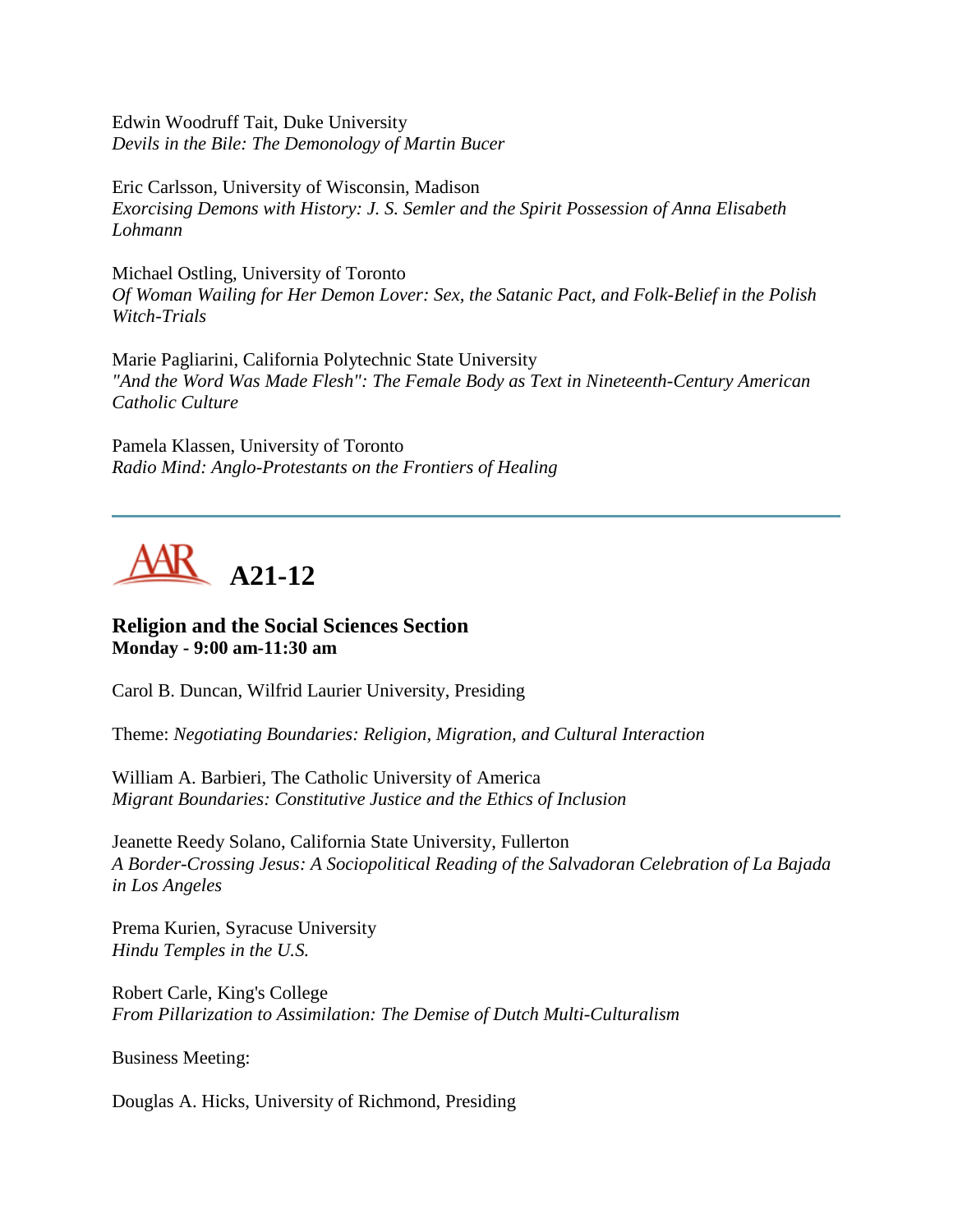

### **Religion in South Asia Section Monday - 9:00 am-11:30 am**

Kumkum Chatterjee, Pennsylvania State University, Presiding

Theme: *The Prescribed and the Permissible: Articulations of Sastra in Indian Literary and Oral Narrative, Film, and the Performed Arts*

Ruth Vanita, University of Montana *Together in Life after Life: Shastraic Ideas of Marriage and Rebirth, and Same-Sex Couple Suicides in Modern India*

Leela Prasad, Duke University *"For Shastra's Sake..!" Idioms of Legitimacy in the Plural Moral Worlds of Narrative*

Ronald Inden, University of Chicago *Breaking the National Rules for Entertainment in Film*

Joan Erdman, Columbia College, Chicago, and University of Chicago *Challenging Choreographies and Citing Shastra in Indian Dance*

Responding:

Velcheru Narayana Rao, University of Wisconsin, Madison



**Study of Islam Section Monday - 9:00 am-11:30 am**

Florian Pohl, Temple University, Presiding

Theme: *Sectarian Indentities and Diverting Interpretations of Islam*

Najam Haider, Princeton University *To Basmalah or Not to Basmalah: The Emergence of Sectarian Identity in Second- through Eighth-Century Kufa*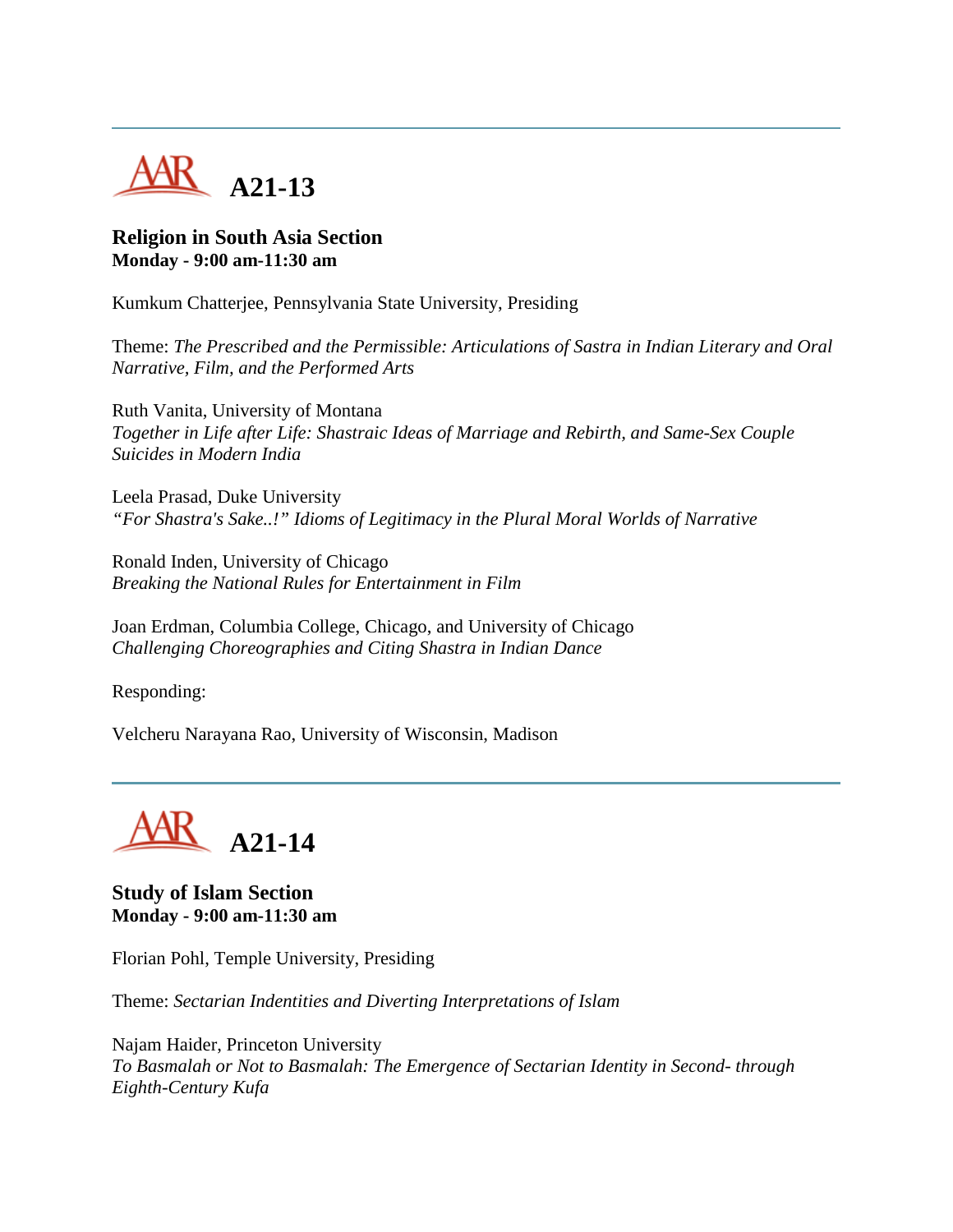Shafique Virani, Zayed University *Nomen and Numen: Reading Meaning and Identity in the Designations of a Shii Sect*

David Vishanoff, University of South Carolina *Medieval Muslim Metaphors for Revelation: Interpretive Consequences Then and Now*

Edward E. Curtis, Indiana University-Purdue University Indianapolis *The Qur'anic Defense of Elijah Muhammad, Messenger of Allah*

Kathleen Malone O'Connor, University of South Florida *"Each One Teach One": Teaching the Lessons and Dialogic Ethnography among the Gods of the Five Percent Nation*

Responding:

Zeki Saritoprak, John Carroll University



# **Women and Religion Section Monday - 9:00 am-11:30 am**

Donna Berman, Charter Oak Cultural Center, Presiding

Theme: *The Coming of Lilith: An Assessment and Celebration of Judith Plaskow's Contribution to Judaism, Feminism, and Sexual Ethics*

Panelists:

Rebecca T. Alpert, Temple University

Katie G. Cannon, Union Theological Seminary and Presbyterian School of Christian Education

Mary C. Churchill, University of Iowa

Carol P. Christ, Ariadne Institute

Emily Neill, Harvard University

Susan E. Shapiro, University of Massachussetts, Amherst

Responding: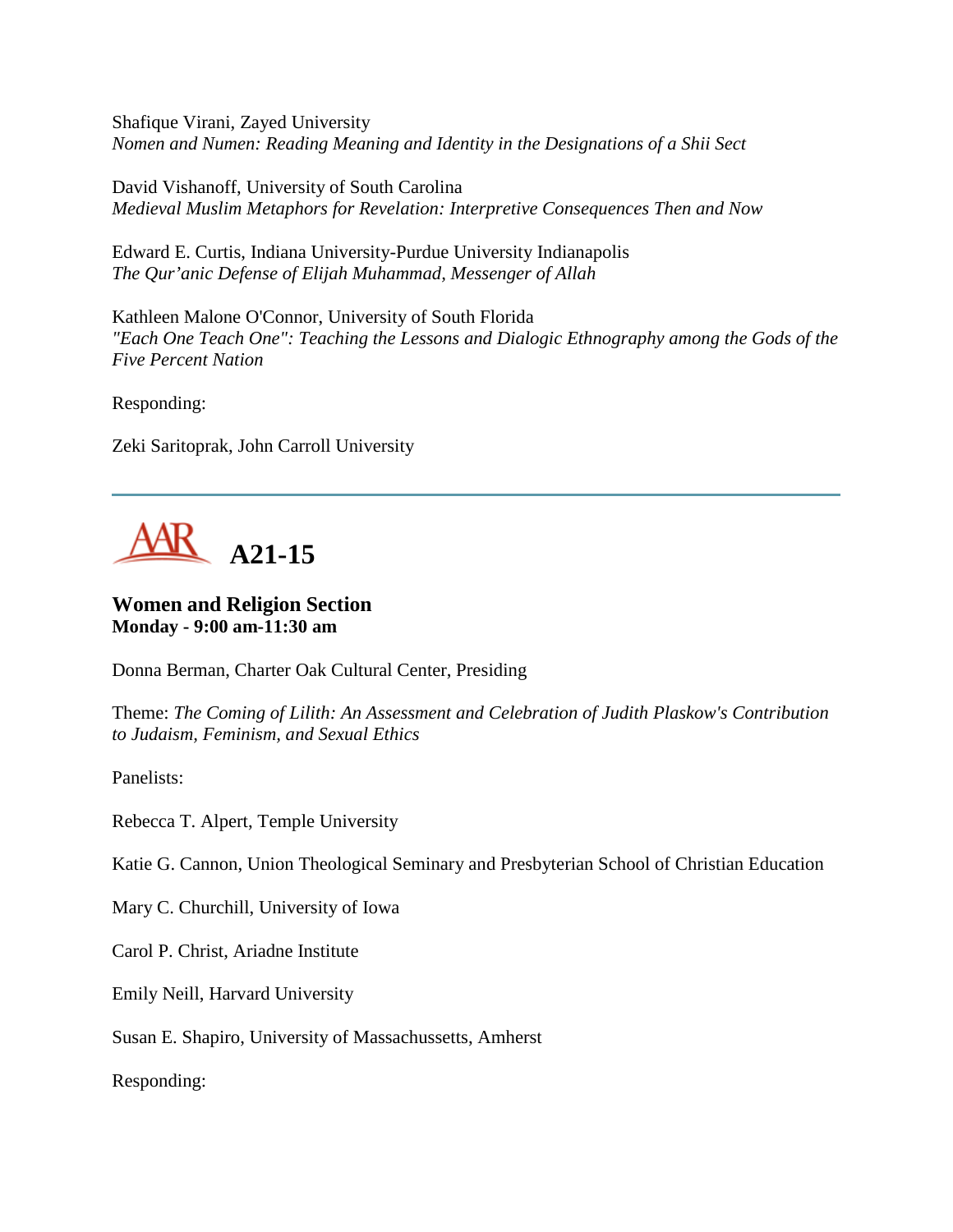Judith Plaskow, Manhattan College



## **Afro-American Religious History Group Monday - 9:00 am-11:30 am**

Julia M. Speller, Chicago Theological Seminary, Presiding

Theme: *W. E. B. Du Bois and the Discourse of African-American Religious History and Historiography*

Marcus Bruce, Bates College *The Translation of Finer Feelings: Henry Ossawa Tanner, W. E. B. Du Bois, and the Uses of Religous Discourse*

Curtis Evans, Florida State University *The Problem of the Negro Church: W. E. B. Du Bois and His Analysis of Black Religion*

Donald H. Matthews, University of Missouri, Kansas City *Du Bois and the Social Scientific Study of Black Religion*

Responding:

Dr. Dennis C. Dickerson, Vanderbilt University



### **Anthropology of Religion Group Monday - 9:00 am-11:30 am**

J. Shawn Landres, Synagogue 3000 / UCLA Center for Jewish Studies, Presiding

Theme: *Sacred Transformations: Placement, Displacement, and Replacement*

Carol Winkelmann, Xavier University *The Language of Tibetan Nuns in the Indian Himalayas*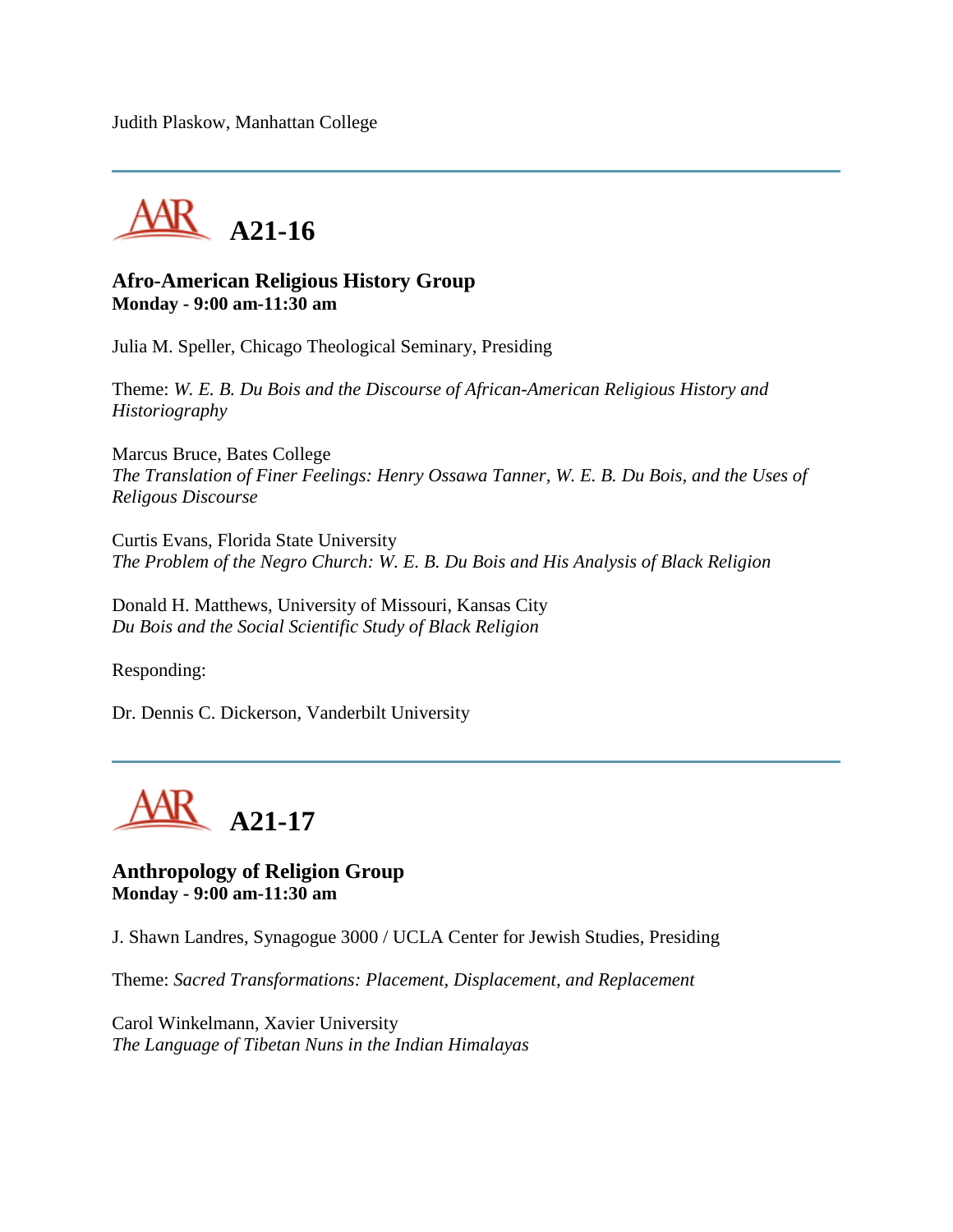Lee Gilmore, Graduate Theological Union *No Spectators: Ideology and Performativity at the Burning Man Festival*

Erika Meitner, University of Virginia *The Mezuzah: American Judaism and Constructions of Domestic Sacred Space*

Mark Rowe, Princeton University *Dying for Agency: Posthumous Divorce in Contemporary Japan*

Responding:

William R. LaFleur, University of Pennsylvania

Business Meeting:

J. Shawn Landres, Synagogue 3000 / UCLA Center for Jewish Studies, Presiding Rebecca Sachs Norris, Merrimack College, Presiding



### **Comparative Studies in Hinduisms and Judaisms Group Monday - 9:00 am-11:30 am**

Kathryn McClymond, Georgia State University, Presiding

Theme: *Mothers and Mothering in Hindu and Jewish Traditions*

Amy Alloco, Emory University *Carrying Fire Pots for the Goddess: Mothers and Daughters in the Performance of a Vow to Mariyamman*

Vijaya Nagarajan, University of San Francisco *Toward Motherhood: Fertility, Infertility, and the Ritual Struggle to Conceive*

Madhuri Yadlapati, Louisiana State University, Baton Rouge *Mothers, Matriarchs, and Divine Revelation: Returning to Sita and Sarah*

Yudit Greenberg, Rollins College *Rebecca: Mother, Prophetess, or Conspirator*

Responding:

Tracy Pintchman, Loyola University Chicago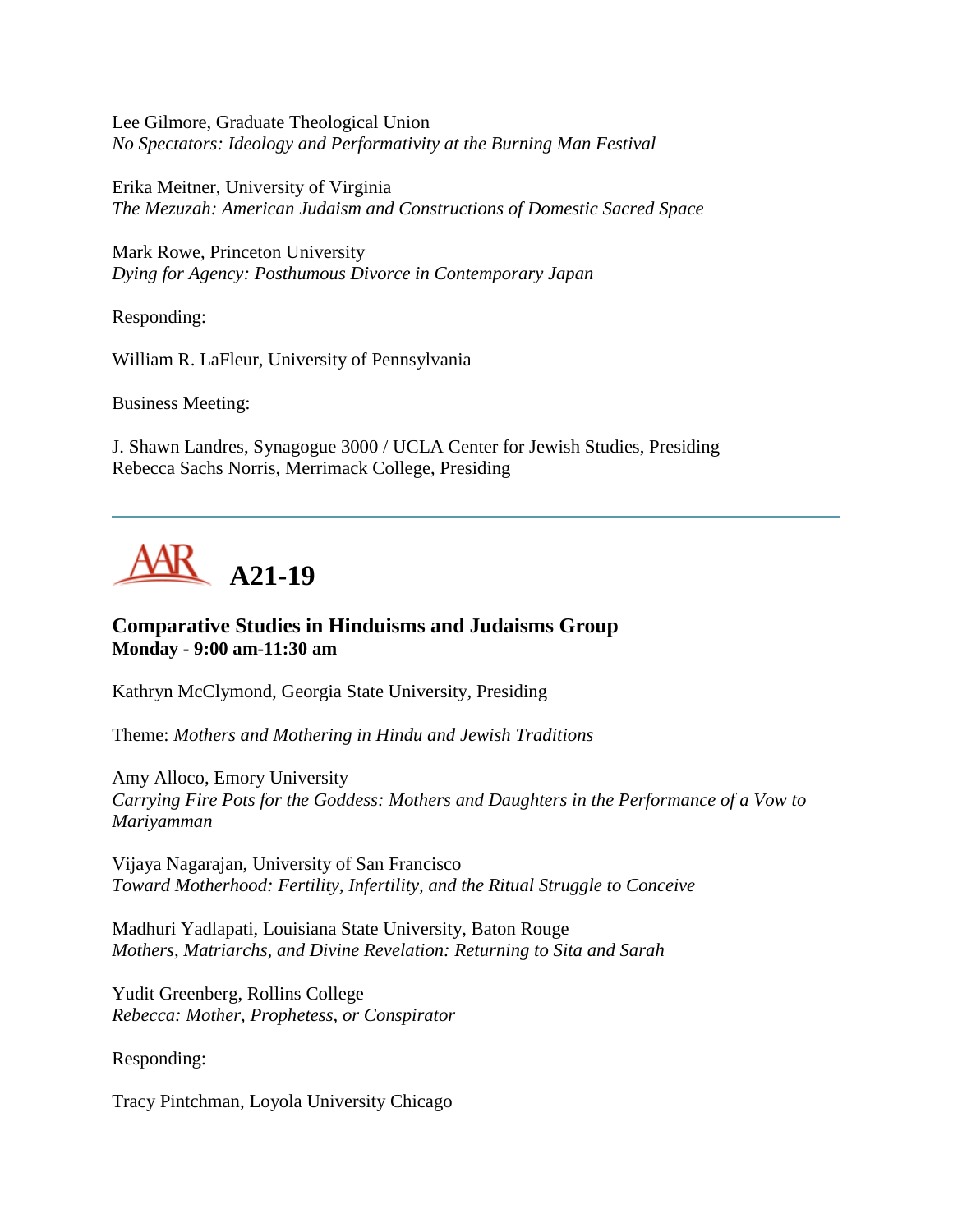Business Meeting:

Kathryn McClymond, Georgia State University, Presiding



#### **Feminist Theory and Religious Reflection Group Monday - 9:00 am-11:30 am**

Rosemary P. Carbine, College of the Holy Cross, Presiding

Theme: *Doing* Saving Work*: Feminist Reconstructions of Sin and Redemption*

Wendy Farley, Emory University *That by Which We Fall Is That by Which We Rise: A Feminist Analysis of Desire and Redemption*

Serene Jones, Yale University *Redeeming "Harem," Saving "Law"*

Joy McDougall, Emory University *The Bondage of the I/Eye: A Feminist Proposal for Redeeming Christian Sin-Talk*

Responding:

Rebecca S. Chopp, Colgate University



**Latina/o Religion, Culture, and Society Group Monday - 9:00 am-11:30 am**

Benjamin Valentin, Andover Newton Theological School, Presiding

Theme: *Where Do We Go from Here? Assessing the Fundamental Commitments of Latino/a Theologies*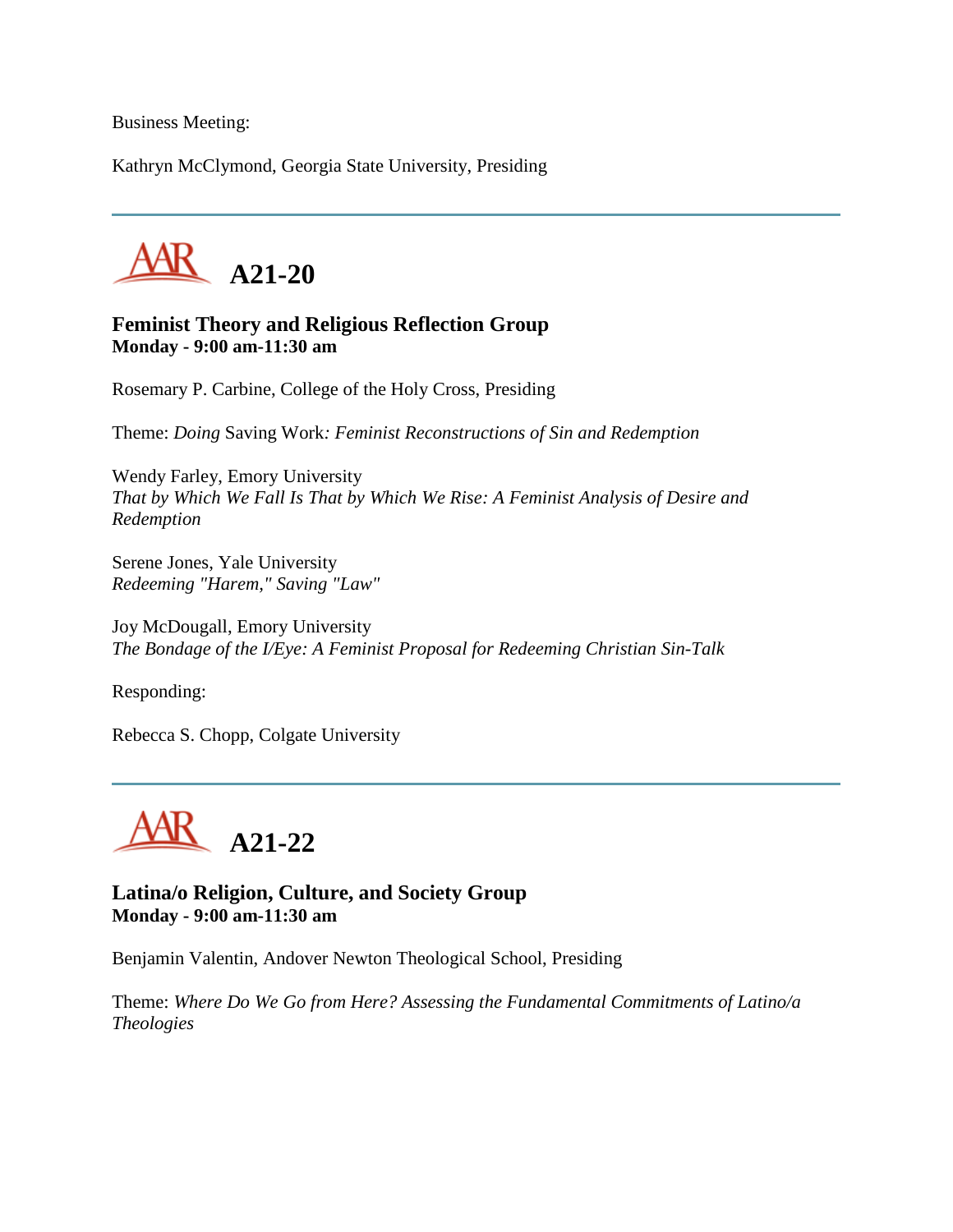Jorge A. Aquino, Graduate Theological Union *"Ni Blanquitos, Ni Negritos?" On the Interpretation of Racial Formations as a Fundamental Challenge for Latino/a Theologies*

Maria T. Davila, Boston College *"Dignidad en la Lucha": Latina/o Ethics and U.S. Civil Society*

Ivan Petrella, University of Miami *On the Failure of Liberation Theologies in the Americas: The Case of Latino/a Theology*

Christopher D. Tirres, Harvey Mudd College *A Pragmatic Bridge between Cultural and Political Action*



**Law, Religion, and Culture Group Monday - 9:00 am-11:30 am**

Jason Bivins, North Carolina State University, Presiding

Theme: *Testing Secularism*

Grace Kao and Jerome Copulsky, Virginia Polytechnic Institute and State University *The Pledge of Allegiance and the Limits of Civil Religion*

James McBride, Schulte, Roth, and Zabel LLP *Girard's Will, Nineteenth-Century Philadelphia, and the Origins of Secular Government: A Tale of Capital, Philanthropy, and the Supreme Court*

I. Chatterjea, Vanderbilt University *Secularism or Secular Humanism as Reactive Deviance*

Steven Engler, Mount Royal College & Pontifícia Universidade Católica de São Paulo *Constitutional Secularization: Religious Pluralism and the Canadian Courts*

Responding:

Robert A. Yelle, University of Illinois

Business Meeting:

Jason Bivins, North Carolina State University, Presiding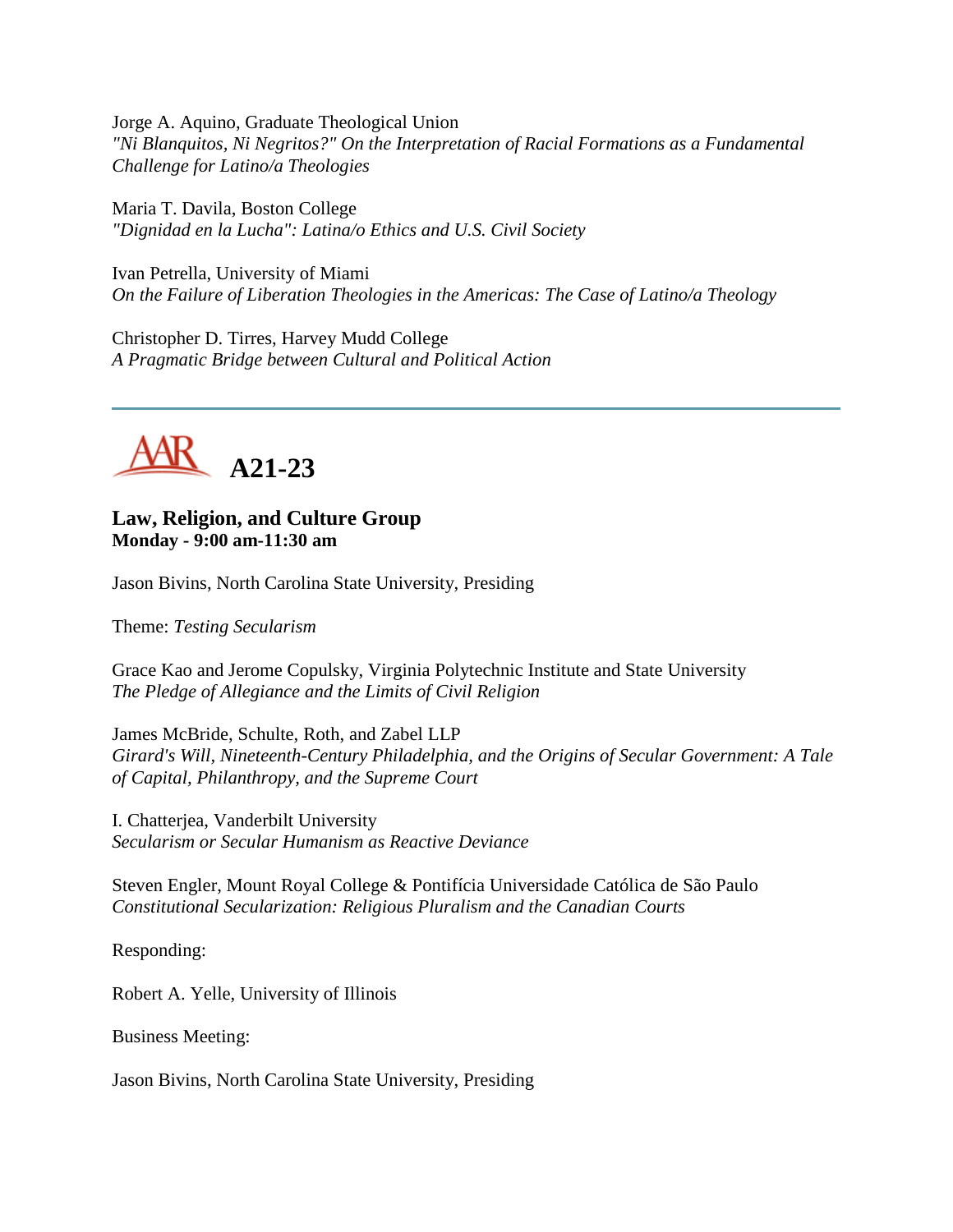

## **Pragmatism and Empiricism in American Religious Thought Group Monday - 9:00 am-11:30 am**

Beth Eddy, Central Michigan University, Presiding

Theme: *Topics in Empiricism and Pragmatism*

Edward Slingerland, University of British Columbia *Who's Afraid of Reductionism? Cognitive Science, Pragmatism, and the Humanities*

Matthew Day, Florida State University *Let's Be Realistic: Evolutionary Complexity, Instrumental Biology, and the Cognitive Science of Religion*

Finbarr Curtis, University of California, Santa Barbara *The Danger of "Wholes without Rhythm": The Productivity of Pluralism in Dewey's Aesthetic Theory*

David R. Perley, University of Toronto *Cultural Pragmatist or Defender of the Unseen: Sorting through Contrasting Appropriations of William James in the Study of Religion*

Business Meeting:

Frederick J. Ruf, Georgetown University, Presiding David Lamberth, Harvard University, Presiding



**Religion and Science Group Monday - 9:00 am-11:30 am**

Lisa L. Stenmark, San Jose State University, Presiding

Theme: *What the Bleep Do We Know? The Future of the Religion and Science Discourse*

Panelists: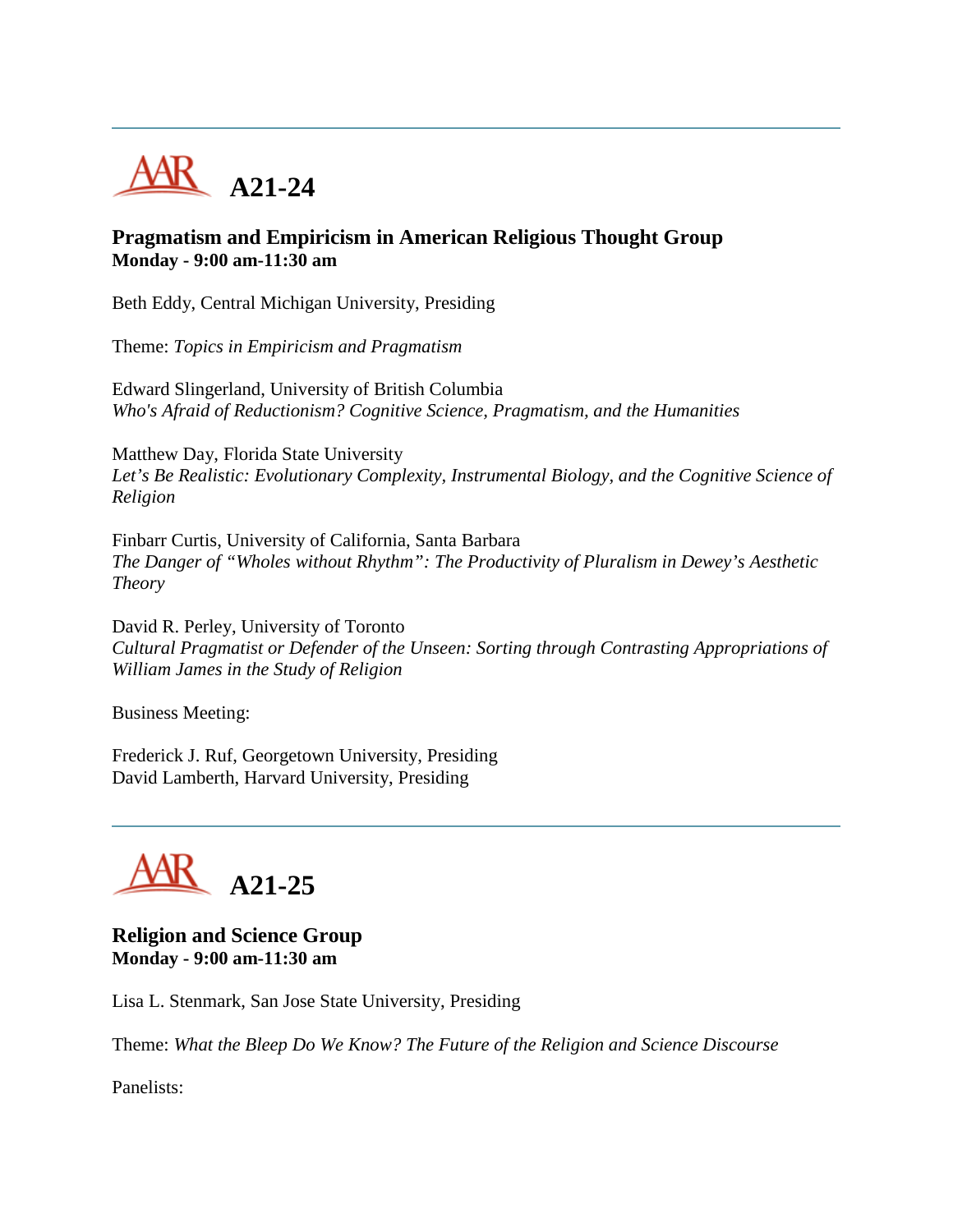Robert J. Russell, Graduate Theological Union

Lou Ann G. Trost, Pigeon, MI

Jane Naomi Iwamura, University of Southern California

Kirk Wegter-McNelly, Boston University

Barbara Holmes, Memphis Theological Seminary

Business Meeting:

Greg Peterson, South Dakota State University, Presiding



## **Religions, Medicines, and Healing Group and Tibetan and Himalayan Religions Group Monday - 9:00 am-11:30 am**

Vesna Acimovic Wallace, University of California, Santa Barbara, Presiding

Theme: *Dialogues and Debates on Tibetan Medicine, Healing, and Religion*

Panelists:

Alejandro Chaoul, Rice University

Frances Garrett, University of Toronto

Eric Jacobson, Harvard University

Ivette Vargas-O'Bryan, Austin College



**Religions, Social Conflict, and Peace Group Monday - 9:00 am-11:30 am**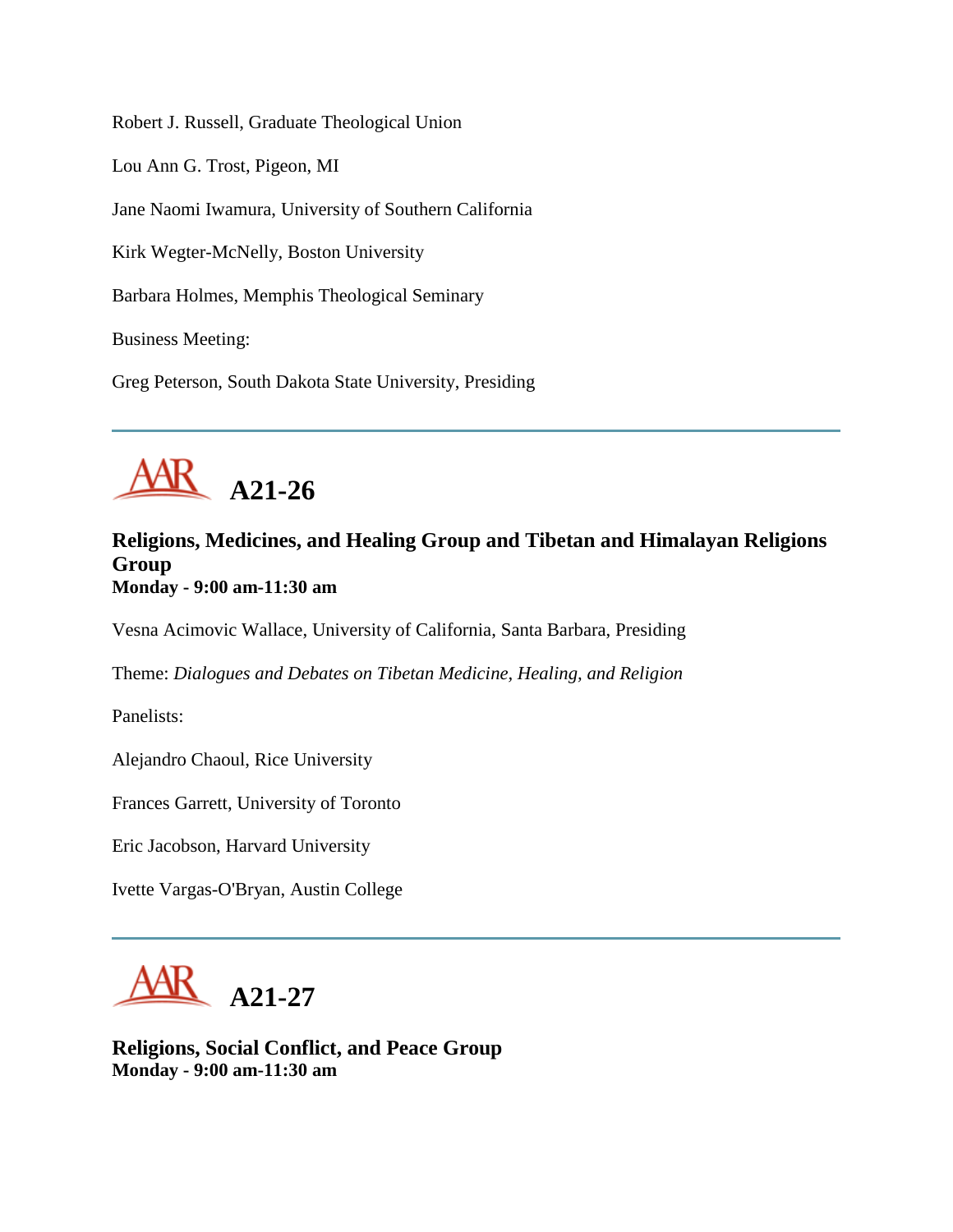Marla J. Selvidge, Central Missouri State University, Presiding

Theme: *Religions and Denominations Working Together for Peace*

Noreen Herzfeld, St. John's University *The Danger of Religious Nationalism and Hope for Renewal: Lessons from Srebrenica*

Hee An Choi, Boston University *Koreanized Christianity toward Peace and Justice: A Case Study of Korea's Independence*

Scott Holland, Bethany Theological Seminary/CrossCurrents journal *The Decade to Overcome Violence on the Nigerian Road: Stories from Abuja to Kano*

Emily J. Choge, Moi University *The Role of Religions in Promoting Peace among the Refugees and Their Neighbors: A Case Study of Kakuma Refugee Camp in Kenya*

Vern Neufeld Redekop, Saint Paul University *Reconciliation in Sudan: A Framework for Muslims, Christians, and Traditional Africans*

Business Meeting:

Susan Windley-Daoust, Saint Mary's University of Minnesota, Presiding



### **Roman Catholic Studies Group Monday - 9:00 am-11:30 am**

Mary Henold, Roanoke College, Presiding

Theme: *Regional Catholicisms: Pennsylvania and Beyond*

Katie Oxx, Claremont Graduate University *Saint John the Evangelist Catholic Church: Problematizing the Catholic-Protestant Relationship in Early National Philadelphia*

Andrew Stern, Emory University *Southern Harmony: Catholicism and Freedom in the Antebellum South*

Michael Pasquier, Florida State University *"The Religion of the Sisters": Catholic Sisterhood and Southern Manhood in Confederate Hospitals*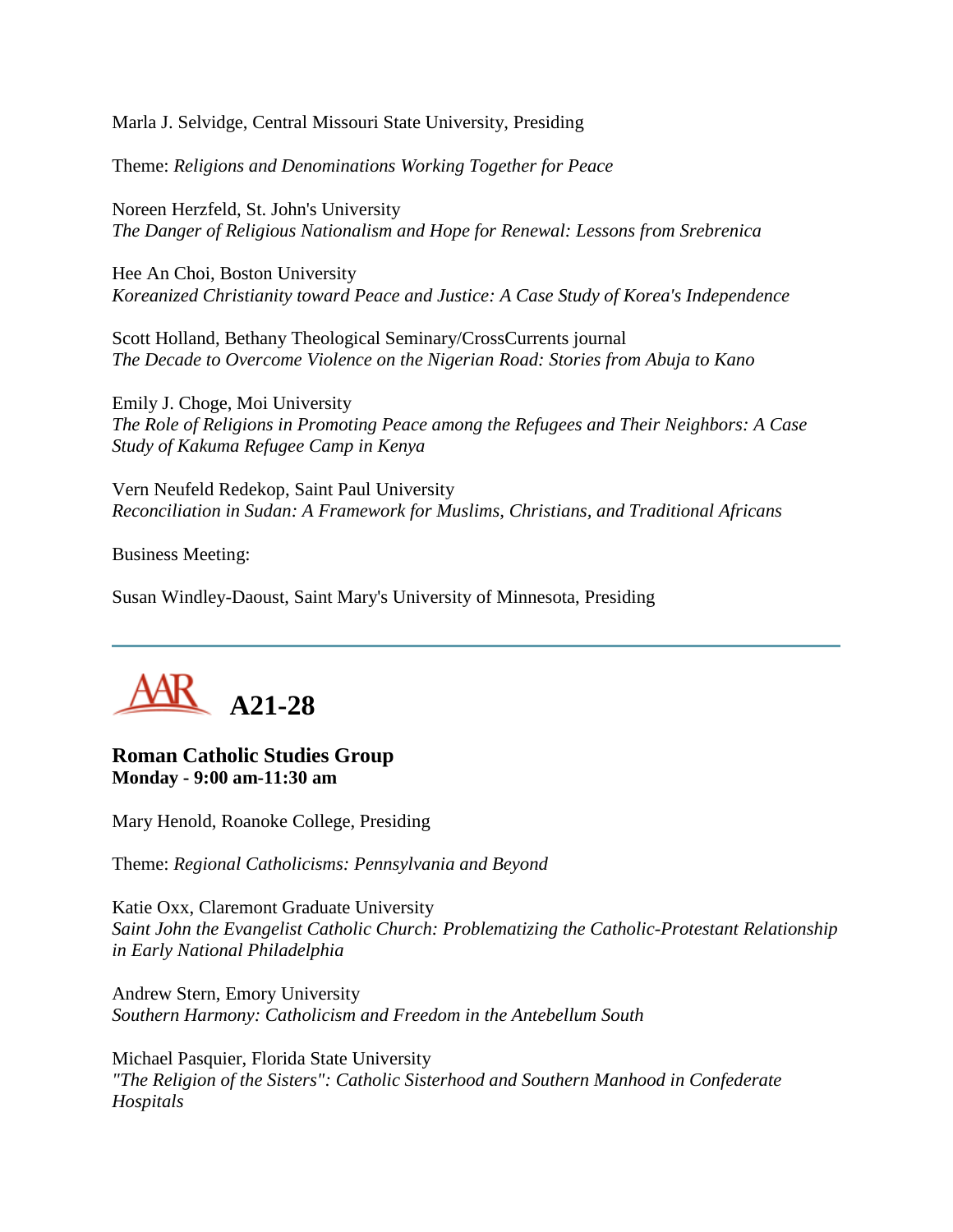Kristin Schwain, University of Missouri-Columbia *The Founding of the State of Liberty Spiritual? Violet Oakley's Mural Series and Roman Catholic Protest*

Responding:

Raymond A. Patterson, Saint Michael's College

Business Meeting:

Jeffrey Marlett, College of Saint Rose, Presiding Vincent J. Miller, Georgetown University, Presiding



### **Scriptural Reasoning Group Monday - 9:00 am-11:30 am**

Peter Ochs, University of Virginia, Presiding

Theme: *Scripture, Democracy, and Traditions*

Randi Rashkover, York College of Pennsylvania *Reasoning through the Prophetic: A Reading of Luke 4:14-30*

C. C. Pecknold, University of Cambridge *Augustine's Readable City: Beyond the Politics of Empire*

Mohammad Azadpur, San Francisco State University *Islam, Liberalism, and Democracy*

Responding:

Nicholas Adams, University of Edinburgh Stanley Hauerwas, Duke University

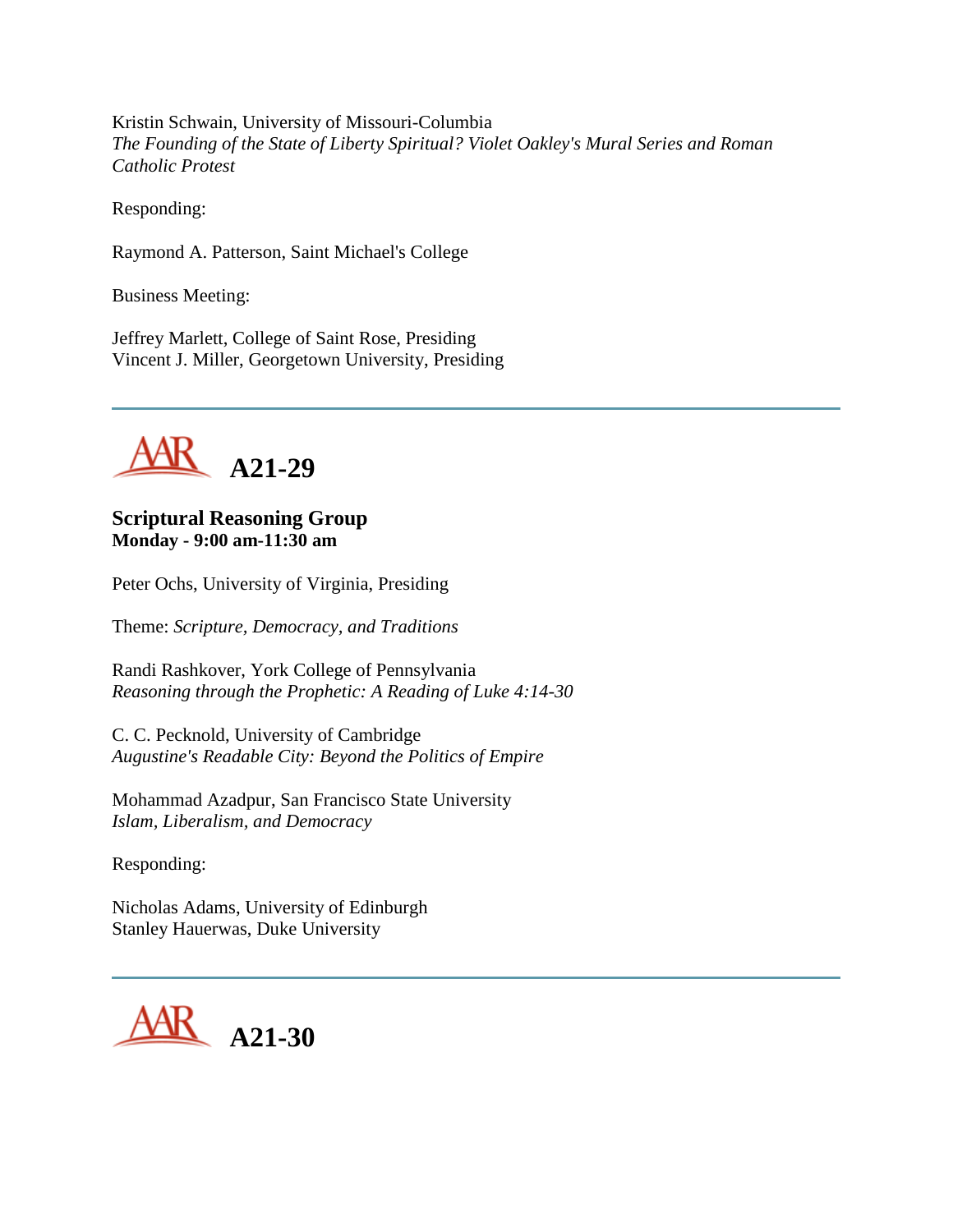## **Contemporary Pagan Studies Consultation Monday - 9:00 am-11:30 am**

#### **New Program Unit**

Wendy Griffin, California State University, Long Beach, Presiding

Theme: *Boundaries and Paths to Authenticity*

Aislinn Jones, American Academy of Religion *Gods of Blood and Gods of Land: Authenticity Claims in Celtic Paganism*

Chas S. Clifton, Colorado State University, Pueblo *Flying Ointments and the Discourse of Secrecy in Contemporary Wicca*

Helen Berger and Douglas Ezzy, West Chester University *Paths to Teenage Witchcraft: A Cross National Study*

Douglas Ezzy, University of Tasmania *co-presenter with Berger*

Douglas E. Cowan, University of Missouri, Kansas City *Dating Modern Paganism: Material Culture and Calendrical Subversion*

Responding:

Michael York, London, United Kingdom

Business Meeting:

Michael York, London, United Kingdom, Presiding Wendy Griffin, California State University, Long Beach, Presiding



## **Religion, Holocaust, and Genocide Group and United States Holocaust Memorial Museum Monday - 9:00 am-11:30 am**

Cosponsored with the Center for Advanced Holocaust Studies, United States Holocaust Memorial Museum

Victoria Barnett, United States Holocaust Memorial Museum, Presiding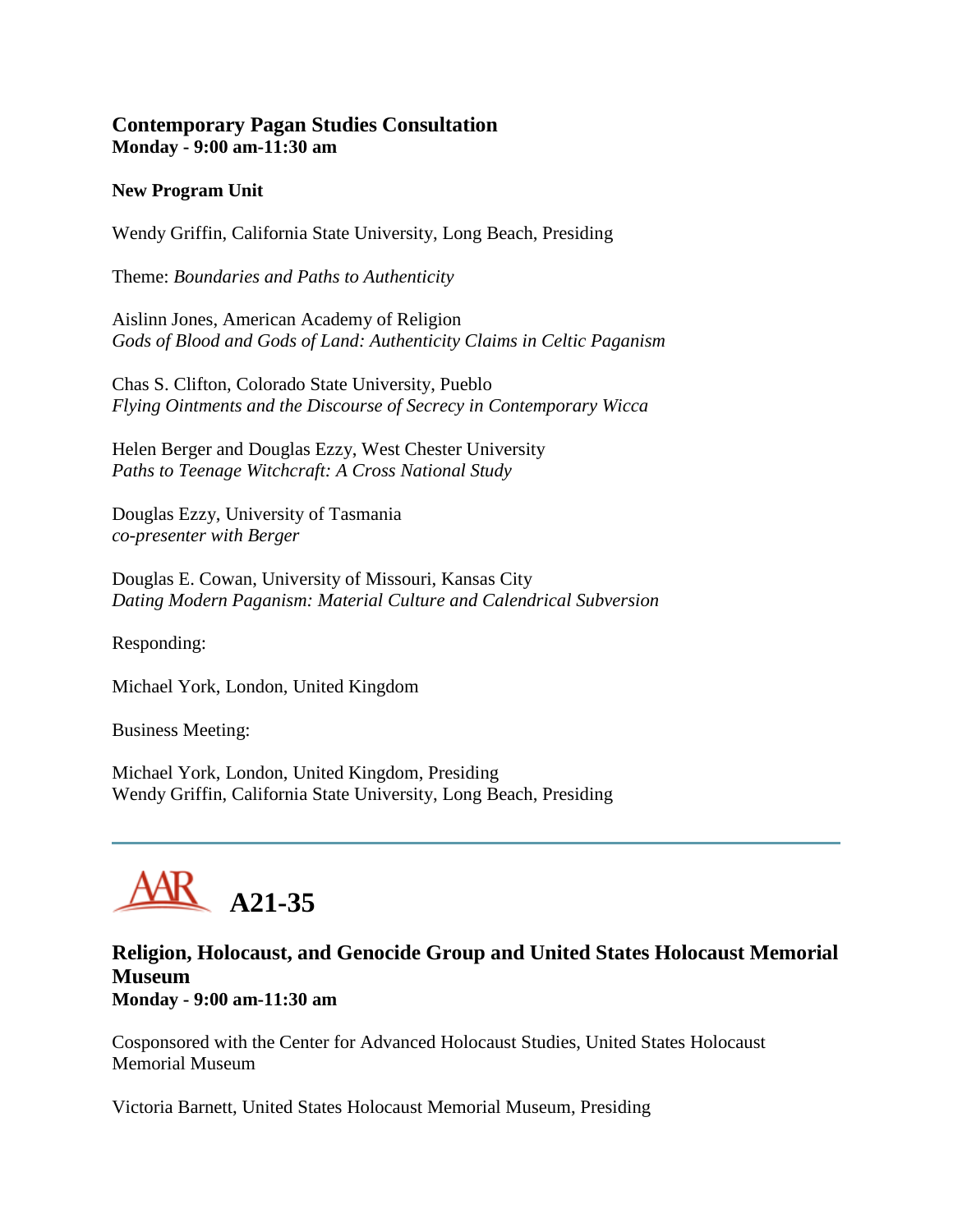Theme: *Religion and the Holocaust in Central and Eastern Europe*

Vladimir Georgiev, Shoumen University *The Bulgarian Orthodox Church and the Holocaust: Addressing Common Misconceptions*

Georgeta Pana, University of Bucharest *Antisemitism in the Orthodox Church and the Holocaust in Romania*

Gershon Greenberg, American University *Faith and Death for the Wartime Leadership of the Slobodka, Lithuania, "Musar" (Moralistic) Yeshivah*

Responding:

Suzanne Brown-Fleming, United States Holocaust Memorial Museum



#### **AAR Annual Business Meeting Monday - 11:30 am-12:45 pm**

Hans J. Hillerbrand, Duke University, Presiding

AAR members are encourage to join the Board of Directors for the annual business meeting of the Academy.

**A21-32**

**EIS Advisory Committee Meeting Monday - 11:30 am-1:00 pm**

Shelly C. Roberts, American Academy of Religion, Presiding

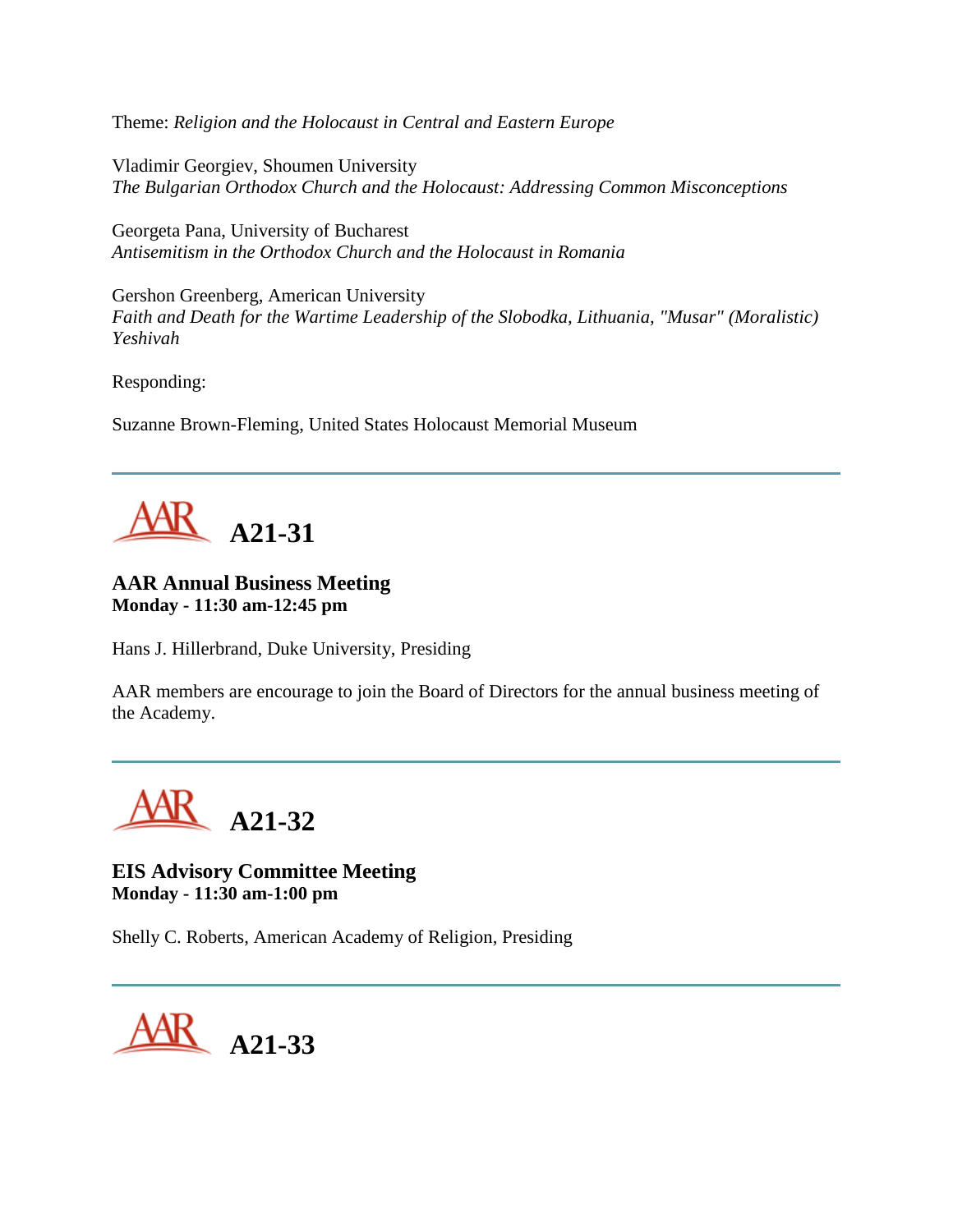# **Religion and Disabilities Task Force Meeting Monday - 11:30 am-1:00 pm**

Kerry Wynn, Southeast Missouri State University, Presiding



# **Sacred and Religious Sites of Philadelphia Bus Tour Monday - 1:00 pm-5:00 pm**

Peter W. Williams, Miami University of Ohio and E. Ann Matter, University of Pennsylvania, Presiding

Please meet at the signposted area outside the Marriott Philadelphia Hotel at 12:45 pm. Bus tour is by reservation only; please have your ticket ready. Tour tickets will be mailed with the name badge materials in September.

See [Program Highlights](http://www.aarweb.org/Meetings/Annual_Meeting/Past_and_Future_Meetings/2005/highlights.asp) for a description. Separate registration is required.



**Special Topics Forum Monday - 1:00 pm-3:30 pm**

Sponsored by the Status of Racial and Ethnic Minorities in the Profession Committee

Kwok Pui Lan, Episcopal Divinity School, Presiding

Theme: *Racial and Ethnic Minority Mentoring: A Conversation among Graduate Students and Scholars*

Panelists:

Sharon Watson Fluker, Fund for Theological Education

Miguel A. De La Torre, Iliff School of Theology

Jung Ha Kim, Georgia State University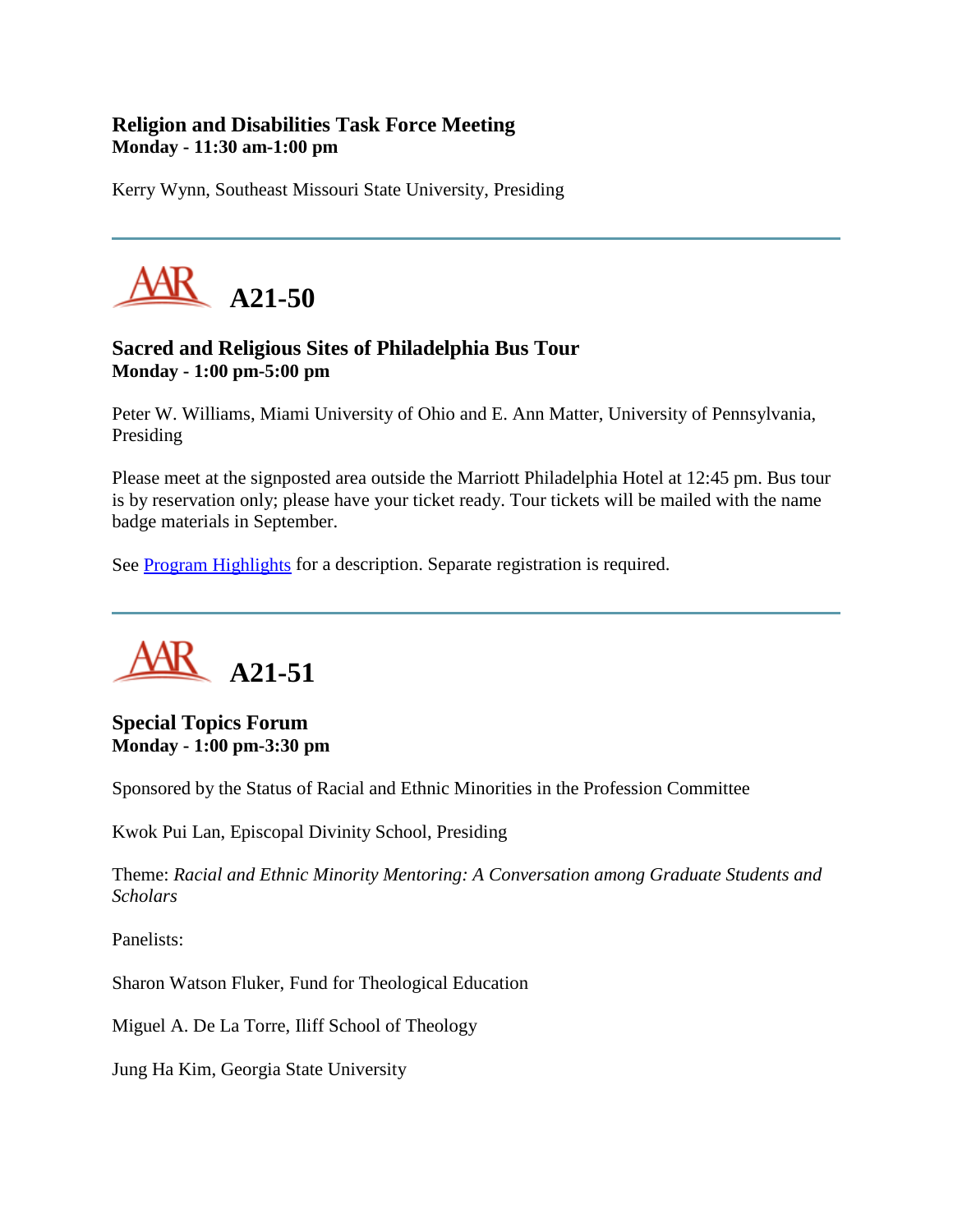Malinda E. Berry, Union Theological Seminary, New York Rachel A. R. Bundang, Union Theological Seminary, New York James Samuel Logan, Princeton Theological Seminary See [Program Highlights](http://www.aarweb.org/Meetings/Annual_Meeting/Past_and_Future_Meetings/2005/highlights.asp) for a description.

**A21-52**

### **Special Topics Forum Monday - 1:00 pm-3:30 pm**

Sponsored by the Publications Committee Francis X. Clooney, Harvard University, Presiding Theme: *The Second Edition of the* Encyclopedia of Religion Panelists: Gustavo Benavides, Villanova University Vasudha Narayanan, University of Florida Frederick M. Denny, University of Colorado, Boulder Chris Jocks, Arizona State University Amy M. Hollywood, University of Chicago Responding: Lindsay Jones, Ohio State University, Columbus See [Program Highlights](http://www.aarweb.org/Meetings/Annual_Meeting/Past_and_Future_Meetings/2005/highlights.asp) for a description.

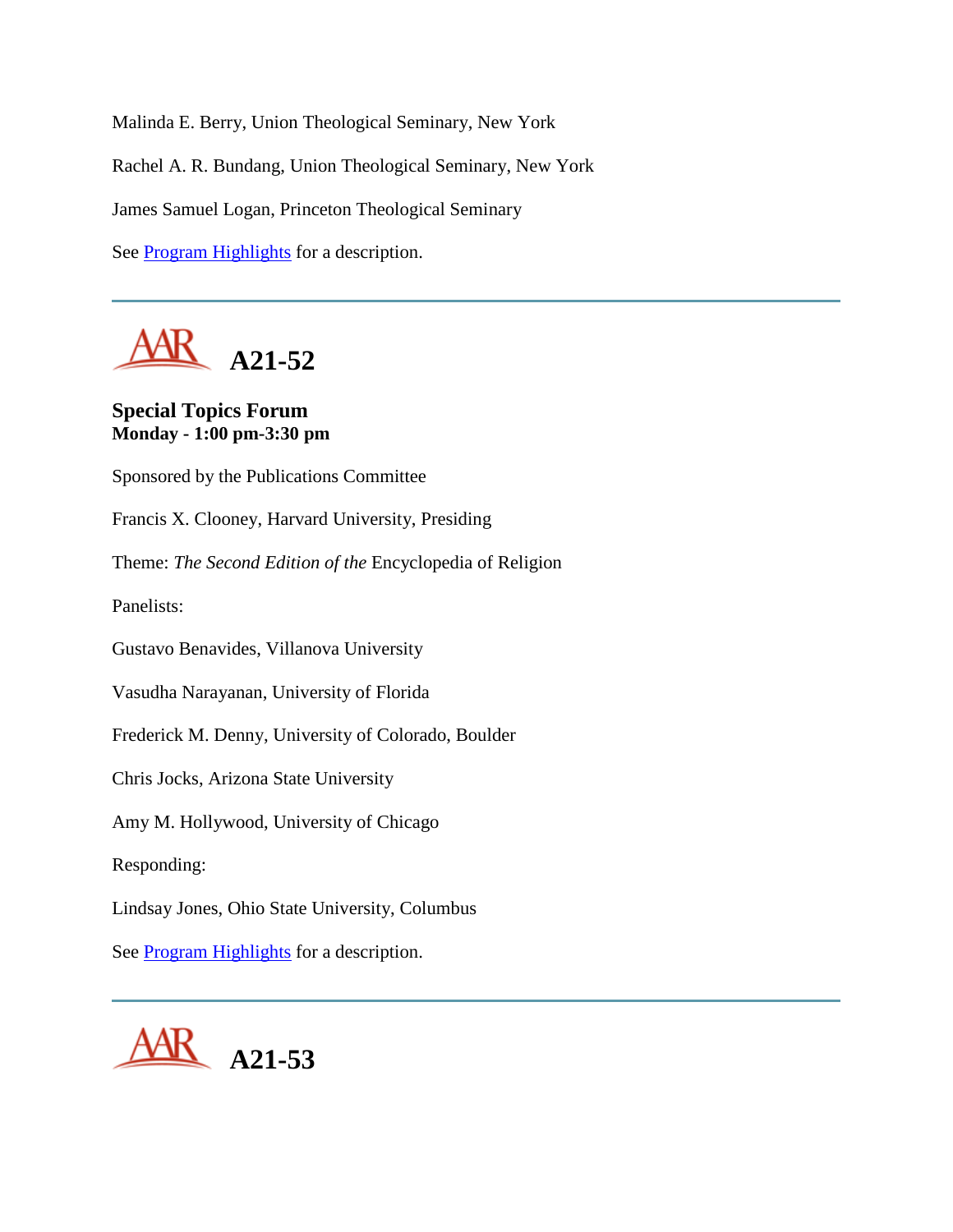# **Special Topics Forum Monday - 1:00 pm-3:30 pm**

Sponsored by AAR and Temple University

Laura S. Levitt, Temple University, Presiding

Theme: *Picturing Faith: Photography and the Great Depression*

Panelists:

Colleen McDannell, University of Utah

Responding:

Miles Orvell, Temple University David Harrington Watt, Temple University

The lecture will be followed by a reception at the photography exhibit based on Professor McDannell's work at the Mellon Society of Fellows, 10th Floor Gladfelter Hall (12th Street and Berks Mall) on the campus of Temple University. A bus will be provided following the session for attendees interested in viewing the photos.

See [Program Highlights](http://www.aarweb.org/Meetings/Annual_Meeting/Past_and_Future_Meetings/2005/highlights.asp) for a description.



# **Arts, Literature, and Religion Section and SBL's Reading, Theory and the Bible Group Monday - 1:00 pm-3:30 pm**

Karl A. Plank, Davidson College, Presiding

Theme: *Post-Scripture[s]/Post-Holocaust: Representing the Irreparable in the Art of Samuel Bak*

Gary A. Phillips, University of the South *Bak's Impossible Memorials: Giving Face to the Children*

Danna Nolan Fewell, Southern Methodist University *co-presenter with Phillips*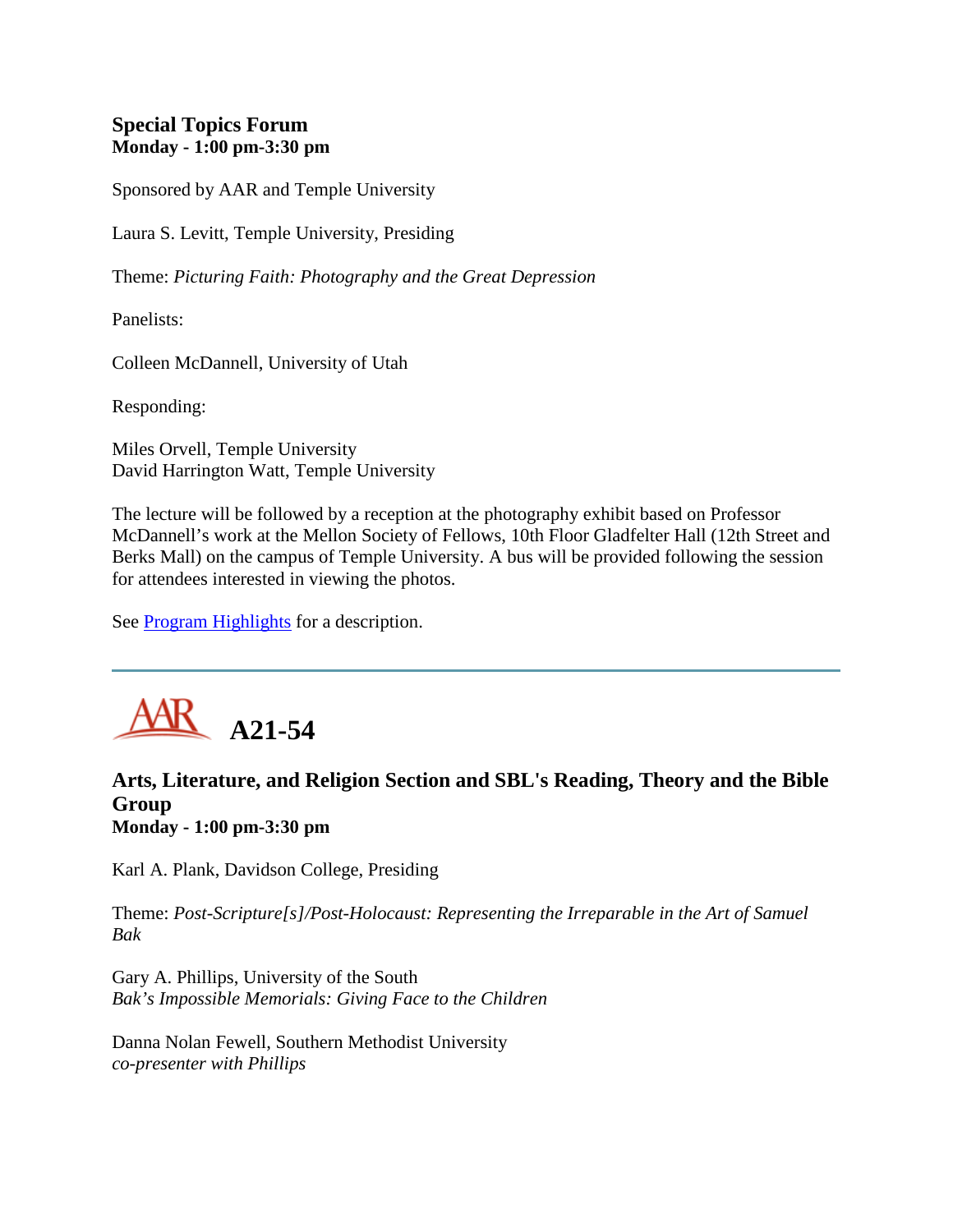Charles Rix, Drew University *Quartet for the End of Time*

Yvonne Sherwood, University of Glasgow *Iconoclash and Akedah*

Responding:

Samuel Bak, Weston, MA



#### **Buddhism Section Monday - 1:00 pm-3:30 pm**

Justin McDaniel, University of California, Riverside, Presiding

Theme: *Buddhist Encounters with Modernity*

Stuart Chandler, Indiana University of Pennsylvania *Traditionalist and Modernist Voices in Contemporary Chinese Buddhism*

Juliane Schober, Arizona State University *The Theravada Buddhist Engagement with Modernity in Burma*

Stephen C. Berkwitz, Missouri State University *Resisting the Global in Sri Lankan Buddhist Nationalism*

Ellen Goldberg, Queen's University *Buddhism and Cognitive Theory: A Response to Modernity*

Responding:

Stephen Covell, Western Michigan University



**Christian Systematic Theology Section Monday - 1:00 pm-3:30 pm**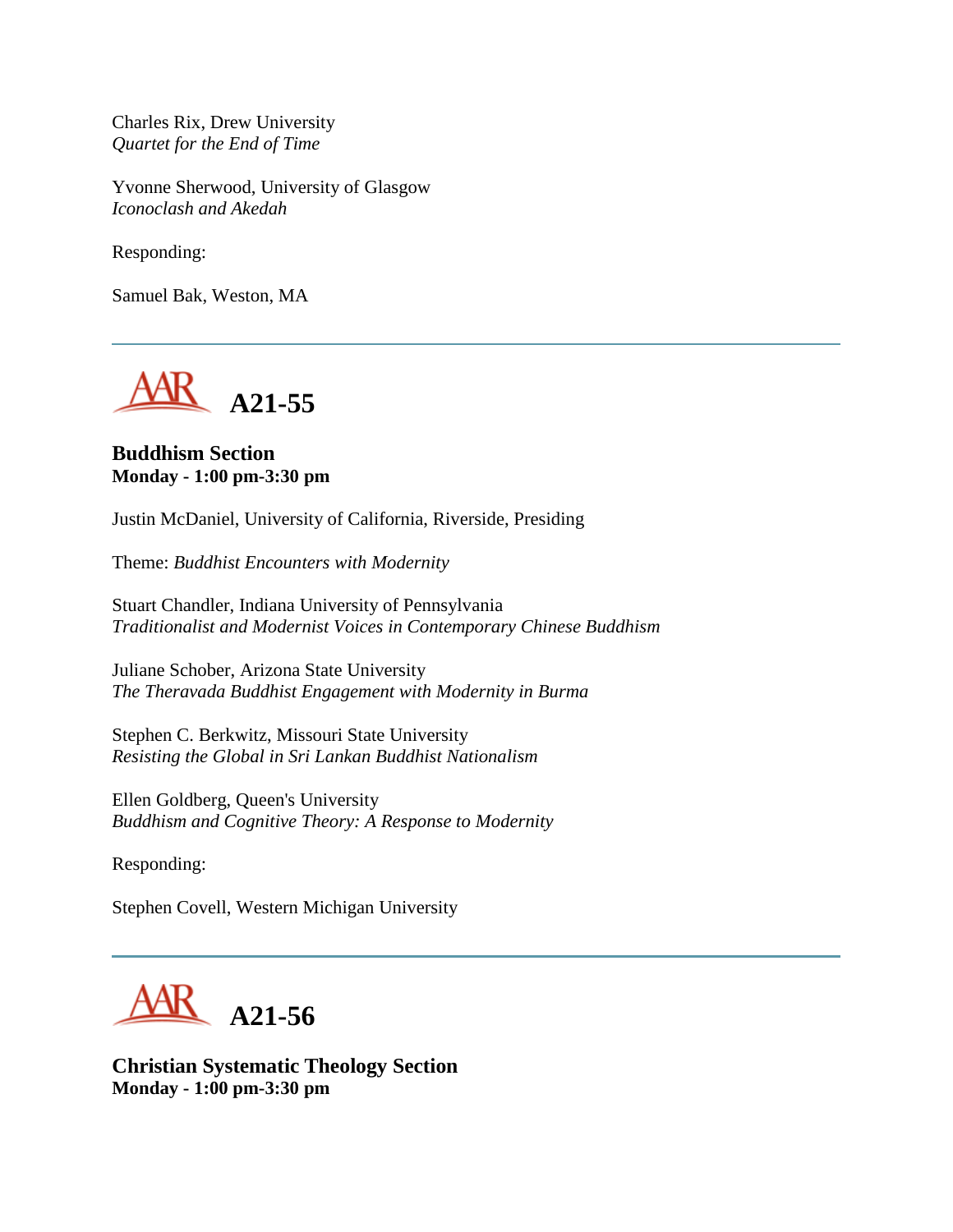Nora O. Lozano, Baptist University of the Americas, Presiding

Theme: *Mary and Divine Creativity*

Cyrus Olsen, University of Oxford *Divine and Human Creativity in the Annunciation: Beauty and Illumination*

Cecilia Gonzalez-Andrieu, Graduate Theological Union *Guadalupe and the Role of Beauty in the Birth of a New People*

Nathan Jennings, University of Virginia *Mary, Sophia, and the Ascetical Aesthetics of the Doctrine of God in the Thought of Pavel Florensky*

Melissa Stewart, Adrian College *Reflections on Mary as More Than a Reflection of God*

Business Meeting:

David S. Cunningham, Hope College, Presiding



**Ethics Section Monday - 1:00 pm-3:30 pm**

Jane Hicks, St. John Fisher College, Presiding

Theme: *"We Fight Our Own Battles": Women's Moral Agency and the Politics of Punitive Public Policies*

Mary E. Hobgood, College of the Holy Cross *Justice Theory and US Progressives: A Feminist Ethical Critique*

Noelle Damico, University of the Poor *Morality That Impoverishes and the Impoverishment of Morality: Poor Women Resisting!*

Cheri Honkala, Poor People's Economic Human Rights Campaign *co-presenter with Noelle Damico*

Ethel Long Scott, Women's Economic Agenda Project *co-presenter with Noelle Domico*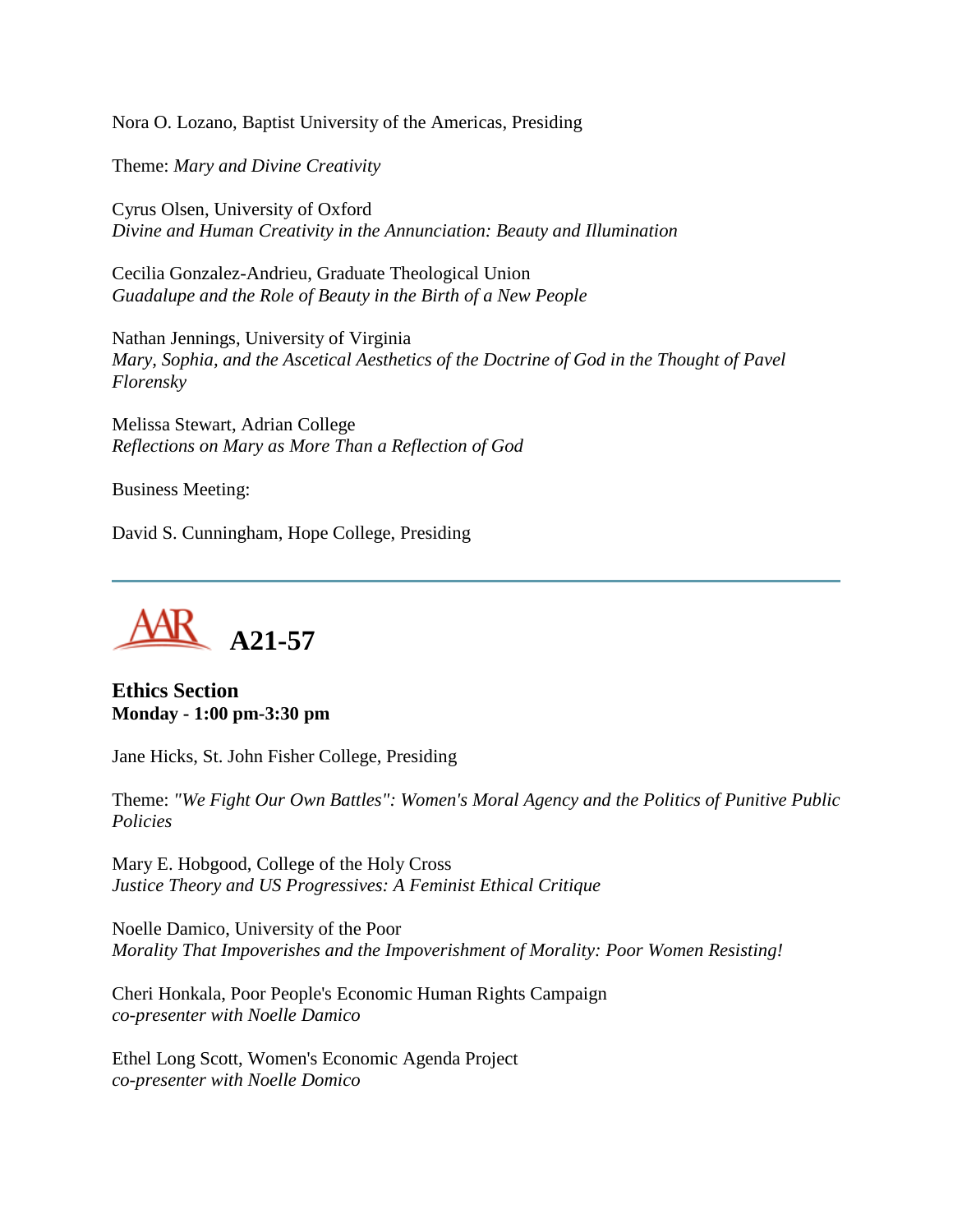Jonathan Gichaara, Urban Theology Unit, Sheffield *African Traditional Ethics: Role of Women and Authority in the Family and HIV/AIDS*

Linda Ellison, Harvard University *Why the Left Has Been Left Behind: Moral Marketing, Dangerous Divides, and Ethical Ineffectiveness in the American Abortion Debate*



# **North American Religions Section and Religion, Media, and Culture Consultation Monday - 1:00 pm-3:30 pm**

Diane Winston, University of Southern California, Presiding

Theme: *Media, Commodities, and Practices in Religious Culture*

Faydra Shapiro, Wilfrid Laurier University *Consuming Community: A Case Study in Jewish Material Culture and Practice*

Carol Harris-Shapiro, Gratz College *Bloody Shankbones and Braided Bread: Food Narratives and the Fashioning of American Jewish Identities*

Beth Graybill, University of Maryland *Performing Amish Tourism: Lived Religion and Commerce in the Lancaster County Marketplace*

Mark Hulsether, University of Tennessee, Knoxville *Thoughts on Approaches to the Study of Popular Religion, with Examples from Madonna's Anti-War Video "American Life"*

Responding:

Anthea Butler, University of Rochester

**A21-59**

**Philosophy of Religion Section Monday - 1:00 pm-3:30 pm**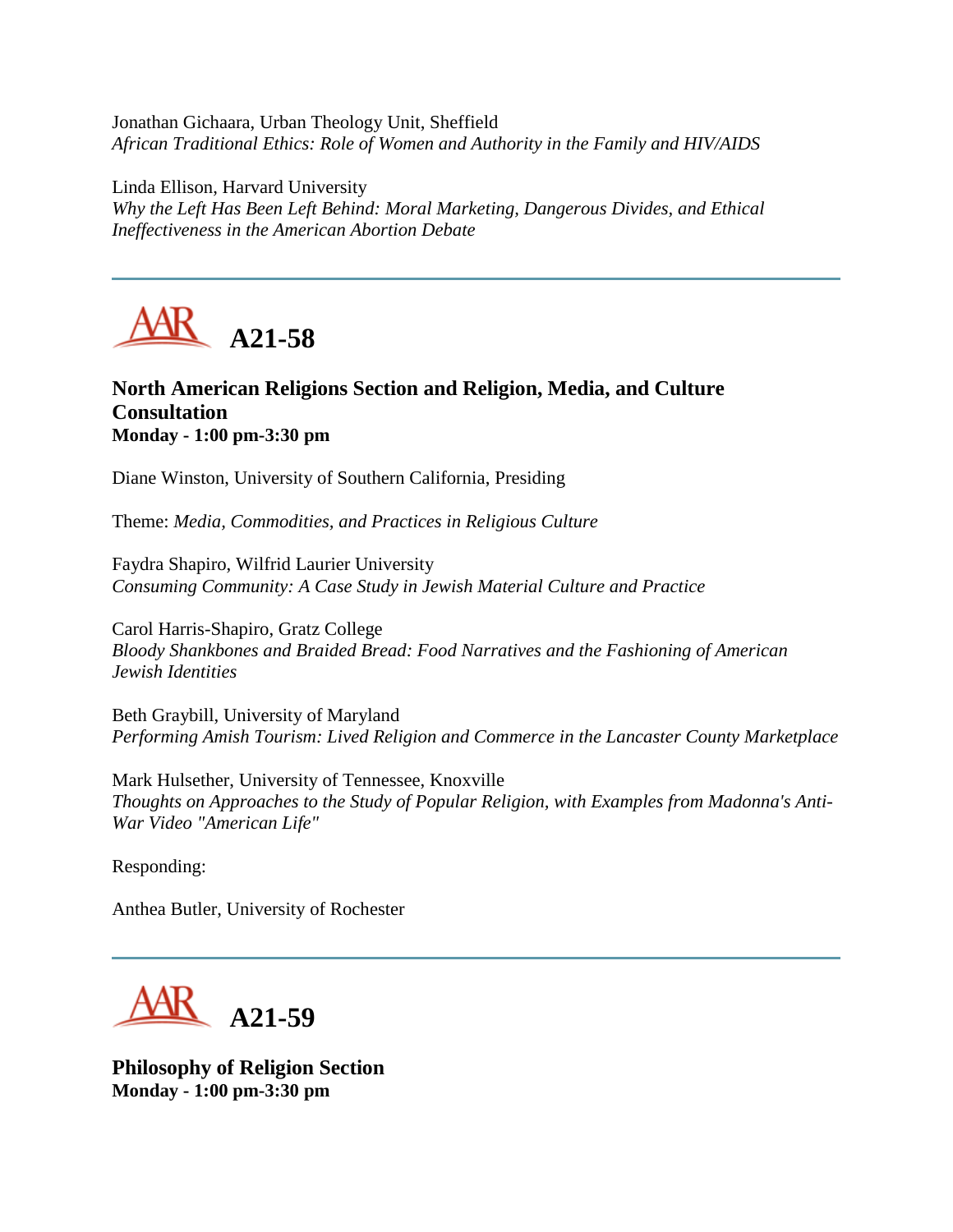Thomas A. Carlson, University of California, Santa Barbara, Presiding

Theme: *Feminism and the Philosophy of Religion*

Kimerer L. LaMothe, Granville, NY *Becoming Body: Nietzsche's Gift to the Feminist Philosophy of Religion*

Beverley Clack, Oxford Brookes University *Phantasy, Feminism, and the Philosophy of Religion*

Wesley Barker, Emory University *Secondarizing the Feminine and Sexing the Divine: Consequences of Levinas's Secondarization of Sexual Difference*

Wendy Wiseman, University of Washington *In the Beginning: Kristeva, Cixous, and the Abject Mother of Metaphysics*



## **Religion and the Social Sciences Section Monday - 1:00 pm-3:30 pm**

Douglas A. Hicks, University of Richmond, Presiding

Theme: *Robert Wuthnow: The Significance and Methodology of His Work for Religion and the Social Sciences*

Panelists:

Wade Clark Roof, University of California, Santa Barbara

Elizabeth Margaret Bounds, Emory University

Diana L. Eck, Harvard University

Stephen L. Carter, Yale University

Mark Noll, Wheaton College

Responding:

Robert Wuthnow, Princeton University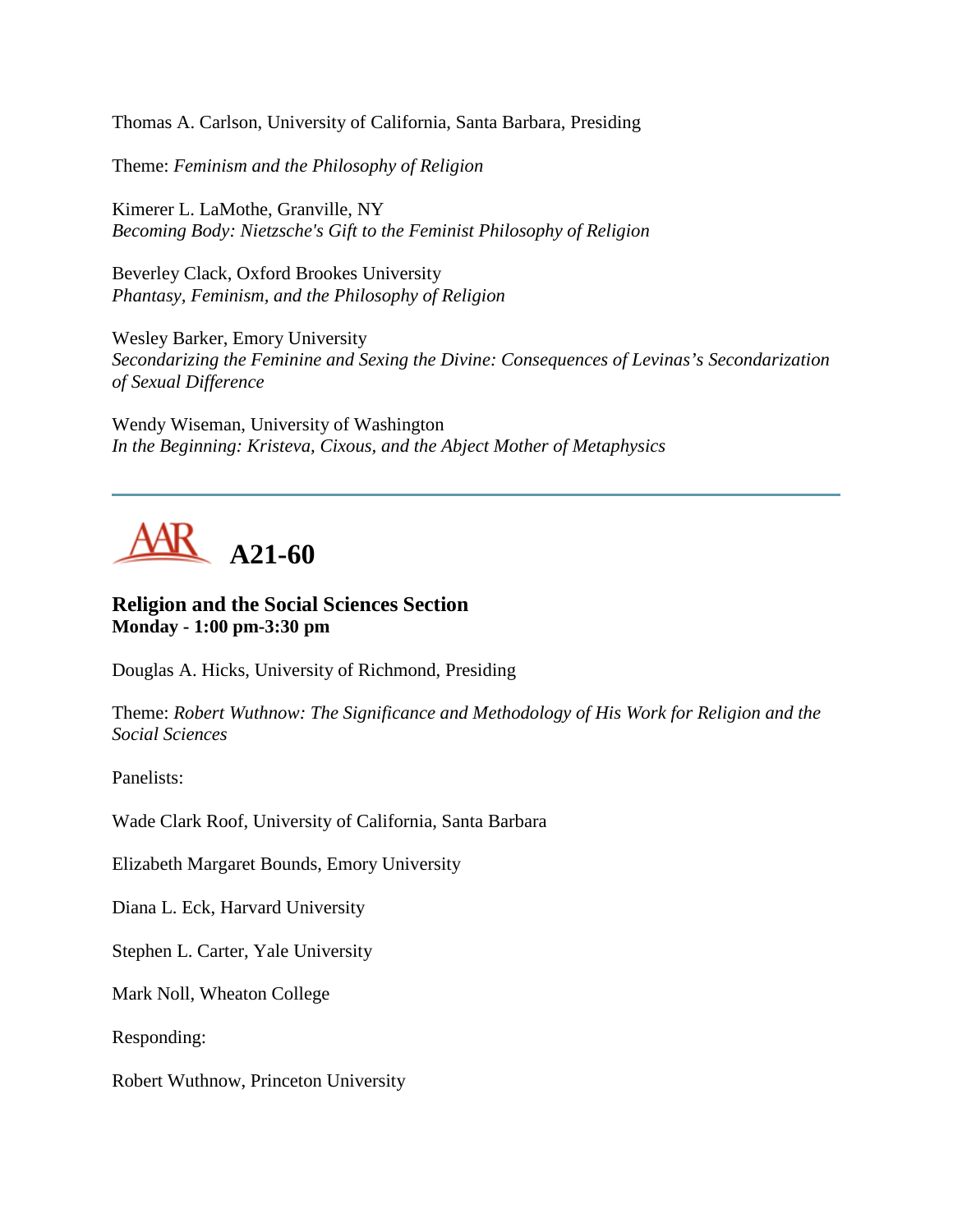

## **Religion in South Asia Section Monday - 1:00 pm-3:30 pm**

Joseph Walser, Tufts University, Presiding

Theme: *Money Problems: Money, Wealth, and Religion in South Asia*

Panelists:

Douglas Osto, SOAS, University of London

Leah Renold, University of Virginia

Amy C. Bard, Columbia University

Ami Shah, University of California, Santa Barbara

M. Whitney Kelting, Northeastern University

Selva, J. Raj, Albion College

Responding:

Richard H. Davis, Bard College



**Study of Islam Section and Study of Judaism Section and Theology and Continental Philosophy Group Monday - 1:00 pm-3:30 pm**

Jeffrey Kosky, Washington & Lee University, Presiding

Theme: *The Jew, the Arab: A History of the Enemy*

Panelists: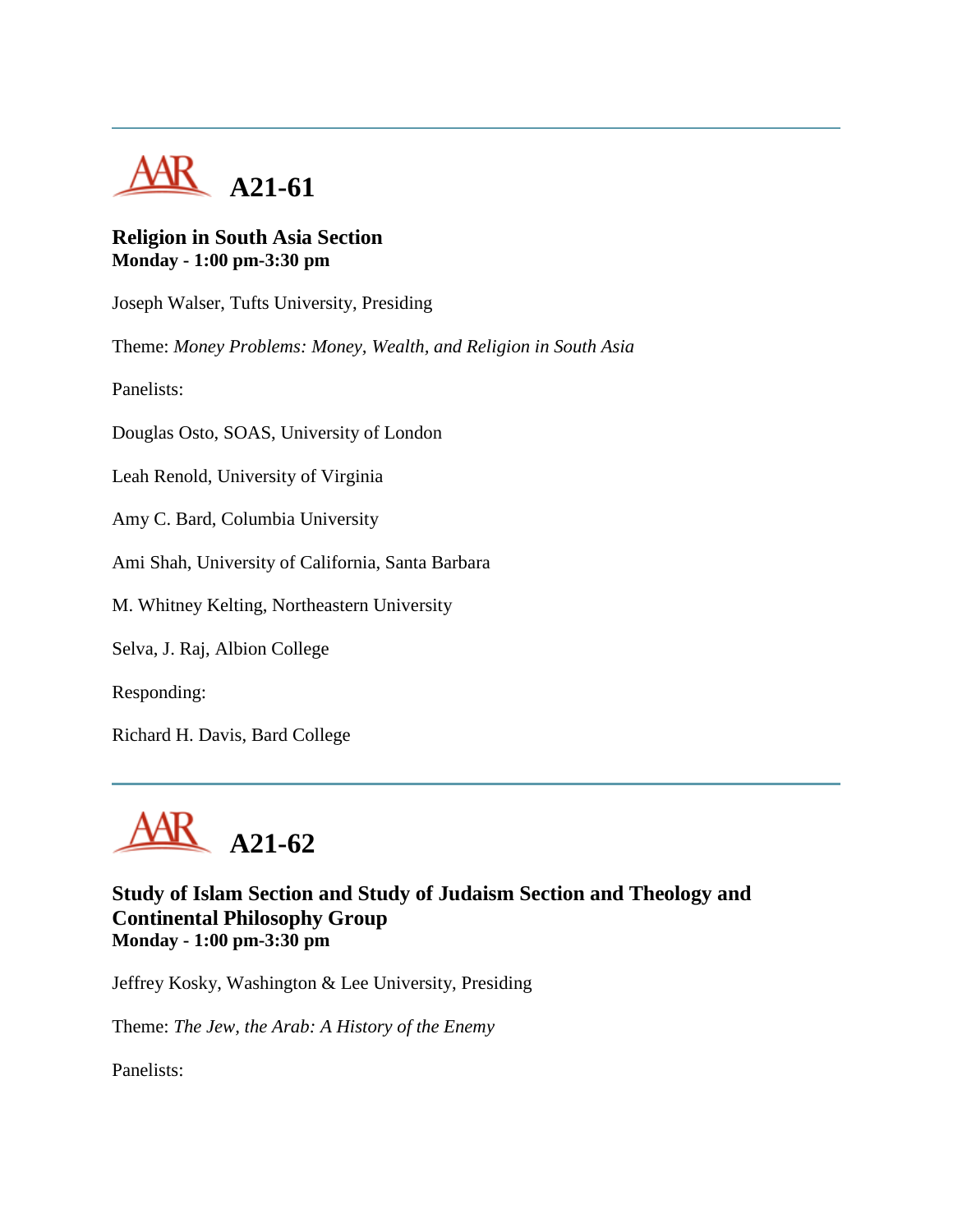Martin Kavka, Florida State University

Ebrahim E. I. Moosa, Duke University

Elisabeth Weber, University of California, Santa Barbara

Responding:

Gil Anidjar, Columbia University

Business Meeting:

Jeffrey Bloechl, College of the Holy Cross, Presiding



## **Theology and Religious Reflection Section Monday - 1:00 pm-3:30 pm**

Serene Jones, Yale University, Presiding

Theme: *Religion and Empire*

David R. Brockman, Southern Methodist University *Christian Exceptionalism, American Exceptionalism: Texas and the Christian Contribution to the Ideology of the American Empire*

Jenny Daggers, Liverpool Hope University College *Dissolving Christian Monism: The Gift of Altering Hospitality*

Anselm K. Min, Claremont Graduate University *Globalization, Imperialism, and Christian Theology*

Whitney Bauman, Graduate Theological Union *Creatio ex Nihilo, Terra Nullius, and the Colonial Mind*

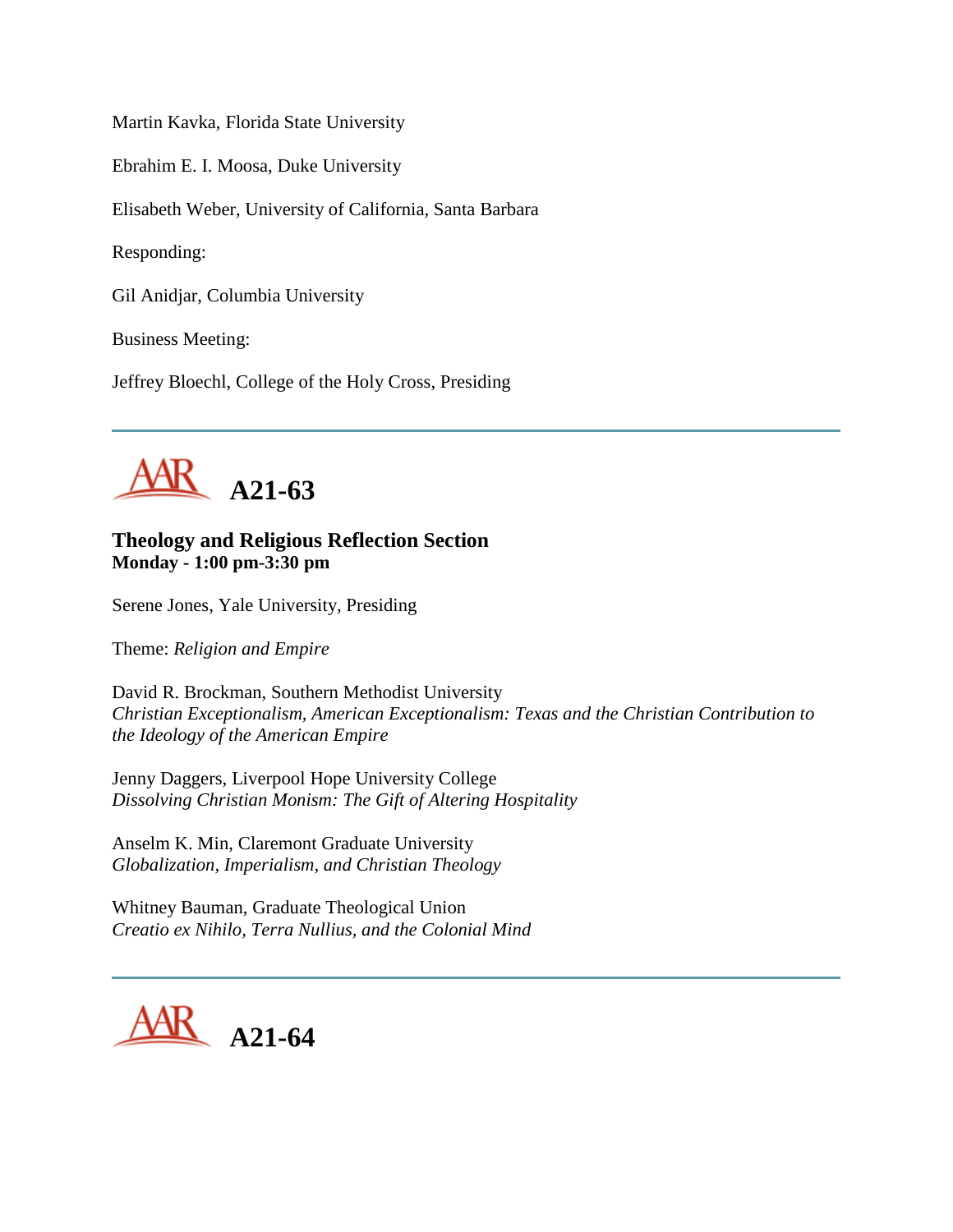## **African Religions Group Monday - 1:00 pm-3:30 pm**

Gwinyai Muzorewa, Lincoln University, Presiding

Theme: *Issues in the Historiography of African Religions*

Robert M. Baum, Iowa State University *"Religion" in the Time of the Ancestors: Methodological Problems in the Interpretation of Precolonial African Religious History*

Keisha Armorer, Temple University *Separating the Historical from the Mythic in Ese Ifa, the Sacred Poems of Ifa*

Frederick P. Lampe, Syracuse University *Living on the Threshold: Liminality and the Globalization of Christianity*

Ezra Chitando, Bayreuth University *"Engaged Insiders" in the Study of African Traditional Religions: Prospects and Challenges*

Responding:

Sandra E. Greene, Cornell University

# **A21-65**

# **Christian Spirituality Group and Eastern Orthodox Studies Group Monday - 1:00 pm-3:30 pm**

Grace Adolphsen Brame, LaSalle University, Presiding

Theme: *Spiritual Practices in Eastern Christianity*

Bernadette McNary-Zak, Rhodes College *Becoming a Useful Servant: An Early Model of Monastic Spiritual Formation*

Richard Penaskovic, Auburn University *The Notion of Hesychasm in the Triads of Gregory Palamas (1296-1359)*

John Eugene Clay, Arizona State University *Popular Uses of the Jesus Prayer in Imperial Russia from the Old Believers to the Name-Glorifiers*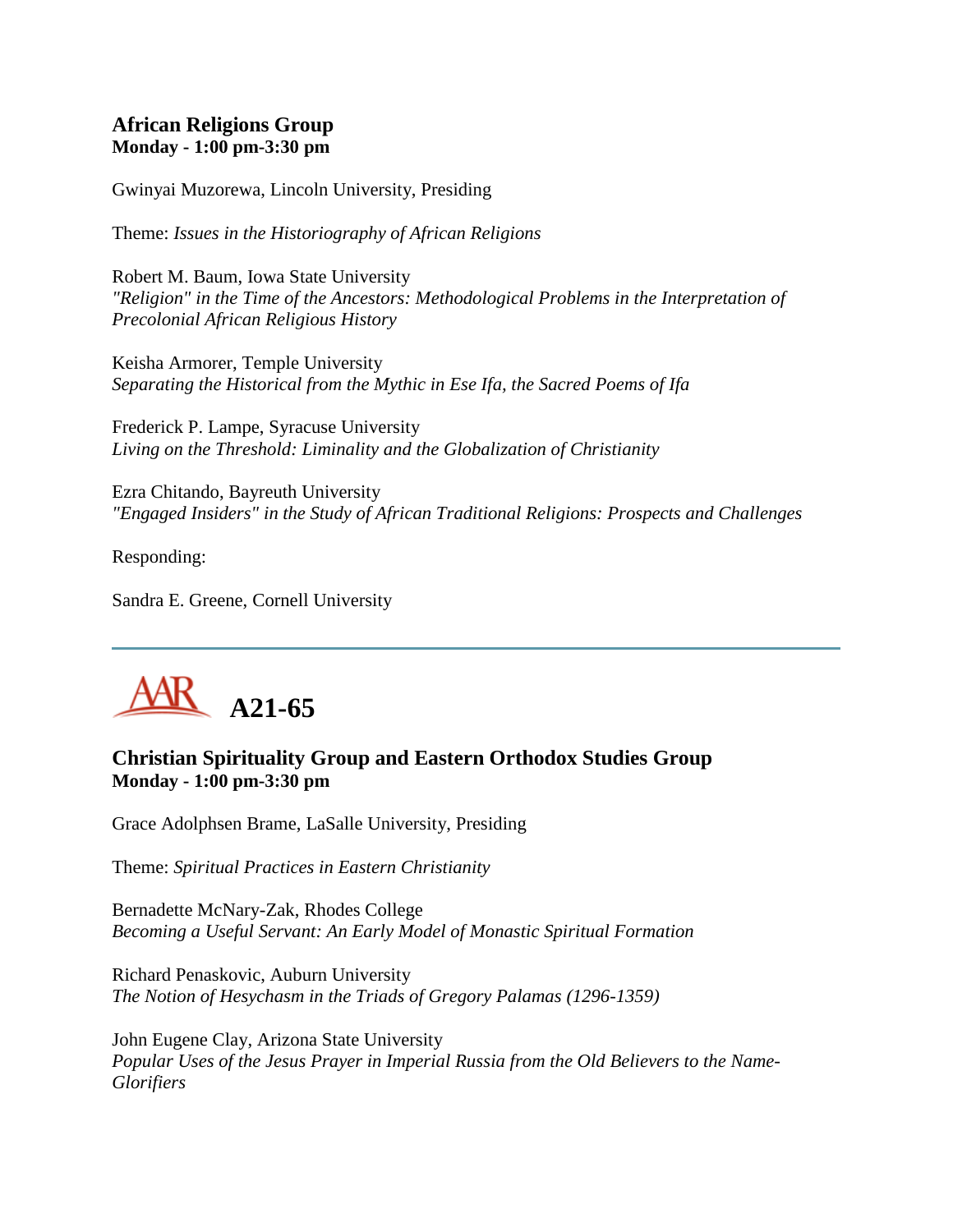Scott Kenworthy, Miami University of Ohio *Paisii Velichkovskii and the Hesychast Revolution in Modern Russian Orthodoxy*



# **Confucian Traditions Group and Law, Religion, and Culture Group Monday - 1:00 pm-3:30 pm**

Natalie B. Dohrmann, University of Pennsylvania, Presiding

Theme: *Confucianism and Law*

Quoc Viet Nguyen, University of Kassel *Confucian Values and the Dilemma of Transition to the Rule of Law in Vietnam: An Explanation from Institutional Economics Perspective*

Weon Chu, Brookline, MA *A Social Ethicist Look at Confucian Social Conservatism through Max Weber's Thesis*

Vivian-Lee Nyitray, University of California, Riverside *co-presenter with Dena Davis*

Dena S. Davis, Cleveland-Marshall College of Law *Cloning and Identity in Confucian and Western Contexts*

Responding:

Jane Geaney, University of Richmond



# **Evangelical Theology Group Monday - 1:00 pm-3:30 pm**

Melissa (Wyndy) Corbin, Ashland Theological Seminary, Presiding

Theme: *Evangelical Theology and Scripture*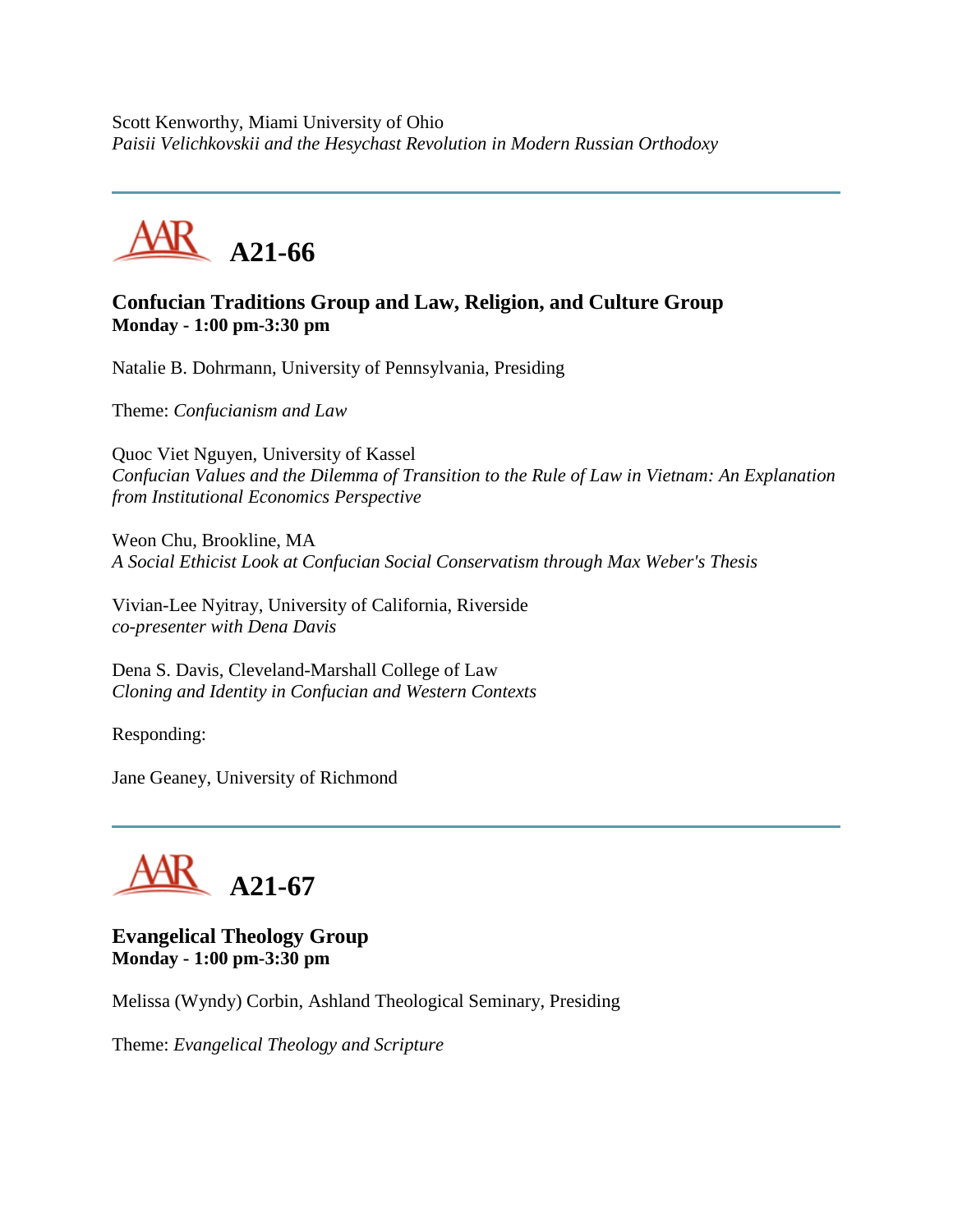Craig A. Carter, Tyndale University College and Seminary *Citizenship and Discipleship: Tensions in the New Testament and Postmodernity*

Alan G. Padgett, Luther Seminary *The Canonical Sense of Scripture as a Whole: Trinitarian or Christocentric?*

Telford Work, Westmont College *Evangelicals in the Factory of Scripture*



#### **Hinduism Group Monday - 1:00 pm-3:30 pm**

John Hawley, Barnard College, Presiding

Theme: *The Bhakti Movement—Says Who?*

Christian Lee Novetzke, University of Pennsylvania *Bhakti as Public Culture*

Shandip Saha, University of Ottawa *Multiple Emplotments of the Pushtimarg in "Bhakti Movement" Thinking*

Chakravarthi Ram-Prasad, Lancaster University *The Absence of Siva: The North/South Issue Reconsidered*

Neelima Shukla Bhatt, Wellesley College *Performance as Translation: Mira Songs in Gujarat*

Business Meeting:

Balagangadhara Rao, Ghent University, Presiding

**A21-69**

**Islamic Mysticism Group Monday - 1:00 pm-3:30 pm**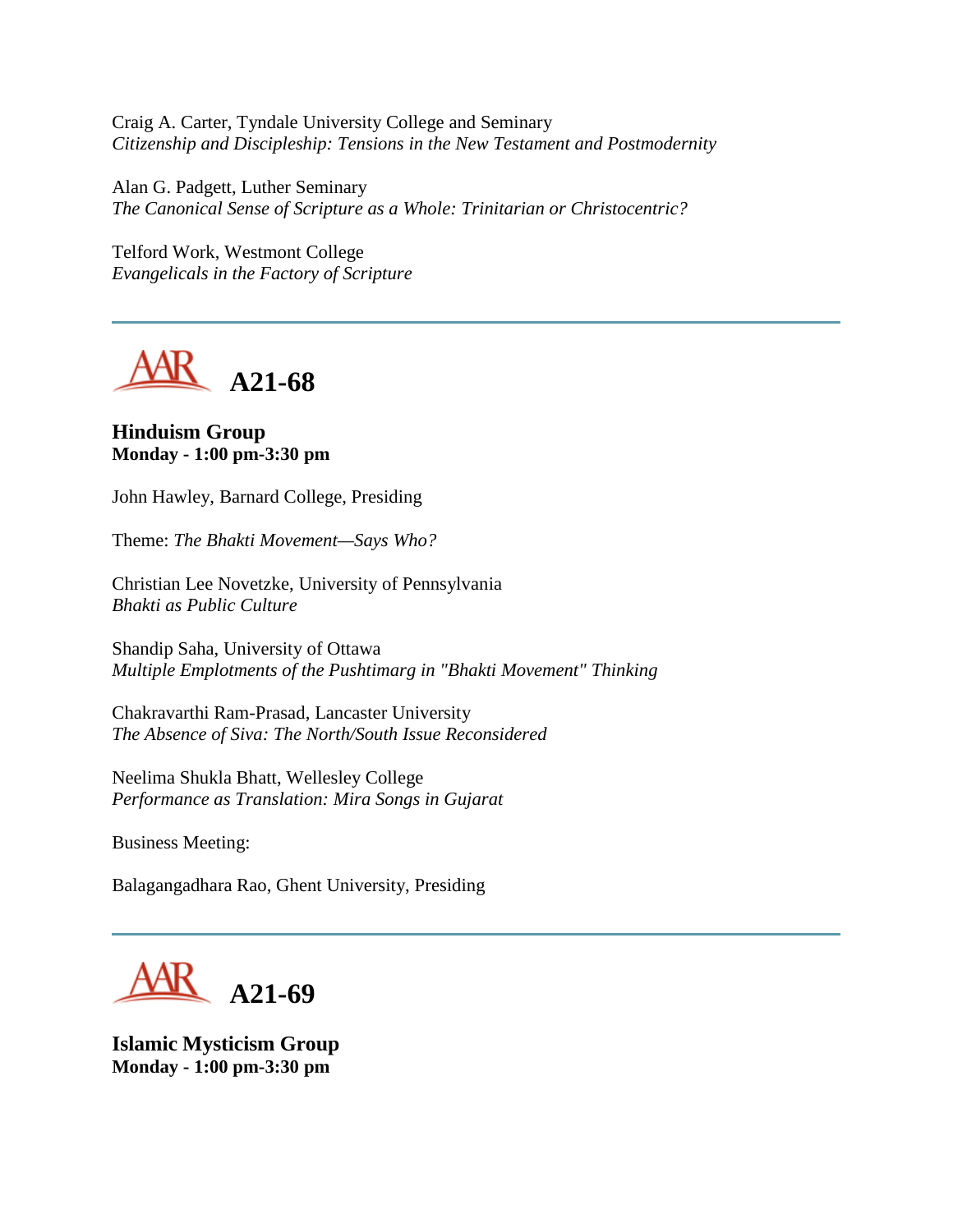Marcia Hermansen, Loyola University Chicago, Presiding

Theme: *Women's Contributions to Sufism: New Readings and Research*

Laury Silvers, Skidmore College *Statistical Analysis, Comparison, and Close Readings: Getting at the Data on Early Pious and Sufi Women*

T. Emil Homerin, University of Rochester *"Inspired with an Awesome Book": The Mystical Life and Writings of `Â'ishah al-Bâ`ûnîyah (d. 922/1517)*

Rkia Elaroui Cornell, University of Arkansas *Rabi'a the Teacher*

Maria Massi Dakake, George Mason University *Mothers, Wives, and Daughters: Female Mysticism in a Family Context*

Responding:

Joseph Lumbard, The Royal Hashemite Court of Jordan

Business Meeting:

Carl W. Ernst, University of North Carolina, Chapel Hill, Presiding



## **Lesbian-Feminist Issues and Religion Group Monday - 1:00 pm-3:30 pm**

Julianne Buenting, Chicago Theological Seminary, Presiding

Theme: *Lesbian Lives: Remembrance and Transformation*

Gayle R. Baldwin, University of North Dakota *For the Orphans and Widows*

Jon Pahl, Lutheran Theological Seminary at Philadelphia *Ending a Long Silence: The Memoirs of Loretta Coller*

Responding: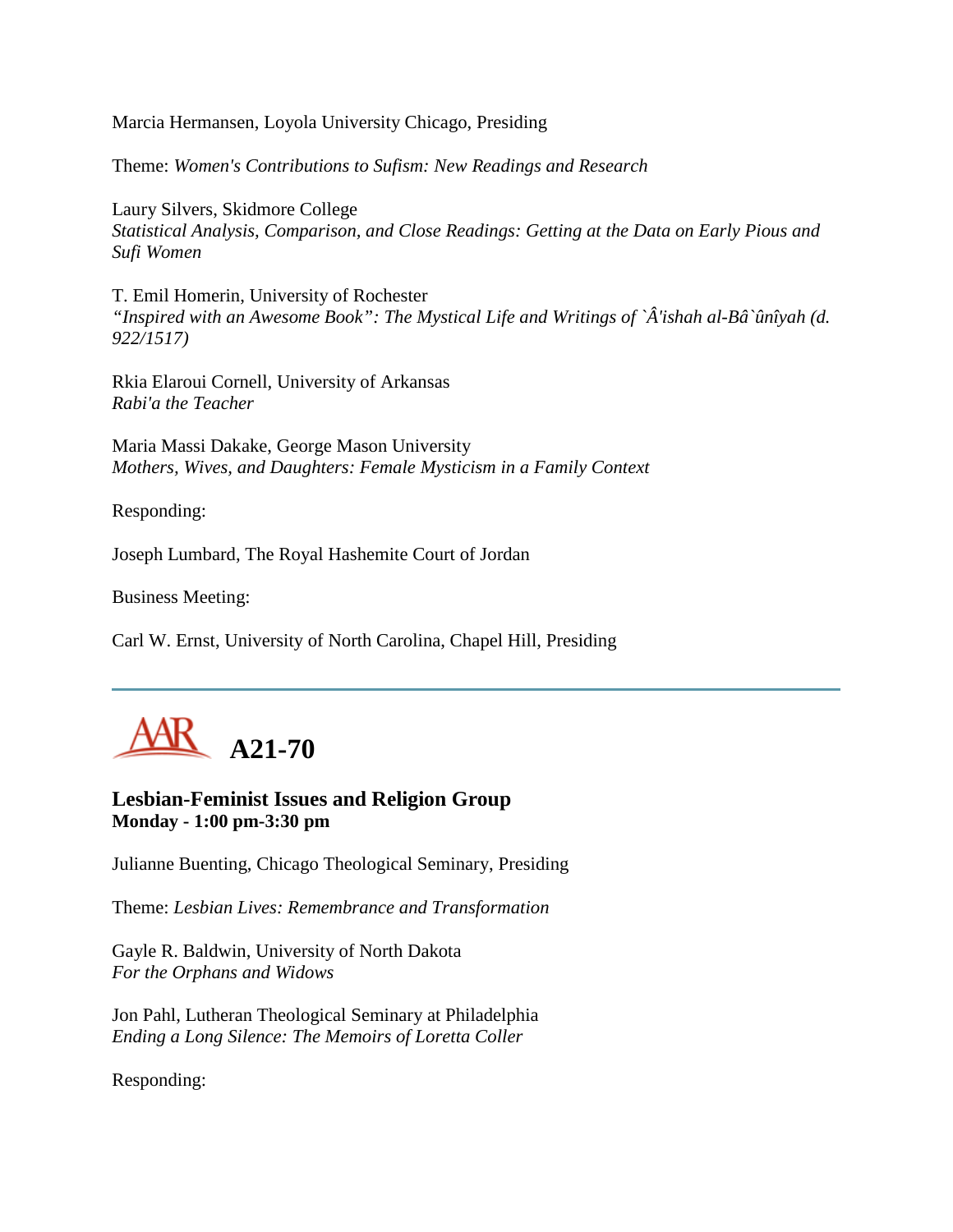Lori Rowlett, University of Wisconsin, Eau Claire

Business Meeting:

Elizabeth A. Say, California State University Northridge, Presiding Gayle R. Baldwin, University of North Dakota, Presiding



# **Men's Studies in Religion Group and Religion and Disability Studies Group Monday - 1:00 pm-3:30 pm**

David James Livingston, Mercyhurst College, Presiding

Theme: *Masculinities, Disabilities, and Religion*

Amy Laura Hall, Duke University *Holy Husbandmen: The American Social Hygiene Association's Program for Virility*

Darla Schumm, Hollins University *From Superman to Super Jesus: Constructions of Masculinity and Disability on the Silver Screen*

Mark Justad, Vanderbilt University Divinity School, Center for the Study of Religion and **Culture** *Masculinity, Disability, and Religious Imagination*

Deborah Creamer, Iliff School of Theology *What Makes a Man? Reflections from Disability Theology*

Responding:

Rosemary R. Ruether, Claremont, CA



**New Religious Movements Group Monday - 1:00 pm-3:30 pm**

Greg Johnson, Univ of Colorado at Boulder, Presiding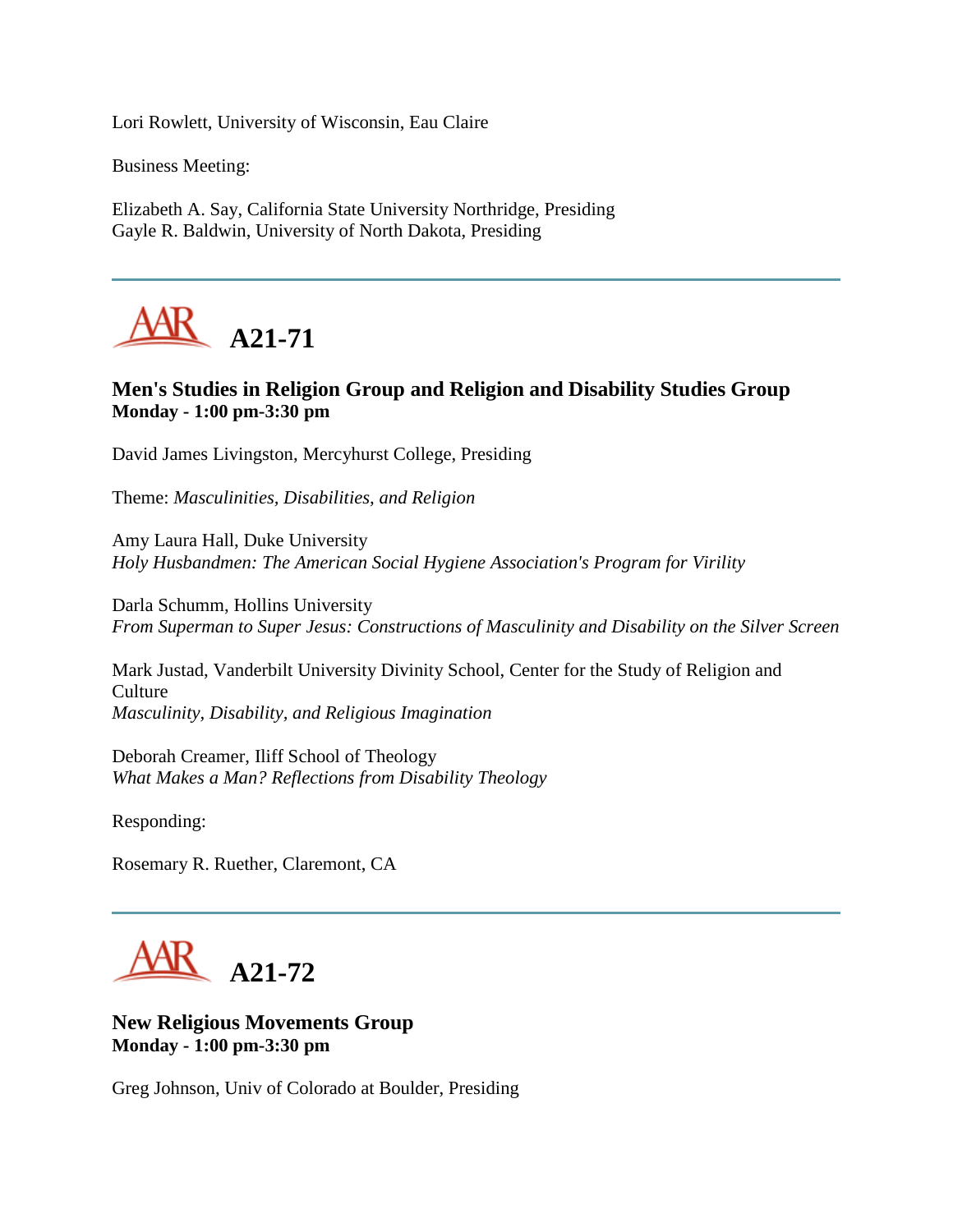Theme: *Devoted to the Outdoors: Nature Recreation as Religious Practice*

Bron Taylor, University of Florida *Surfing into Spirituality*

A. Whitney Sanford, Iowa State University *Pinned on Karma Rock: Popular Understanding of Whitewater Kayaking as Religious Experience through Hindu and Buddhist Terms*

Samuel Snyder, University of Florida *Casting for Connection: Religion, Ethics, and Environmental Conservation in Fly Fishing Culture*

Barbara Jane Davy, Ottawa, ON *Paddling Toward the Divine: A Critical Look at Canoeing and Nature Religion in Canada*

Responding:

William C. James, Queens University



# **Person, Culture, and Religion Group and Wesleyan Studies Group Monday - 1:00 pm-3:30 pm**

Rebekah Miles, Southern Methodist University, Presiding

Theme: *Transformation in Wesleyan Traditions*

Keith Haartman, University of Toronto *Watching and Praying: John Wesley's Method of Personality Transformation*

Lallene Rector, Garrett-Evangelical Theological Seminary *A Psychoanalytic Investigation of the Transformative Impact of Sanctification Experience and Belief in the Conversion of Julia A. J. Foote, Nineteenth-Century Holiness Preacher*

Laceye Warner, Duke University *co-presenter with Rector*

Hetty Zock, University of Groningen *Paradigms in Psychological Conversion Research: The Emergence of the Biographical-Narrative Approach*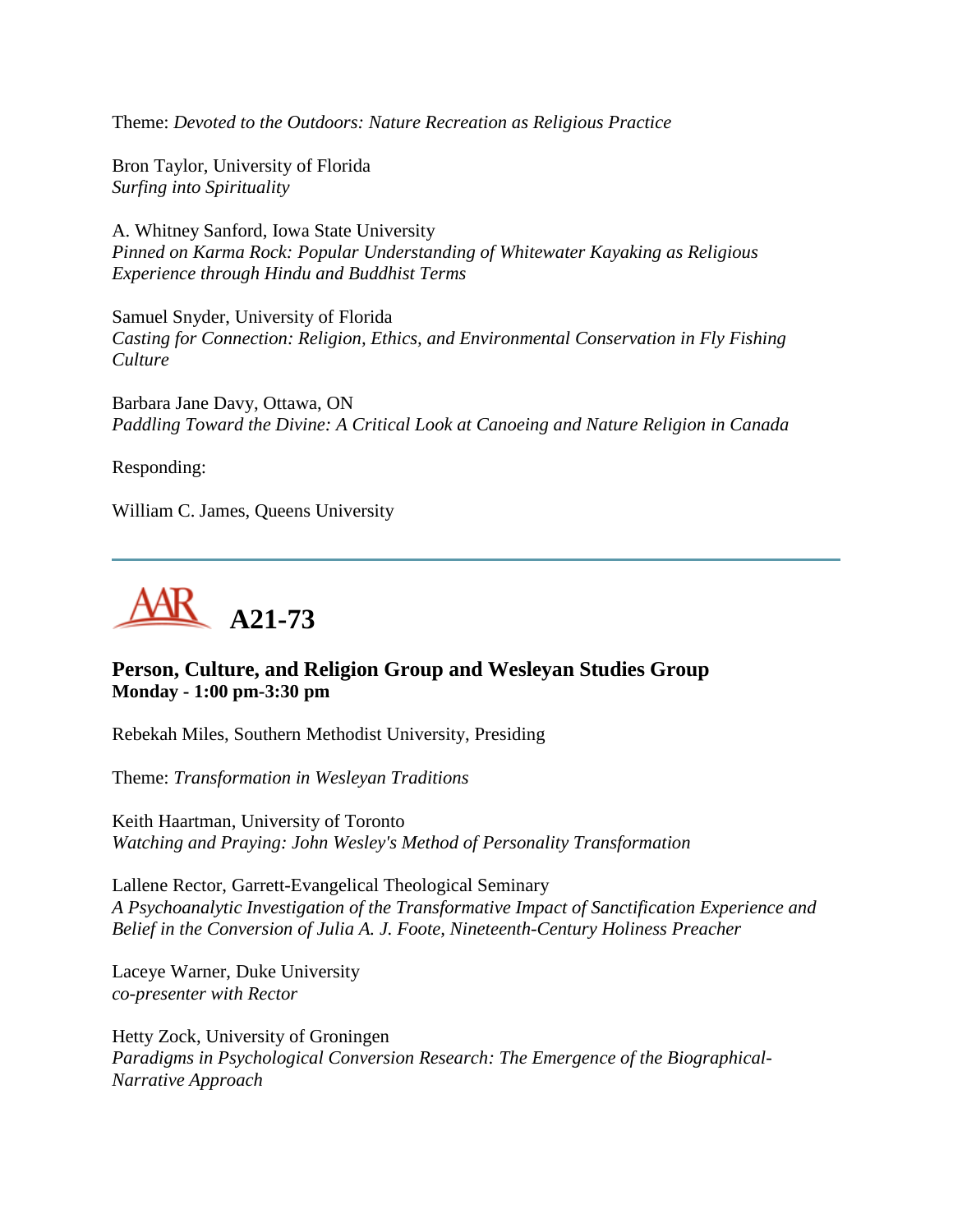Responding:

A. Gregory Schneider, Pacific Union College



## **Platonism and Neoplatonism Group Monday - 1:00 pm-3:30 pm**

Jay Bregman, University of Maine, Orono, Presiding

Theme: *Neoplatonism, Dead or Alive: Is Neoplatonism a Living Tradition? Part II*

Edward P. Butler, New York, NY *Neoplatonism and Polytheism*

John Bussanich, University of New Mexico *Living Neoplatonism*

Vladimir Kharlamov, Drew University *Pseudo-Dionysius the Areopagite: Living Neoplatonic Tradition in Practice and in the Theology of Eastern Orthodoxy*

Edward Moore, St. Elias Orthodox Theological Seminary *The Legacy of Neoplatonic Theology in Orthodox Christianity*

Business Meeting:

Willemien Otten, Utrecht University, Presiding



# **Religions, Medicines, and Healing Group Monday - 1:00 pm-3:30 pm**

Suzanne J. Crawford, Pacific Lutheran University, Presiding

Theme: *Emotions, Suffering, and Efficacy*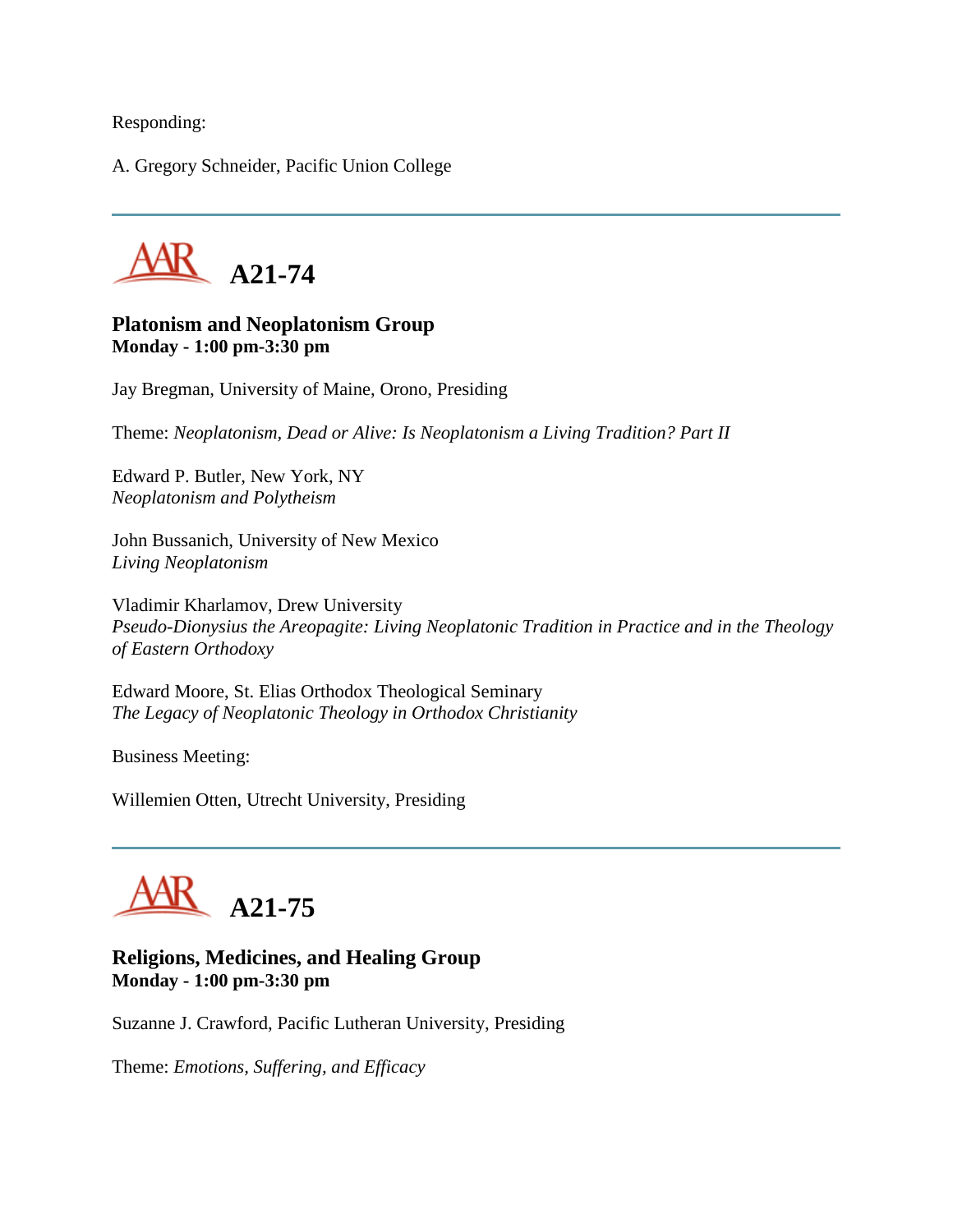Andrew Crislip, University of Hawaii, Hilo *Healing Emotions and Curing the Soul in Late Antique Monastic Psychology*

Rebecca Sachs Norris, Merrimack College *Healing Pain: Issues of Efficacy in Biomedicine and Religious Traditions*

Jude Aguwa, Mercy College *Typology and Functions of Agwu Sculptures in Dibia Therapeutic Practices*

Responding:

Linda L. Barnes, Boston University

Business Meeting:

Suzanne J. Crawford, Pacific Lutheran University, Presiding



# **Open and Relational Theologies Consultation Monday - 1:00 pm-3:30 pm**

Eric Mazur, Bucknell University, Presiding

Theme: *American Empire and Religion*

James K.A. Smith, Calvin College *The Gospel of Freedom or Another Gospel? Theology, Empire, and American Foreign Policy*

Laurie A. Cozad, University of Mississippi *The United States's Imposition of Religious Freedom: The International Religious Freedom Act*

Michael York, London, United Kingdom *An "Ex-Pat's" View on the American Empire and Its Religious Divide with Europe*

C. Neal Keye, College of St. Scholastica *Unknown Knowns: What Americans Don't Know They Know about the History of American Empire and Religion in the Age of the "Photo Wars" and "Torture Memos"*

Responding:

Lynne Faber Lorenzen, Augsburg College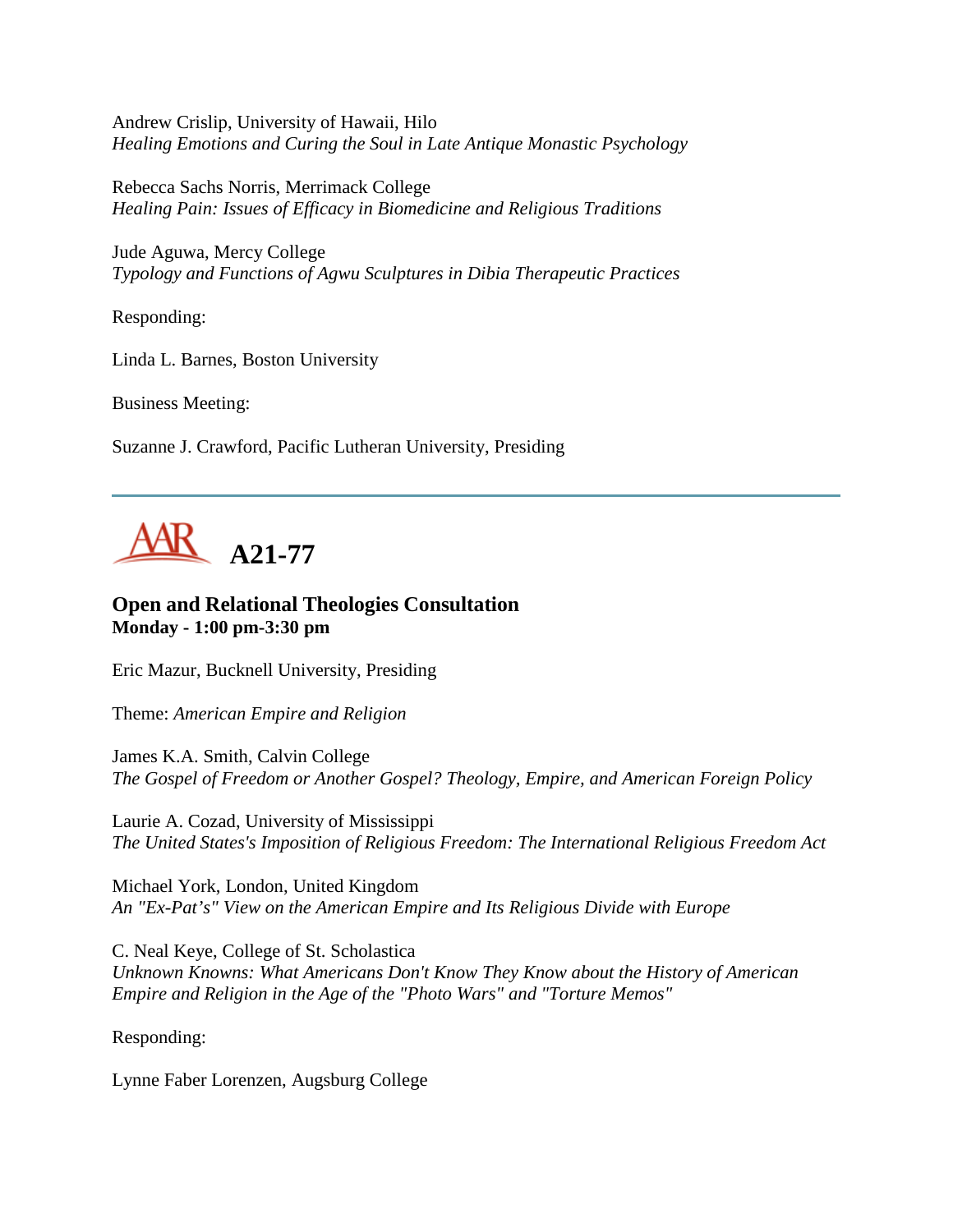

# **Arts Series/Films: F. S. A. Photo Exhibit Curated by Colleen McDannell Monday - 4:00 pm-6:30 pm**

Sponsored by AAR and Temple University

See [Program Highlights](http://www.aarweb.org/Meetings/Annual_Meeting/Past_and_Future_Meetings/2005/highlights.asp) for a description.



**Special Topics Forum Monday - 4:00 pm-6:30 pm**

Theme: *David Tracy: Tragedy as Cultural Unconscious of Western Religion and Philosophy*

Panelists:

David W. Tracy, University of Chicago

See [Program Highlights](http://www.aarweb.org/Meetings/Annual_Meeting/Past_and_Future_Meetings/2005/highlights.asp) for a description.



**Special Topics Forum Monday - 4:00 pm-6:30 pm**

Sponsored by the Publications Committee

Cynthia Read, Oxford University Press, Presiding

Theme: *How to Publish Your Book: Advice from Oxford University Press and the AAR Book Series Editors*

Panelists: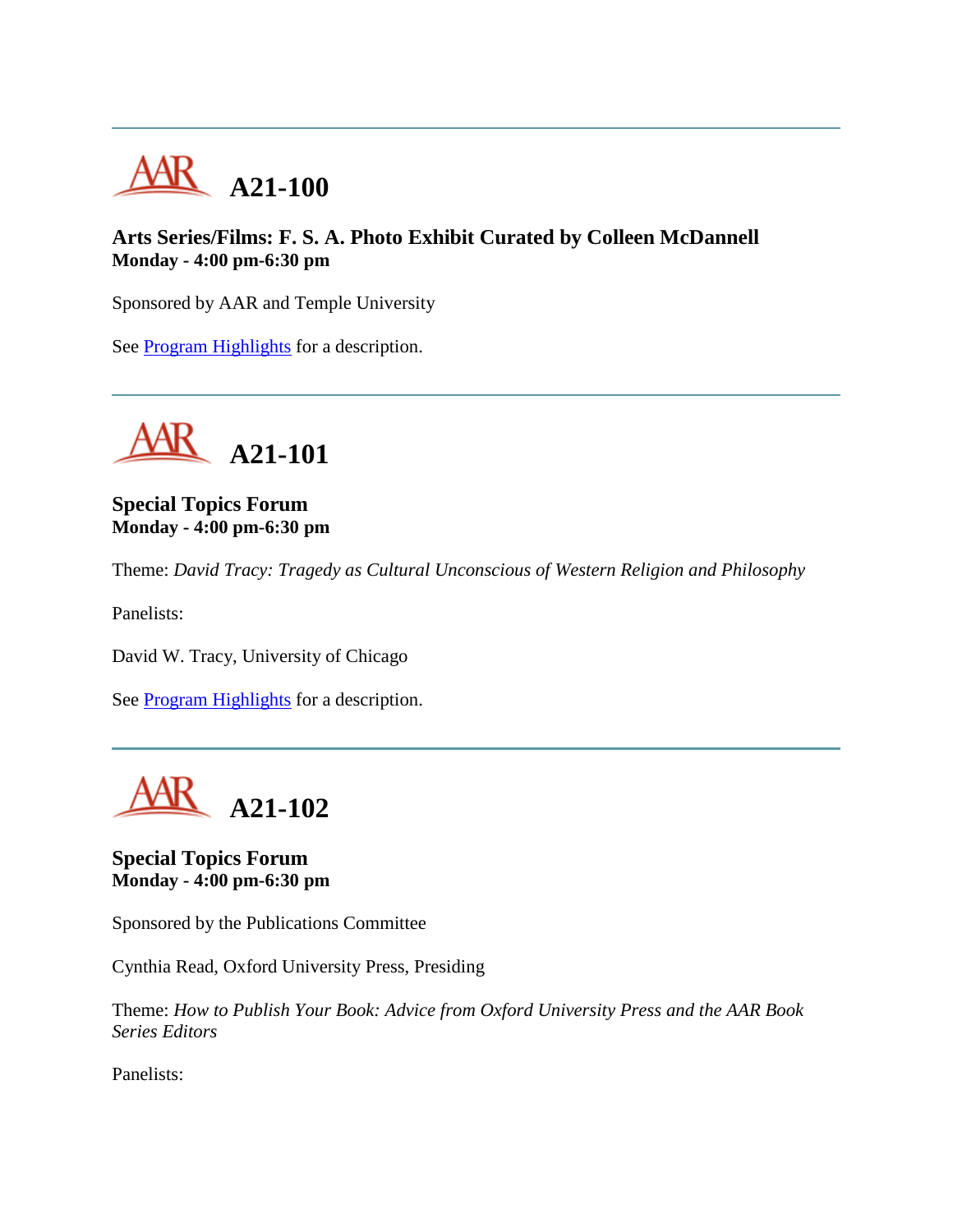Kimberly Rae Connor, University of San Francisco Susan E. Henking, Hobart and William Smith Colleges James Wetzel, Villanova University Jacob Kinnard, Iliff School of Theology Anne E. Monius, Harvard University Kevin Madigan, Harvard University See **Program Highlights** for a description.



# **Special Topics Forum Monday - 4:00 pm-6:30 pm**

Sponsored by the Graduate Student Task Force

Bradley L. Herling, Boston University, Presiding

Theme: *Exploring the Field: Philosophy of Religion, and Religion and Literature - A Graduate Student Discussion Series*

Panelists:

Richard Amesbury, Valdosta State University

Martyn A. Oliver, Boston University

Responding:

William J. Wainwright, University of Wisconsin, Milwaukee Wesley A. Kort, Duke University

See **Program Highlights** for a description.

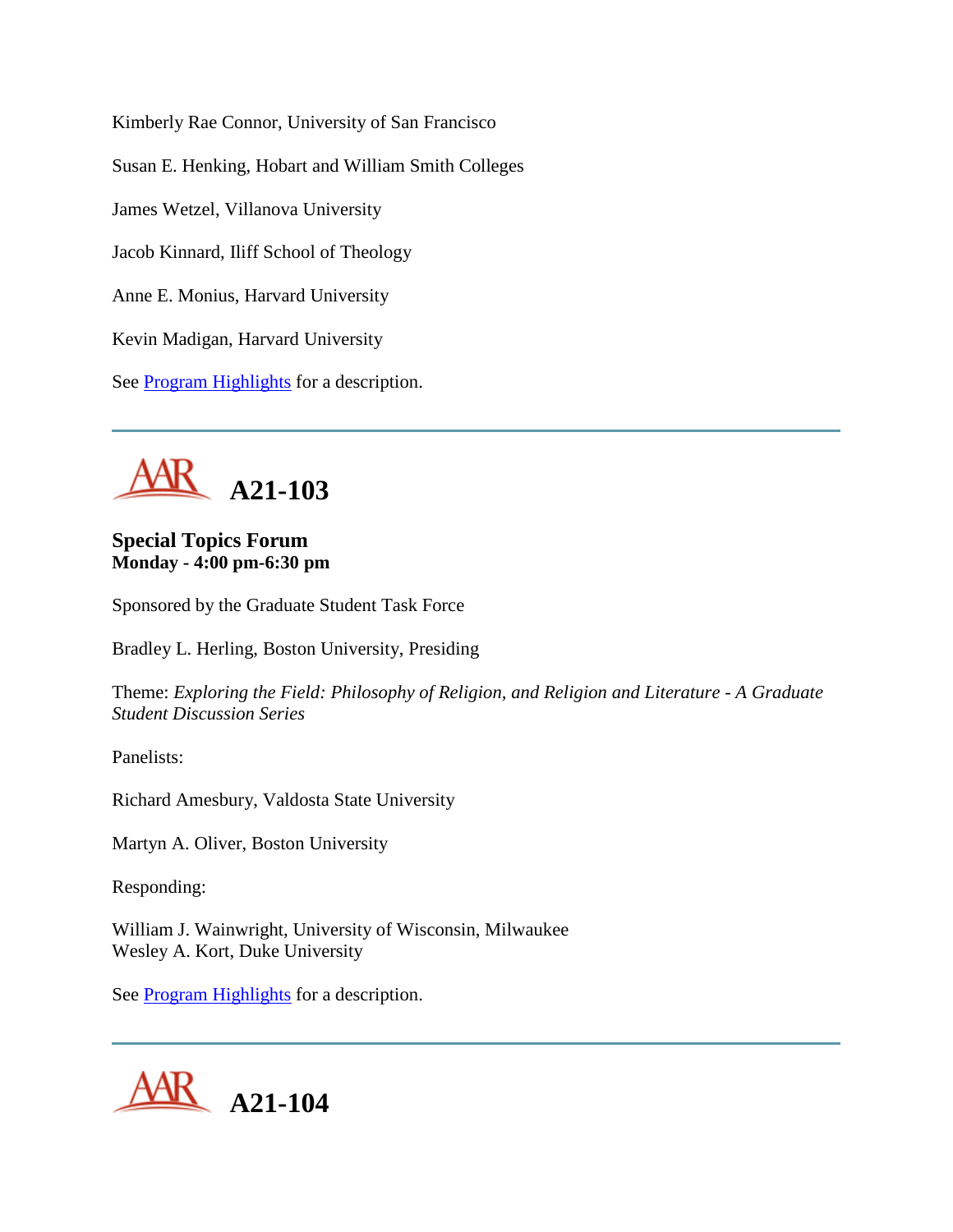# **Academic Teaching and the Study of Religion Section Monday - 4:00 pm-6:30 pm**

Arthur Sutherland, Loyola College and Peter Gottschalk, Wesleyan University, Presiding

Theme: *Teaching Religion and Violence: Approaches and Traditions*

Panelists:

Anne Murphy, Columbia University

Amir Hussain, Loyola Marymount University

Brian K. Pennington, Maryville College

Randal Cummings, California State University, Northridge

Paul Younger, McMaster University

Jason Bivins, North Carolina State University

Responding:

Michel Desjardins, Wilfrid Laurier University

Business Meeting:

Sidney Brown, University of the South, Presiding Joseph A. Favazza, Stonehill College, Presiding



## **Arts, Literature, and Religion Section and SBL's Reading, Theory, and the Bible Group Monday - 4:00 pm-6:30 pm**

S. Brent Plate, Texas Christian University, Presiding

Theme: *Post-Scripture[s]/Post-Holocaust: Representing the Irreparable in the Art of Samuel Bak*

Lawrence L. Langer, Boston, MA *Skeptical Visions and Scriptural Truths in Samuel Bak's Genesis Paintings*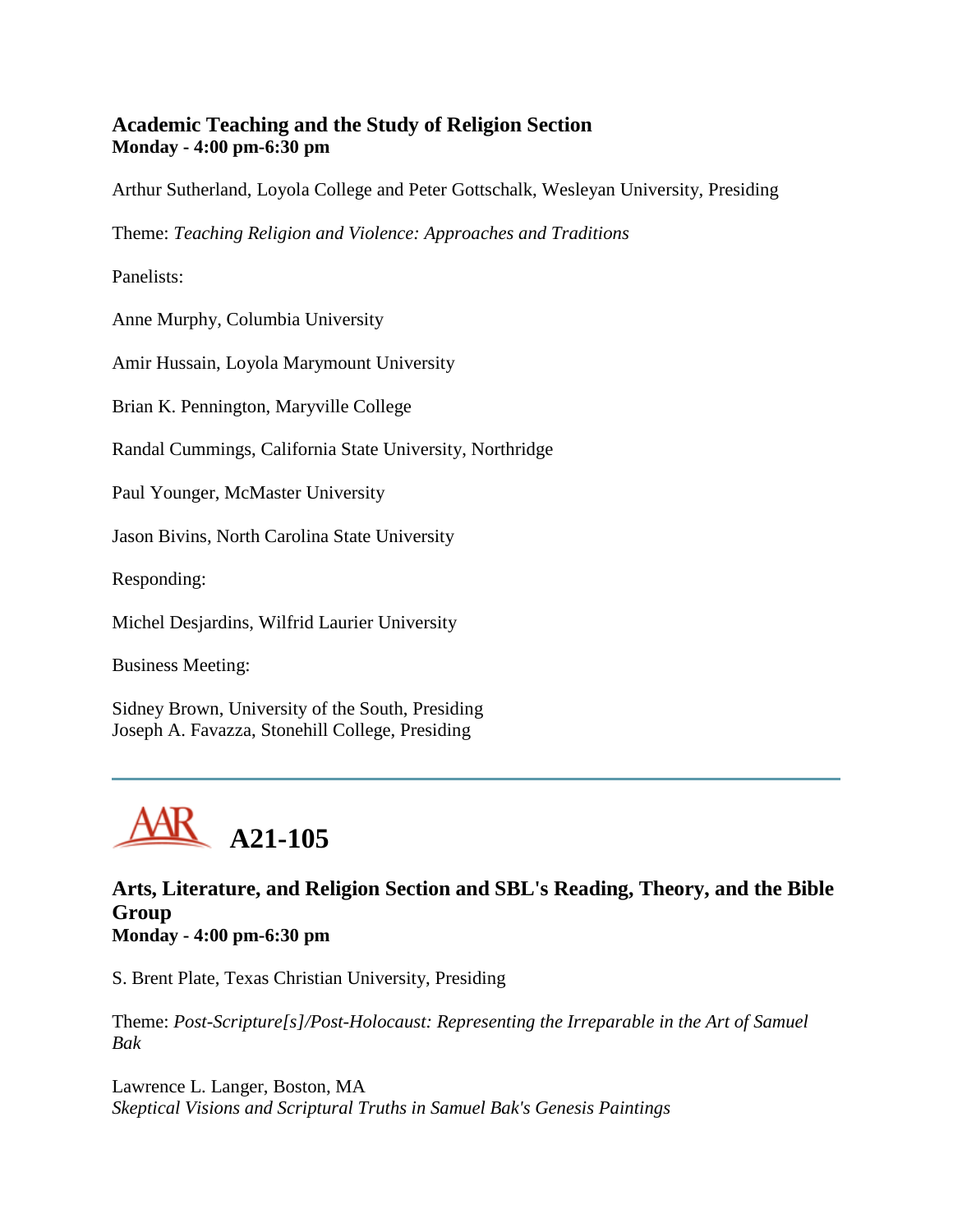Alicia Ostriker, Rutgers University *Bak's Jacob: Painting as Midrash*

Dan Mathewson, Emory University *Survival and the Impossible in the Work of Samuel Bak and the Book of Job*

Responding:

Samuel Bak, Weston, MA



## **Comparative Studies in Religion Section and Critical Theory and Discourses on Religion Group Monday - 4:00 pm-6:30 pm**

Warren G. Frisina, Hofstra University, Presiding

Theme: *(World-)Religionization: The Politics of Religion-Making*

Arvind Mandair, Hofstra University *Constructing Sikhism as a "World-Religion": Transcendence, Historicism, and the Comparative Imaginary of the West*

Markus Dressler, Hofstra University *Religionizing Turkish Alevism: The Compelling Power of Institutionalized Religion*

Timothy Daniels, Hofstra University *Javanism, Tourist Culture, and Religious Rationalization*

Greg Grieve, University of North Carolina, Greensboro *"That's Not the Way We Operate": The Political Implications of the Globalatinized Mandala*

Responding:

Angela Zito, New York University

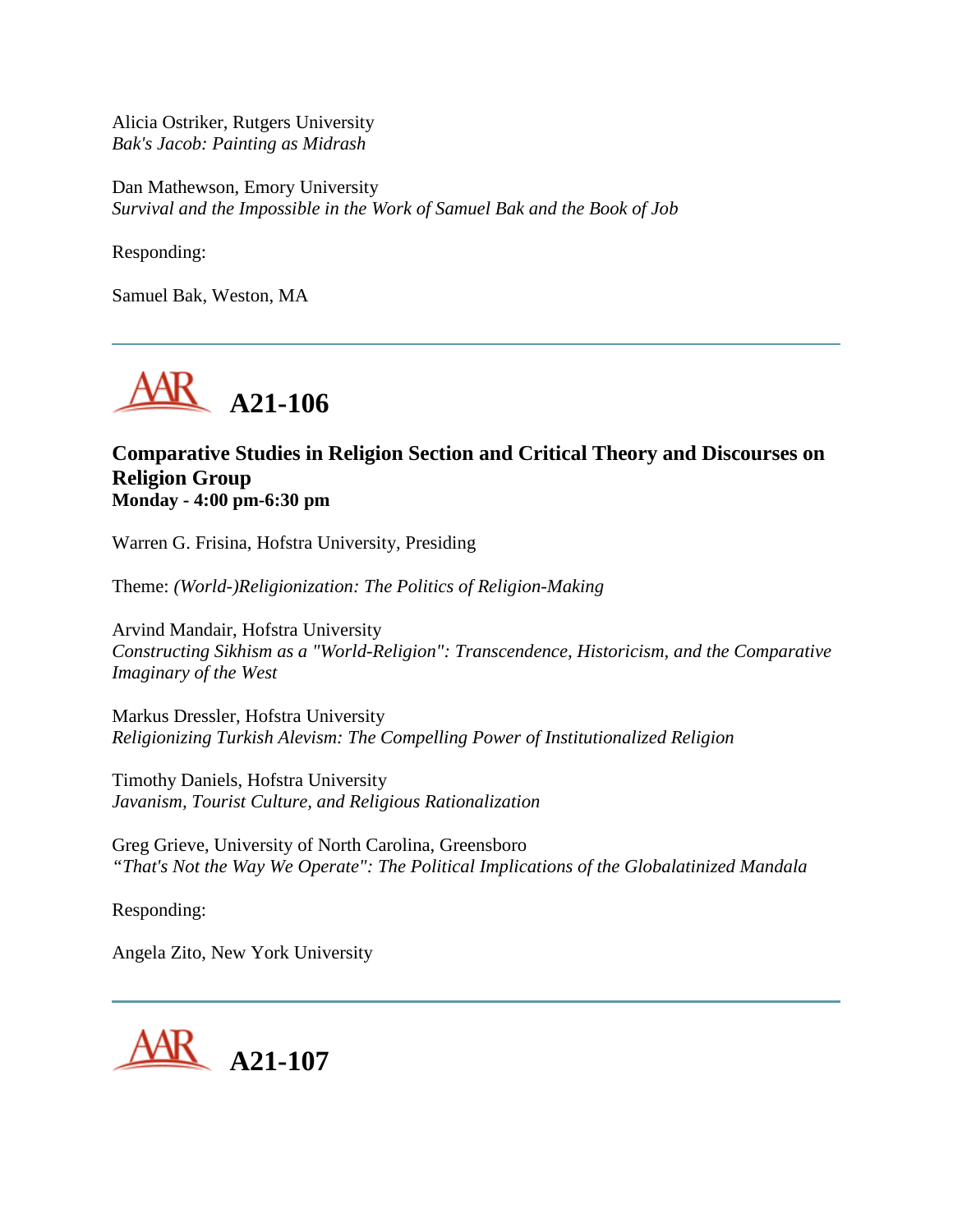## **Ethics Section Monday - 4:00 pm-6:30 pm**

Taigen Daniel Leighton, Graduate Theological Union, Presiding

Theme: *The Contemplation of Social Activism: Prospects and Resources for Zen Social Ethics*

Thomas P. Kasulis, Ohio State University, Columbus *Zen as a Social Ethics of Responsiveness*

Dale S. Wright, Occidental College *What Understanding of Self and World Is Presupposed in Zen Monastic Practice?*

Jin Y. Park, American University *Zen Buddhism as a Public Discourse: How Do We Turn Wisdom into Compassion?*

Christopher Ives, Stonehill College *Not Buying into Words and Letters: Zen, Ideology, and Prophetic Critique*

Responding:

John C. Maraldo, University of North Florida



## **History of Christianity Section Monday - 4:00 pm-6:30 pm**

Travis Frampton, Hardin-Simmons University, Presiding

Theme: *Apostates, Heretics, and Trouble-makers in the History of Christianity*

J. Patrick Hornbeck, University of Oxford *The Development of Heresy: Eucharistic Theologies in English Lollard Dissent*

Karen Bruhn, Arizona State University *The Accidental Apostate: "Drowsie Protestants," Temporary Faith, and Deconversion among the Godly in Late Elizabethan and Early Stuart England*

Philip Harrold, Winebrenner Theological Seminary *Varieties of "Turning From": Modernist Deconversion Narratives in a Midwestern Academic Community*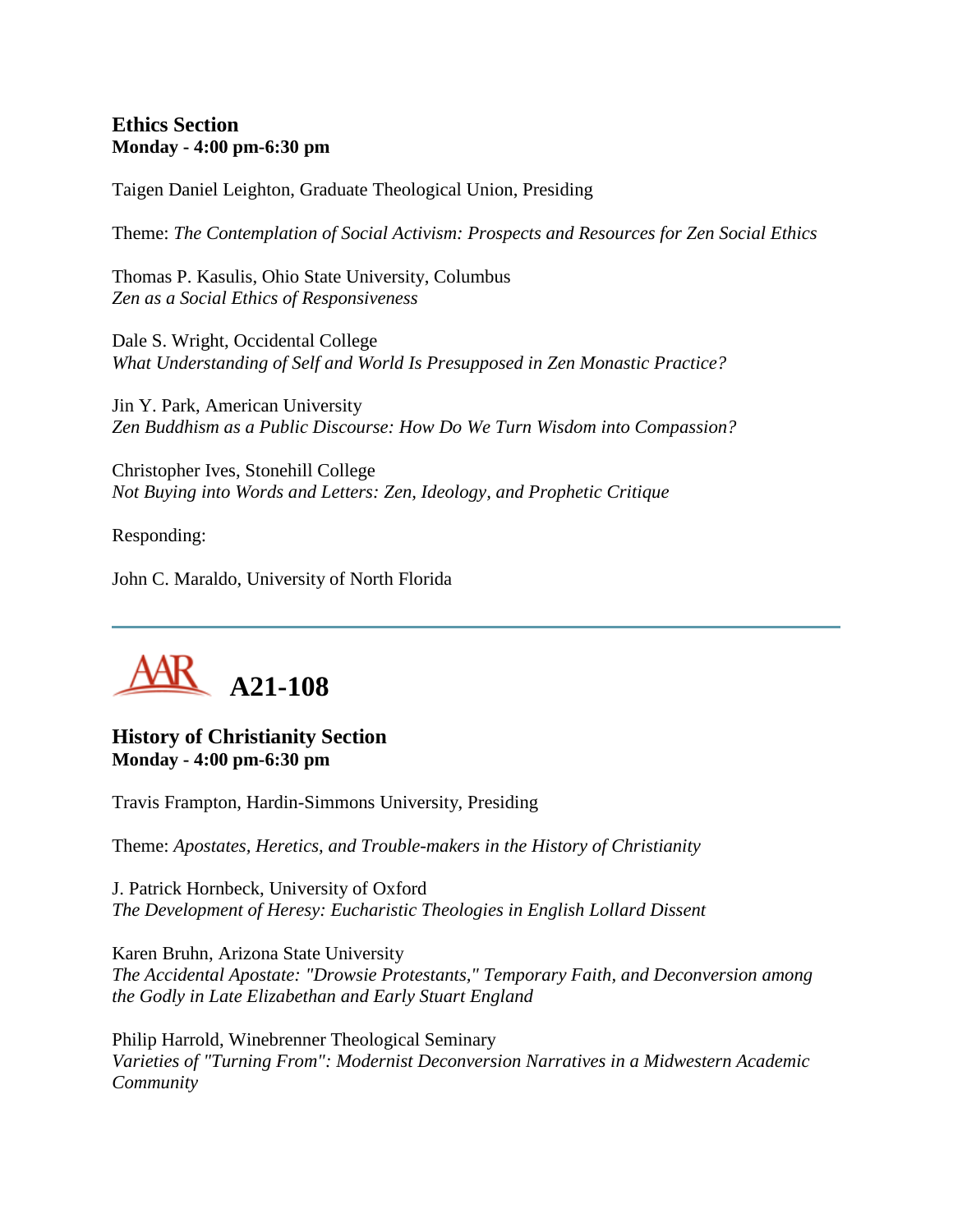Jonathan Moore, Grinnell College *The Devil Went Down to Hoopeston: Pagans, Christians, and American Identity*

Responding:

E. Ann Matter, University of Pennsylvania



# **Religion in South Asia Section and Hinduism Group Monday - 4:00 pm-6:30 pm**

Michael C. Linderman, University of Pennsylvania, Presiding

Theme: *Dharma and the Sastras: The "Religious" and the "Secular" in Hindu Scholasticism*

Timothy Lubin, Washington and Lee University *Punishment and Expiation*

Ethan Kroll, University of Chicago *Early Modern Sastric Views on the Legal Principle of Svatva*

Timothy C. Cahill, Loyola University, New Orleans *Indian Literary Critics on "Dharma"*

Donald R. Davis, University of Wisconsin, Madison *Hinduism as a Legal Tradition*

Responding:

Patrick Olivelle, University of Texas, Austin

# **A21-110**

**Study of Islam Section Monday - 4:00 pm-6:30 pm**

Azam Nizamuddin, Elmhurst College, Presiding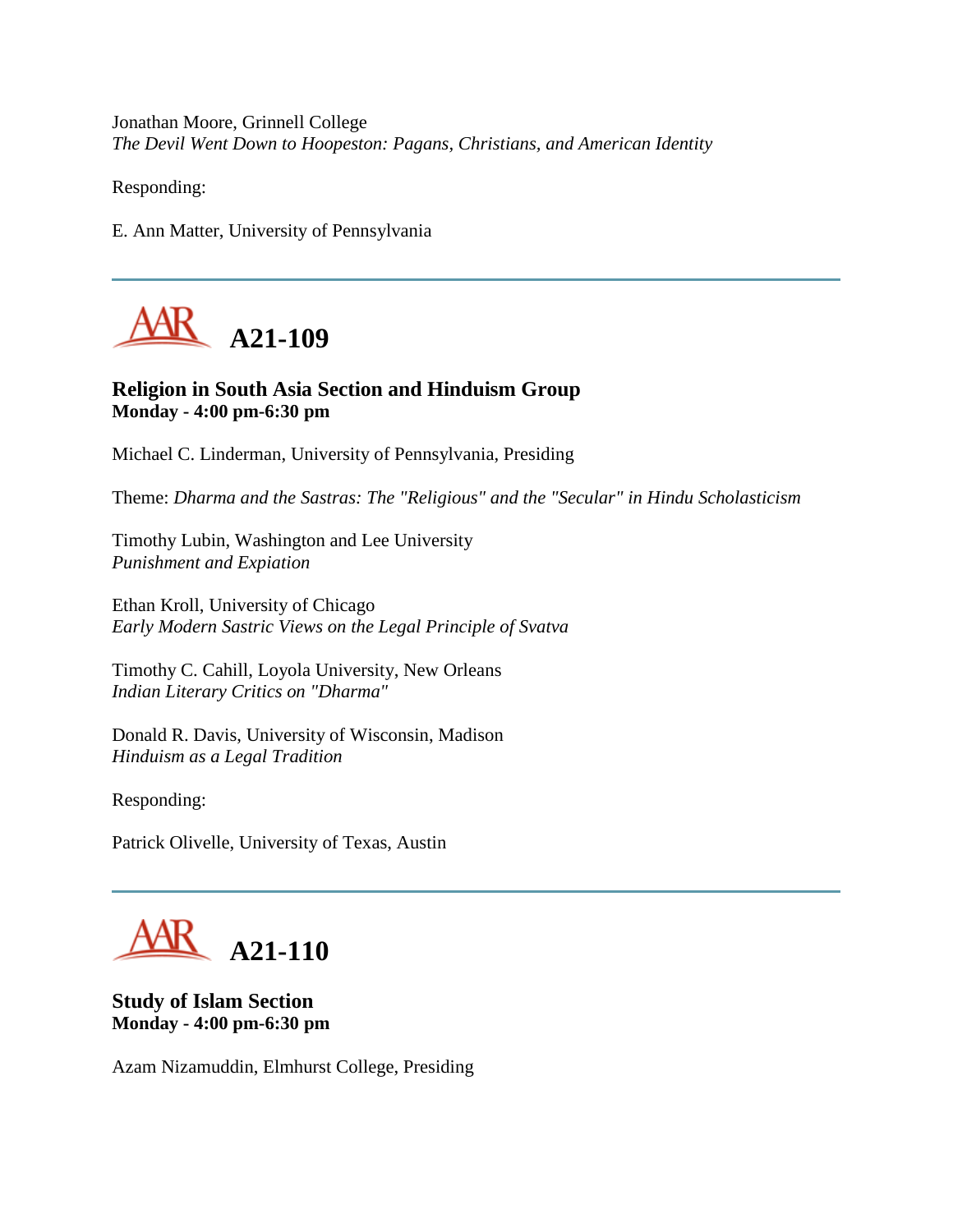Theme: *Critical Approaches to Salafi Islam*

Scott Lucas, University of Arizona *Al-Bukhari's Legal Theory: An Early Model of Salafi Islam*

Walid Saleh, University of Toronto *Salafism and Intra-Islamic Confessional Polemics: Ibn Taymiyah's Minhaj al-Sunnah*

Natana Delong-Bas, Brandeis University, Boston College *Salafis, Wahhabis and Jihadis: The Ties That Bind?*

Jonathan A. C. Brown, University of Chicago *Between Salafi Iconoclasm and Institutional Security: Nasir Al-Din Al-Albani and the Criticism of the Canonical Hadith Collections*

Behrooz Ghamari-Tabrizi, University of Illinois *From Modernizing Islam to Islamizing Modernity: Historical Transformations of the Salafiyyah Movement*

Responding:

Omid Safi, Colgate University



**Study of Judaism Section and Mysticism Group Monday - 4:00 pm-6:30 pm**

Hindy Najman, University of Toronto, Presiding

Theme: *Responding To Elliot Wolfson's* Language, Eros, Being *(Fordham University Press)*

Panelists:

Kalman P. Bland, Duke University

Robert Gibbs, University of Toronto

Robin Darling Young, University of Notre Dame

Jeffrey Kripal, Rice University

Responding: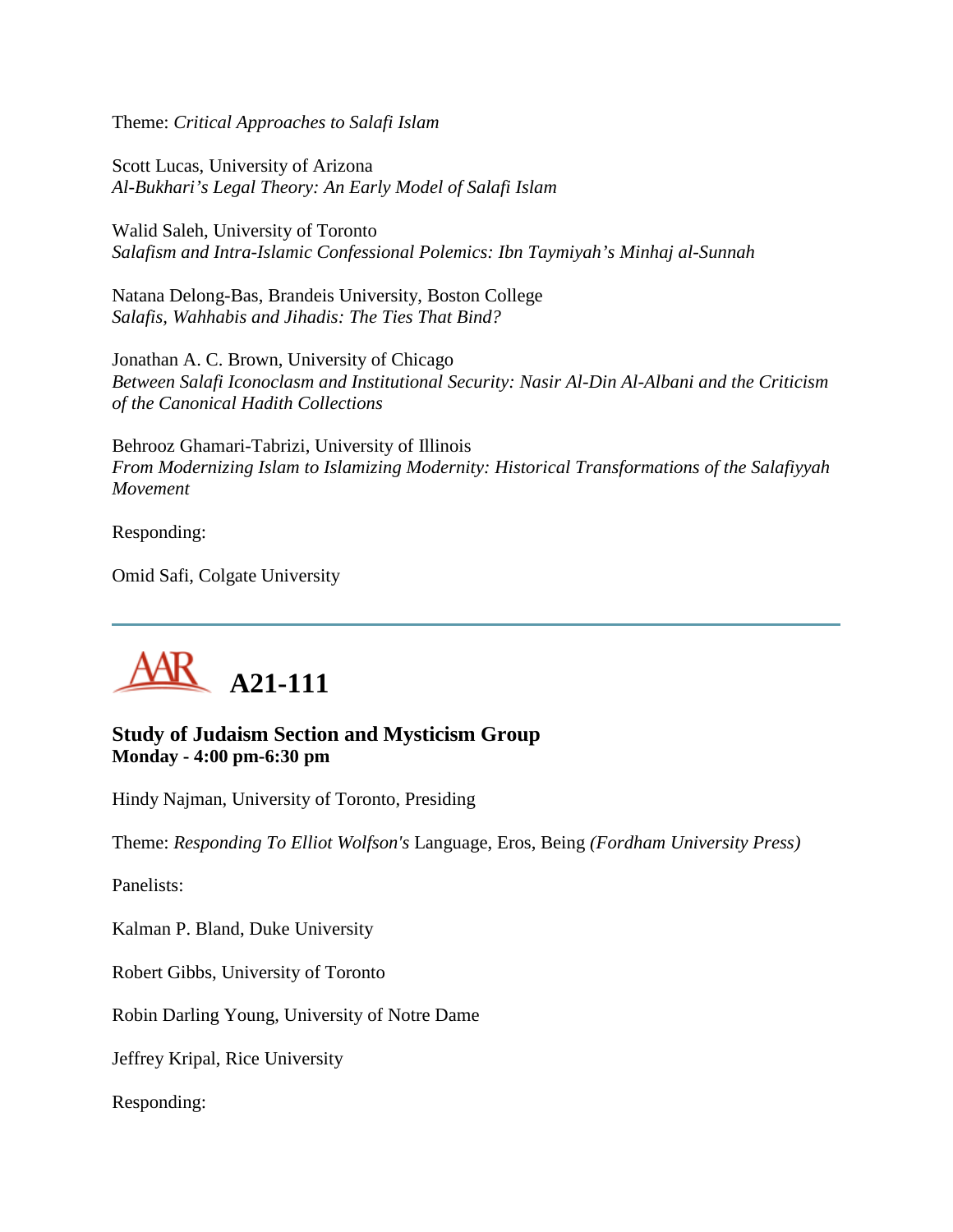Elliot R. Wolfson, New York University



## **Theology and Religious Reflection Section Monday - 4:00 pm-6:30 pm**

Eric Boynton, Allegheny College, Presiding

Theme: *Is There a New Civil Religion?*

Daniel Campana, University of La Verne *Civil Religion at the Hearth: Current Trends in American Civil Religion from the Perspective of Domestic Arrangement*

Kelly Denton-Borhaug, Moravian college *The Rhetoric of "Sacrifice" in the Public Realm: Tales of Obfuscation and Glorification*

Stephen M. Johnson, Montclair State University *Re-Viewing the Flag after September 11 and the 2004 Election: Protestant, Catholic, and Jewish Votes for Reformed Civil Religion*

Glenn Whitehouse, Florida Gulf Coast University *Making God Safe for Democracy? Visions of American Civil Religion Old and New*



## **Women and Religion Section Monday - 4:00 pm-6:30 pm**

Michelene Pesantubbee, University of Iowa, Presiding

Theme: *Women's Religious Leadership and Feminist Identity*

Shin-yi Chao, Rutgers University -- Camden *Daoist Priestesses in Sociopolitical Transformation and Cultural Transmission in Northern China during the Thirteenth and Fourteenth Centuries*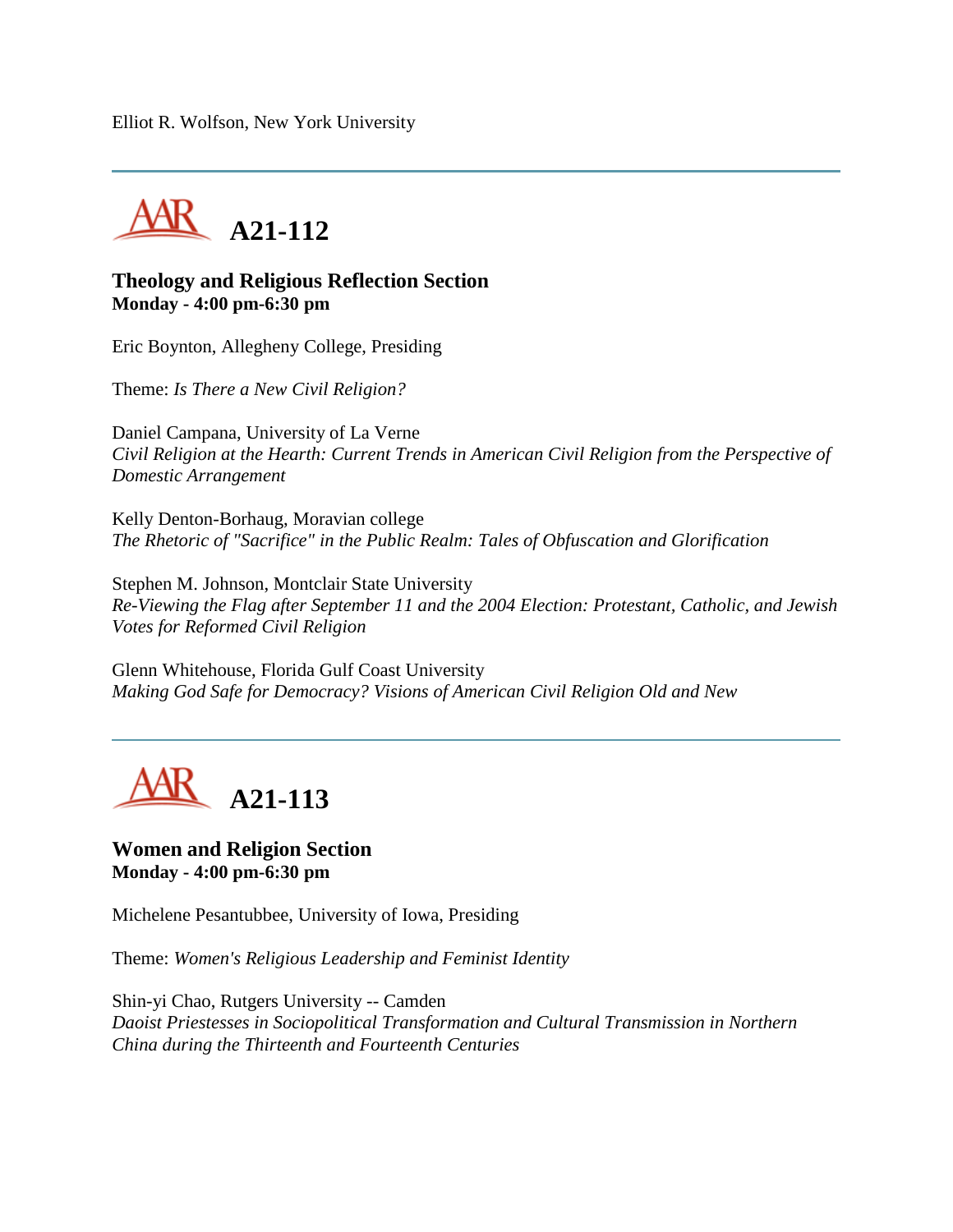Kimberly Hill, University of North Carolina,t Chapel Hill *Integrating the "Race Woman": Approaches to Ministry among African Methodist Episcopal Women in the 1870s*

Malgorzata Kruszewska, California Institute of Integral Studies *Krolowipolski: Black Queen-Mothers of Poland*

Priscilla Eppinger, Graceland University *"Maternal Desires": Deconstruction of the Moral Value of Womanhood by Nineteenth-Century Reformers*

Tracy Tiemeier, Boston College *"I Shall Pluck by the Roots These Useless Breasts": A Comparative Approach to Asian American Women's Identity Construction*

Business Meeting:

Jung Ha Kim, Georgia State University, Presiding



**Black Theology Group Monday - 4:00 pm-6:30 pm**

Anthony B. Pinn, Rice University, Presiding

Theme: *Renewed Conversation: A Meeting of Black and Process Theologies*

Panelists:

Henry James Young, Garrett Evangelical Theological Seminary

Theodore Walker, Southern Methodist University

Barbara Holmes, Memphis Theological Seminary

Karen Baker-Fletcher, Southern Methodist University

Monica A. Coleman, Bennett College for Women

Responding:

Victor Anderson, Vanderbilt University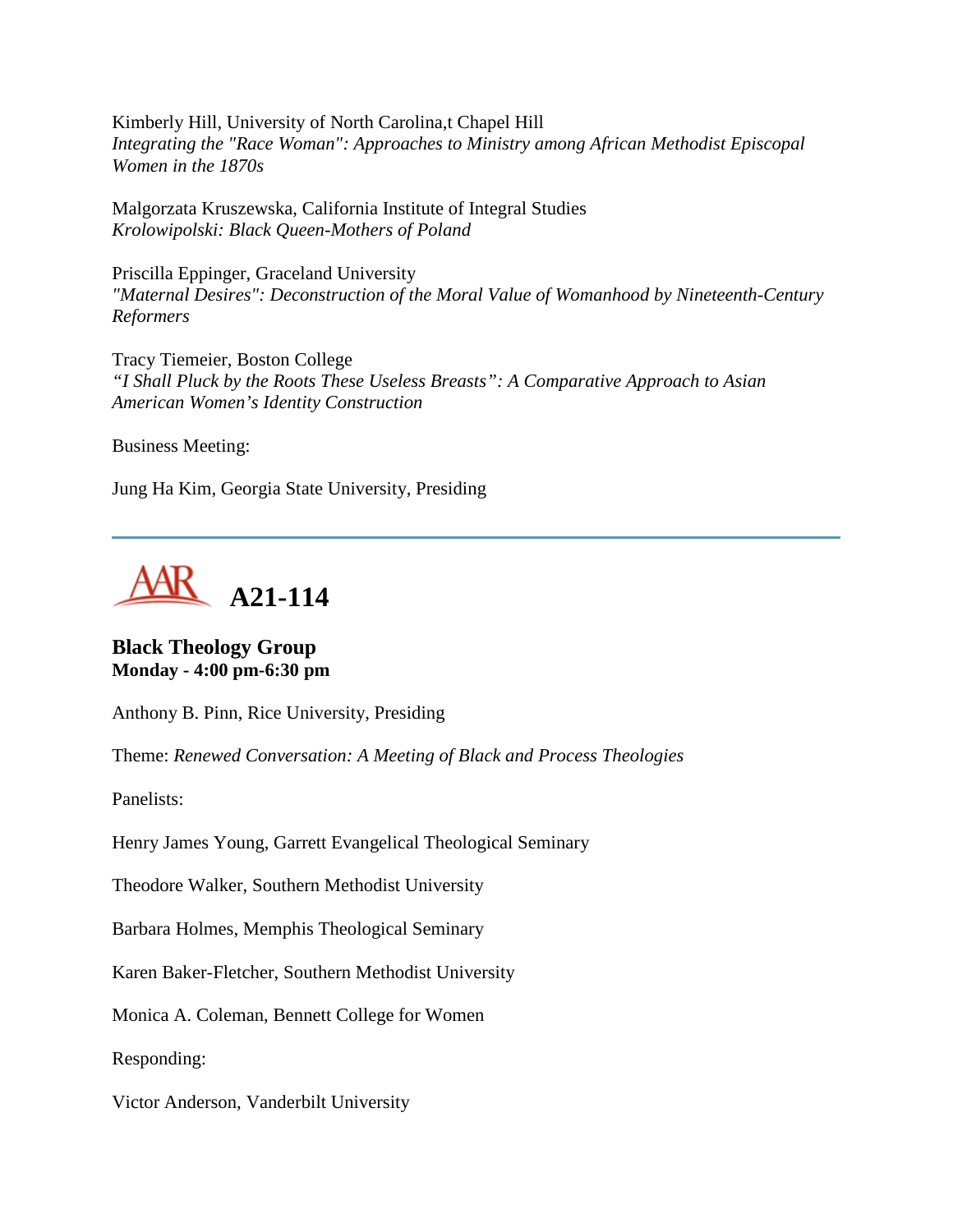Business Meeting:

Stacey Floyd-Thomas, Texas Christian University, Presiding



**Comparative Studies in Hinduisms and Judaisms Group Monday - 4:00 pm-6:30 pm**

Gregory Spinner, Central Michigan University, Presiding

Theme: *Death and Dying in Hindu and Jewish Traditions*

T. S. Rukmani, Concordia University *Funeral Hymn (Sukta) Connected with Death Given in the Rgveda: A Study*

Kyoko Murata, Georgia State University *Death and Dying Rituals in Hindu Communities in Atlanta*

Harlan J. Wechsler, Jewish Theological Seminary *Taharah: Maavar Yabok and Purifying the Dead*

Ellen Posman, Baldwin-Wallace College *A Time to Mourn: A Comparative Analysis of Hindu and Jewish Mourning Practices*

Responding:

Marcy Braverman Goldstein, University of Judaism



#### **Gay Men's Issues in Religion Group Monday - 4:00 pm-6:30 pm**

Paul J. Gorrell, Stockton, NJ, Presiding

Theme: *Riding the Margins: The Performance of Queer Religious Identities*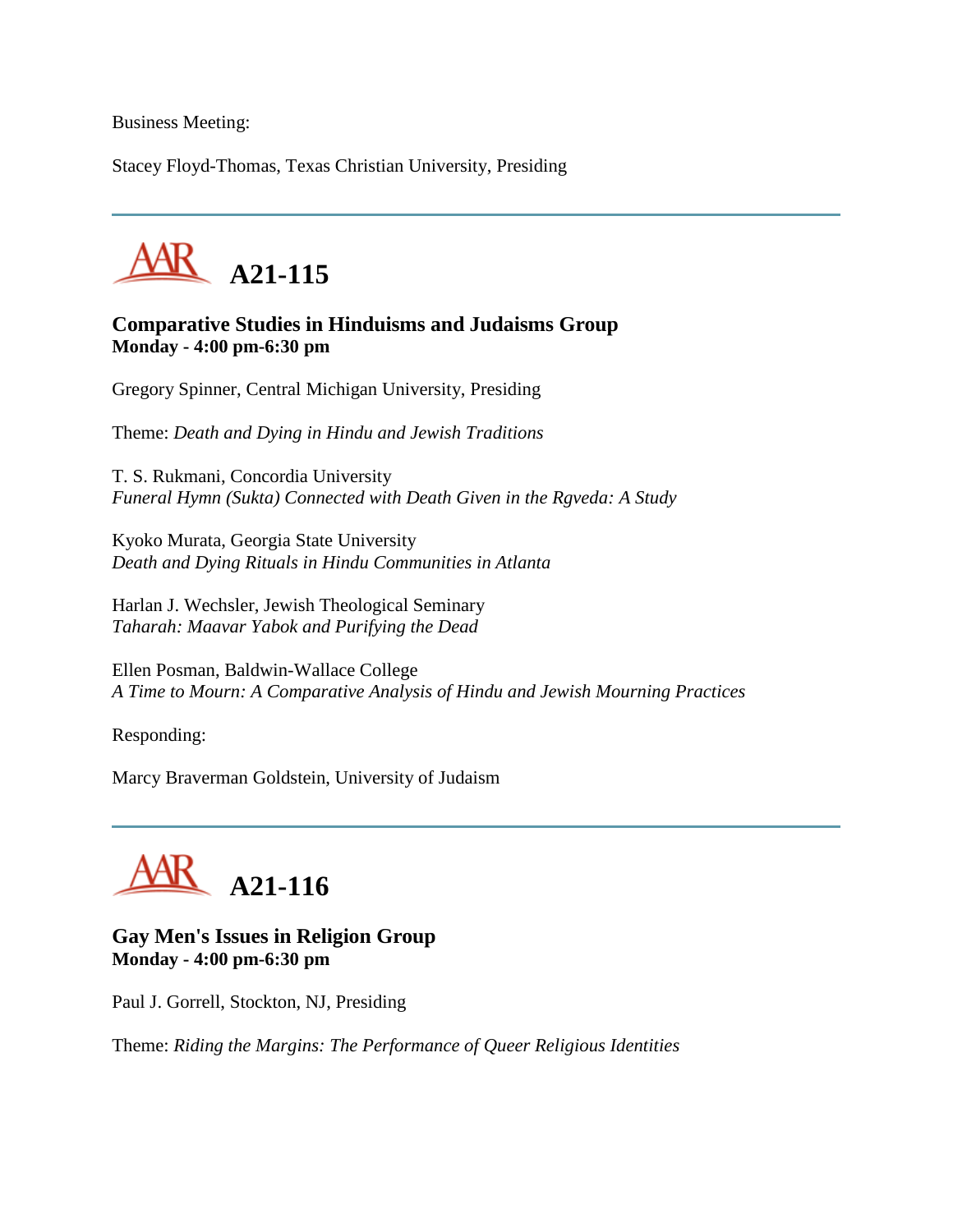John-Charles Duffy, University of North Carolina, Chapel Hill *Why Are There So Many Gay Mormon Websites?*

Vanja Hamzic, International Initiative for Visibility of Queer Muslims *Queer Muslims: Coming Out to Creator*

Steven Lapidus, Concordia University *Queering the Other: The Homosexual and the Jew in Nineteenth-Century Thought*

Dugan McGinley, Temple University *Being Queer and Normal at the Same Time? Gay Men in Liturgical and Performing Arts*

Responding:

Peter Savastano, Seton Hall University

Business Meeting:

Jay E. Johnson, Pacific School of Religion, Presiding Donald L. Boisvert, Concordia University, Presiding



# **Native Traditions in the Americas Group Monday - 4:00 pm-6:30 pm**

Jace Weaver, University of Georgia, Presiding

Theme: *Rethinking Analytical Conventions for Native Traditions*

Marilyn Notah, University of California, Santa Barbara *A Critical Analysis of Western Healing Practices in Comparison to Indigenous Healing*

Brian Clearwater, University of California, Santa Barbara *The Rhetoric of Confusion: "Shamanism," Eliade, and the New Age*

Zachary Simpson, Claremont Graduate University *Native American "Religion": A Reassessment and a Constructive Proposal*

Enrique Maestas, Flatonia, TX *Native American Epistemology of Religion and Vine Deloria, Jr.*

Responding: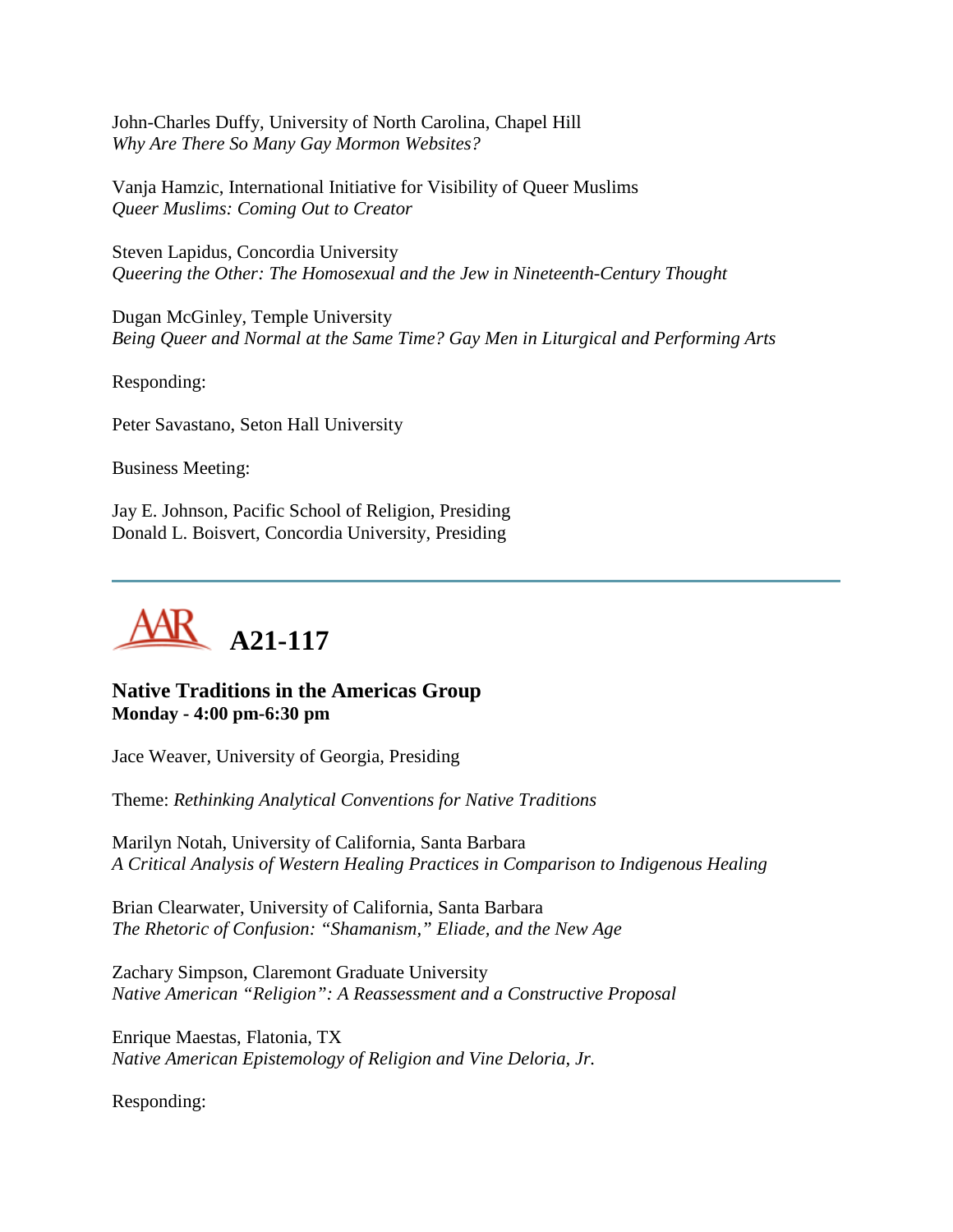Ines M. Talamantez, University of California, Santa Barbara



## **Person, Culture, and Religion Group Monday - 4:00 pm-6:30 pm**

Kathleen Bishop, Madison, NJ, Presiding

Theme: *The Psychology of Anomalous Experience and the Nonunitary Self*

G. William Barnard, Southern Methodist University *Henri Bergson and William James on Paranormal Experiences and the Multi-Dimensional Self*

Jaesung Ha, Vanderbilt University *Spirit Possession, Shin-Byung, and the Restoration of the Self in Korean Shamanism*

Felicity Brock Kelcourse, Christian Theological Seminary *Intersubjectivity, Infantile Helplessness, and Occultism: Non-Ordinary Experience in the Dialogue between Freud and Jung*

Andrea Mundis, Drew Theological School *Psychology, Neurology, and Their Attempt to Dismiss Mystical Experiences: Should They Succeed?*



# **Religion and Popular Culture Group and Animals and Religion Consultation Monday - 4:00 pm-6:30 pm**

Richard J. Callahan, University of Missouri, Columbia, Presiding

Theme: *Religious Responses to Cultural Changes and Other Animals*

Panelists:

Michael R. Bathgate, Saint Xavier University

Laura Hobgood-Oster, Southwestern University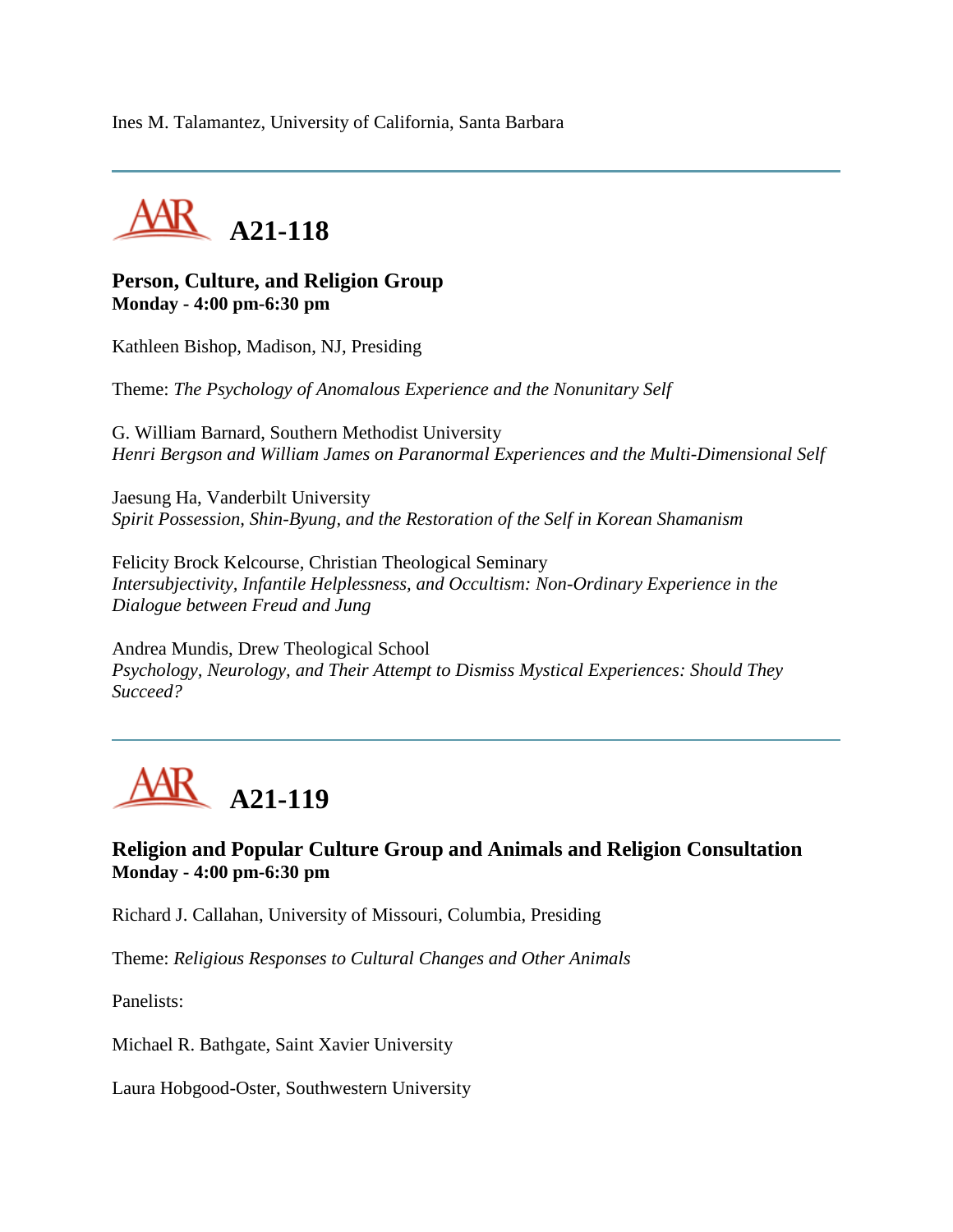David Aftandilian, University of Chicago

Paul Waldau, Tufts University



#### **Ritual Studies Group Monday - 4:00 pm-6:30 pm**

Theme: *Performance and Change in Civic and Sacred Rites*

Ute Huesken, University of Heidelberg *Conflicts on Appropriate Ritual Procedures in a South Indian Vishnu Temple*

Barry Stephenson, Wilfrid Laurier University *Civil Religion and Public Ritual in Lutherstadt Wittenberg*

Sarah Haynes, University of Calgary *Authority and Improvisation in Tibetan Buddhist Ritual Manuals: Tools, Symbols, and Literalism in Text and Performance*

Jacob Latham, University of California, Santa Barbara *The Ritual (Re)Creation of the Ancient City*

Responding:

Tom F. Driver, Union Theological Seminary, New York



**Scriptural Reasoning Group Monday - 4:00 pm-6:30 pm**

W. Stacy Johnson, Princeton Theological Seminary, Presiding

Theme: *Prophecy Heard and Not Heard*

Panelists: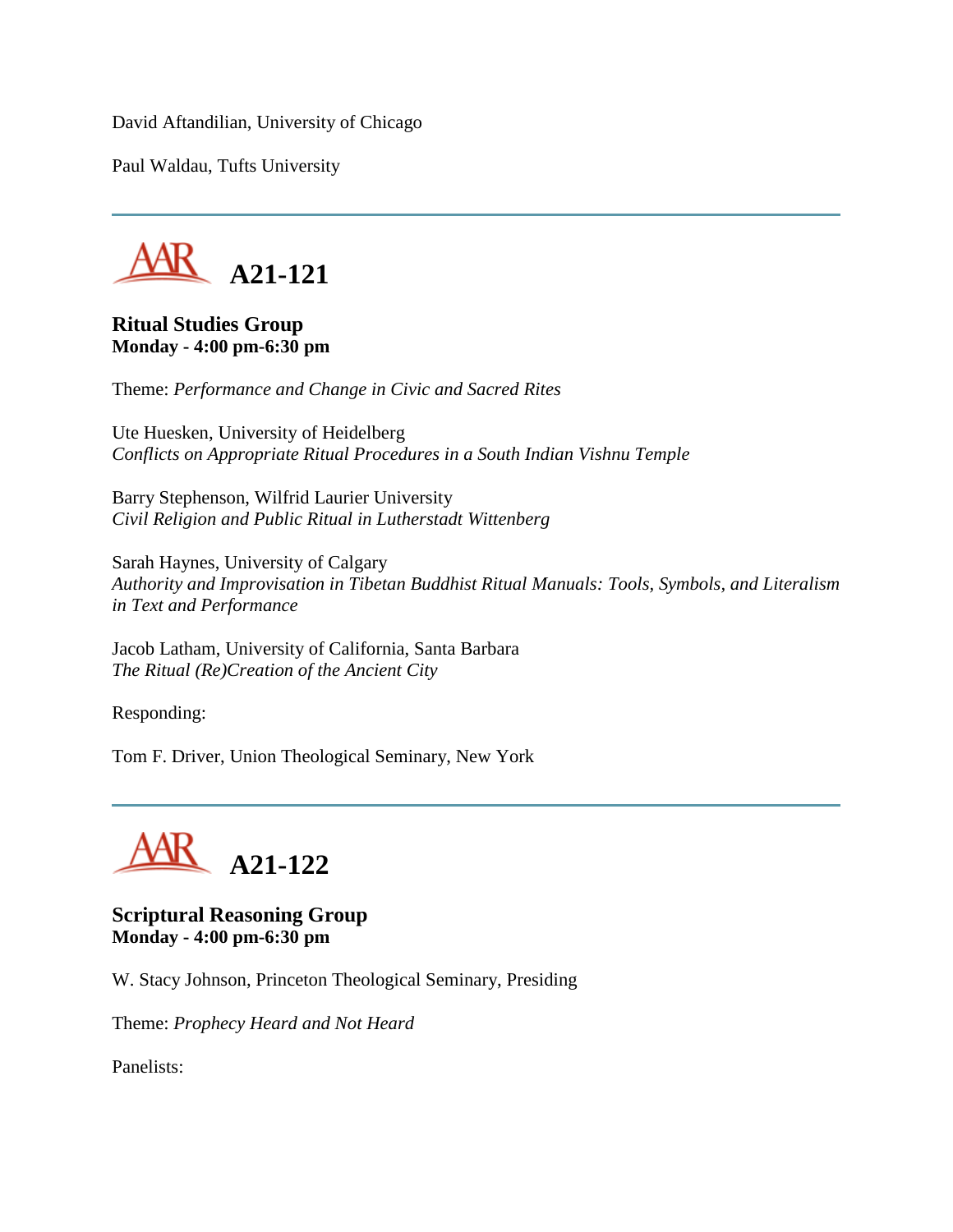Michael A. Signer, University of Notre Dame Willie Young, Endicott College Umeyye Yazicioglu, University of Virginia Business Meeting: Peter Ochs, University of Virginia, Presiding



# **Wesleyan Studies Group Monday - 4:00 pm-6:30 pm**

K. Steve McCormick, Nazarene Theological Seminary, Presiding

Theme: *Methodism in Eastern Europe: Renewing the Heritage*

Panelists:

S T Kimbrough, United Methodist Church

Heigo Ritsbek, Charismatic Episcopal Church of Estonia, Estonian Evangelical Alliance

Joyce Mauler Michael, Prague, Czech Republic

Sergei Nikolaev, Russia United Methodist Theological Seminary



# **Sacred Space in Contemporary Asia Consultation Monday - 4:00 pm-6:30 pm**

Pamela D. Winfield, Meredith College, Presiding

Theme: *Map and Reality*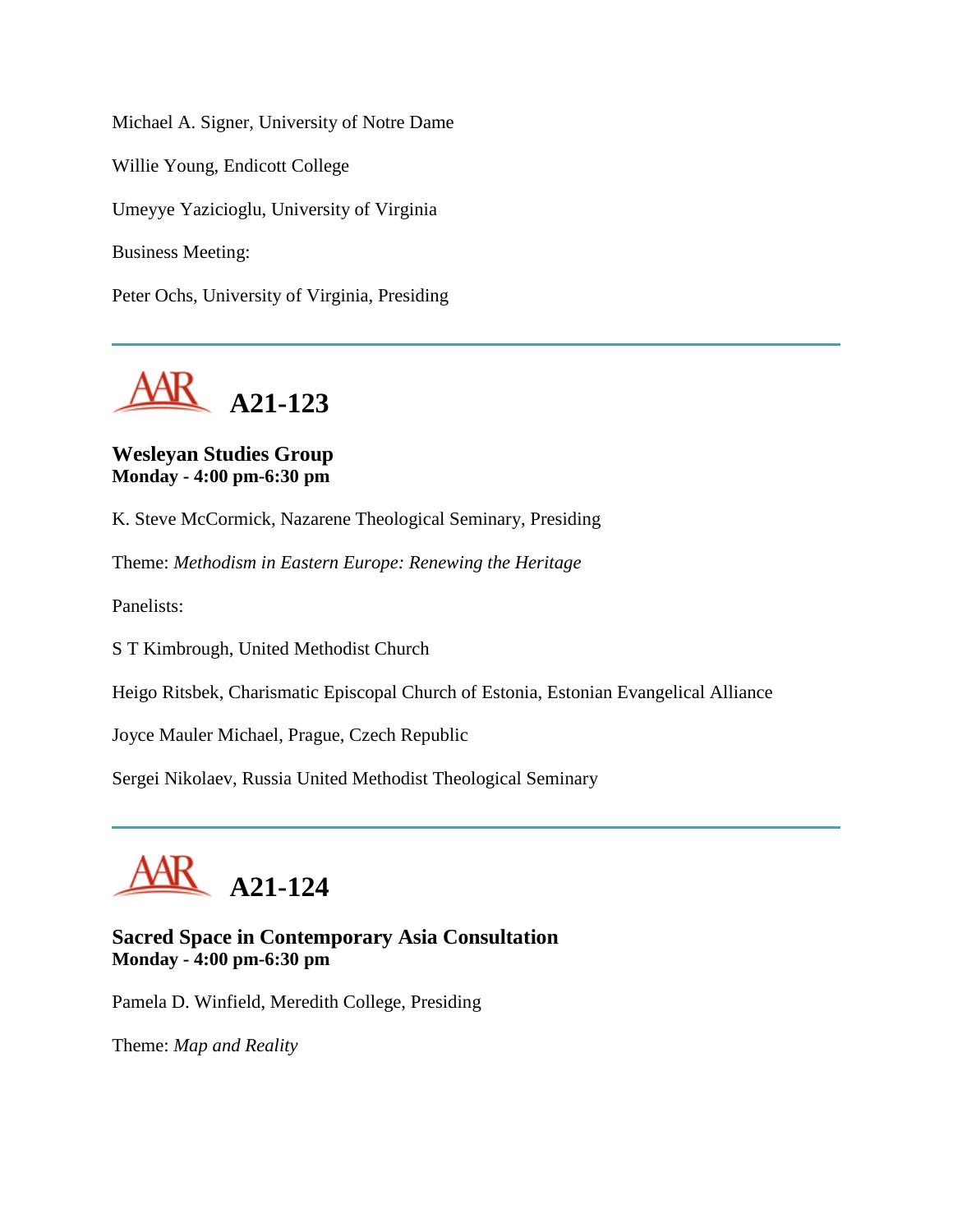Laurel Kendall, American Museum of Natural History *Auspicious Places in a Mobile Landscape: Of Shamans, Shrines, and Dreams*

Alexander Gardner, University of Michigan *Ris-Med (Non-Sectarian) Sacred Geography: Religious Authority and the Regional Unification in Nineteenth-Century Khams (Eastern Tibet)*

Xiaofei Kang, St. Mary's College of Maryland *Two Temples, Three Religions, and Tourist Attractions: Contesting the Sacred Space at the Sino-Tibetan Border*

Mark McGuire, Cornell University *From the Dual Mandala to World Heritage: Mount Ômine's Emergence as a Hotspot on Global Tourist-Pilgrims' Itineraries*

Responding:

Eve L. Mullen, Mississippi State University

Business Meeting:

Steven Heine, Florida International University, Presiding Pamela D. Winfield, Meredith College, Presiding



# **Reformed Theology and History Group Monday - 4:00 pm-6:30 pm**

Martha L. Moore-Keish, Columbia Theological Seminary, Presiding

Theme: *"Reconciled Memory": Book Review Session with Miroslav Volf*

Panelists:

Miroslav Volf, Yale University

Responding:

Sarah Coakley, Harvard University Michael Wyschogrod, New York, NY Nicholas Wolterstorff, Grand Rapids, MI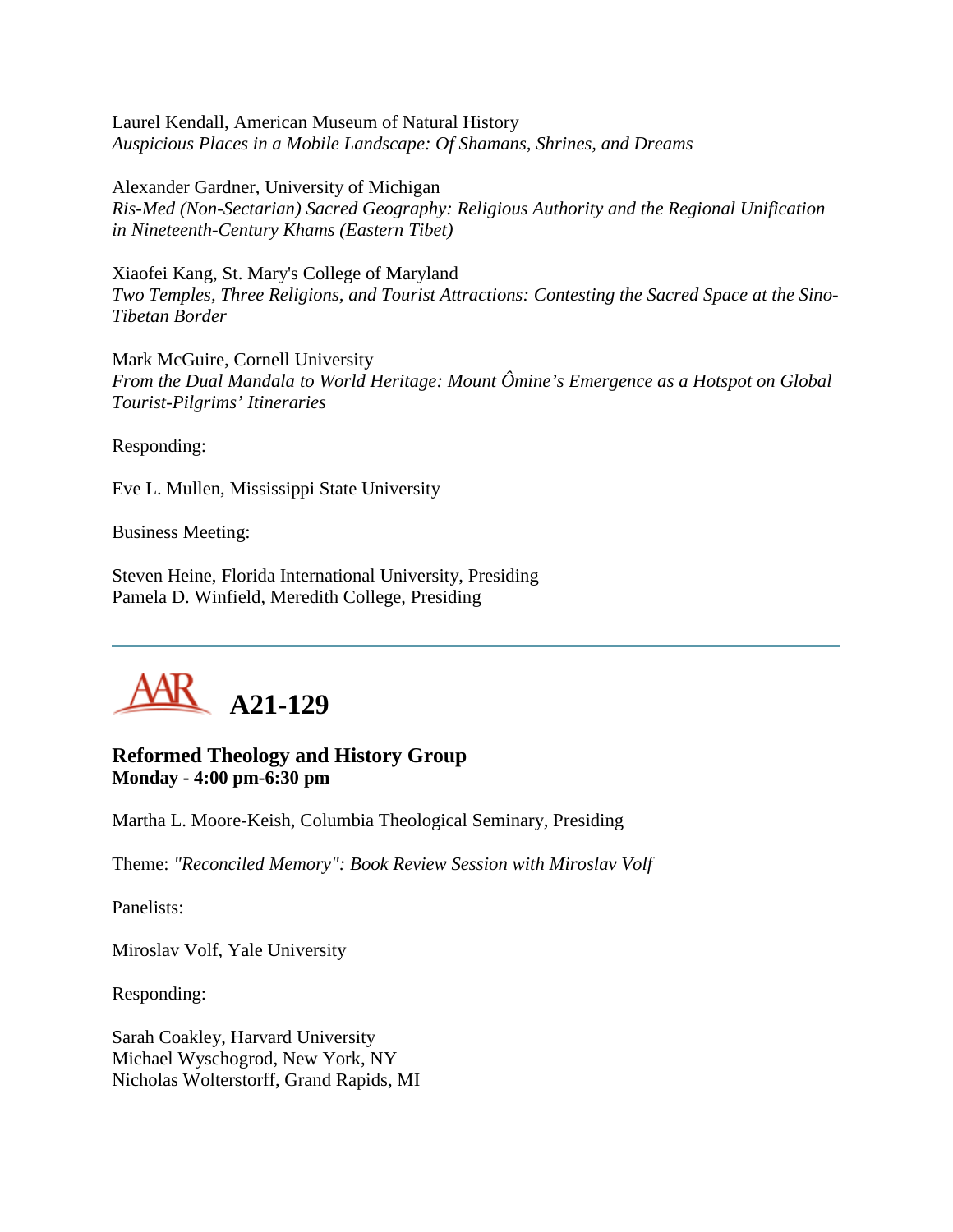Business Meeting:

Robert J. Sherman, Bangor Theological Seminary, Presiding Katherine Sonderegger, Virginia Theological Seminary, Presiding



## **Plenary Address Monday - 7:15 pm-8:15 pm**

Hans J. Hillerbrand, Duke University, Presiding

Theme: *Plenary Panel: The Future of Religion in the West: Perspectives*

Panelists:

Sarah Coakley, Harvard University

Peter J. Paris, Princeton Theological Seminary

Julius Schoeps, University of Potsdam

Teresa Berger, Duke University

Vincent J. Cornell, University of Arkansas, Fayetteville

See **Program Highlights** for a description.



**Arts Series/Films:** *Left Behind: The Movie* **Monday - 8:30 pm-10:00 pm**

Sponsored by Religion, Film, and Visual Culture Group

John Lyden, Dana College, Presiding

See **Program Highlights** for a description.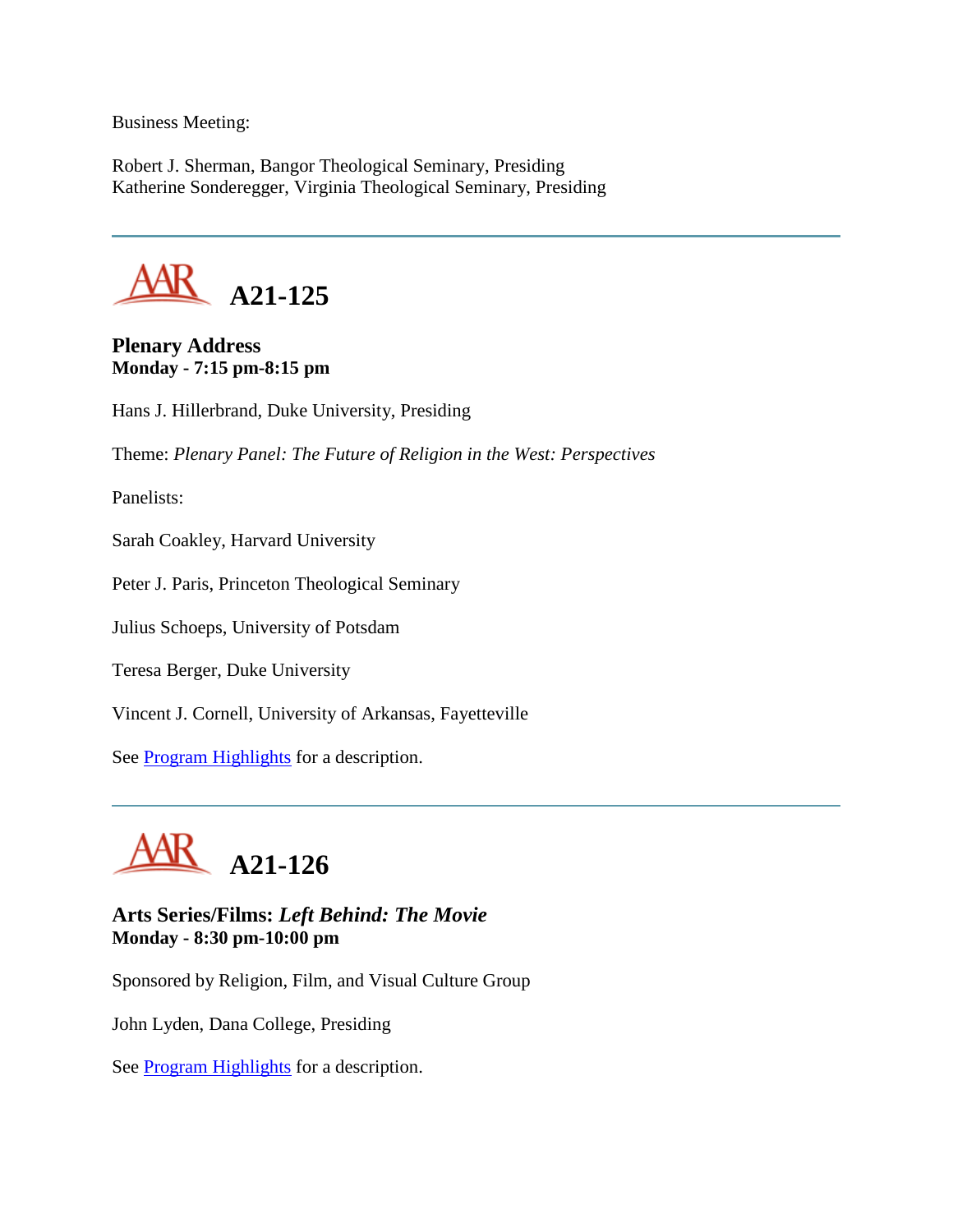

# **Arts Series/Films:** *The Magdalene Sisters* **Monday - 8:30 pm-10:00 pm**

Sponsored by Religion and Sexuality Group

See **Program Highlights** for a description.



# **AAR Program Unit Chairs and Steering Committee Members' Reception Monday - 9:00 pm-10:30 pm**

Program unit chairs and steering committee members are invited to a reception in their honor hosted by the Program Committee.



## **Academic Teaching and the Study of Religion Section Tuesday - 9:00 am-11:30 am**

Grace G. Burford, Prescott College, Presiding

Theme: *An Elephant Ain't Always an Elephant: The Importance of Cultural Context in Teaching*

Joseph E. Bush, United Theological Seminary the Twin Cities *Theological Education in South Pacific Cultures*

Michael F. Strmiska, Central Connecticut State University *When Life Gives You Beets, Make Borscht: On Almost Teaching Religious Studies in Post-Soviet Eastern Europe*

June-Ann Greeley, Sacred Heart University *"It Fulfills My Requiremen": Strategies of Passionate Teaching to Dispassionate Students*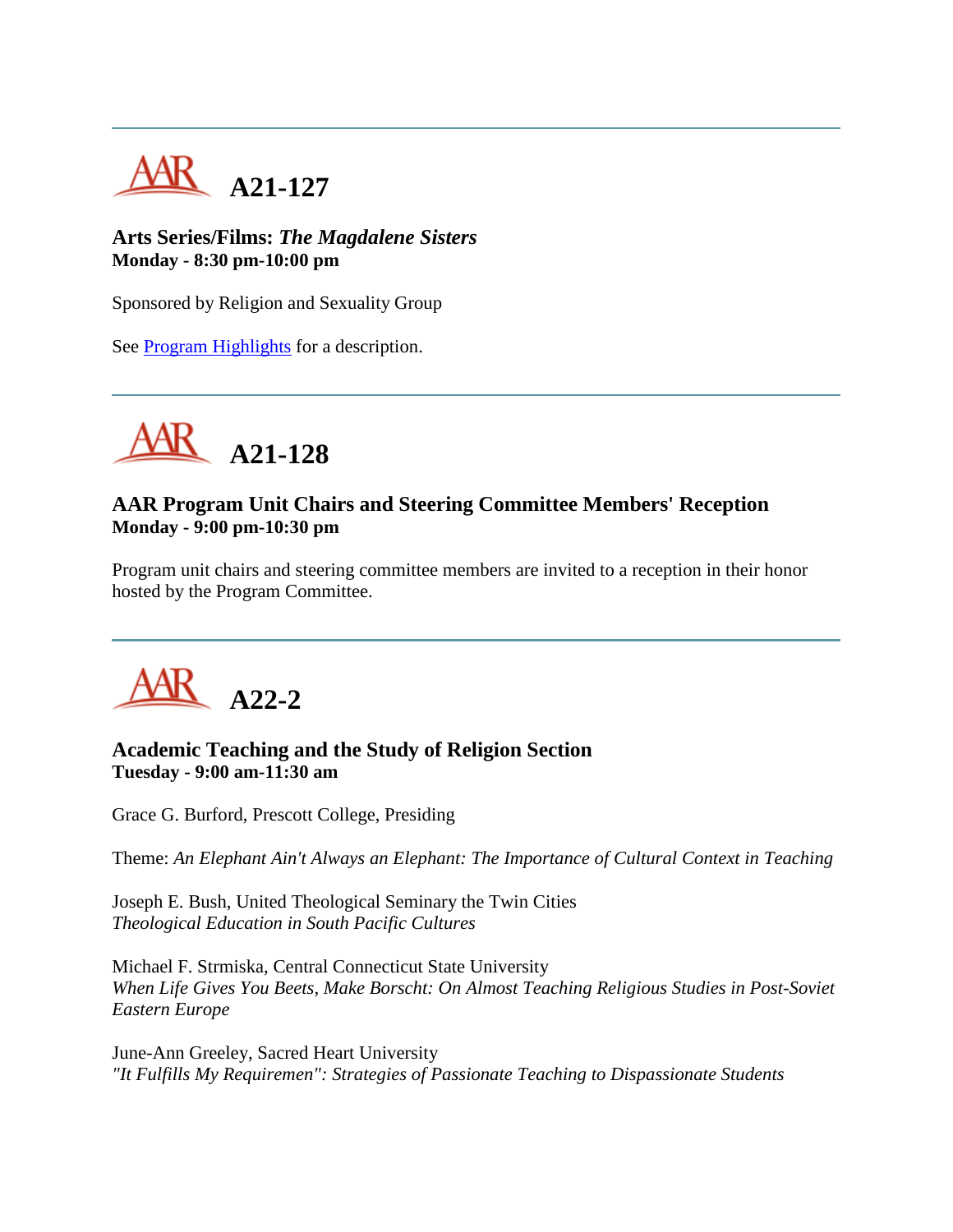Juliane Hammer, Elon University *Teaching "Islam in America": Essentialism, Race, and Politics*

Claudia Schippert, University of Central Florida *Queer Pedagogy! Or, Is Authenticity Overrated?*



# **Arts, Literature, and Religion Section Tuesday - 9:00 am-11:30 am**

Diane Apostolos-Cappadona, Georgetown University, Presiding

Theme: *Sacramental Arts*

Frank Burch Brown, Christian Theological Seminary *Sacramental Sound: Theological Aesthetics in a Musical Mode*

Steven Shakespeare, Liverpool Hope University *Bordering on the Unsayable: George Steiner and Søren Kierkegaard on Music, Language, and Sacrament*

Paul Myhre, Wabash Center *Painting as Sacrament: An Examination of the Aesthetics and Sacramental Theology of Salvador Dalí in the 1950s*

Brannon Hancock, University of Glasgow *The Eucharist and Body Modification: The Aesthetics of Brokenness*

**A22-4**

**Buddhism Section Tuesday - 9:00 am-11:30 am**

Wang Youru, Rowan University, Presiding

Theme: *New Persectives on the Awakening of Faith*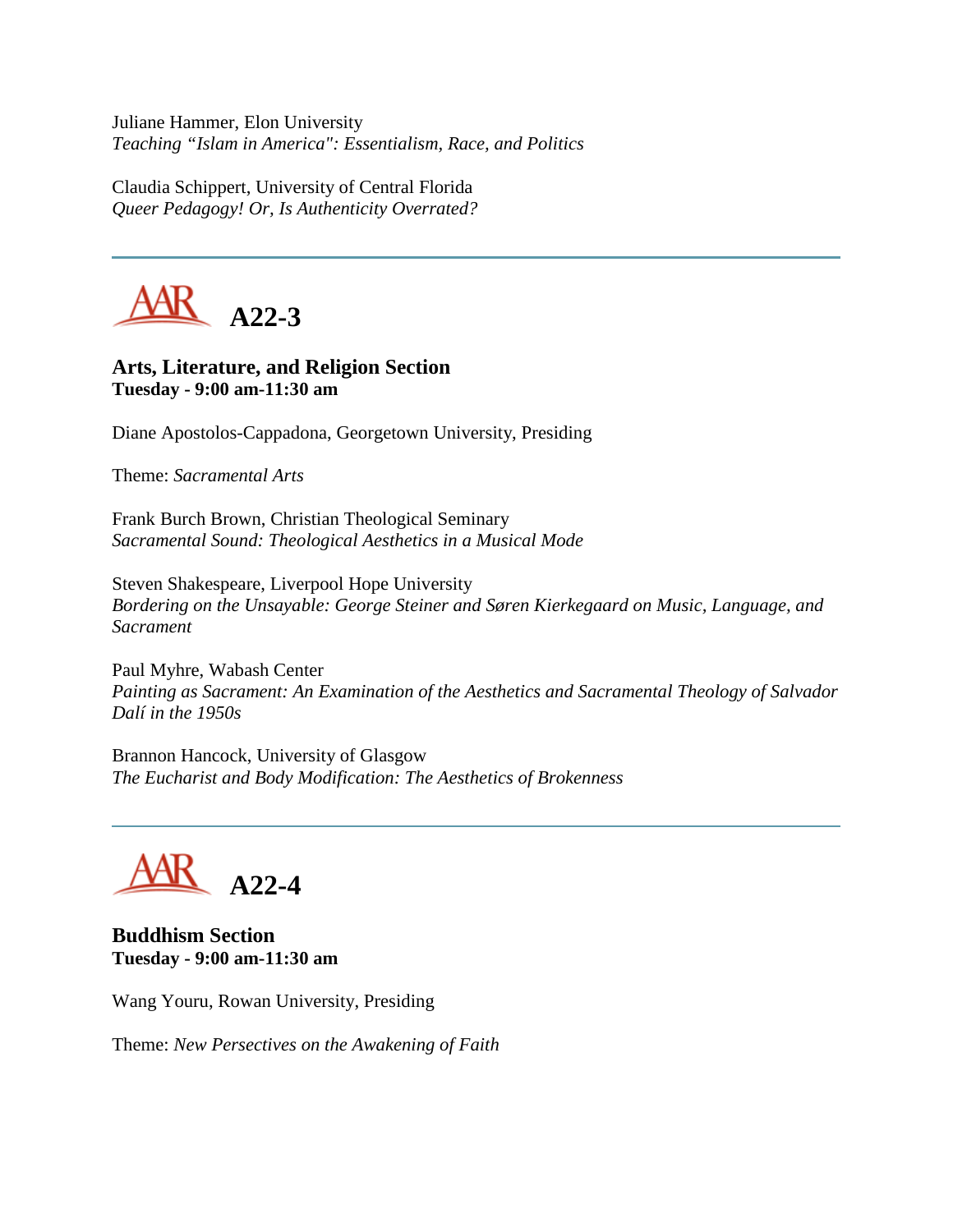Kosei Ishii, Komazawa Junior College *Trends in Modern Day Research on the Dasheng Qixin Lun in Japan, China, and Korea*

Alan Cole, Lewis and Clark College *A Plan for the Past: The Role of Innate Perfection in the Awakening of Faith's Sinification of Buddhism*

Tao Jin, University of Illinois, Urbana-Champaign *The Formulation of Exegetical Issues in the Introductory Sections of Early Qixin Lun Commentaries*

A. Charles Muller, Toyo Gakuen University *A Comparison of Huiyuan's and Weonhyo's Approaches to the Problem of the Two Hindrances in the Awakening of Mahayana Faith*

Dan Lusthaus, Boston University *Why, If We Are Originally Enlightened, Is There Non-Enlightenment? The Awakening of Faith's Neglected Answers*

Responding:

Robert M. Gimello, Harvard University



#### **Christian Systematic Theology Section Tuesday - 9:00 am-11:30 am**

David Berger, Brooklyn College, Presiding

Theme: *Abraham's Promise: The Thought of Michael Wyschogrod*

R. Kendall Soulen, Wesley Theological Seminary *The Achievement of Michael Wyschogrod*

Michael Walzer, Institute of Advanced Study *Covenant and Body in the Thought of Michael Wyschogrod*

Walter Lowe, Emory University *Michael Wyschogrod and the Task of Systematic Theology*

Responding: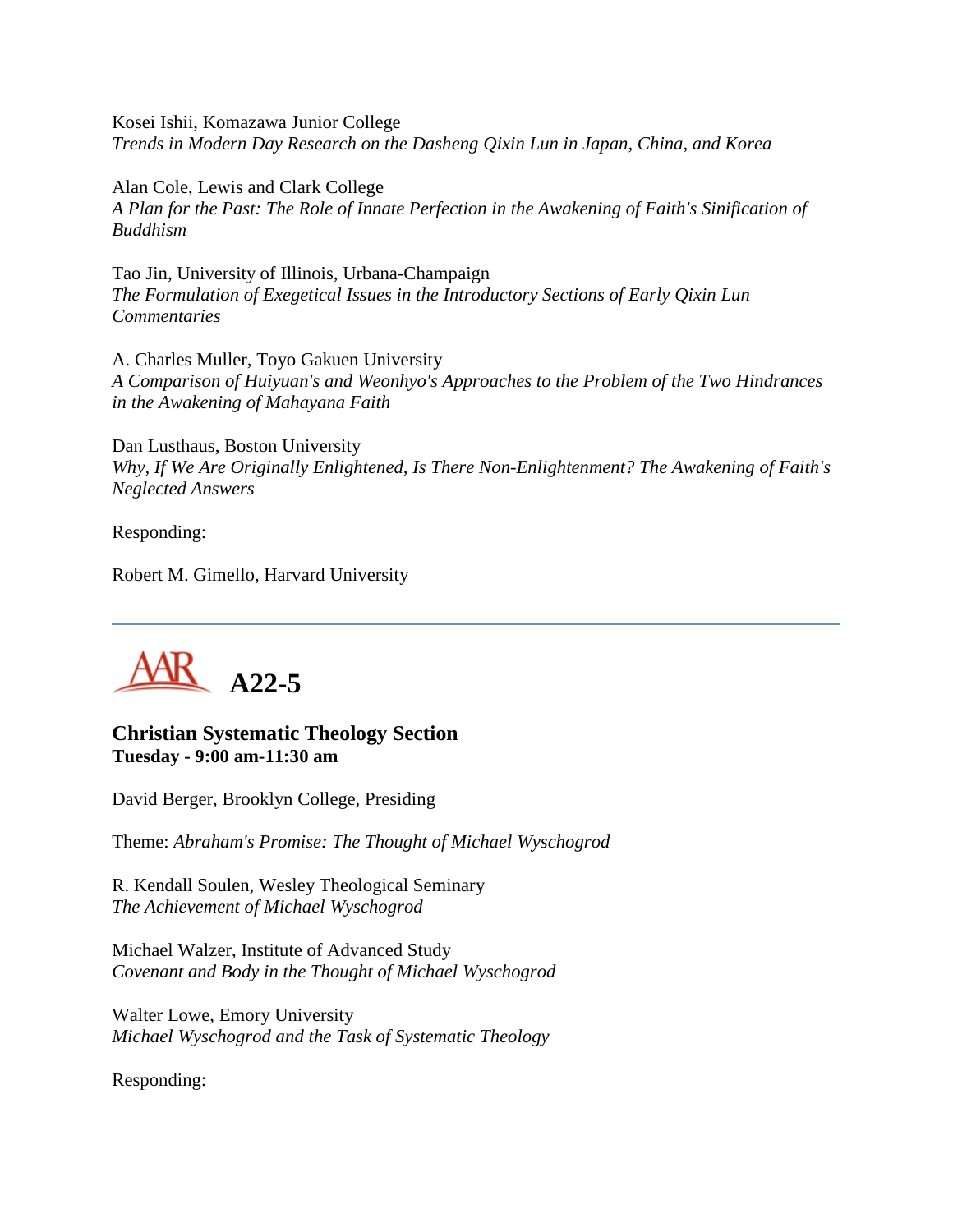Michael Wyschogrod, New York, NY



## **Comparative Studies in Religion Section Tuesday - 9:00 am-11:30 am**

Mary N. MacDonald, Le Moyne College, Presiding

Theme: *Current Research on the Afterlife*

Guy Beck, Tulane University *Soteriology, Music, and the Afterlife in Theistic Hinduism*

Mark L. Blum, University at Albany *Redefining Death in Mahayana Buddhism: The Antarabhava Sutra and the Deconstruction of Karma*

Yechiel Shalom Goldberg, California State University, Long Beach *Nourished by the Divine Splendor: The Individual and the Afterlife in Thirteenth-Century Kabbalah*

Kiki Kennedy-Day, Rutgers University *An Eleventh-Century Islamic Perspective on the Afterlife: Ibn Sina's Thoughts on the Ma'ad (Return)*

Responding:

Robert Thurman, Columbia University



#### **History of Christianity Section Tuesday - 9:00 am-11:30 am**

Arun W. Jones, Austin Presbyterian Theological Seminary, Presiding

Theme: *East Meets West: Intra-Christian Tensions and Relationships*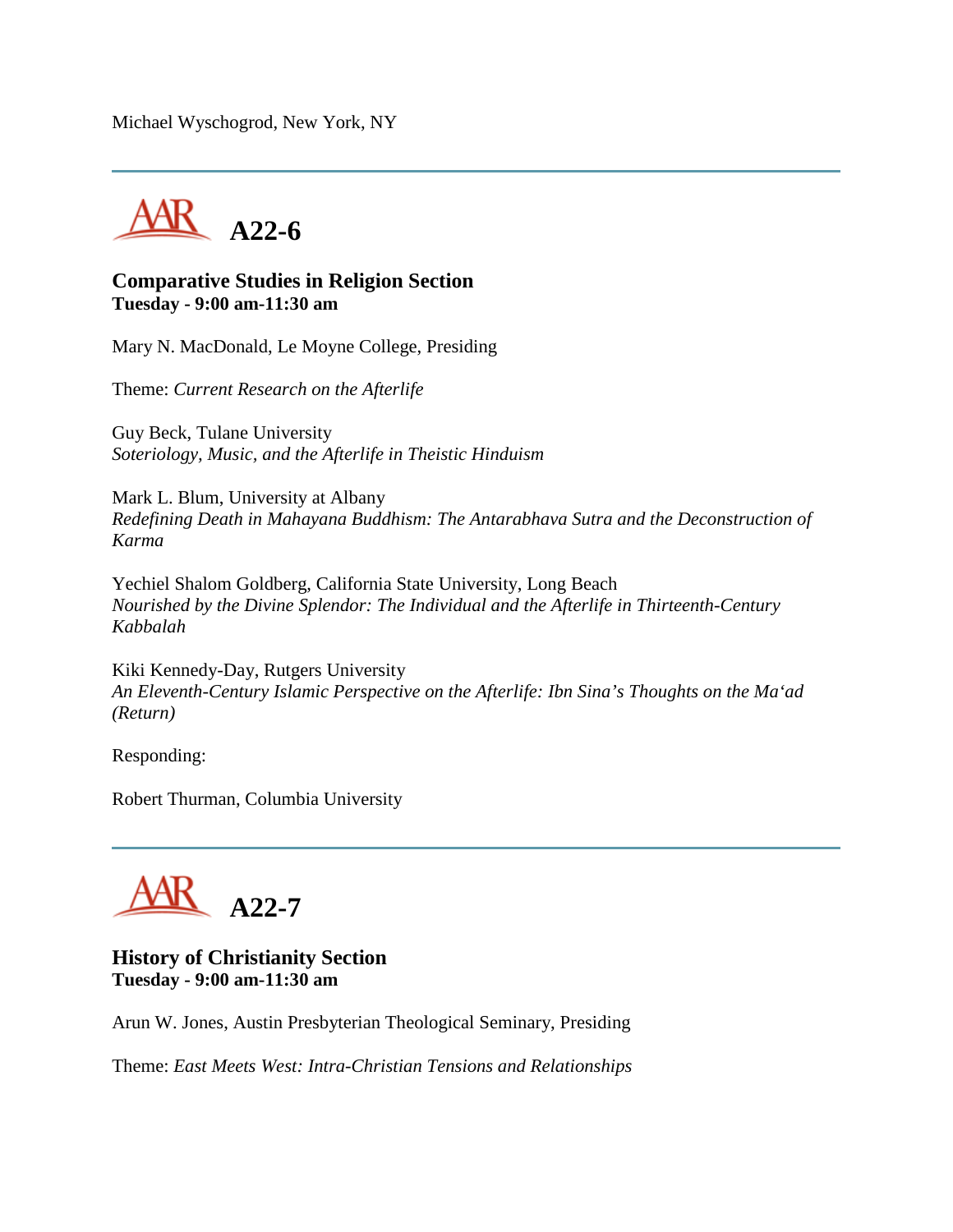Jennifer C. Lane, Brigham Young University, Hawaii *Comos and Communion: The Orthodox and the Other in Thirteenth-Century Central Asia*

Korinna Zamfir, Babes-Bolyai University *An Overview of the Tensions Related to Mixed Matrimony in Transylvania during the Eighteenth–Twentieth Centuries*

István Keul, Free University of Berlin *Denomination and Ethnic Affiliation in East Central Europe: Past and Present*

Brian P. Bennett, Niagara University *Western Christianity as Other: The Discourse of "Latinism" in Russian History*

Amy A. Slagle, University of Pittsburgh *The Internalized Other: Narrative Constructions of Ethnicity among American-Born Converts to Eastern Orthodox Christianity*

Responding:

Milica Bakic-Hayden, University of Pittsburgh



**North American Religions Section Tuesday - 9:00 am-11:30 am**

Tracy Fessenden, Arizona State University, Presiding

Theme: *Sex, Fear, and Loathing*

Amy Sitar, Princeton University *The Fear of Sex: Evangelical Protestants, Adolescents, and the Pro-Family Movement in Late Twentieth-Century American Culture*

Kelly Baker, Florida State University *Hate Made Flesh (and Cloth): Religious Hate Groups and the Creation of Identity through Dress*

Brian Froese, Canadian Mennonite University *Body Apocalyptic: Reading Evangelical Raptures, 666, and Resurrections in the Twentieth Century*

Responding: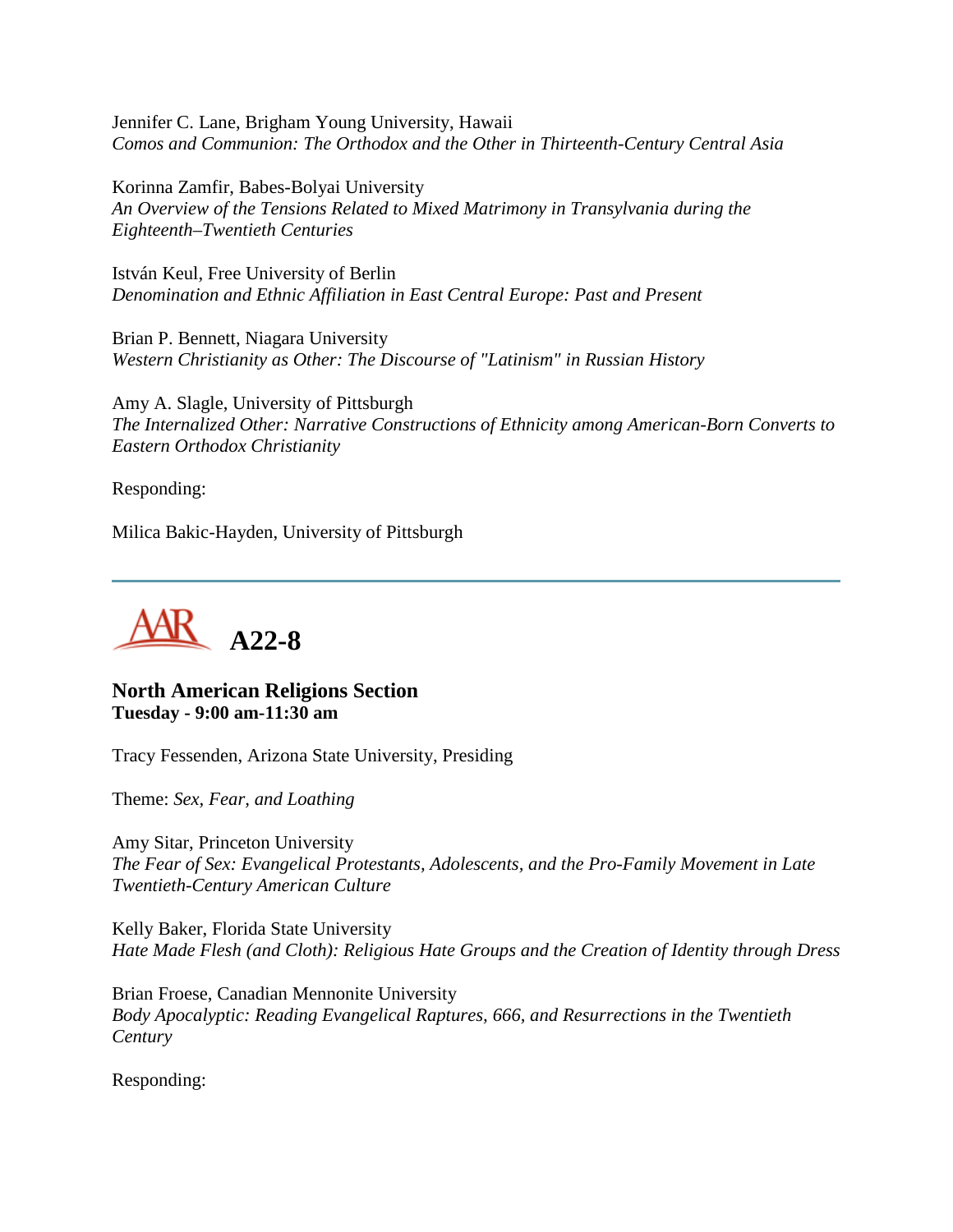Edward Ingebretsen, Georgetown University Amy Johnson Fryckholm, Leadville, CO

**A22-9**

**Philosophy of Religion Section Tuesday - 9:00 am-11:30 am**

Kevin Schilbrack, Wesleyan College, Presiding

Theme: *Liberalism, Pluralism, and Social Ontology*

Jens Zimmerman, Trinity Western University *Martin Heidegger and the Limits of Phenomenology*

James Kraft, Huston Tillotson University *Philip Quinn's Contribution to the Epistemological Challenge of Religious Diversity*

Robert Erlewine, Rice University *Revealed Truths and Fissured Societies: Habermas and the Problem of Monotheism*

Michael Johnson, University of Chicago *Heidegger and Thanatology in Twentieth-Century Continental Thought*



**Religion and the Social Sciences Section and Anthropology of Religion Group Tuesday - 9:00 am-11:30 am**

Angela Zito, New York University, Presiding

Theme: *Ethnographies of Media: Performance, Audience, and Meaning*

Christopher Chesnek, University of California, Santa Barbara *Contesting Spirits: Native Traditions in the Spiritual Marketplace*

Kevin O'Neill, Stanford University *Movie House: Viewing Christianity in an Emotional Borderland*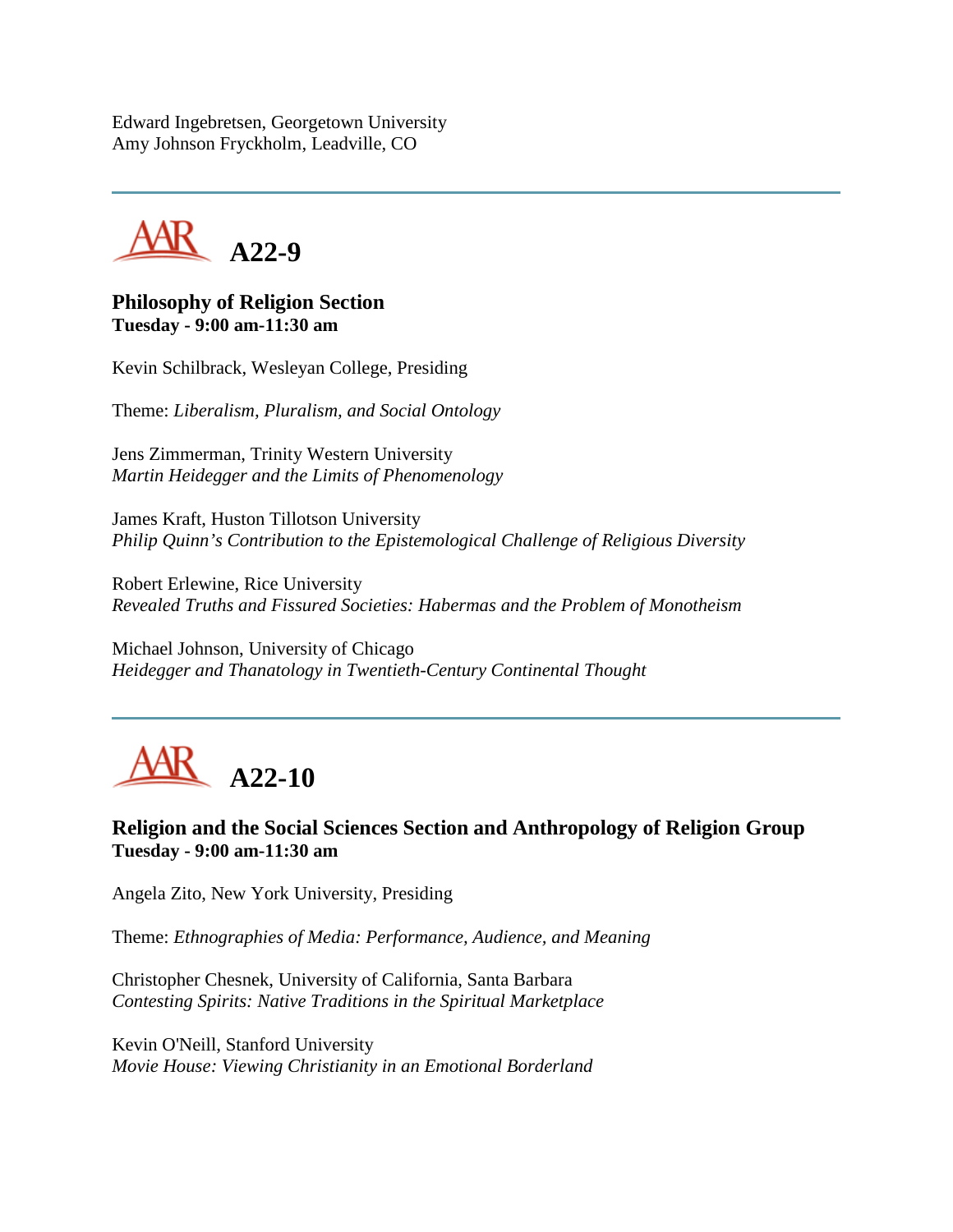Patton Dodd, Boston University *Hollywood and Evangelical Identity*

Hannah Sanders, Curry College, Milton *From Victim to Witch: Discourses of Dis/Empowerment in 1990s Teenage Witchcraft*

Responding:

Pamela Klassen, University of Toronto



## **Study of Islam Section Tuesday - 9:00 am-11:30 am**

Jocelyne Cesari, Harvard University, Presiding

Theme: *<s>Public Discourses on Islam in American Society after September 11?</s>- CANCELLED*

Panelists:

Sherman Jackson, University of Michigan

Saeed Khan, Wayne State University

Munir Jiwa, Massachusetts Institute of Technology

H. Chad Hillier, Wycliffe College, University of Toronto

Marcia Hermansen, Loyola University Chicago

Responding:

Qureshi Emran, Harvard University

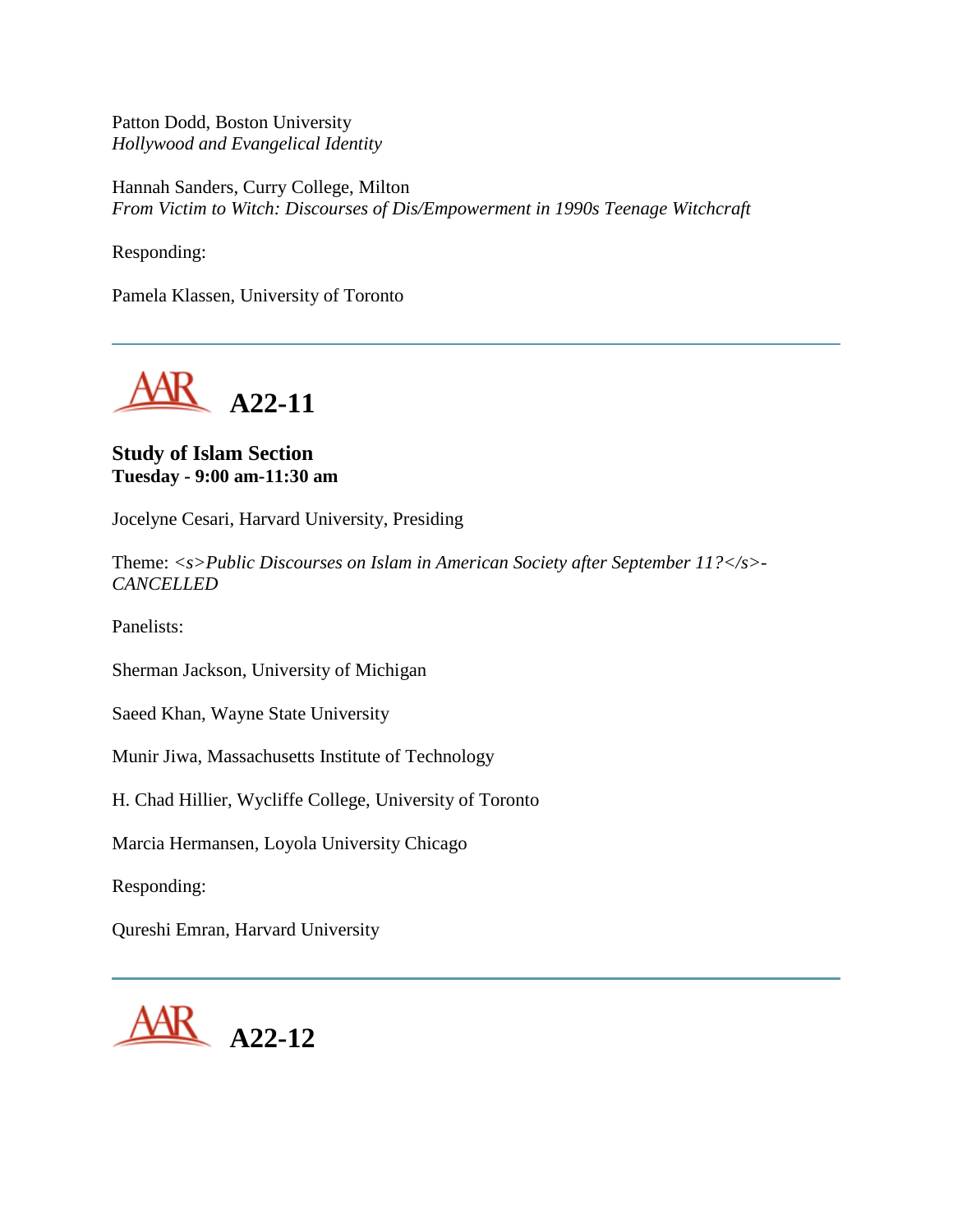#### **Study of Judaism Section Tuesday - 9:00 am-11:30 am**

Randi Rashkover, York College of Pennsylvania, Presiding

Theme: *Jewish Thought: Culture and Curriculum*

Alan Verskin, Princeton University *Teaching Philosophy to the Multitude: The Thought of Nissim B. Moshe of Marseilles*

Ellen Haskell, Franklin & Marshall College *Metaphor, Transformation, and Transcendence: Toward an Understanding of Kabbalistic Imagery in the* Book of Zohar

Marc Krell, University of Arizona *The Prophetic Narrative as a Basis for Religious Socialism in Weimar Germany: Jewish and Christian Attempts to Navigate between Historicism and Dialectical Theology*

Kenneth Koltun-Fromm, Haverford College in Pennsylvania *The Art of Writing: The Diaries of Mordechai Kaplan*



**Women and Religion Section Tuesday - 9:00 am-11:30 am**

E. Ann Matter, University of Pennsylvania, Presiding

Theme: *Women and Religious Performance*

Kristi Upson-Saia, Duke University *Performance Anxiety: Religious and Gender "Performance" in the Attire of Ancient Female Christian Ascetics*

Julie J. Kilmer, Olivet College *Troubling Performativity: Creating Subversive Religious Identities*

Cynthia Elledge-Volker, Claremont School of Theology *More Bloodshed in the Name of God: When Contemporary Self-Injury Behavior Has Religious Significance*

Kimberleigh Jordan, New York University *Black Bodies Moving in Sacred Space: African American Liturgical Dance*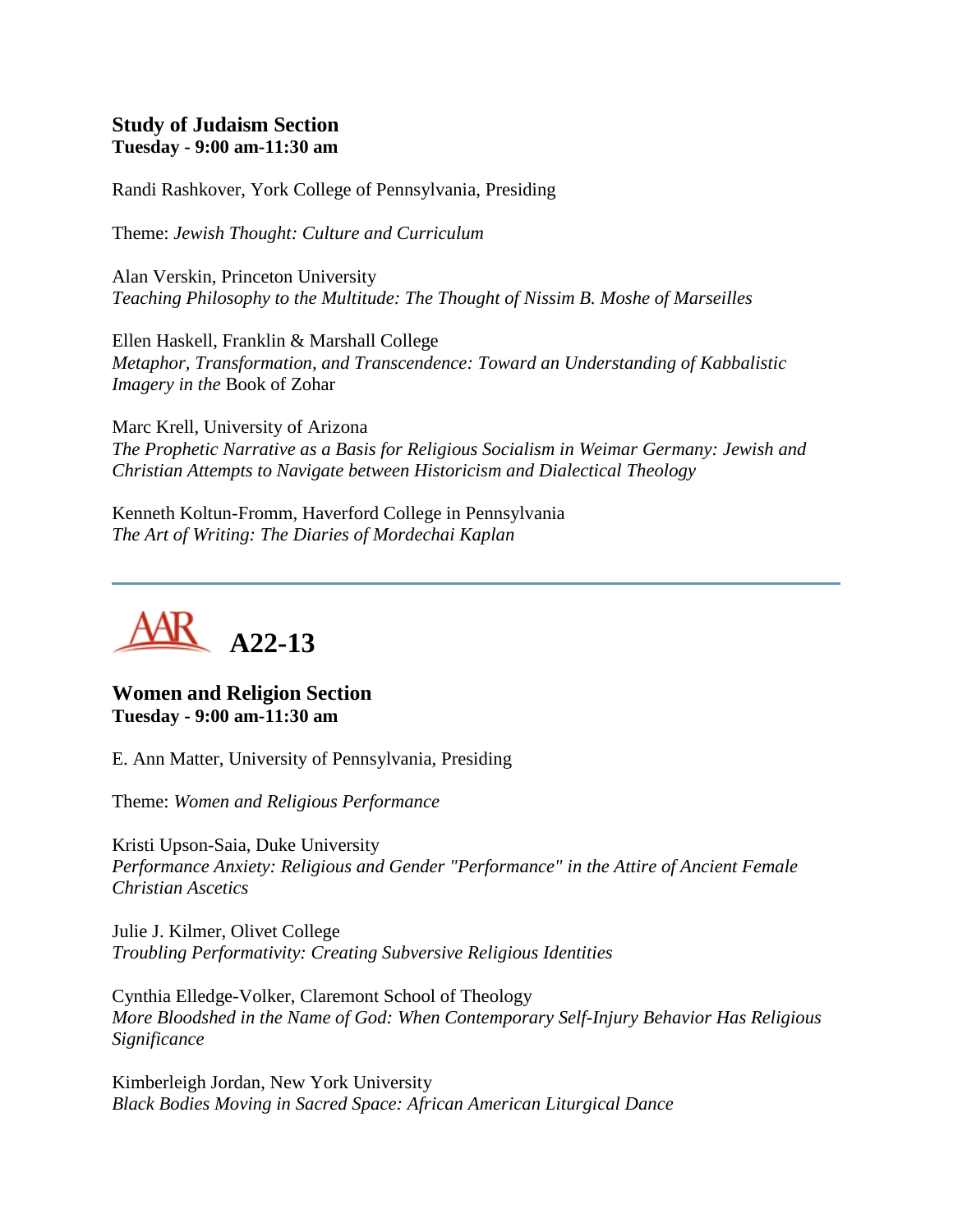Kelly E. Hayes, Indiana University/Purdue University *Dark Side of the Sacred: Pomba Gira in Brazil*

**A22-14**

## **Afro-American Religious History Group Tuesday - 9:00 am-11:30 am**

Kelly Brown Douglas, Goucher College, Presiding

Theme: *Unmasking the Body with Passion and without Fear: Black Religions and Black Materiality as Social Constructs of Food, Health, and Identity*

Julius Bailey, University of Redlands *"That Hardy Race of Pioneers": Constructions of Race and Masculinity in AME Church Histories, 1865-1900*

Yvonne Chireau, Swarthmore College *The Body as Menagerie: African-American Narratives of Supernatural Affliction*

Stephen Finley, Rice University *Homoeroticism, the Body, and the African-American Heterosexual Male Quest for Meaning in the Black Church*

Edward E. Curtis, Indiana University-Purdue University Indianapolis *The Riddle of the Bean Pie: Religion and Food in the Nation of Islam, 1960-1975*

Responding:

Dwight N. Hopkins, University of Chicago

Business Meeting:

Debra Mubashshir Majeed, Beloit College, Presiding



**Asian North American Religion, Culture, and Society Group Tuesday - 9:00 am-11:30 am**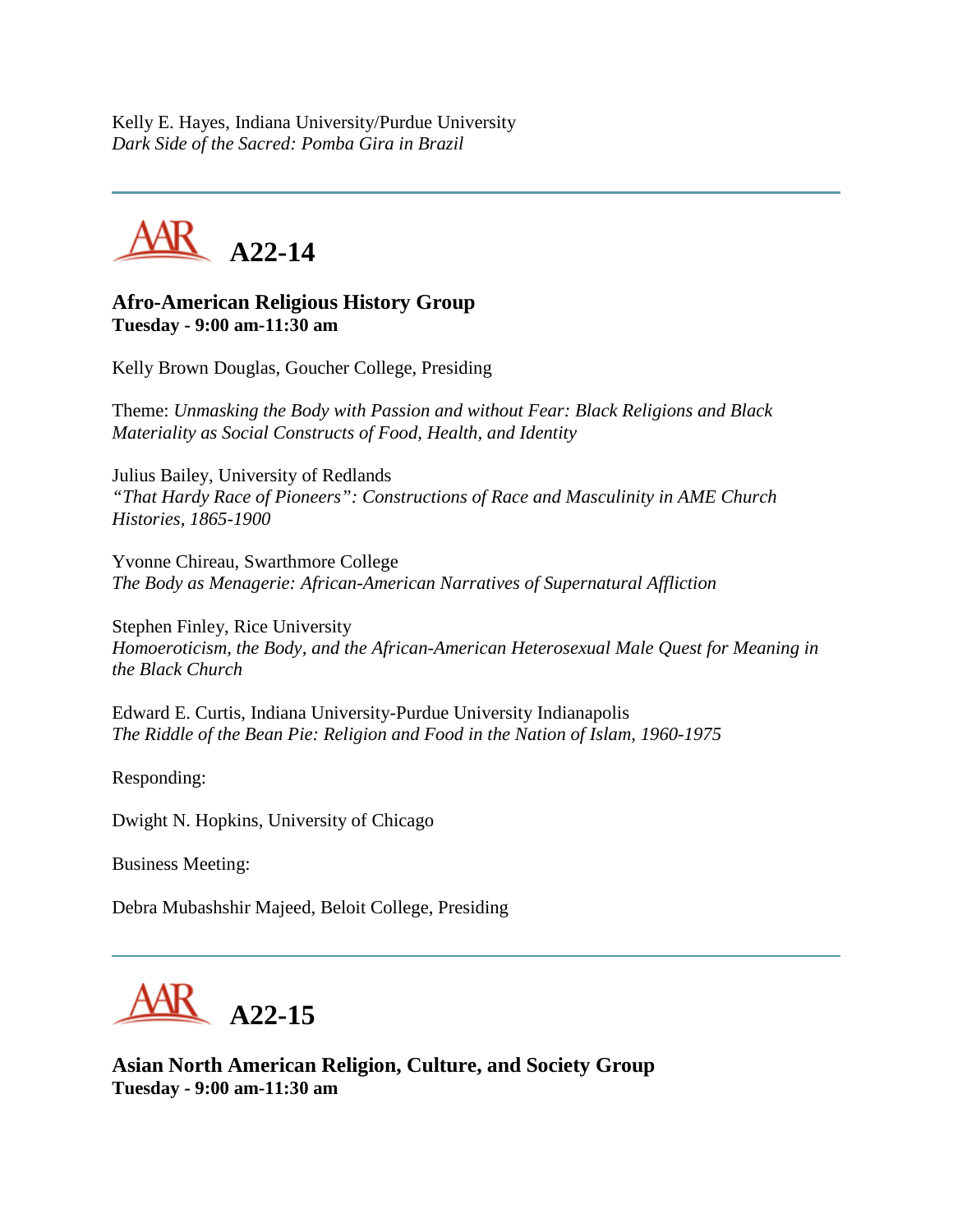Rachel A. R. Bundang, Union Theological Seminary, New York, Presiding

Theme: *Reformulations of Religion and Spirituality in Asian America*

David Kyuman Kim, Connecticut College *Buried in Time's Memory: Nostalgia, Cosmopolitanism, and the Asian American Religious Imagination*

Jane Naomi Iwamura, University of Southern California *The Moral Minority: Race, Religion, and Conservative Politics in Asian America*

Naoki Okamura, Claremont School of Theology *Cultural Oppression and Losing One's Spiritual Voice: A Case for Elderly Japanese-American Women*

Responding:

Rudiger V. Busto, University of California, Santa Barbara

Business Meeting:

Duncan Williams, University of California, Irvine, Presiding Su Yon Pak, Union Theological Seminary, Presiding



## **Confucian Traditions Group Tuesday - 9:00 am-11:30 am**

Robert C. Neville, Boston University, Presiding

Theme: *Contemporary Relevance of Neo-Confucianism*

Yong Huang, Kutztown University of Pennsylvania *Why Be Moral? The Cheng Brothers' Neo-Confucian Conception of Morality and Happiness*

John Berthrong, Boston University *Boston Daoxue?*

Stephen Angle, Wesleyan University *Learning to Look for Harmony*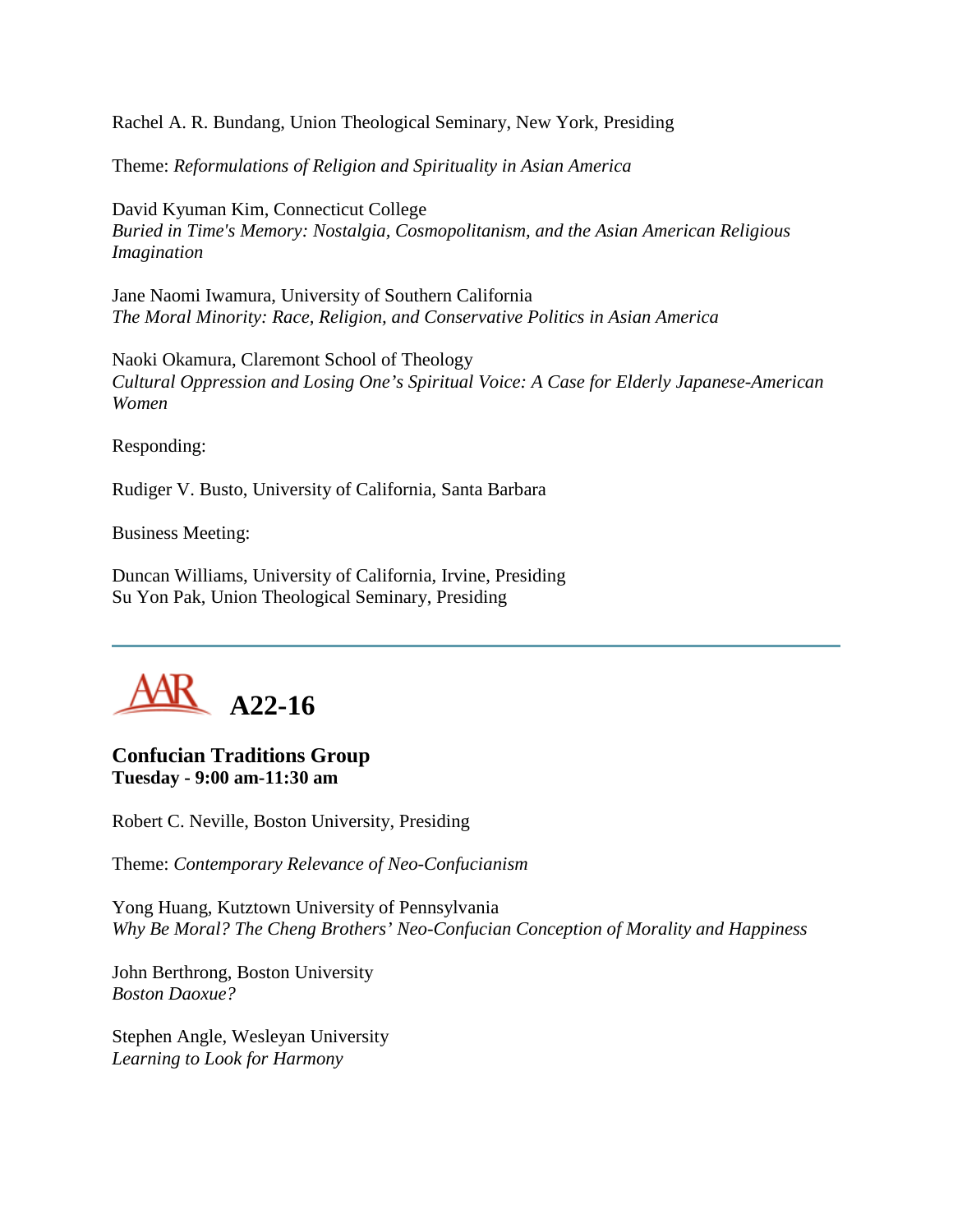Eske Mollgaard, St. Lawrence University *Can We Pick Up on the Discourse of the Sages?*

Business Meeting:

Keith Knapp, The Citadel, Presiding



# **Gay Men's Issues in Religion Group Tuesday - 9:00 am-11:30 am**

Donald L. Boisvert, Concordia University, Presiding

Theme: *Sacred Tops, Manly Bottoms: Readings of Ron Long's* Men, Homosexuality, and the Gods

Panelists:

Paul J. Gorrell, Stockton, NJ

Robert E. Goss, Metropolitan Community Church

Jay E. Johnson, Pacific School of Religion

Kathleen M. Sands, University of Massachusetts, Boston

Responding:

Ronald E. Long, Hunter College

**A22-18**

**Mysticism Group Tuesday - 9:00 am-11:30 am**

Neil Douglas-Klotz, Edinburgh Institute for Advanced Learning, Presiding

Theme: *The Mystical Experience: Natural or Supernatural?*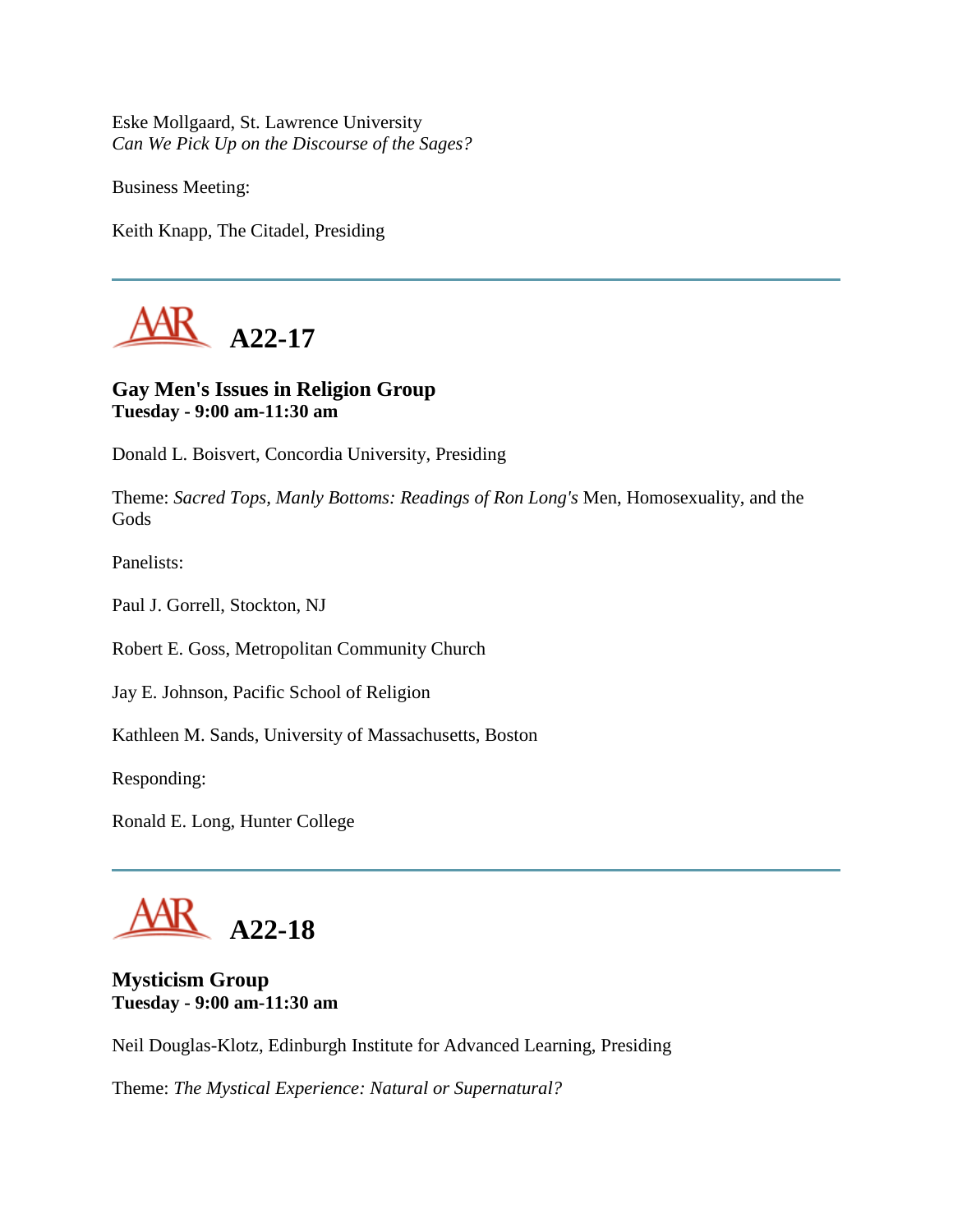Sandra Costen Kunz, Princeton Theological Seminary *Dust and Wind: The Relationality between Natural and Supernatural in James Loder's Model of Mysticism for Social Transformation*

G. William Barnard, Southern Methodist University *Henri Bergson's Trans-Natural Mysticism*

Mark McInroy, Harvard University *"Spiritual Senses," Natural, and Supernatural in Hans Urs von Balthasar's Theological Aesthetics*

Luke Higgins, Drew University *Interstitial Spatiality, Relationality, and Spiritual Freedom: A "Natural" Whiteheadian Perspective on Mystical Experience*



#### **Religion and Ecology Group Tuesday - 9:00 am-11:30 am**

Laurel D. Kearns, Drew University, Presiding

Theme: *Issues of Science, Simplicity, and Sustainable Community in the Quakers, Mennonites, and Amish*

Ellen Ross, Swarthmore College *Earth Visions: Philadelphia Quakers on Nature and Religion*

Trevor Bechtel, Bluffton University *The Gospel of All Creatures Then and Now*

Darla Schumm, Hollins University *co-author with Holt*

Sally D. Smith Holt and Darla Schumm, William Jewell College *From Subsistence to Factory Farming: Rethinking Mennonite Conceptions of Community as an Ecological Response*

Anna Peterson, University of Florida *Community, Nature, and Religion in Salvadoran and Old Order Amish Agrarian Communities*

Marie Vandenbark, Indiana University East *Countercultural Simplicity: Theology and Practice among Amish and Quakers in Indiana*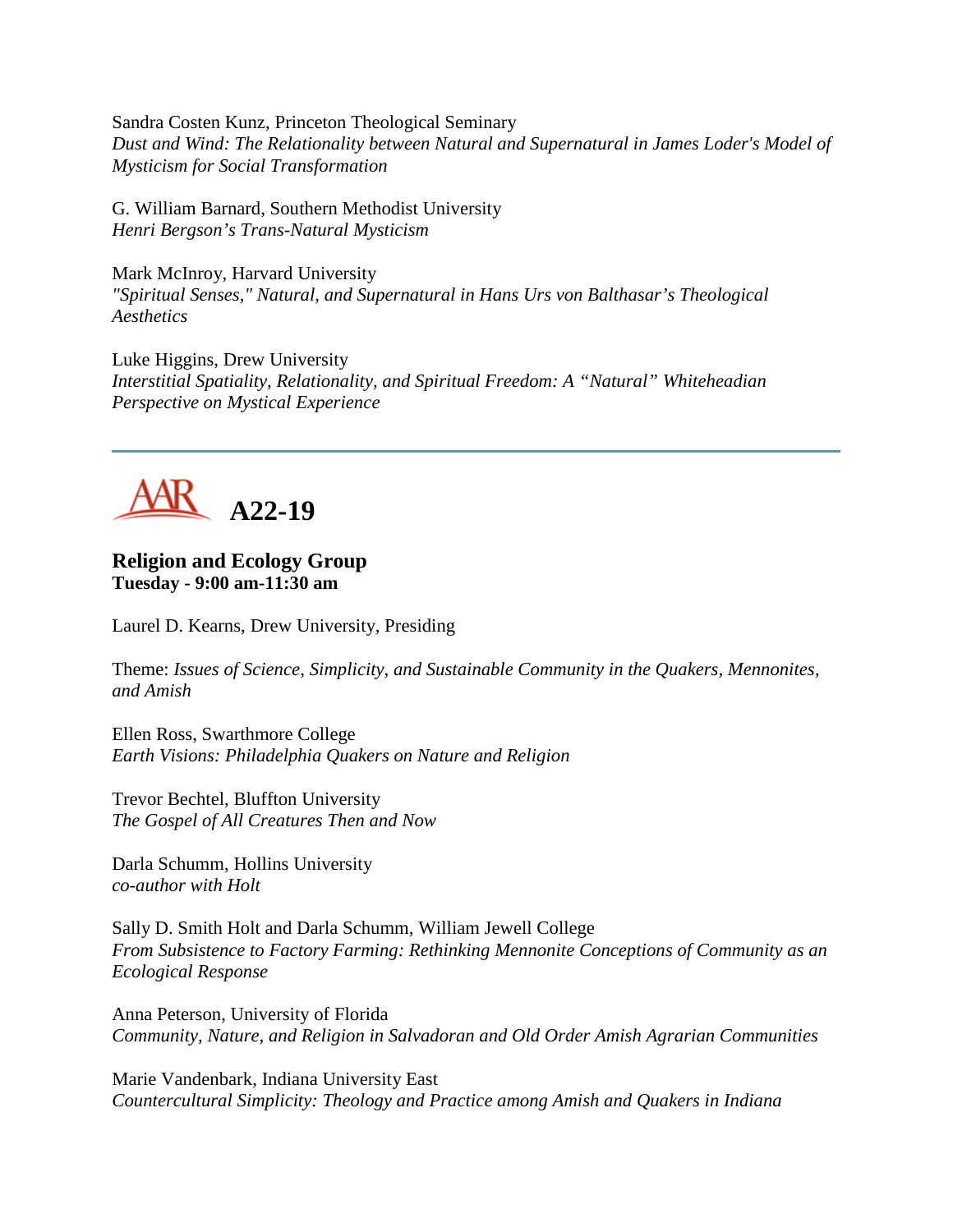

## **Religious Freedom, Public Life, and the State Group Tuesday - 9:00 am-11:30 am**

Andrew William Getz, Duquesne University, Presiding

Theme: *Religion and Public Life: Here and There*

Jillinda Weaver, Emory University *Who Does God's Work? George W. Bush on Here and There*

Andrew Murphy, Valparaiso University *Pluralizing the Jeremiad: Narrative and Religious Diversity in Contemporary American Public Life*

Alexei Krindatch, (Graduate Theological Union *Religion, Public Life, and the State in Putin's Russia*

Kristin McLaren, University of Ottawa *Sukarno's Indonesia: A Muslim Alternative to Western-Style Democracy and the Islamic State*



## **Religion in Latin America and the Caribbean Group and Ritual Studies Group Tuesday - 9:00 am-11:30 am**

Jone Salomonsen, University of Oslo, Presiding

Theme: *Rethinking Popular Religion*

Jennifer Hughes, Mt. Holyoke College *The Case of María Tiburcía, Mexican Itinerant Preacher and Curandera: The Recuperation of Theology for the Study of Latin American Religion*

Jeanette Reedy Solano, California State University, Fullerton *"I Get Goosepimples!"* Transnational Ritual: The Transfiguration of the The Salvadoran Divine Savior of the World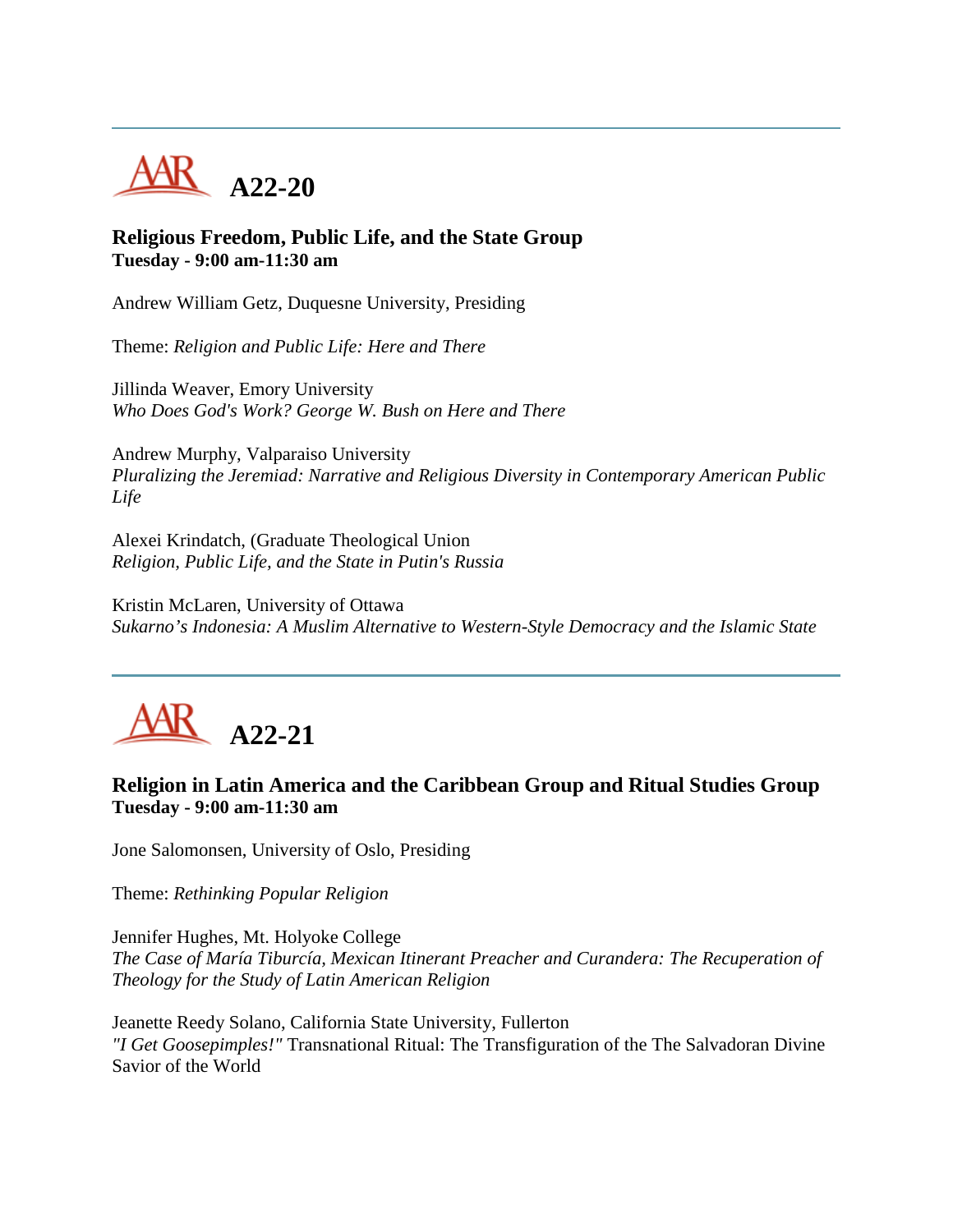Ruth J. Chojnacki, University of Chicago *Whose Popular Religion? (Re)Construing Catholic Ritual Practice in Mexico's Maya Highlands*

Jean Molesky-Poz, Santa Clara University *Discerning the Fire: "To Connect to the Mystery in Which We Trust" Maya Ritual Space, Sacred Time, and Ways of Knowing*

Responding:

Thomas A. Tweed, University of North Carolina, Chapel Hill



# **Roman Catholic Studies Group Tuesday - 9:00 am-11:30 am**

Theme: *New Angles from Ethnography and History in the Study of U.S. Catholicism*

Amy Koehlinger, Florida State University *Reconceptualizing Catholic Studies: Perspectives from the Study of "New Nuns"*

Susan Ridgely Bales, Princeton University *A Theology of Taste: First Communion as Embodied Ritual*

Luis Enrique Murillo, Trinity University *Wither the Parish? Considerations of the Impact of Mexican and Mexican-American Transnationalism*

Julie Byrne, Duke University *The New American Catholicism: Old Catholics and Internet Evangelism*

Responding:

Scott Appleby, University of Notre Dame



**Theology and Continental Philosophy Group Tuesday - 9:00 am-11:30 am**